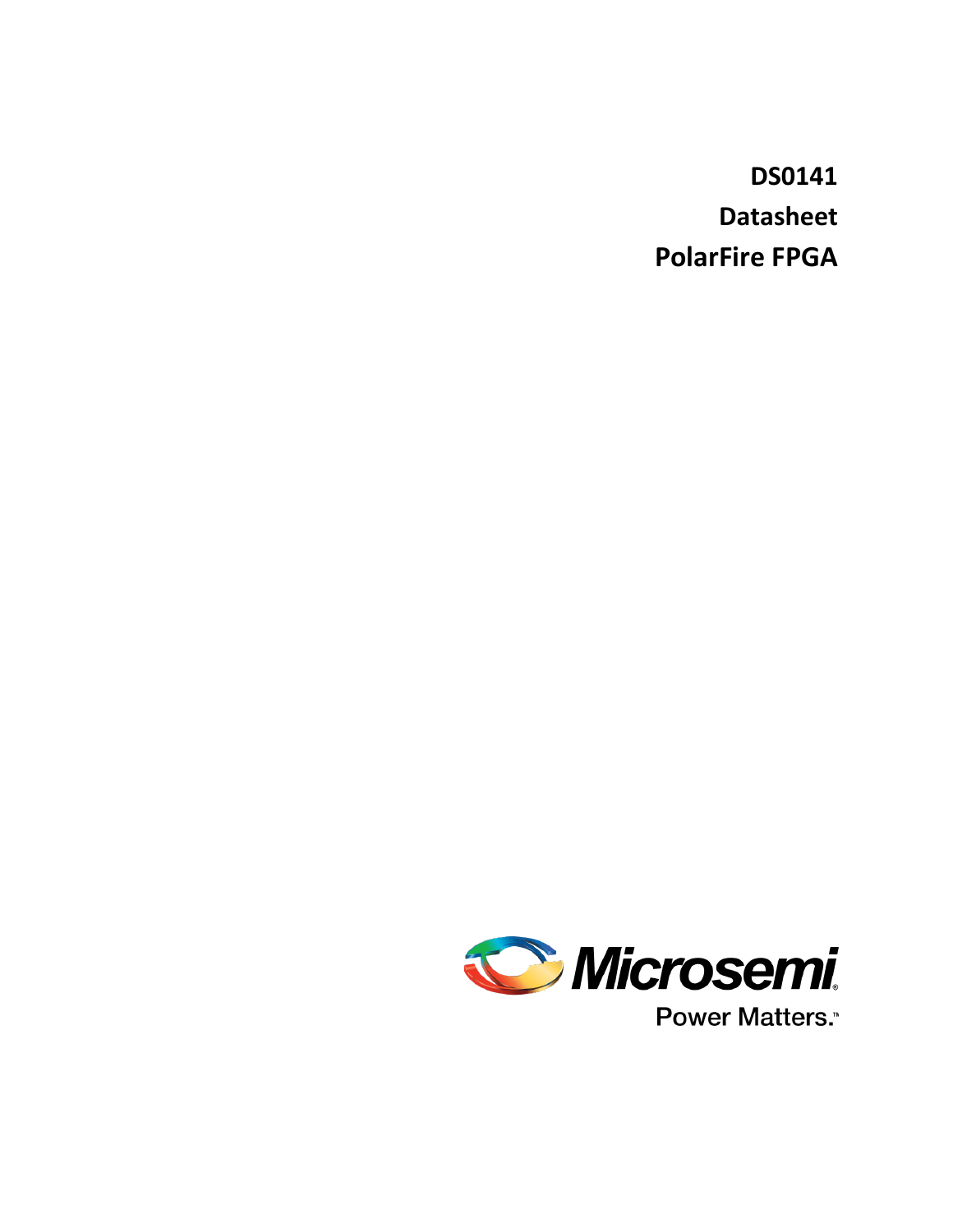

# **Contents**

|    | 1.1   |  |
|----|-------|--|
|    | 1.2   |  |
|    |       |  |
|    |       |  |
|    |       |  |
| 5. |       |  |
|    | 6.1   |  |
|    | 6.2   |  |
|    | 6.2.1 |  |
|    | 6.2.2 |  |
|    |       |  |
|    | 6.3.1 |  |
|    | 6.3.2 |  |
|    | 6.3.3 |  |
|    | 6.3.4 |  |
|    | 6.3.5 |  |
|    | 6.3.6 |  |
|    |       |  |
|    |       |  |
|    | 7.1.1 |  |
|    | 7.1.2 |  |
|    | 7.1.3 |  |
|    | 7.1.4 |  |
|    | 7.1.5 |  |
|    | 7.1.6 |  |
|    | 7.1.7 |  |
|    | 7.1.8 |  |
|    |       |  |
|    | 7.2.1 |  |
|    | 7.2.2 |  |
|    | 7.2.3 |  |
|    | 7.2.4 |  |
|    | 7.3   |  |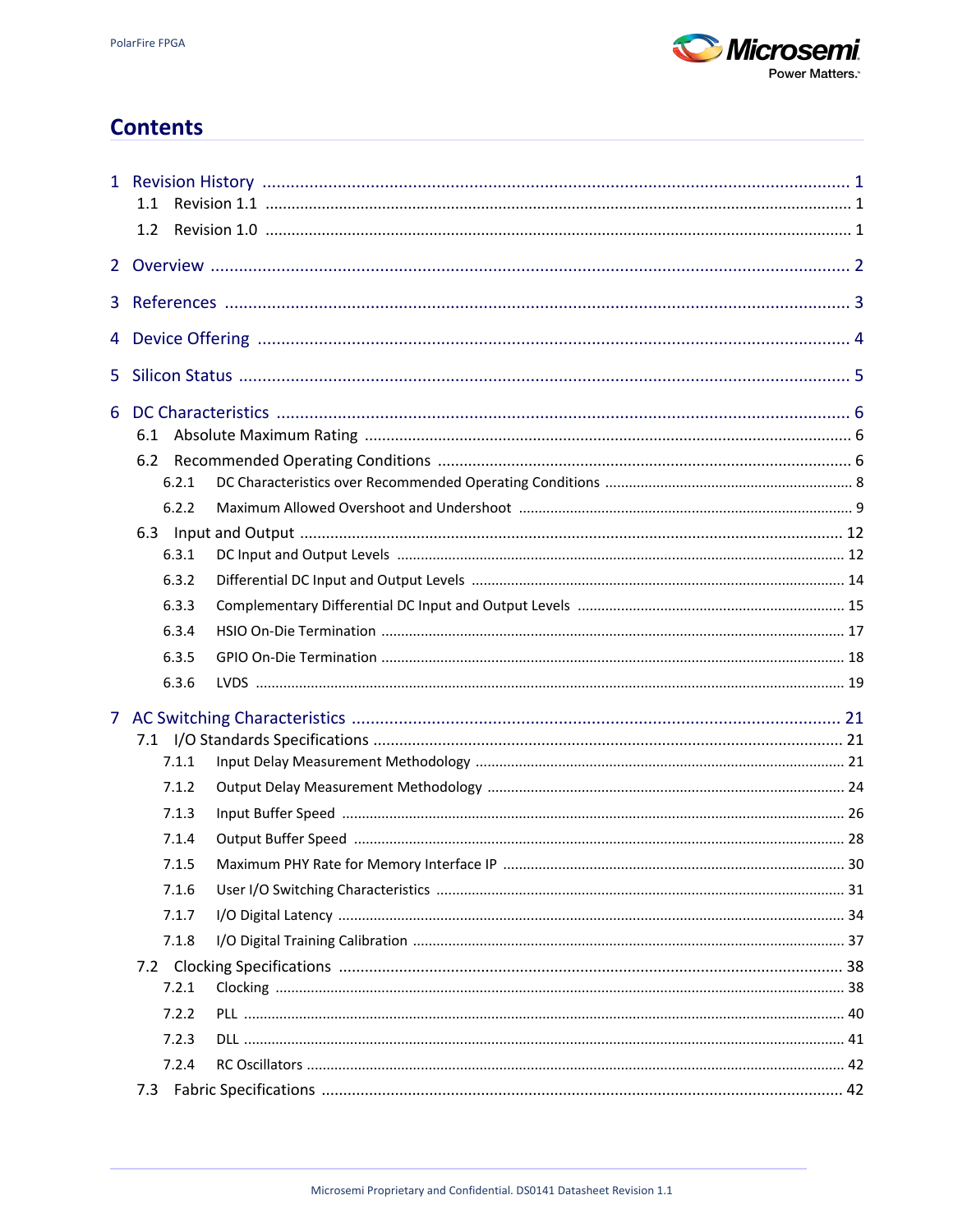

| 7.3.1          |  |
|----------------|--|
| 7.3.2          |  |
|                |  |
| 7.4.1          |  |
| 7.4.2          |  |
| 7.4.3          |  |
| 7.4.4          |  |
| 7.4.5          |  |
| 7.4.6          |  |
|                |  |
| 7.5.1          |  |
| 7.5.2          |  |
| 7.5.3          |  |
| 7.5.4          |  |
| 7.5.5          |  |
|                |  |
| 7.6.1          |  |
| 7.6.2          |  |
| 7.6.3          |  |
| 7.6.4          |  |
| 7.6.5          |  |
| 7.6.6          |  |
| 7.6.7          |  |
| 7.6.8          |  |
| 7.6.9          |  |
| 7.7            |  |
| 7.7.1          |  |
|                |  |
| 7.8.1          |  |
| 7.8.2          |  |
|                |  |
| 7.9.1          |  |
| 7.9.2          |  |
| 7.9.3          |  |
| 7.9.4          |  |
| 7.9.5          |  |
| 7.9.6          |  |
| 7.10           |  |
| 7.10.1         |  |
| 7.11<br>7.11.1 |  |
|                |  |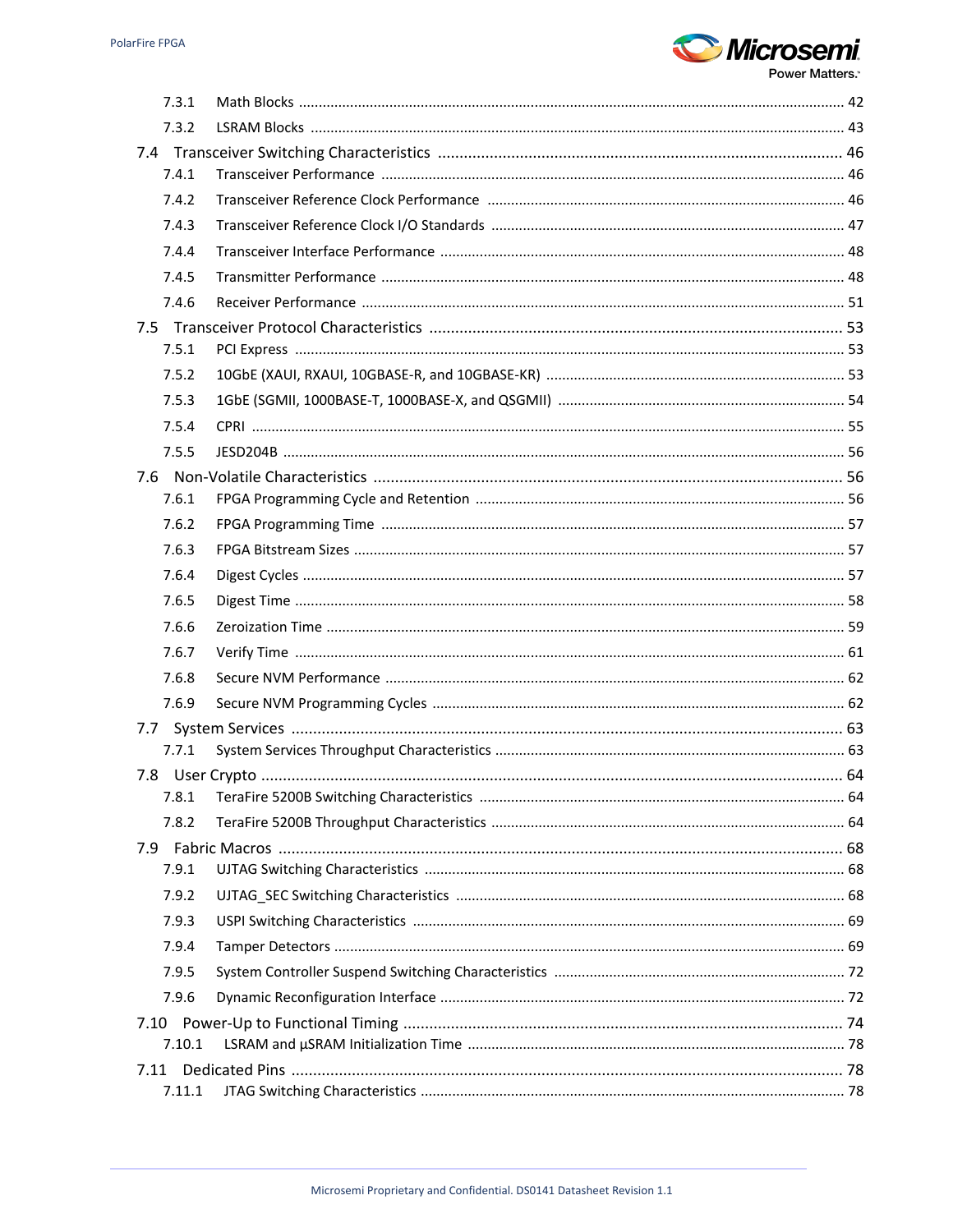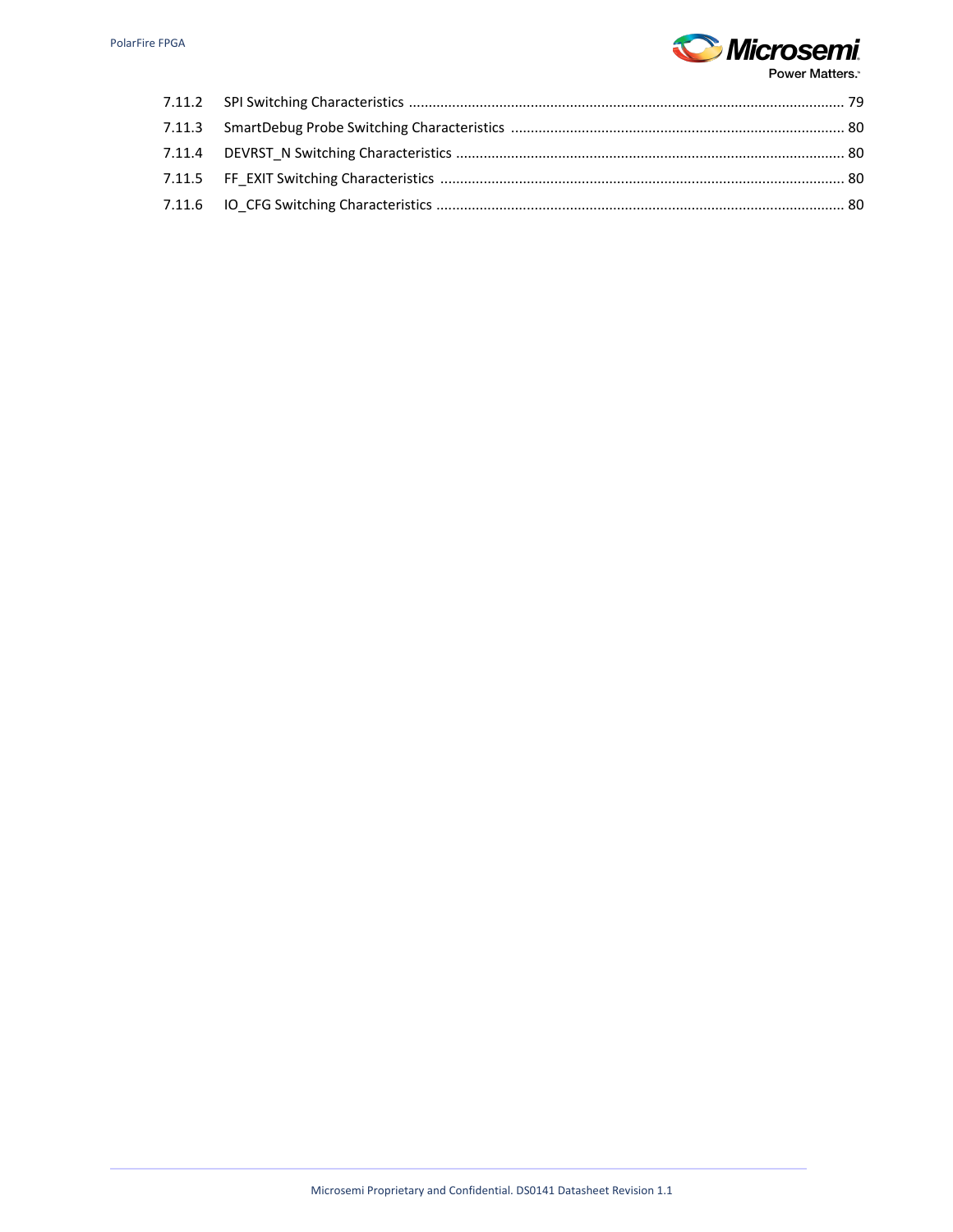

# <span id="page-4-0"></span>**1 Revision History**

The revision history describes the changes that were implemented in the document. The changes are listed by revision, starting with the most current publication.

## <span id="page-4-1"></span>**1.1 Revision 1.1**

Revision 1.1 was published in August 2017. The following is a summary of changes.

- $\bullet$ LVDS specifications changed to 1.25G. For more information, see [HSIO Maximum Input Buffer Speed](#page-29-1) [\(see page 26\)](#page-29-1) and [HSIO Maximum Output Buffer Speed \(see page 28\)](#page-31-1) .
- $\bullet$ LVDS18, LVDS25/LVDS33, and LVDS25 specifications changed to 800 Mbps. For more information, see [I/O Standards Specifications \(see page 21\)](#page-24-1).
- $\bullet$ A note was added indicting a zeroization cycle counts as a programming cycle. For more information, see [Non-Volatile Characteristics \(see page 56\)](#page-59-1).
- $\bullet$ A note was added defining power down conditions for programming recovery conditions. For more information, see [Power-Supply Ramp Times \(see page 11\).](#page-14-0)

## <span id="page-4-2"></span>**1.2 Revision 1.0**

Revision 1.0 was the first publication of this document.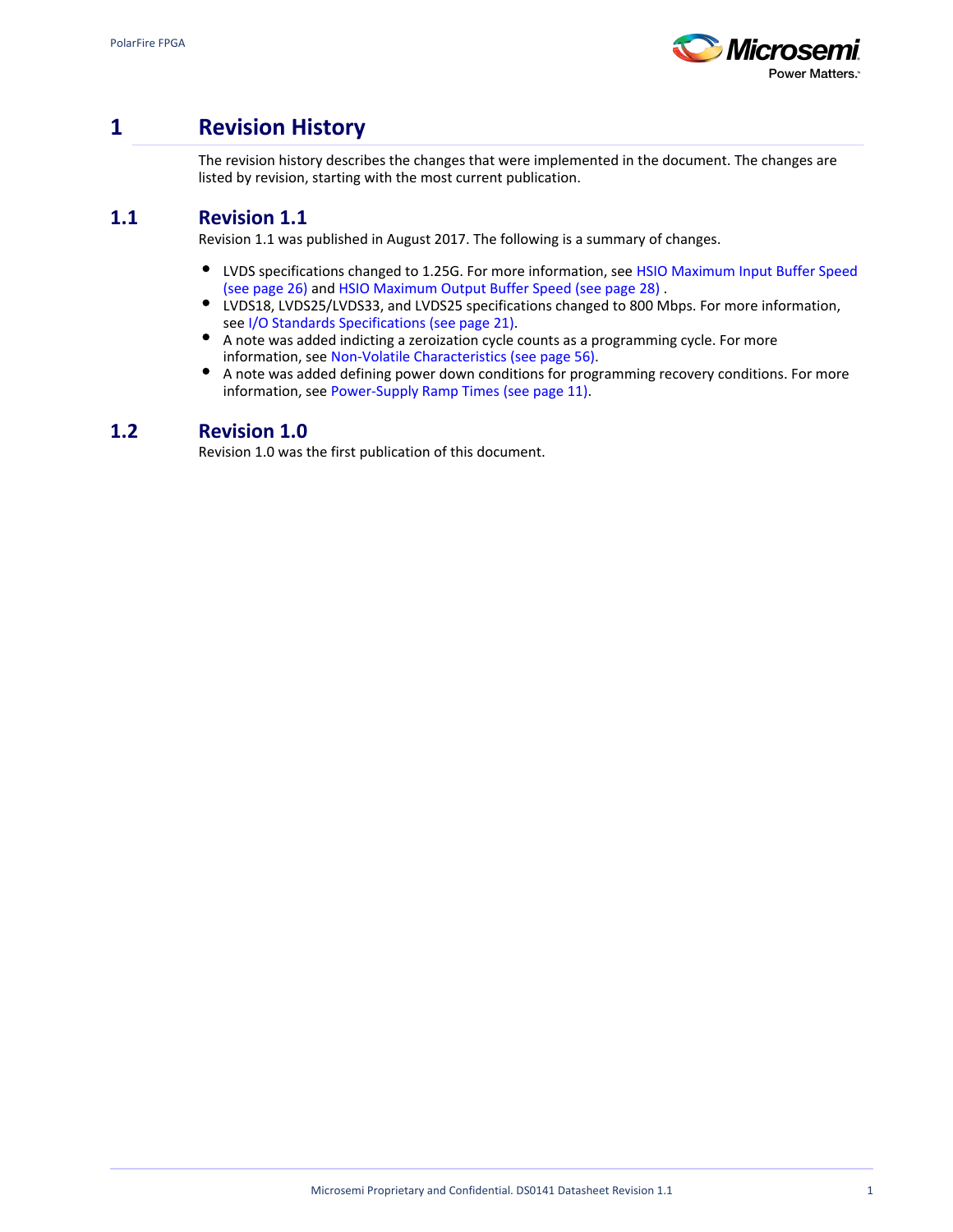

# <span id="page-5-0"></span>**2 Overview**

This datasheet describes PolarFire™ FPGA device characteristics with industrial temperature range (-40 °C to 100 °C T<sub>J</sub>) and extended commercial temperature range (0 °C to 100 °C T<sub>J</sub>). The devices are provided with a standard speed grade (STD) and a –1 speed grade with higher performance. The FPGA core supply V<sub>DD</sub> can operate at 1.0 V for lower-power or 1.05 V for higher performance. Similarly, the transceiver core supply V<sub>DDA</sub> can also operate at 1.0 V or 1.05 V. Users select the core operating voltage while creating the project.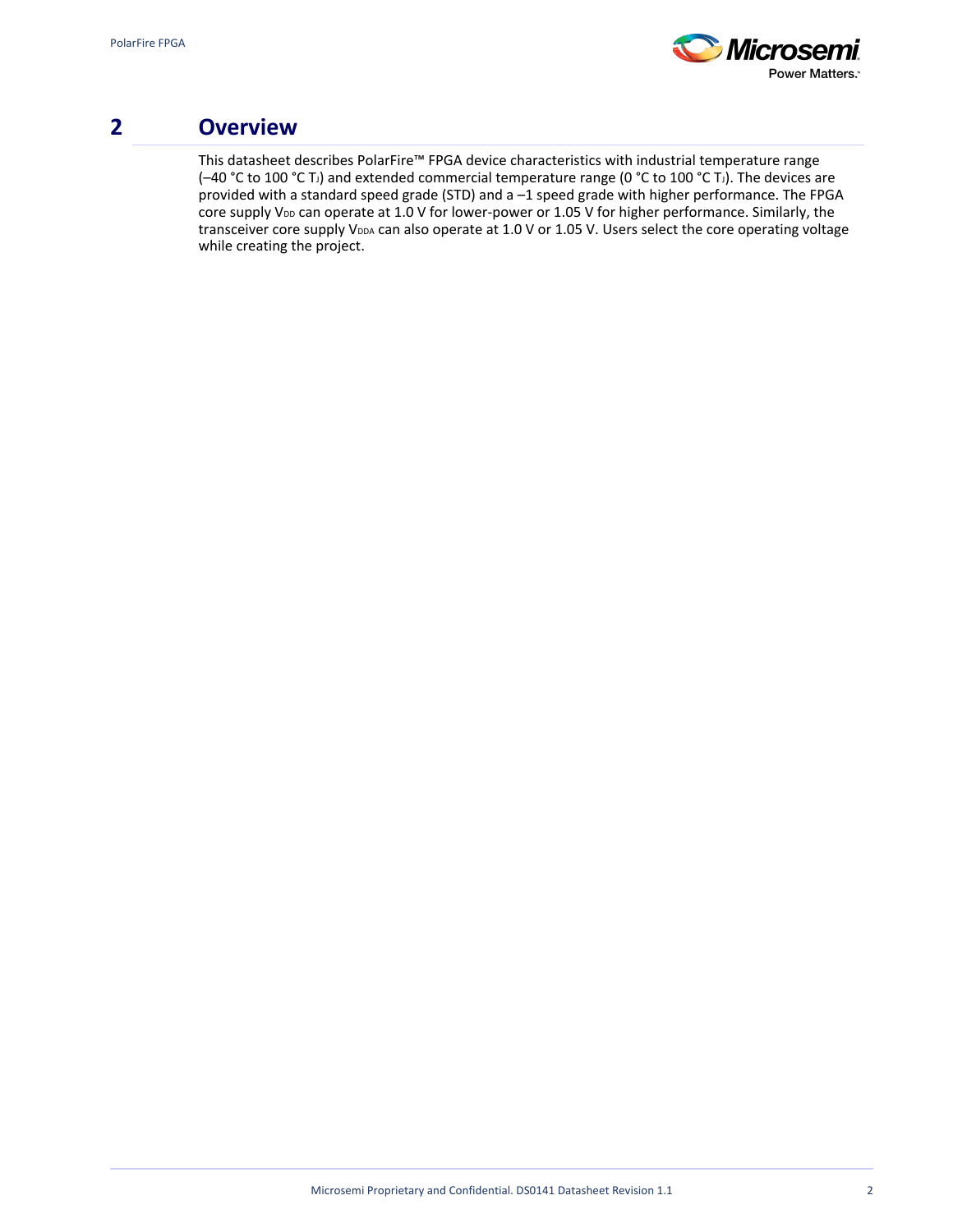

# <span id="page-6-0"></span>**3 References**

The following documents are recommended references. For more information about PolarFire static and dynamic power data, see the [PolarFire Power Estimator Spreadsheet](http://www.microsemi.com/index.php?option=com_docman&task=doc_download&gid=136554).

- $\bullet$ [PO0137:](http://www.microsemi.com/index.php?option=com_docman&task=doc_download&gid=136518) PolarFire FPGA Product Overview
- $\bullet$ [UG0722](http://www.microsemi.com/index.php?option=com_docman&task=doc_download&gid=136521): PolarFire FPGA Packaging and Pin Descriptions Users Guide
- $\bullet$ [UG0726](http://www.microsemi.com/index.php?option=com_docman&task=doc_download&gid=136520): PolarFire FPGA Board Design User Guide
- $\bullet$ [UG0686](http://www.microsemi.com/index.php?option=com_docman&task=doc_download&gid=136535): PolarFire FPGA User I/O User Guide
- $\bullet$ [UG0680](http://www.microsemi.com/index.php?option=com_docman&task=doc_download&gid=136522): PolarFire FPGA Fabric User Guide
- $\bullet$ [UG0714](http://www.microsemi.com/index.php?option=com_docman&task=doc_download&gid=136523): PolarFire FPGA Programming User Guide
- $\bullet$ [UG0684](http://www.microsemi.com/index.php?option=com_docman&task=doc_download&gid=136524): PolarFire FPGA Clocking Resources User Guide
- $\bullet$ [UG0687](http://www.microsemi.com/index.php?option=com_docman&task=doc_download&gid=136525): PolarFire FPGA 1G Ethernet Solutions User Guide
- $\bullet$ [UG0727](http://www.microsemi.com/index.php?option=com_docman&task=doc_download&gid=136526): PolarFire FPGA 10G Ethernet Solutions User Guide
- $\bullet$ [UG0748](http://www.microsemi.com/index.php?option=com_docman&task=doc_download&gid=136527): PolarFire FPGA Low Power User Guide
- [UG0676](http://www.microsemi.com/index.php?option=com_docman&task=doc_download&gid=136528): PolarFire FPGA DDR Memory Controller User Guide
- [UG0743](http://www.microsemi.com/index.php?option=com_docman&task=doc_download&gid=136529): PolarFire FPGA Debugging User Guide
- [UG0725](http://www.microsemi.com/index.php?option=com_docman&task=doc_download&gid=136530): PolarFire FPGA Device Power-Up and Resets User Guide
- **[UG0677](http://www.microsemi.com/index.php?option=com_docman&task=doc_download&gid=136531): PolarFire FPGA Transceiver User Guide**
- **[UG0685](http://www.microsemi.com/index.php?option=com_docman&task=doc_download&gid=136532): PolarFire FPGA PCI Express User Guide**
- [UG0753](https://www.microsemi.com/document-portal/doc_download/136534-ug0753-polarfire-fpga-security-user-guide): PolarFire FPGA Security User Guide
- [UG0752](http://www.microsemi.com/index.php?option=com_docman&task=doc_download&gid=136536): PolarFire FPGA Power Estimator User Guide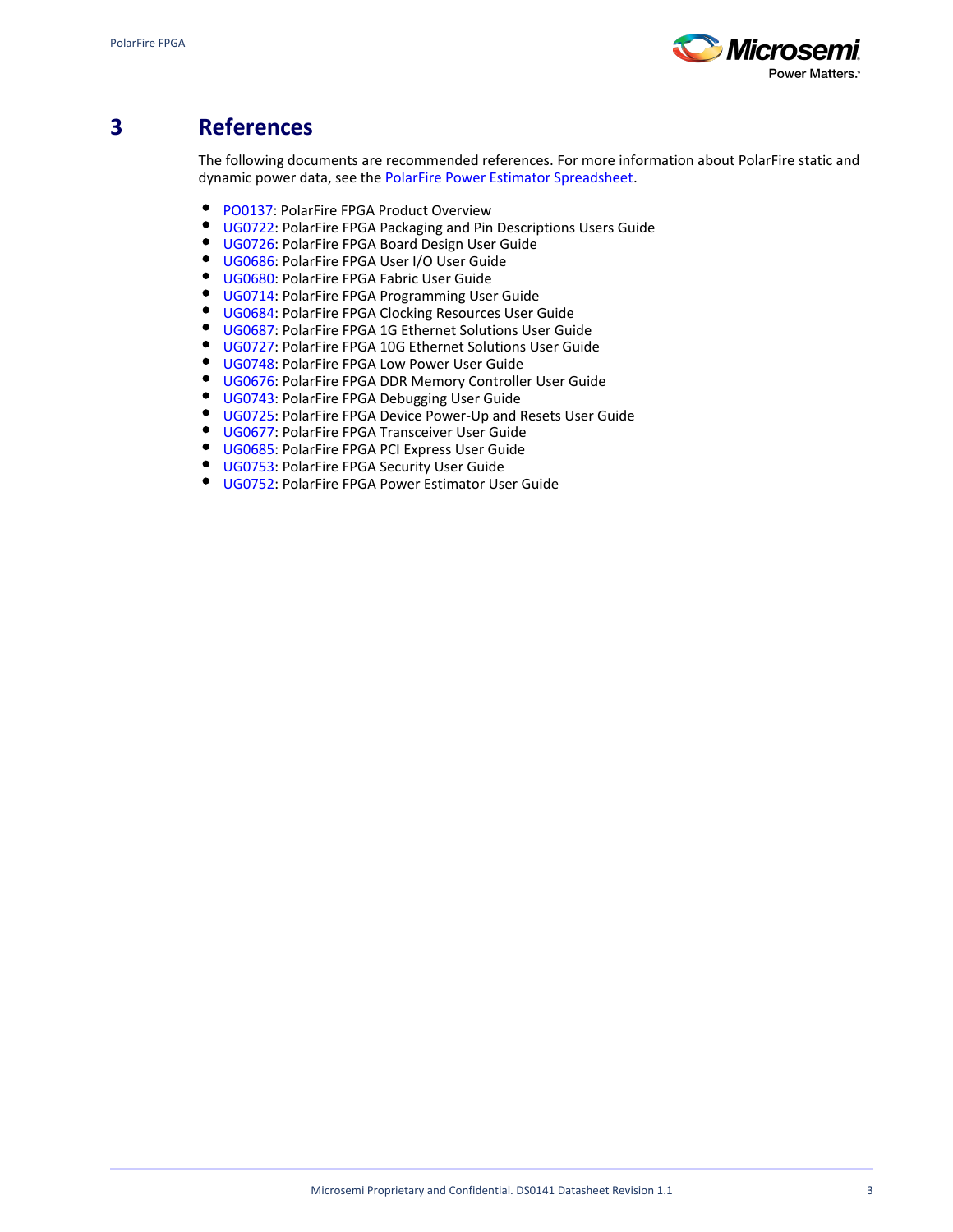

# <span id="page-7-0"></span>**4 Device Offering**

The following table lists the PolarFire FPGA device options.

## **Table 1 • PolarFire FPGA Device Options**

| <b>Device</b><br><b>Options</b> | <b>Extended</b><br>Commercial<br>0 °C-100 °C | Industrial<br>$-40 °C -$<br>100 °C | <b>STD</b> | -1  | <b>Transceivers</b> | <b>Lower Static</b><br>Power "L" | Data<br>Security "S" |
|---------------------------------|----------------------------------------------|------------------------------------|------------|-----|---------------------|----------------------------------|----------------------|
| <b>MPF300T</b>                  | Yes                                          | Yes                                | Yes        | Yes | Yes                 |                                  |                      |
| MPF300TL                        | Yes                                          | Yes                                | Yes        |     | Yes                 | Yes                              |                      |
| MPF300TS                        |                                              | Yes                                | Yes        | Yes | Yes                 |                                  | Yes                  |
| MPF300TLS                       |                                              | Yes                                | Yes        |     | Yes                 | Yes                              | Yes                  |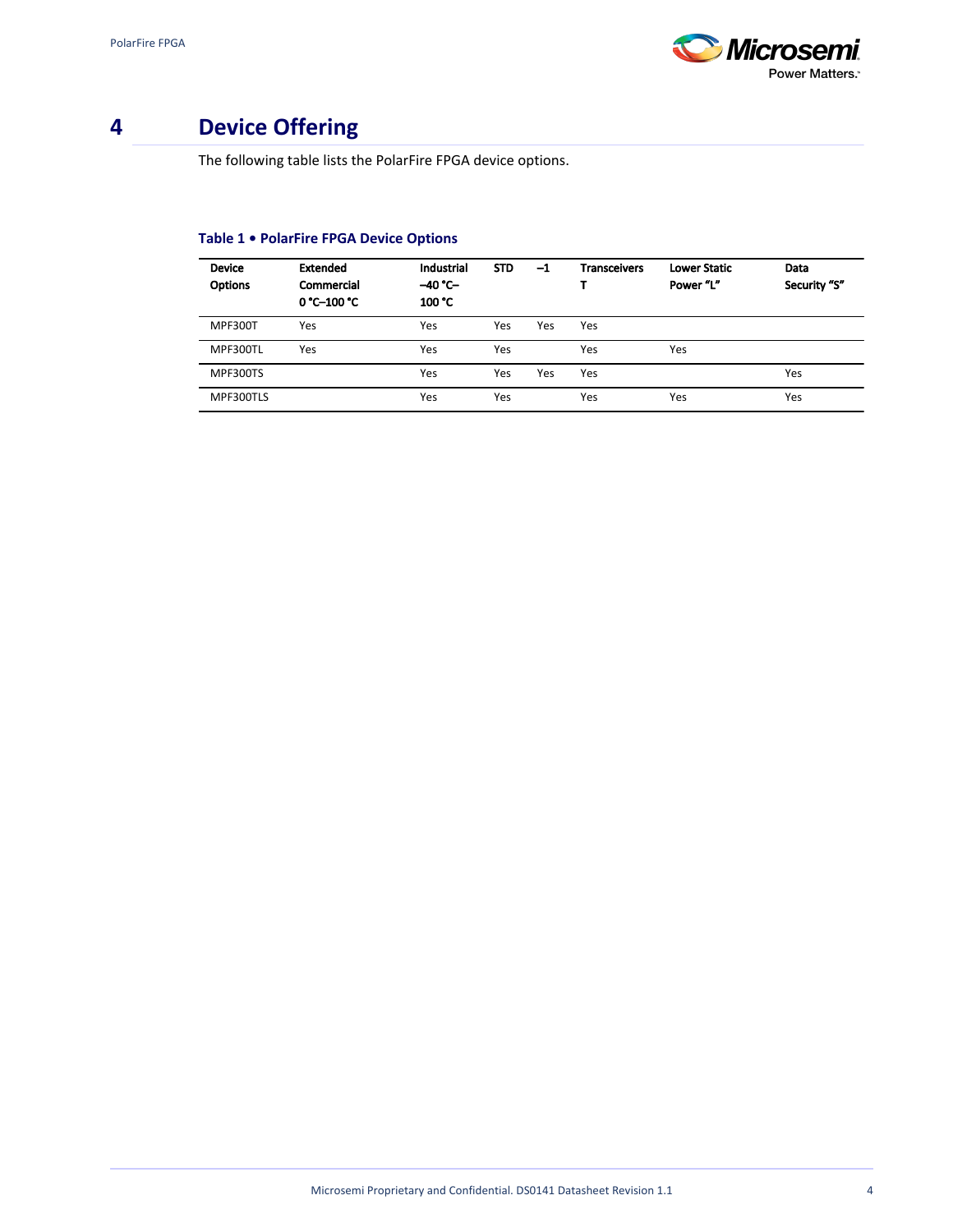

# <span id="page-8-0"></span>**5 Silicon Status**

There are three silicon status levels:

- $\bullet$ Advanced—initial estimated information based on simulations
- $\bullet$ Preliminary—information based on simulation and/or initial characterization
- $\bullet$ Production-final production silicon data

The following table shows the status of the PolarFire FPGA device.

#### **Table 2 • PolarFire FPGA Silicon Status**

| Device               | <b>Silicon Status</b> |
|----------------------|-----------------------|
| MPF100T, TL, TS, TLS | Advanced              |
| MPF200T, TL, TS, TLS | Advanced              |
| MPF300T, TL, TS, TLS | Advanced              |
| MPF500T, TL, TS, TLS | Advanced              |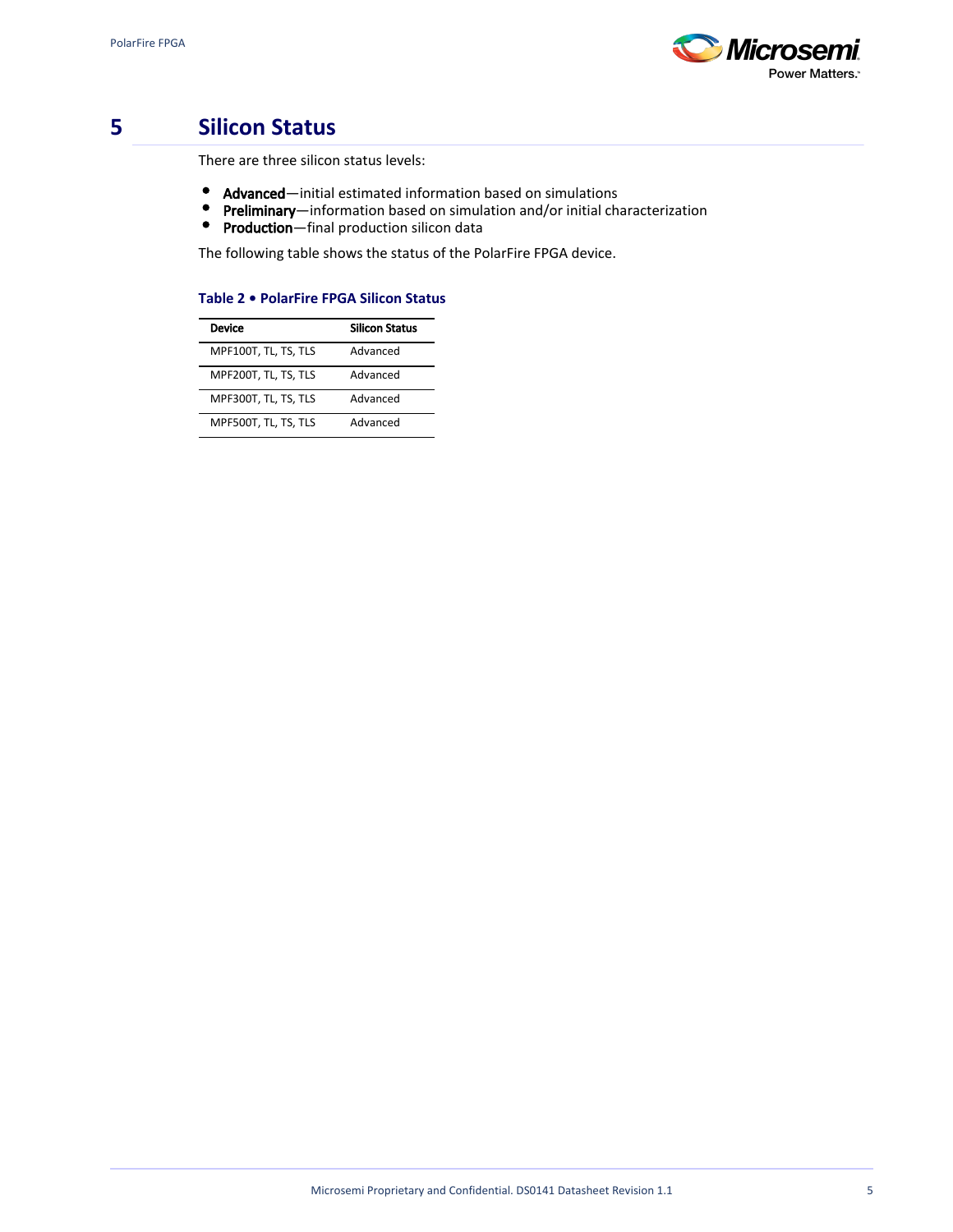

# <span id="page-9-0"></span>**6 DC Characteristics**

This section lists the DC characteristics of the PolarFire FPGA device.

## <span id="page-9-1"></span>**6.1 Absolute Maximum Rating**

The following table lists the absolute maximum ratings for the PolarFire device.

#### **Table 3 • Absolute Maximum Rating**

| <b>Parameter</b>                                                         | Symbol                   | <b>Min</b> | Max  | <b>Unit</b> |
|--------------------------------------------------------------------------|--------------------------|------------|------|-------------|
| Core power supply                                                        | V <sub>DD</sub>          | $-0.5$     | 1.13 | $\vee$      |
| Transceiver core power supply                                            | <b>V</b> <sub>DDA</sub>  | $-0.5$     | 1.13 | $\vee$      |
| Must connect to 1.8 V                                                    | V <sub>DD18</sub>        | $-0.5$     | 2.0  | v           |
| Must connect to 2.5 V                                                    | V <sub>DD25</sub>        | $-0.5$     | 2.7  | $\vee$      |
| Must connect to 2.5 V                                                    | V <sub>DDA25</sub>       | $-0.5$     | 2.7  | $\vee$      |
| GPIO auxiliary power supply for I/O bank 2                               | <b>VDDAUX2</b>           | $-0.5$     | 3.6  | $\vee$      |
| GPIO auxiliary power supply for I/O bank 4                               | V <sub>DDAUX4</sub>      | $-0.5$     | 3.6  | $\vee$      |
| GPIO auxiliary power supply for I/O bank 5                               | <b>VDDAUX5</b>           | $-0.5$     | 3.6  | $\vee$      |
| Transceiver reference clock input buffer power supply                    | V <sub>DD_XCVR_CLK</sub> | $-0.5$     | 3.6  | $\vee$      |
| Transceiver reference clock input buffer comparator voltage<br>reference | <b>XCVR</b> VREF         | $-0.5$     | 3.6  | $\vee$      |
| DC I/O supply voltage for HSIO                                           | <b>V</b> <sub>DDIX</sub> | $-0.5$     | 2.0  | $\vee$      |
| DC I/O supply voltage for GPIO                                           | <b>V</b> <sub>DDIX</sub> | $-0.5$     | 3.6  | $\vee$      |
| DC I/O supply voltage for JTAG                                           | V <sub>DDI3</sub>        | $-0.5$     | 3.6  | $\vee$      |
| DC I/O supply voltage for SPI                                            | V <sub>DDI3</sub>        | $-0.5$     | 3.6  | $\vee$      |
| Receiver absolute input voltage                                          | <b>Transceiver VIN</b>   | $-0.5$     | 1.26 | $\vee$      |
| Reference clock absolute input voltage                                   | Transceiver REFCLK VIN   | $-0.5$     | 3.6  | $\vee$      |
| Storage temperature (ambient) <sup>1</sup>                               | <b>T</b> <sub>STG</sub>  | $-65$      | 150  | °C          |
| Junction temperature                                                     | Tı.                      | $-55$      | 135  | °C          |
| Maximum soldering temperature RoHS                                       | <b>T</b> SOLROHS         |            | 260  | °C          |
| Maximum soldering temperature leaded                                     | <b>TSOLPB</b>            |            | 220  | °C          |
| Maximum DC input voltage on GPIO                                         | <b>V<sub>IN</sub></b>    | $-0.5$     | 3.8  | $\vee$      |
| Maximum DC input voltage on HSIO                                         | <b>V<sub>IN</sub></b>    | $-0.5$     | 2.2  | $\vee$      |

1. See [FPGA Programming Cycles vs Retention Characteristics \(see page 56\)](#page-59-3) for retention time vs. temperature. The total time used in calculating the device retention includes storage time and the device stored temperature.

## <span id="page-9-2"></span>**6.2 Recommended Operating Conditions**

The following table lists the recommended operating conditions.

## **Table 4 • Recommended Operating Conditions**

| Parameter                                     | Symbol | Min  | Typ  | Max  | Unit |
|-----------------------------------------------|--------|------|------|------|------|
| FPGA core supply at $1.0$ V mode <sup>1</sup> | Vdd    | 0.97 | 1.00 | 1.03 |      |
| FPGA core supply at 1.05 V mode <sup>1</sup>  | Vnn    | 1.02 | 1.05 | 1.08 |      |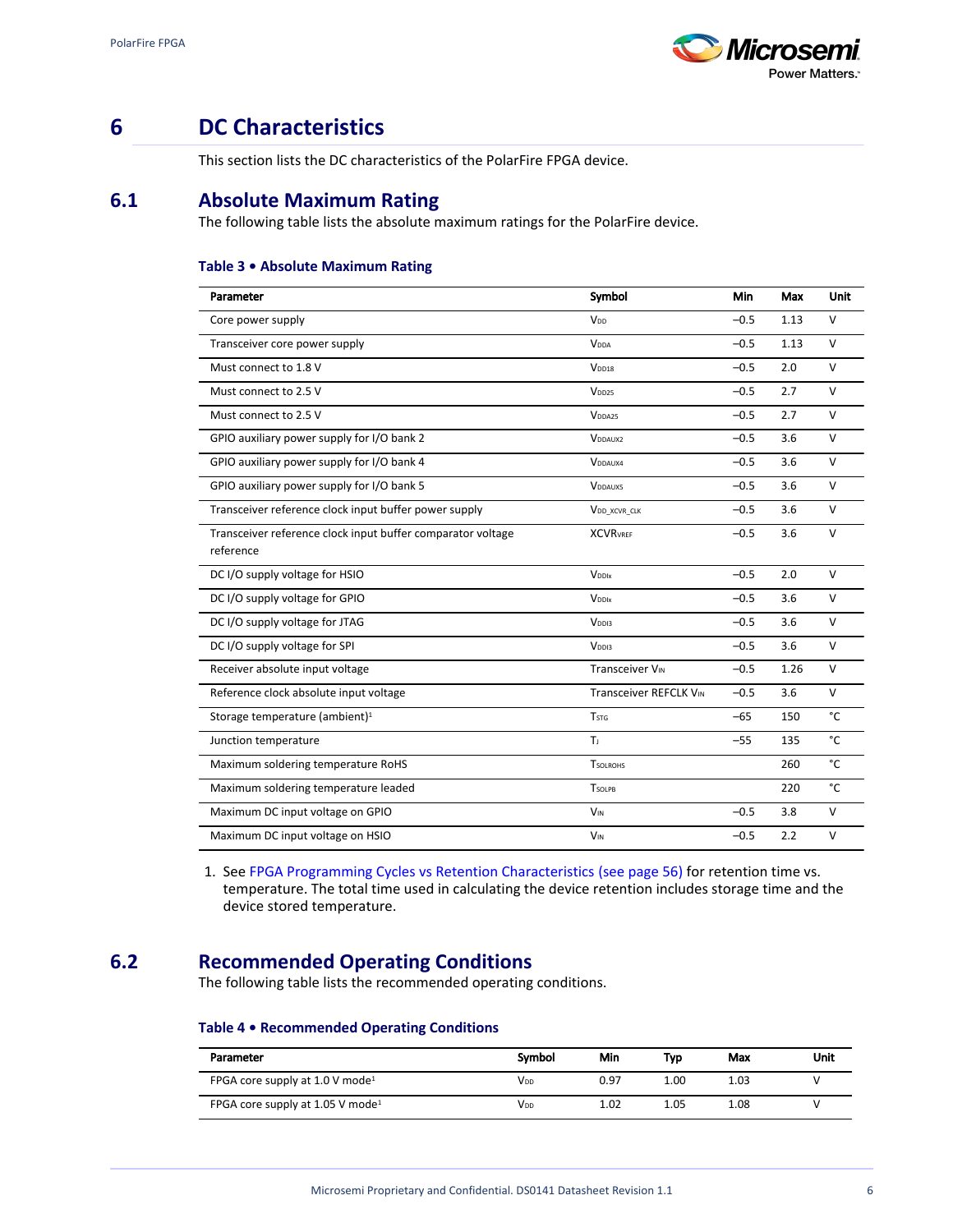

| Parameter                                                                                         | Symbol                   | Min         | Typ     | Max                      | Unit         |
|---------------------------------------------------------------------------------------------------|--------------------------|-------------|---------|--------------------------|--------------|
| Transceiver core supply at 1.0 V mode <sup>1</sup>                                                | <b>V</b> <sub>DDA</sub>  | 0.97        | 1.00    | 1.03                     | $\vee$       |
| Transceiver core supply at 1.05 V mode <sup>1</sup>                                               | <b>V</b> <sub>DDA</sub>  | 1.02        | 1.05    | 1.08                     | $\vee$       |
| Must connect to 1.8 V                                                                             | V <sub>DD18</sub>        | 1.71        | 1.80    | 1.89                     | v            |
| FPGA core and core PLL high-voltage supply                                                        | V <sub>DD25</sub>        | 2.425       | 2.50    | 2.575                    | $\vee$       |
| Transceiver PLL high-voltage supply                                                               | V <sub>DDA25</sub>       | 2.425       | 2.50    | 2.575                    | $\mathsf{V}$ |
| HSIO allow 1.2 V, 1.5 V, and 1.8 V nominal options                                                | <b>VDDIX</b>             | 1.14        | Various | 1.89                     | $\mathsf{V}$ |
| GPIO allow 1.2 V, 1.5 V, 1.8 V, 2.5 V,<br>and 3.3 V nominal options <sup>2</sup>                  | <b>VDDIX</b>             | 1.14        | Various | 3.465                    | $\vee$       |
| Bank 3 dedicated I/O buffers allow 1.8 V, 2.5 V,<br>and 3.3 V nominal options (GPIO) <sup>2</sup> | V <sub>DDI3</sub>        | 1.71        | Various | 3.465                    | $\vee$       |
| GPIO with $V_{DD12} = 3.3$ V nominal <sup>2</sup>                                                 | V <sub>DDAUX2</sub>      | 3.135       | 3.3     | 3.465                    | $\vee$       |
| GPIO with $V_{DD14} = 3.3 V$ nominal <sup>2</sup>                                                 | V <sub>DDAUX4</sub>      | 3.135       | 3.3     | 3.465                    | V            |
| GPIO with $V_{\text{DDIS}} = 3.3 \text{ V}$ nominal <sup>2</sup>                                  | <b>VDDAUX5</b>           | 3.135       | 3.3     | 3.465                    | V            |
| GPIO with $V_{\text{DD12}} = 2.5$ V nominal or lower <sup>2</sup>                                 | V <sub>DDAUX2</sub>      | 2.375       | 2.5     | 2.625                    | $\vee$       |
| GPIO with $V_{\text{DD12}}$ = 2.5 V nominal or lower <sup>2</sup>                                 | V <sub>DDAUX4</sub>      | 2.375       | 2.5     | 2.625                    | $\vee$       |
| GPIO with $V_{DD12}$ = 2.5 V nominal or lower <sup>2</sup>                                        | <b>VDDAUX5</b>           | 2.375       | 2.5     | 2.625                    | $\vee$       |
| Transceiver reference clock supply -3.3 V nominal                                                 | V <sub>DD</sub> XCVR CLK | 3.135       | 3.3     | 3.465                    | V            |
| Transceiver reference clock supply -2.5 V nominal                                                 | V <sub>DD</sub> XCVR CLK | 2.375       | 2.5     | 2.625                    | V            |
| Global VREE for transceiver reference clocks <sup>3</sup>                                         | <b>XCVR</b> VREF         | Ground      |         | V <sub>DD_XCVR_CLK</sub> | V            |
| Extended commercial temperature range                                                             | Tı.                      | $\mathbf 0$ |         | 100                      | °C           |
| Industrial temperature range                                                                      |                          | $-40$       |         | 100                      | °C           |
| Extended commercial programming temperature<br>range                                              | TPRG                     | 0           |         | 100                      | °C           |
| Industrial programming temperature range                                                          |                          | $-40$       |         | 100                      | °C           |

1. V<sub>DD</sub> and V<sub>DDA</sub> can independently operate at 1.0 V or 1.05 V nominal. These are not dynamically adjustable.

2. For GPIO buffers where I/O bank is designated as bank #, if Voolx is 2.5 V nominal or 3.3 V nominal, V DDAUXx must be connected to the VDDIx supply for that bank. If VDDIx for a given GPIO bank is < 2.5 V nominal, VDDAUXx per I/O bank must be powered at 2.5 V nominal.

3. XCVRVREF globally sets the reference voltage of the transceiver's single-ended reference clock input buffers. It is typically near VDD\_XCVR\_CLK/2 V but is allowed in the specified range.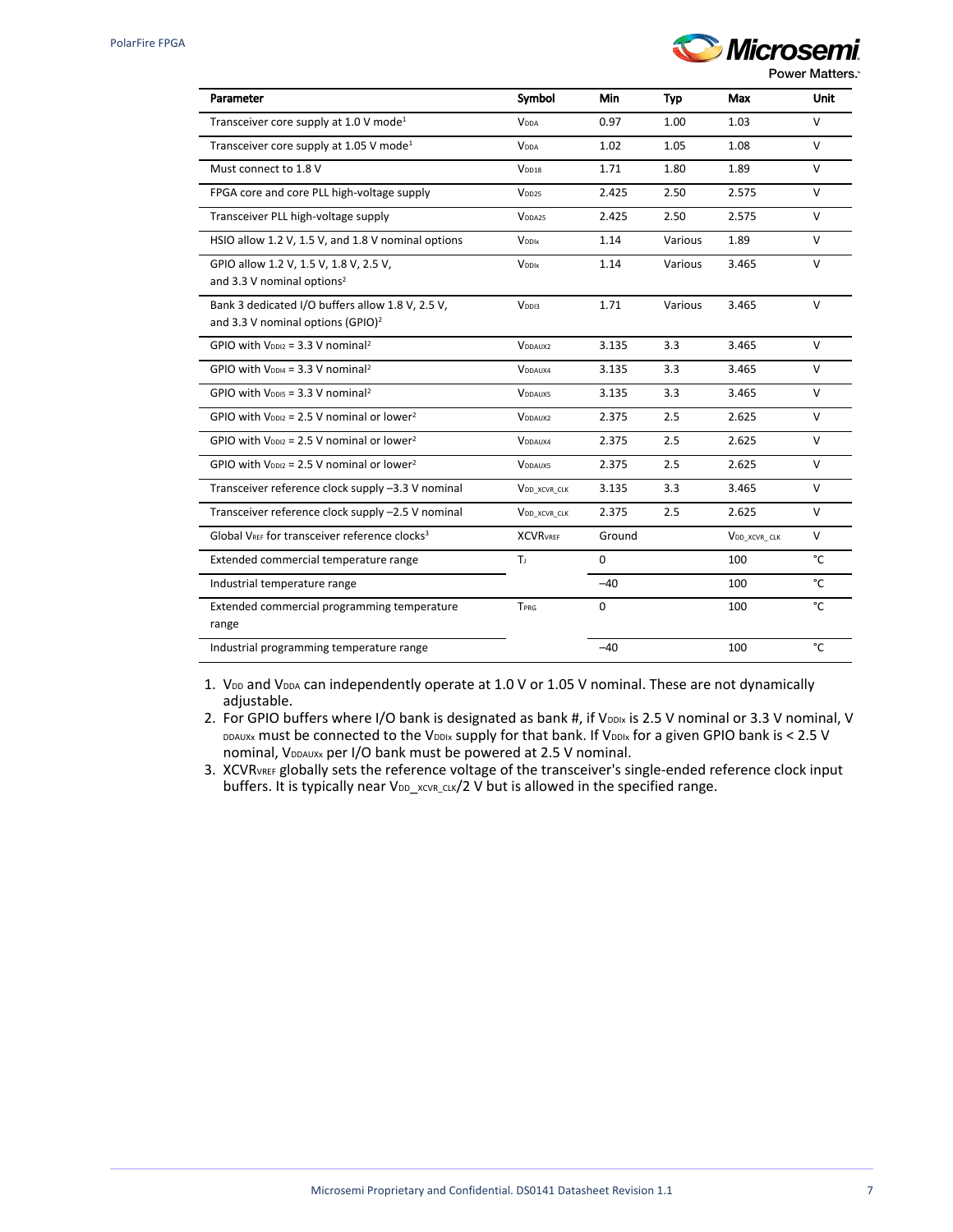

## <span id="page-11-0"></span>**6.2.1 DC Characteristics over Recommended Operating Conditions**

The following table lists the DC characteristics over recommended operating conditions.

| Parameter                                                          | Symbol               | Min  | Max  | Unit | Condition                  |
|--------------------------------------------------------------------|----------------------|------|------|------|----------------------------|
| Input pin capacitance <sup>1</sup>                                 | CIN (dedicated GPIO) |      | 5.6  | pf   |                            |
|                                                                    | CIN (GPIO)           |      | 5.6  | pf   |                            |
|                                                                    | CIN (HSIO)           |      | 2.8  | pf   |                            |
| Input or output leakage current per pin                            | IL (GPIO)            |      | 0.1  | μA   | $I/O$ disabled, high $- Z$ |
|                                                                    | IL (HSIO)            |      | 0.1  | μA   | $I/O$ disabled, high $- Z$ |
| Input rise time (10%-90% of V <sub>DDIx</sub> ) <sup>2, 3, 4</sup> | TRISE                | 0.66 | 2.64 | ns   | $V_{\text{DDIX}} = 3.3 V$  |
| Input rise time (10%-90% of VDDIx) <sup>2, 3, 4</sup>              |                      | 0.50 | 2.00 | ns   | $V_{DDIX} = 2.5 V$         |
| Input rise time (10%-90% of V <sub>DDIx</sub> ) <sup>2, 3, 4</sup> |                      | 0.36 | 1.44 | ns   | $V_{\text{DDIX}} = 1.8 V$  |
| Input rise time (10%-90% of V <sub>DDIx</sub> ) <sup>2, 3, 4</sup> |                      | 0.30 | 1.20 | ns   | $V_{\text{DDIX}} = 1.5 V$  |
| Input rise time (10%-90% of $V_{\text{DDlx}}$ ) <sup>2, 3, 4</sup> |                      | 0.24 | 0.96 | ns   | $V_{\text{DDIX}} = 1.2 V$  |
| Input fall time (90%-10% of V <sub>DDIx</sub> ) <sup>2, 3, 4</sup> | <b>TFALL</b>         | 0.66 | 2.64 | ns   | $V_{\text{DDIX}} = 3.3 V$  |
| Input fall time (90%-10% of V <sub>DDIx</sub> ) <sup>2, 3, 4</sup> |                      | 0.50 | 2.00 | ns   | $V_{\text{DDIX}}$ = 2.5 V  |
| Input fall time (90%-10% of V <sub>DDIx</sub> ) <sup>2, 3, 4</sup> |                      | 0.36 | 1.44 | ns   | $V_{\text{DDIX}} = 1.8 V$  |
| Input fall time (90%-10% of V <sub>DDIx</sub> ) <sup>2, 3, 4</sup> |                      | 0.30 | 1.20 | ns   | $V_{\text{DDIX}} = 1.5 V$  |
| Input fall time (90%–10% of $V_{DD1x}$ ) <sup>2, 3, 4</sup>        |                      | 0.24 | 0.96 | ns   | $V_{\text{DDIX}} = 1.2 V$  |
| Pad pull-up when $V_{IN} = 0^5$                                    | IPU                  | 150  | 216  | μA   | $V_{\text{DDIX}} = 3.3 V$  |
| Pad pull-up when $V_{IN} = 0^5$                                    |                      | 111  | 161  | μA   | $V_{\text{DDIX}}$ = 2.5 V  |
| Pad pull-up when $V_{IN} = 0$                                      |                      | 72   | 111  | μA   | $V_{\text{DDIX}} = 1.8 V$  |
| Pad pull-up when $V_{IN} = 0$                                      |                      | 51   | 88   | μA   | $V_{\text{DDIX}} = 1.5 V$  |
| Pad pull-up when $V_{IN} = 0^6$                                    |                      | 29   | 73   | μA   | $V_{DDIX} = 1.35 V$        |
| Pad pull-up when $V_{IN} = 0$                                      |                      | 16   | 46   | μA   | $V_{\text{DDIX}} = 1.2 V$  |
| Pad pull-up when $V_{IN} = 0^6$                                    |                      | 8    | 25   | μA   | $V_{DDIX} = 1.1 V$         |
| Pad pull-down when $V_{IN}$ = 3.3 $V^5$                            | IPD                  | 65   | 187  | μA   | $V_{DDIX} = 3.3 V$         |
| Pad pull-down when $V_{IN}$ = 2.5 $V^5$                            |                      | 63   | 160  | μA   | $V_{DDIX} = 2.5 V$         |
| Pad pull-down when $V_{IN} = 1.8 V$                                |                      | 60   | 117  | μA   | $V_{DDIX} = 1.8 V$         |
| Pad pull-down when $V_{IN} = 1.5 V$                                |                      | 57   | 95   | μA   | $V_{\text{DDIX}} = 1.5 V$  |
| Pad pull-down when $V_{IN}$ = 1.35 $V^6$                           |                      | 52   | 86   | μA   | $V_{DD1x} = 1.35 V$        |
| Pad pull-down when $V_{IN} = 1.2 V$                                |                      | 49   | 77   | μA   | $V_{DDIX} = 1.2 V$         |
| Pad pull-down when $V_{IN} = 1.1 V^6$                              |                      | 45   | 71   | μA   | $V_{DDIX} = 1.1 V$         |

#### **Table 5 • DC Characteristics over Recommended Operating Conditions**

1. Represents the die input capacitance at the pad not the package.

2. Voltage ramp must be monotonic.

4. I/O signal standards with smaller than rail-to-rail input swings can use a nominal value of 200 ps 20–80% of swing and maximum value of 500 ps 20–80% of swing.

5. GPIO only.

6. HSIO only.

<sup>3.</sup>  Numbers based on rail-to-rail input signal swing and minimum 1 V/ns and maximum 4 V/ns. These are to be used for input delay measurement consistency.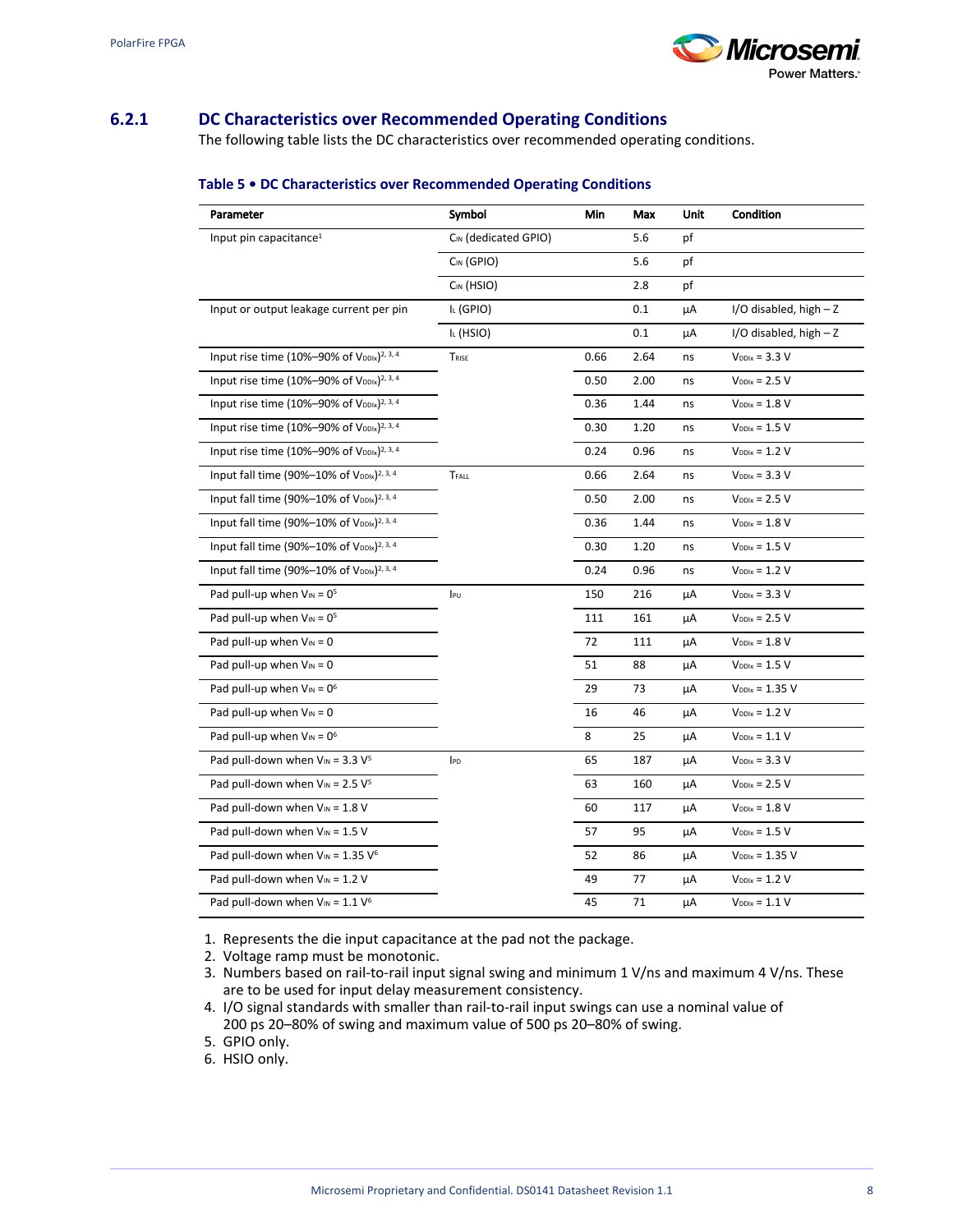

## <span id="page-12-0"></span>**6.2.2 Maximum Allowed Overshoot and Undershoot**

During transitions, input signals may overshoot and undershoot the voltage shown in the following table. Input currents must be limited to less than 100 mA per latch-up specifications.

The maximum overshoot duration is specified as a high-time percentage over the lifetime of the device. A DC signal is equivalent to 100% of the duty-cycle.

The following table shows the maximum AC input voltage  $(V_{\text{IN}})$  overshoot duration for HSIO.

#### **Table 6 • Maximum Overshoot During Transitions for HSIO**

| AC (VIN) Overshoot Duration as % at TJ = 100 °C | Condition (V)  |
|-------------------------------------------------|----------------|
| 100                                             | 1.8            |
| 100                                             | 1.85           |
| 100                                             | 1.9            |
| 100                                             | 1.95           |
| 100                                             | $\overline{2}$ |
| 100                                             | 2.05           |
| 100                                             | 2.1            |
| 100                                             | 2.15           |
| 100                                             | 2.2            |
| 90                                              | 2.25           |
| 30                                              | 2.3            |
| 7.5                                             | 2.35           |
| 1.9                                             | 2.4            |

The following table shows the maximum AC input voltage ( $V_{IN}$ ) undershoot duration for HSIO.

#### **Table 7 • Maximum Undershoot During Transitions for HSIO**

| AC (VIN) Undershoot <sup>1</sup> Duration as % at<br>$T = 100 °C$ | Condition (V) |
|-------------------------------------------------------------------|---------------|
| 100                                                               | $-0.05$       |
| 100                                                               | $-0.1$        |
| 100                                                               | $-0.15$       |
| 100                                                               | $-0.2$        |
| 100                                                               | $-0.25$       |
| 100                                                               | $-0.3$        |
| 100                                                               | $-0.35$       |
| 100                                                               | $-0.4$        |
| 44                                                                | $-0.45$       |
| 14                                                                | $-0.5$        |
| 4.8                                                               | $-0.55$       |
| 1.6                                                               | $-0.6$        |

1. Undershoot level is regarding 1.8 V VDDI.

The following table shows the maximum AC input voltage  $(V_{IN})$  overshoot duration for GPIO.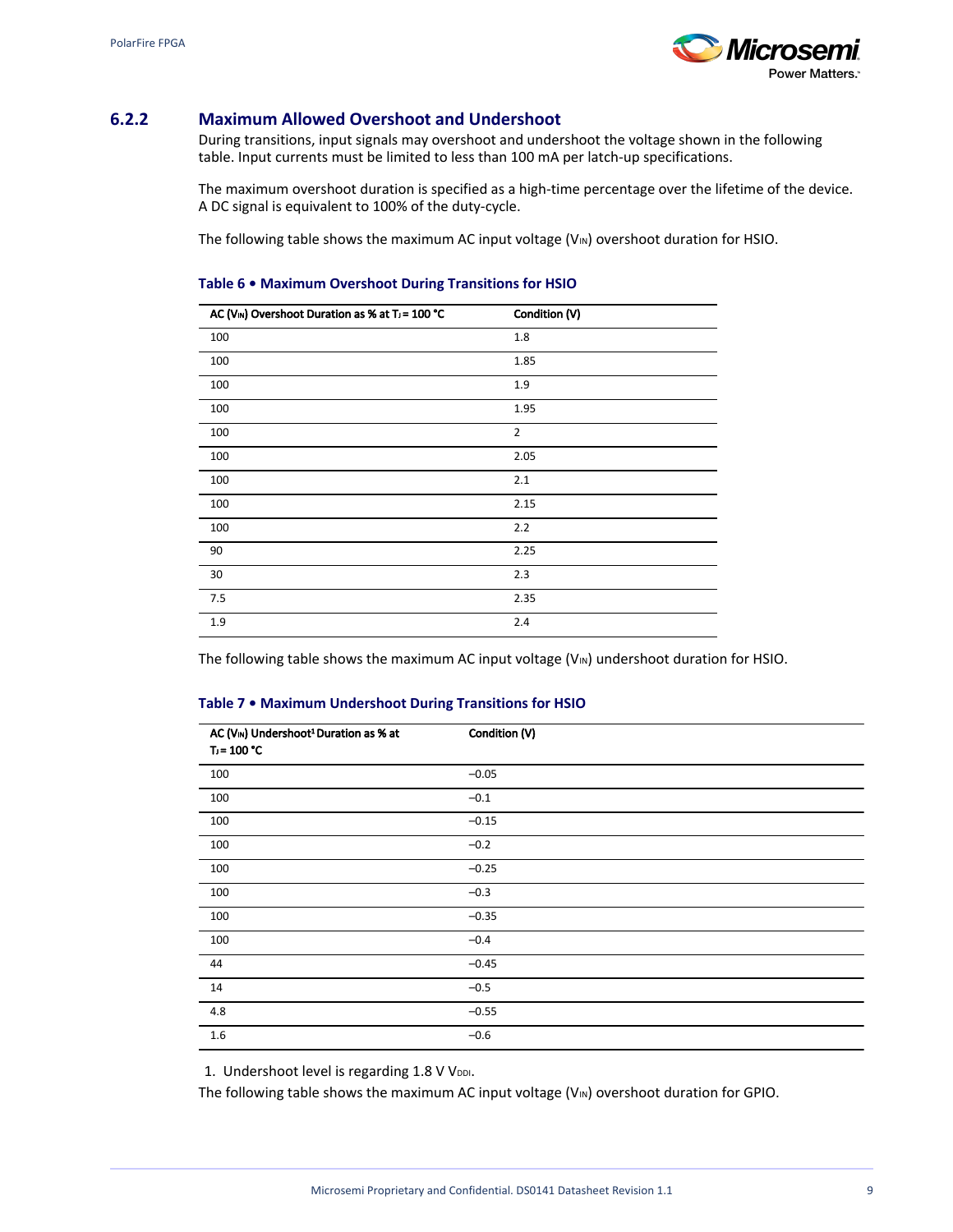

### **Table 8 • Maximum Overshoot During Transitions for GPIO**

| AC (VIN) Overshoot Duration as % at TJ = 100 °C | Condition (V)  |
|-------------------------------------------------|----------------|
| 100                                             | $3.8\,$        |
| 100                                             | 3.85           |
| 100                                             | 3.9            |
| 100                                             | 3.95           |
| $70\,$                                          | $\overline{4}$ |
| $50\,$                                          | 4.05           |
| $33\,$                                          | $4.1\,$        |
| 22                                              | 4.15           |
| 14                                              | $4.2\,$        |
| 9.8                                             | 4.25           |
| $6.5\,$                                         | 4.3            |
| 4.4                                             | 4.35           |
| $\mathbf{3}$                                    | $4.4\,$        |
| $\mathbf 2$                                     | 4.45           |
| $1.4\,$                                         | $4.5\,$        |
| $0.9\,$                                         | 4.55           |
| $0.6\,$                                         | $4.6\,$        |

The following table shows the maximum AC input voltage ( $V_{\text{IN}}$ ) undershoot duration for GPIO.

| AC (VIN) Undershoot <sup>1</sup> Duration as % at T <sub>J</sub> = 100<br>$^\circ \text{C}$ | Condition (V) |
|---------------------------------------------------------------------------------------------|---------------|
| $100\,$                                                                                     | $-0.5$        |
| 100                                                                                         | $-0.55$       |
| 100                                                                                         | $-0.6$        |
| 100                                                                                         | $-0.65$       |
| $100\,$                                                                                     | $-0.7$        |
| $100\,$                                                                                     | $-0.75$       |
| $100\,$                                                                                     | $-0.8$        |
| 100                                                                                         | $-0.85$       |
| 100                                                                                         | $-0.9$        |
| 100                                                                                         | $-0.95$       |
| 100                                                                                         | $-1$          |
| 100                                                                                         | $-1.05$       |
| 100                                                                                         | $-1.1$        |
| $100\,$                                                                                     | $-1.15$       |
| $100\,$                                                                                     | $-1.2$        |
| 69                                                                                          | $-1.25$       |
| 45                                                                                          | $-1.3$        |

### **Table 9 • Maximum Undershoot During Transitions for GPIO**

1. Undershoot level is with reference to 3.3 V VDDI.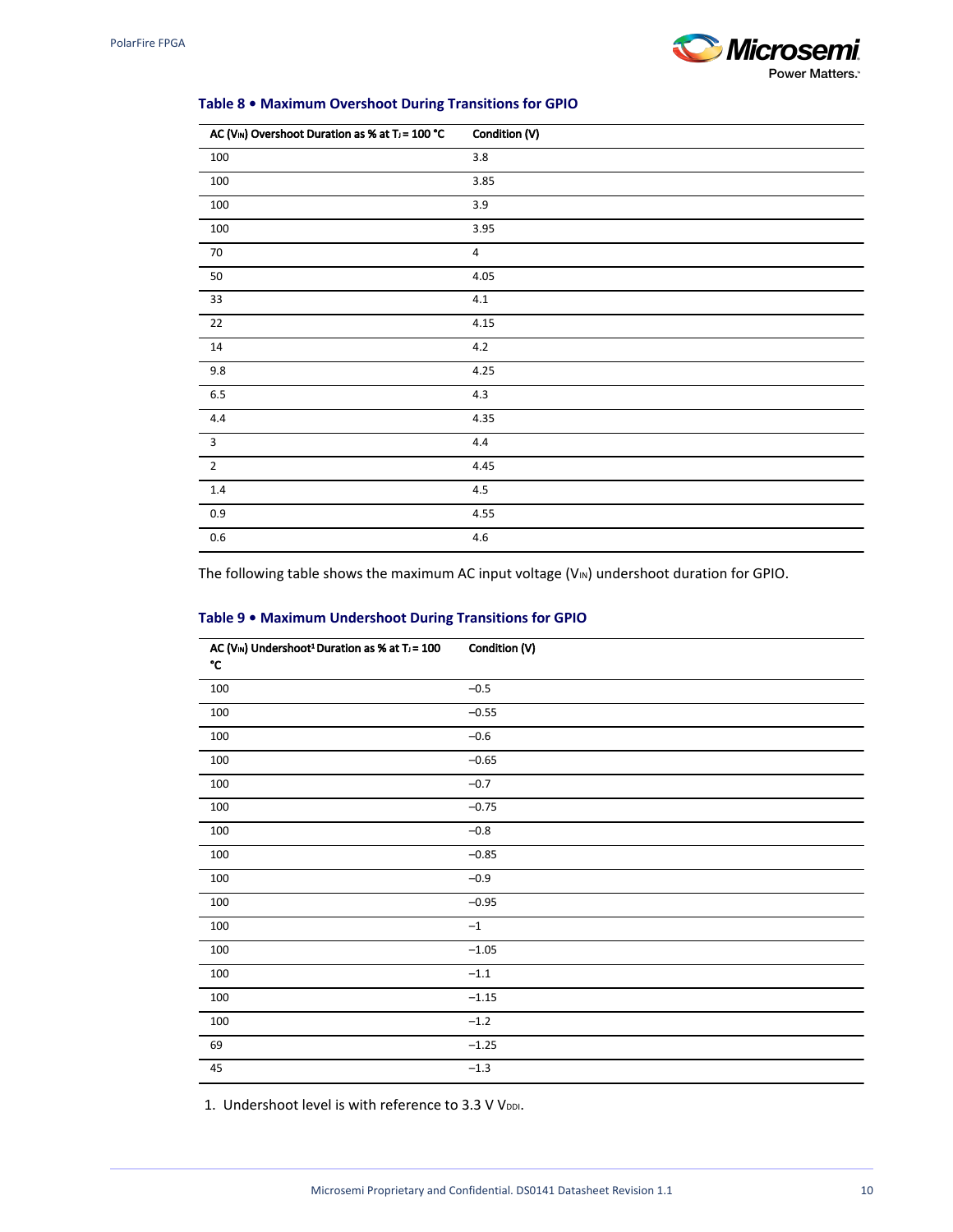

## <span id="page-14-0"></span>**6.2.2.1 Power-Supply Ramp Times**

The following table shows the power-up ramp times. All supplies must rise and fall monotonically. There are no power-supply sequencing requirements for PolarFire devices.

#### **Table 10 • Power-Supply Ramp Times**

| Parameter                                                | Symbol                    | Min | Max | Unit |
|----------------------------------------------------------|---------------------------|-----|-----|------|
| FPGA core supply                                         | V <sub>DD</sub>           | 0.2 | 100 | ms   |
| Transceiver core supply                                  | <b>V</b> <sub>DDA</sub>   | 0.2 | 100 | ms   |
| Must connect to 1.8 V supply                             | V <sub>DD18</sub>         | 0.2 | 100 | ms   |
| Must connect to 2.5 V supply                             | V <sub>DD25</sub>         | 0.2 | 100 | ms   |
| Must connect to 2.5 V supply                             | V <sub>DDA25</sub>        | 0.2 | 100 | ms   |
| HSIO bank I/O power supplies                             | $V_{DD1[0,1,6,7]}$        | 0.2 | 100 | ms   |
| GPIO bank I/O power supplies                             | V <sub>DD1</sub> [2,4,5]  | 0.2 | 100 | ms   |
| Bank 3 dedicated I/O buffers (GPIO)                      | V <sub>DDI3</sub>         | 0.2 | 100 | ms   |
| GPIO bank auxiliary power supplies                       | $V_{\text{DDAUX[2,4,5]}}$ | 0.2 | 100 | ms   |
| Transceiver reference clock supply -3.3 V nominal        | V <sub>DD</sub> XCVR CLK  | 0.2 | 100 | ms   |
| Global V <sub>REE</sub> for transceiver reference clocks | <b>XCVRVREF</b>           | 0.2 | 100 | ms   |

Note: Power-supply ramp must be monotonic.

Note: For proper operation of programming recovery mode, if a Vdd supply brownout occurs during programming, a minimum supply ramp down time for only the VDD supply is recommended to be 10ms or longer by using programmable regulator or on-board capacitors.

#### **6.2.2.2 Hot Socketing**

The following table lists the hot-socketing DC characteristics over recommended operating conditions.

#### **Table 11 • DC Characteristics Over Recommended Operating Conditions**

| Parameter                                                                               | Symbol            | Min | Тур | Max | Unit      | <b>Condition</b>          |
|-----------------------------------------------------------------------------------------|-------------------|-----|-----|-----|-----------|---------------------------|
| Current per transceiver Rx input pin<br>(P or N single-ended) $^{1, 2}$                 | XCVRRX HS         |     |     | ±4  | mA        | $V_{\text{DDA}} = 0 V$    |
| Current per transceiver Tx output pin<br>(P or N single-ended) $3$                      | XCVRTX HS         |     |     | ±10 | <b>mA</b> | $V_{DDA} = 0 V$           |
| Current per transceiver reference clock input pin<br>(P or N single-ended) <sup>4</sup> | <b>XCVRREF HS</b> |     |     | ±1  | mA        | $V_{DD}$ xcvr clk = $0$ V |
| Current per GPIO pin<br>(P or N single-ended) $5$                                       | GPIO HS           |     |     | ±1  | mA        | $V_{\text{DDix}} = 0 V$   |
| Current per HSIO pin<br>(P or N single-ended) $6$                                       |                   |     |     |     |           |                           |

- 1. Assumes that the device is powered-down, all supplies are grounded, AC-coupled interface, and input pin pairs are driven by a CML driver at the maximum amplitude (1 V pk–pk) that is toggling at any rate with PRBS 27 data.
- 2. Each P and N transceiver input has less than the specified maximum input current.
- 3. Each P and N transceiver output is connected to a 40  $\Omega$  resistor (50  $\Omega$  CML termination 20% tolerance) to the maximum allowed output voltage ( $V_{DDAMax} + 0.3 V = 1.4 V$ ) through an AC-coupling capacitor with all PolarFire device supplies grounded. This shows the current for a worst-case DC coupled interface. As an AC-coupled interface, the output signal will settle at ground and no socket current will be seen.
- 4. VDD\_XCVR\_CLK is powered down and the device is driven to -0.5 V < VIN < VDD\_XCVR\_CLK.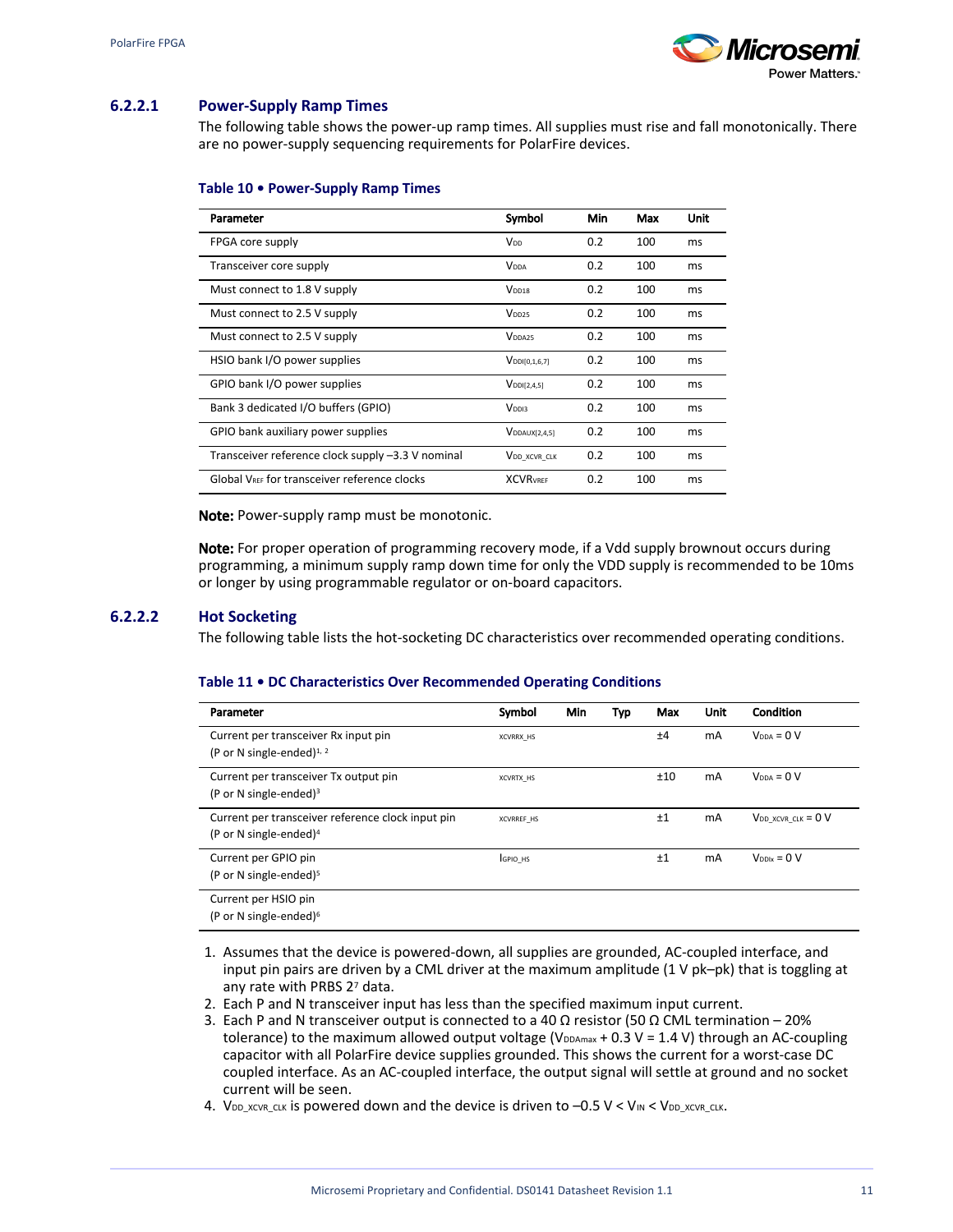

- 5. V<sub>DDIx</sub> is powered down and the device is driven to  $-0.5$  V < V<sub>IN</sub> < GPIO V<sub>DDImax</sub>.
- 6. Not supported.

## <span id="page-15-0"></span>**6.3 Input and Output**

The following section describes:

- DC I/O levels
- Differential and complementary differential DC I/O levels
- HSIO and GPIO on-die termination specifications
- LVDS specifications

## **6.3.1 DC Input and Output Levels**

The following table lists the DC I/O levels.

### **Table 12 • DC Input and Output Levels**

<span id="page-15-1"></span>

| I/O<br><b>Standard</b> | VDDI<br>Min | VDDI<br><b>Typ</b> | VDDI<br>Max | VIL.<br>Min | VL.<br>Max               | VIII<br>Min                 | Vн<br>Max <sup>1</sup> | Vol<br>Min | Vol<br>Max                | Vou<br>Min                | Vou<br>Max | loı.<br>mA | lou<br>mA         |
|------------------------|-------------|--------------------|-------------|-------------|--------------------------|-----------------------------|------------------------|------------|---------------------------|---------------------------|------------|------------|-------------------|
| PCI <sup>2</sup>       | 3.15        | 3.3                | 3.45        | $-0.3$      | $0.3 \times$             | $0.5 \times$                | 3.45                   |            | $0.1 \times$              | $0.9 \times$              |            | 1.5        | 0.5               |
|                        |             |                    |             |             | V <sub>DDI</sub>         | V <sub>DDI</sub>            |                        |            | V <sub>DDI</sub>          | V <sub>DDI</sub>          |            |            |                   |
| LVTTL <sup>3</sup>     | 3.15        | 3.3                | 3.45        | $-0.3$      | 0.8                      | $\overline{2}$              | 3.45                   |            | 0.4                       | 2.4                       |            |            |                   |
| LVCMOS333              | 3.15        | 3.3                | 3.45        | $-0.3$      | 0.8                      | $\overline{2}$              | 3.45                   |            | 0.4                       | V <sub>DDI</sub>          |            |            |                   |
|                        |             |                    |             |             |                          |                             |                        |            |                           | $-0.4$                    |            |            |                   |
| LVCMOS25 <sup>3</sup>  | 2.37        | 2.5                | 2.62        | $-0.3$      | 0.7                      | 1.7                         | 2.62                   |            | 0.4                       | V <sub>DDI</sub>          |            |            |                   |
|                        | 5           |                    | 5           |             |                          |                             | 5                      |            |                           | $-0.4$                    |            |            |                   |
| LVCMOS18 <sup>4</sup>  | 1.71        | 1.8                | 1.89        | $-0.3$      | 0.35                     | 0.65                        | 1.89                   |            | 0.45                      | V <sub>DDI</sub>          |            |            |                   |
|                        |             |                    |             |             | $\times$ $V_{DDI}$       | $\times$ $V_{\text{DDI}}$   |                        |            |                           | −.                        |            |            |                   |
|                        |             |                    |             |             |                          |                             |                        |            |                           | 0.45                      |            |            |                   |
| LVCMOS155              | 1.42        | 1.5                | 1.57        | $-0.3$      | 0.35                     | 0.65                        | 1.57                   |            | 0.25                      | 0.75                      |            |            |                   |
|                        | 5           |                    | 5           |             | $\times$ $V_{DDI}$       | $\times$ $V_{\text{DDI}}$   | 5                      |            | $\times$ $V_{DDI}$        | $\times$ $V_{\text{DDI}}$ |            |            |                   |
| LVCMOS12 <sup>6</sup>  | 1.14        | 1.2                | 1.26        | $-0.3$      | 0.35                     | 0.65                        | 1.26                   |            | 0.25                      | 0.75                      |            |            |                   |
|                        |             |                    |             |             | $\times$ $V_{DDI}$       | $\times$ $V_{\text{DDI}}$   |                        |            | $\times$ $V_{\text{DDI}}$ | x V <sub>DDI</sub>        |            |            |                   |
| SSTL25I7               | 2.37        | 2.5                | 2.62        | $-0.3$      | $V_{REF}$                | VREF                        | 2.62                   |            | V <sub>TT</sub>           | $VTT$ +                   |            | 8.1        | $8.1\,$           |
|                        | 5           |                    | 5           |             | $\overline{\phantom{0}}$ | $+$                         | 5                      |            | 0.60                      | 0.60                      |            |            |                   |
|                        |             |                    |             |             | 0.15                     | 0.15                        |                        |            | 8                         | 8                         |            |            |                   |
| SSTL25II <sup>7</sup>  | 2.37        | 2.5                | 2.62        | $-0.3$      | <b>VREF</b>              | <b>VREF</b>                 | 2.62                   |            | $V_{TT}$ -                | $V_{TT}$ +                |            | 16.2       | 16.2              |
|                        | 5           |                    | 5           |             | $-$                      | $+$                         | 5                      |            | 0.81                      | 0.81                      |            |            |                   |
|                        |             |                    |             |             | 0.15                     | 0.15                        |                        |            | $\mathbf 0$               | $\mathbf 0$               |            |            |                   |
| SSTL1817               | 1.71        | 1.8                | 1.89        | $-0.3$      | <b>VREF</b>              | VREF                        | 1.89                   |            | $V_{TT}$ -                | $V_{TT}$ +                |            | 6.7        | 6.7               |
|                        |             |                    |             |             |                          | $+$                         |                        |            | 0.60                      | 0.60                      |            |            |                   |
|                        |             |                    |             |             | 0.125                    | 0.125                       |                        |            | 3 <sup>7</sup>            | $\mathbf{3}$              |            |            |                   |
| <b>SSTL18II7</b>       | 1.71        | $1.8\,$            | 1.89        | $-0.3$      | $V_{REF}$                | $V_{REF}$                   | 1.89                   |            | V <sub>TT</sub>           | $V_{TT}$ +                |            | 13.4       | 13.4              |
|                        |             |                    |             |             | 0.125                    | $+$                         |                        |            | 0.60                      | 0.60                      |            |            |                   |
|                        |             |                    |             |             |                          | 0.125                       |                        |            | 3 <sup>7</sup>            | $\overline{3}$            |            |            |                   |
| SSTL1518               | 1.42        | 1.5                | 1.57        | $-0.3$      | $V_{REF}$                | <b>VREF</b>                 | 1.57                   |            | $0.2 \times$              | $0.8 \times$              |            | $V_0L/4$   | (V <sub>DDI</sub> |
|                        | 5           |                    | 5           |             | $-0.1$                   | $+0.1$                      | 5 <sup>1</sup>         |            | V <sub>DDI</sub>          | V <sub>DDI</sub>          |            | 0          | $-VOH$ )<br>/40   |
| SSTL15II <sup>8</sup>  | 1.42        | 1.5                | 1.57        | $-0.3$      | $V_{REF}$                | $\mathsf{V}_{\mathsf{REF}}$ | 1.57                   |            | $0.2 \times$              | $0.8 \times$              |            | $V_0L/3$   | (V <sub>DDI</sub> |
|                        | 5           |                    | 5           |             | $-0.1$                   | $+0.1$                      | 5                      |            | V <sub>DDI</sub>          | V <sub>DDI</sub>          |            | 4          | $-VOH$ )<br>/34   |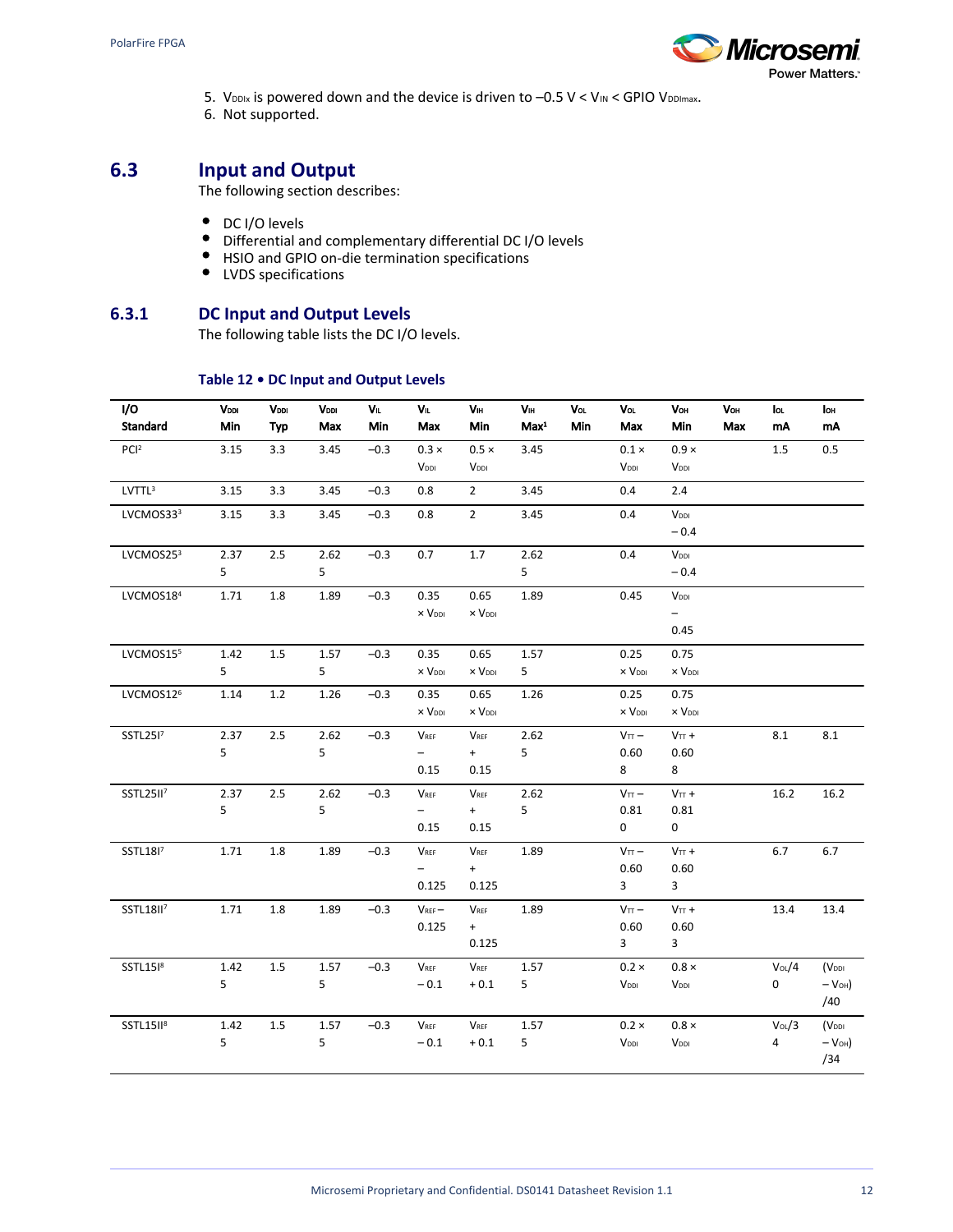

**Power Matters.** 

| I/O<br><b>Standard</b> | Vddi<br>Min | VDDI<br><b>Typ</b> | Vddi<br>Max | VIL.<br>Min | Vı.<br>Max               | Vш<br>Min        | Vн<br>Max <sup>1</sup> | Vol<br>Min | Vol<br>Max       | Vou<br>Min              | Voh<br>Max | lou<br>mA      | lон<br>mA         |
|------------------------|-------------|--------------------|-------------|-------------|--------------------------|------------------|------------------------|------------|------------------|-------------------------|------------|----------------|-------------------|
| SSTL13518              | 1.28        | 1.35               | 1.41        | $-0.3$      | <b>VREF</b>              | <b>VREF</b>      | 1.41                   |            | $0.2 \times$     | $0.8 \times$            |            | $V_0L/4$       | (V <sub>DDI</sub> |
|                        | 3           |                    | 8           |             | $-$                      | $+$              | 8                      |            | V <sub>DDI</sub> | V <sub>DDI</sub>        |            | 0              | $-VOH$ )          |
|                        |             |                    |             |             | 0.09                     | 0.09             |                        |            |                  |                         |            |                | /40               |
| SSTL135II <sup>8</sup> | 1.28        | 1.35               | 1.41        | $-0.3$      | $V_{REF}$                | <b>VREF</b>      | 1.41                   |            | $0.2 \times$     | $0.8 \times$            |            | $V_0L/3$       | (V <sub>DDI</sub> |
|                        | 3           |                    | 8           |             | -                        | $+$              | 8                      |            | V <sub>DDI</sub> | V <sub>DDI</sub>        |            | 4              | $-V$ OH)          |
|                        |             |                    |             |             | 0.09                     | 0.09             |                        |            |                  |                         |            |                | /34               |
| HSTL15I                | 1.42        | 1.5                | 1.57        | $-0.3$      | $V_{REF}$                | VREF             | 1.57                   |            | 0.4              | V <sub>DDI</sub> -      |            | 8              | 8                 |
|                        | 5           |                    | 5           |             | $-0.1$                   | $+0.1$           | 5                      |            |                  | 0.4                     |            |                |                   |
| HSTL15II               | 1.42        | 1.5                | 1.57        | $-0.3$      | VREF                     | VREF             | 1.57                   |            | 0.4              | V <sub>DDI</sub> -      |            | 16             | 16                |
|                        | 5           |                    | 5           |             | $-0.1$                   | $+0.1$           | 5                      |            |                  | 0.4                     |            |                |                   |
| HSTL13518              | 1.28        | 1.35               | 1.41        | $-0.3$      | <b>VREF</b>              | <b>VREF</b>      | 1.41                   |            | $0.2 \times$     | $0.8\times$             |            | $V_0L/5$       | (V <sub>DDI</sub> |
|                        | 3           |                    | 8           |             | $\overline{\phantom{0}}$ | $+$              | 8                      |            | V <sub>DDI</sub> | V <sub>DDI</sub>        |            | 0              | $-VOH$ )          |
|                        |             |                    |             |             | 0.09                     | 0.09             |                        |            |                  |                         |            |                | /50               |
| HSTL135II <sup>8</sup> | 1.28        | 1.35               | 1.41        | $-0.3$      | <b>VREF</b>              | <b>VREF</b>      | 1.41                   |            | $0.2 \times$     | $0.8 \times$            |            | $V_0L/2$       | (V <sub>DDI</sub> |
|                        | 3           |                    | 8           |             | $\overline{\phantom{0}}$ | $+$              | 8                      |            | V <sub>DDI</sub> | V <sub>DDI</sub>        |            | 5              | $-V$ OH)          |
|                        |             |                    |             |             | 0.09                     | 0.09             |                        |            |                  |                         |            |                | /25               |
| <b>HSTL1218</b>        | 1.14        | $1.2\,$            | 1.26        | $-0.3$      | $V_{REF}$                | $V_{REF}$        | 1.26                   |            | $0.1 \times$     | $0.9 \times$            |            | Vot0L/5        | (V <sub>DDI</sub> |
|                        |             |                    |             |             | $-0.1$                   | $+0.1$           |                        |            | V <sub>DDI</sub> | V <sub>DDI</sub>        |            | 0              | $-VOH$ )          |
|                        |             |                    |             |             |                          |                  |                        |            |                  |                         |            |                | /50               |
| <b>HSTL12II</b> 8      | 1.14        | $1.2\,$            | 1.26        | $-0.3$      | $V_{REF}$                | $V_{REF}+$       | 1.26                   |            | $0.1 \times$     | $0.9 \times$            |            | $V_0L/2$       | (V <sub>DDI</sub> |
|                        |             |                    |             |             | $-0.1$                   | 0.1              |                        |            | V <sub>DDI</sub> | V <sub>DDI</sub>        |            | 5              | $-VOH$ )          |
|                        |             |                    |             |             |                          |                  |                        |            |                  |                         |            |                | /25               |
| HSUL1818               | 1.71        | 1.8                | 1.89        | $-0.3$      | $0.3 \times$             | $0.7 \times$     | 1.89                   |            | $0.1 \times$     | $0.9 \times$            |            | $V_0 \sqrt{5}$ | (V <sub>DDI</sub> |
|                        |             |                    |             |             | V <sub>DDI</sub>         | V <sub>DDI</sub> |                        |            | $V_{DDI}$        | V <sub>DDI</sub>        |            | 5              | $-VOH$ )          |
|                        |             |                    |             |             |                          |                  |                        |            |                  |                         |            |                | /55               |
| HSUL18II <sup>8</sup>  | 1.71        | 1.8                | 1.89        | $-0.3$      | $0.3 \times$             | $0.7 \times$     | 1.89                   |            | $0.1 \times$     | $0.9 \times$            |            | $V_0L/2$       | (V <sub>DDI</sub> |
|                        |             |                    |             |             | V <sub>DDI</sub>         | V <sub>DDI</sub> |                        |            | V <sub>DDI</sub> | V <sub>DDI</sub>        |            | 5              | $-VOH$ )          |
|                        |             |                    |             |             |                          |                  |                        |            |                  |                         |            |                | /25               |
| HSUL12 <sup>8</sup>    | 1.14        | $1.2\,$            | 1.26        | $-0.3$      | $V_{REF}$                | VREF             | 1.26                   |            | $0.1 \times$     | $0.9 \times$            |            | $V_0L/4$       | (V <sub>DDI</sub> |
|                        |             |                    |             |             | $-0.1$                   | $+0.1$           |                        |            | V <sub>DDI</sub> | V <sub>DDI</sub>        |            | 0              | $-VOH$ )          |
|                        |             |                    |             |             |                          |                  |                        |            |                  |                         |            |                | /40               |
| POD1218, 9             | 1.14        | $1.2\,$            | 1.26        | $-0.3$      | <b>VREF</b>              | <b>VREF</b>      | 1.26                   |            | $0.5 \times$     |                         |            | $V_0L/4$       | (V <sub>DDI</sub> |
|                        |             |                    |             |             | Ξ.                       | $+$              |                        |            | $V_{DDI}$        |                         |            | 8              | $-V$ OH)          |
|                        |             |                    |             |             | 0.08                     | 0.08             |                        |            |                  |                         |            |                | /48               |
| POD12118, 9            | 1.14        | $1.2\,$            | $1.26\,$    | $-0.3$      | $V_{REF}$                | <b>VREF</b>      | 1.26                   |            | $0.5 \times$     |                         |            | $V_0L/3$       | (V <sub>DDI</sub> |
|                        |             |                    |             |             | -                        | $+$              |                        |            | $V_{DDI}$        |                         |            | 4              | $-VOH$ )          |
|                        |             |                    |             |             | 0.08                     | 0.08             |                        |            |                  |                         |            |                | /34               |
| LVSTL11 8              | 1.04        | $1.1\,$            | 1.15        | $-0.3$      | $V_{REF}$                | VREF             | 1.15                   |            | $0.1 \times$     | $V_{DDI}/$              |            | $V_0/L$        | (V <sub>DDI</sub> |
|                        | 5           |                    | 5           |             | $-0.1$                   | $+0.1$           | 5                      |            | $V_{DDI}$        | $\overline{\mathbf{3}}$ |            | 0              | $-VOH$ )          |
|                        |             |                    |             |             |                          |                  |                        |            |                  |                         |            |                | /80               |
| LVSTL11II8             | 1.04        | 1.1                | 1.15        | $-0.3$      | V <sub>REF</sub>         | $V_{REF}$        | $1.15\,$               |            | $0.1 \times$     | $V_{DD}/$               |            | $V_0L/4$       | (V <sub>DDI</sub> |
|                        | 5           |                    | 5           |             | $-0.1$                   | $+\,0.1$         | 5                      |            | $V_{DDI}$        | $2.5\,$                 |            | 0              | $-V$ OH)          |
|                        |             |                    |             |             |                          |                  |                        |            |                  |                         |            |                | /60               |

1. GPIO VIH max is 3.45 V with PCI clamp diode turned off regardless of mode, that is, over-voltage tolerant.

- 2. Drive strengths per PCI specification V/I curves.
- 3. Drive strengths of 2, 4, 8, 12, 16, 20 mA.
- 4. Drive strengths of 2, 4, 6, 8, 12, 16 mA.
- 5. Drive strengths of 2, 4, 6, 8, 12 mA.
- 6. Drive strengths of 2, 4, 6, 8 mA.
- 7. For external stub-series resistance. This resistance is on-die for GPIO.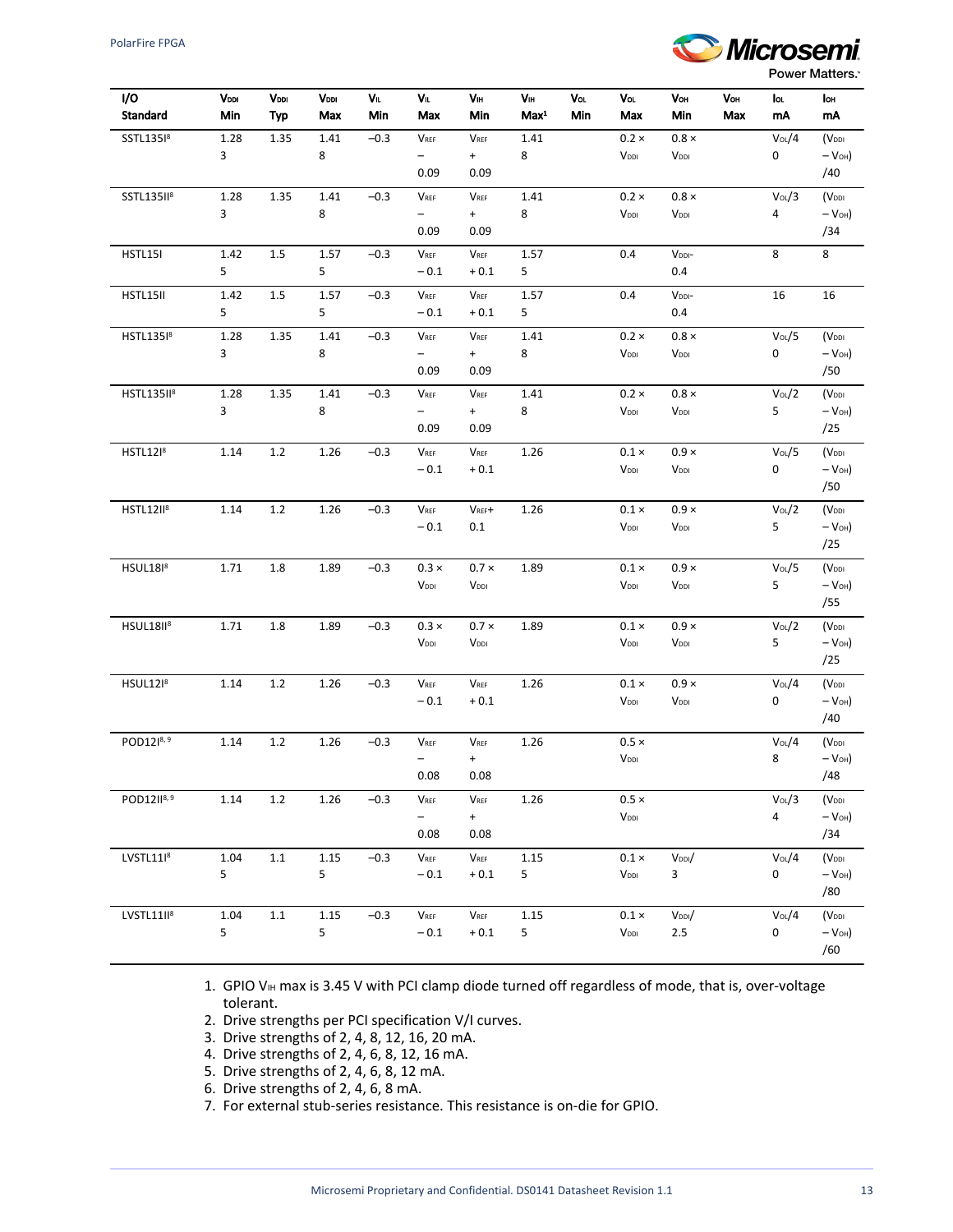

- 8. IOL/IOH Units for impedance standards in Amps (not mA).
- 9. VOH\_MAX based on external pull-up termination (pseudo-open drain).

Note: 3.3 V and 2.5 V are only supported in GPIO banks.

## **6.3.2 Differential DC Input and Output Levels**

The follow table lists the differential DC I/O levels.

## **Table 13 • Differential DC Input and Output Levels**

<span id="page-17-0"></span>

| I/O Standard        | Bank<br><b>Type</b>  | $V \text{cm}^1$<br>Min | Vcw<br>Typ | Viam<br>Max <sup>5</sup> | $V_{1D}^2$<br>Mi<br>n | VID<br><b>Typ</b>      | <b>VID</b><br>Max | $V$ осм $3$<br>Min | <b>VOCM</b><br><b>Typ</b> | <b>Vосм</b><br>Max | Vop <sup>4</sup><br>Min | <b>Vop</b><br><b>Typ</b> | Vop<br>Max |
|---------------------|----------------------|------------------------|------------|--------------------------|-----------------------|------------------------|-------------------|--------------------|---------------------------|--------------------|-------------------------|--------------------------|------------|
| LVDS33              | <b>GPIO</b>          | 0.05                   | 1.25       | 2.35                     | $0.1\,$               | 0.3                    | $0.6\,$           | 1.125              | $1.2\,$                   | 1.37               | 0.25                    | 0.35                     | 0.45       |
|                     |                      |                        |            |                          |                       | 5                      |                   |                    |                           | 5                  |                         |                          |            |
| LVDS25              | GPIO                 | 0.05                   | 1.25       | 2.35                     | $0.1\,$               | 0.3<br>5               | 0.6               | 1.125              | $1.2\,$                   | 1.37<br>5          | 0.25                    | 0.35                     | 0.45       |
| LVDS18              | GPIO                 | 0.05                   | 1.25       | 2.35                     | $0.1\,$               | 0.3<br>5               | 0.6               |                    |                           |                    |                         |                          |            |
| LVDS18 <sup>6</sup> | <b>HSIO</b>          | 0.05                   | $1.25\,$   | 1.65                     | $0.1\,$               | 0.3<br>5               | 0.6               |                    |                           |                    |                         |                          |            |
| RSDS33              | <b>GPIO</b>          | 0.05                   | 1.25       | 2.35                     | $0.1\,$               | 0.2                    | 0.6               | 1.19               | $1.2\,$                   | 1.31               | 0.17                    | 0.2                      | 0.23       |
| RSDS25              | <b>GPIO</b>          | 0.05                   | 1.25       | 2.35                     | 0.1                   | 0.2                    | 0.6               | 1.19               | 1.2                       | 1.31               | 0.17                    | 0.2                      | 0.23       |
| RSDS187             | <b>HSIO</b>          | 0.05                   | 1.25       | 1.65                     | 0.1                   | 0.2                    | 0.6               |                    |                           |                    |                         |                          |            |
| MiniLVDS33          | GPIO                 | 0.05                   | 1.25       | 2.35                     | 0.1                   | 0.3                    | 0.6               | 1.125              | $1.2\,$                   | 2.37<br>5          | 0.3                     | 0.4                      | $0.6\,$    |
| MiniLVDS25          | GPIO                 | 0.05                   | 1.25       | 2.35                     | $0.1\,$               | 0.3                    | $0.6\,$           | 1.125              | $1.2\,$                   | 2.37<br>5          | 0.3                     | 0.4                      | $0.6\,$    |
| MiniLVDS187         | <b>HSIO</b>          | 0.05                   | 1.25       | 1.65                     | 0.1                   | 0.3                    | 0.6               |                    |                           |                    |                         |                          |            |
| SubLVDS33           | <b>GPIO</b>          | 0.05                   | 0.9        | 2.35                     | 0.1                   | 0.1<br>5               | 0.3               | 0.8                | 0.9                       | $\mathbf 1$        | $0.1\,$                 | 0.15                     | 0.3        |
| SubLVDS25           | GPIO                 | 0.05                   | 0.9        | 2.35                     | 0.1                   | 0.1<br>$5\phantom{.0}$ | 0.3               | 0.8                | 0.9                       | $\mathbf{1}$       | 0.1                     | 0.15                     | 0.3        |
| SubLVDS187          | <b>HSIO</b>          | 0.05                   | 0.9        | 1.65                     | $0.1\,$               | $0.1\,$<br>5           | 0.3               |                    |                           |                    |                         |                          |            |
| PPDS33              | <b>GPIO</b>          | 0.05                   | 0.8        | 2.35                     | 0.1                   | 0.2                    | 0.6               | 0.5                | 0.8                       | 1.4                | 0.17                    | 0.2                      | 0.23       |
| PPDS25              | GPIO                 | 0.05                   | 0.8        | 2.35                     | 0.1                   | 0.2                    | 0.6               | 0.5                | 0.8                       | 1.4                | 0.17                    | 0.2                      | 0.23       |
| PPDS187             | <b>HSIO</b>          | 0.05                   | 0.8        | 1.65                     | 0.1                   | 0.2                    | 0.6               |                    |                           |                    |                         |                          |            |
| SLVS338             | GPIO                 | 0.05                   | 0.2        | 2.35                     | 0.1                   | 0.2                    | 0.3               |                    |                           |                    |                         |                          |            |
| SLVS25 <sup>8</sup> | <b>GPIO</b>          | 0.05                   | 0.2        | 2.35                     | 0.1                   | 0.2                    | 0.3               |                    |                           |                    |                         |                          |            |
| SLVS187             | <b>HSIO</b>          | 0.05                   | 0.2        | 1.65                     | 0.1                   | 0.2                    | 0.3               |                    |                           |                    |                         |                          |            |
| SLVSE159            | GPIO<br>$\mathbf{r}$ |                        |            |                          |                       |                        |                   | 0.1                | 0.2                       | 0.3                | 0.12                    | 0.13<br>5                | 0.15       |
|                     | <b>HSIO</b>          |                        |            |                          |                       |                        |                   |                    |                           |                    |                         |                          |            |
| HCSL33 <sup>8</sup> | GPIO                 | 0.05                   | 0.35       | 2.35                     | 0.1                   | 0.5<br>5               | $1.1\,$           |                    |                           |                    |                         |                          |            |
| HCSL25 <sup>8</sup> | <b>GPIO</b>          | 0.05                   | 0.35       | 2.35                     | 0.1                   | 0.5<br>5               | 1.1               |                    |                           |                    |                         |                          |            |
| HCSL187             | <b>HSIO</b>          | 0.05                   | 0.35       | 1.65                     | 0.1                   | 0.5<br>5               | $1.1\,$           |                    |                           |                    |                         |                          |            |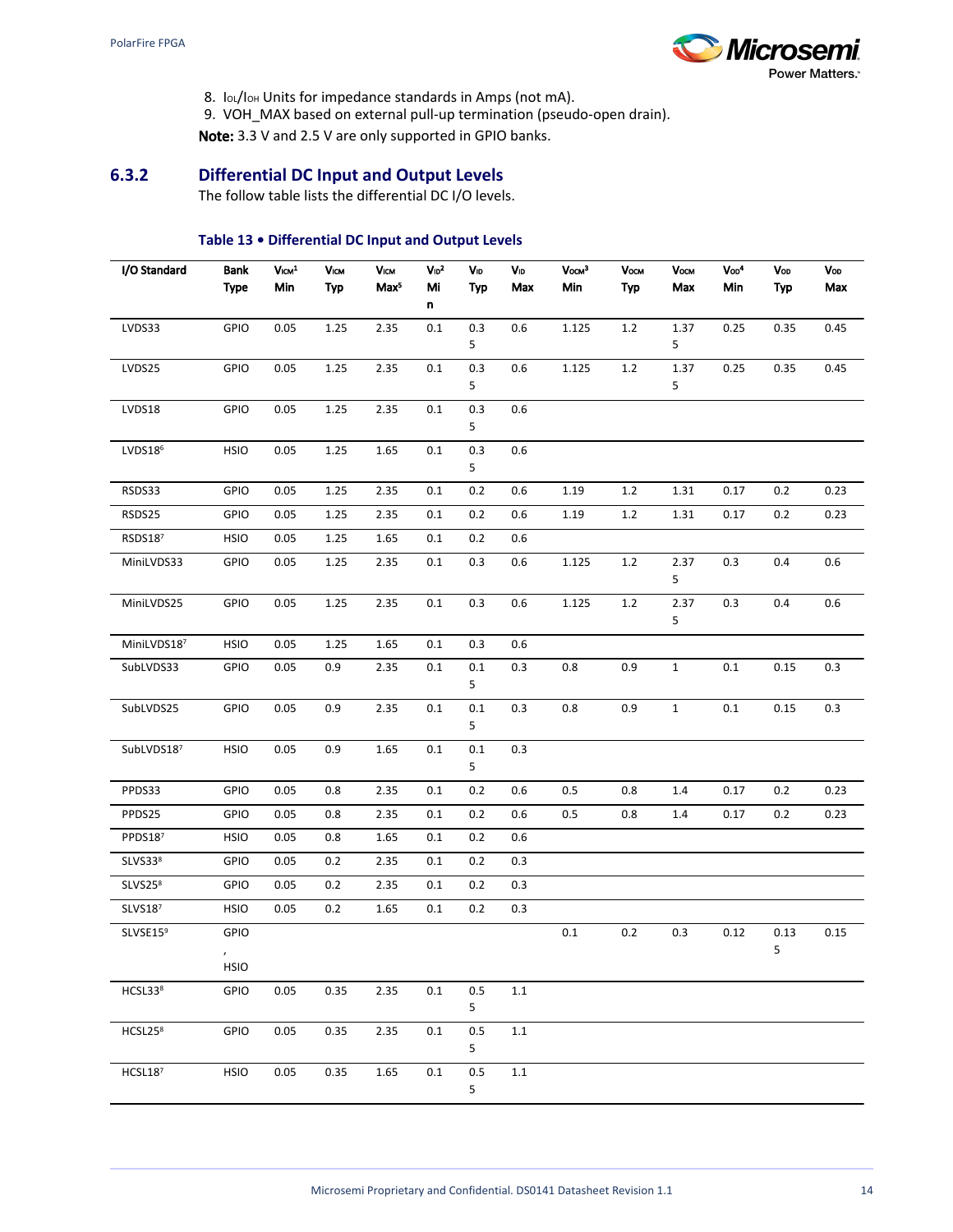

**Power Matters.** 

| I/O Standard            | <b>Bank</b> | Vcm <sup>1</sup> | <b>Vicw</b> | <b>VICM</b>      | $V_{1D}^2$ | VID | <b>V<sub>ID</sub></b> | $V$ <sub>OCM</sub> $3$ | <b>Vосм</b> | <b>Vосм</b> | Vop <sup>4</sup> | Vop  | Vop  |
|-------------------------|-------------|------------------|-------------|------------------|------------|-----|-----------------------|------------------------|-------------|-------------|------------------|------|------|
|                         | <b>Type</b> | Min              | <b>Typ</b>  | Max <sup>5</sup> | Mi         | Typ | Max                   | Min                    | <b>Typ</b>  | Max         | Min              | Typ  | Max  |
|                         |             |                  |             |                  | n          |     |                       |                        |             |             |                  |      |      |
| BUSLVDSE25 <sup>9</sup> | GPIO        | 0.05             | 1.25        | 2.35             | 0.0        | 0.1 | V <sub>DDIn</sub>     | 1.15                   | 1.25        | 1.31        | 0.24             | 0.26 | 0.27 |
|                         |             |                  |             |                  | 5          |     |                       |                        |             |             |                  | 2    | 2    |
| MLVDSE259               | GPIO        | 0.05             | 1.25        | 2.35             | 0.0        | 0.3 | 2.4                   | 1.15                   | 1.25        | 1.31        | 0.39             | 0.44 | 0.45 |
|                         |             |                  |             |                  | 5          | 5   |                       |                        |             |             | 6                | 2    | 3    |
| LVPECL339               | <b>GPIO</b> | 0.05             | 1.65        | 2.35             | 0.0        | 0.8 | 2.4                   | 1.51                   | 1.65        | 1.74        | 0.66             | 0.72 | 0.75 |
|                         |             |                  |             |                  | 5          |     |                       |                        |             |             | 4                | 2    | 5    |
| LVPECLE339              | <b>GPIO</b> | 0.05             | 1.65        | 2.35             | 0.0        | 0.8 | 2.4                   | 1.51                   | 1.65        | 1.74        | 0.66             | 0.72 | 0.75 |
|                         |             |                  |             |                  | 5          |     |                       |                        |             |             | 4                | 2    | 5    |
| MIPIE25 <sup>9</sup>    | <b>GPIO</b> | 0.05             | 0.2         | 2.35             | 0.0        | 0.2 | 0.3                   | 0.15                   | 0.25        | 0.35        | 0.1              | 0.22 | 0.3  |
|                         |             |                  |             |                  | 5          |     |                       |                        |             |             |                  |      |      |
| MIPI12 (high-           | GPIO        | 0.05             | 0.2         | 2.35             | 0.0        | 0.2 | 0.3                   |                        |             |             |                  |      |      |
| speed)                  |             |                  |             |                  | 5          |     |                       |                        |             |             |                  |      |      |

1. VICM is the input common mode.

- 2. V<sub>ID</sub> is the input differential voltage.
- 3. Vocm is the output common mode voltage.
- 4. VOD is the output differential voltage.
- 5. VICM must be less than VDDI .3 V.
- 6. HSIO receiver only, for AC transient purposes, VICM cannot exceed 0.95 V.
- 7. HSIO receiver only.
- 8. GPIO receiver only.
- 9. Emulated output only.

## **6.3.3 Complementary Differential DC Input and Output Levels**

The following tables lists the complementary differential DC I/O levels.

#### **Table 14 • Complementary Differential DC Input and Output Levels**

<span id="page-18-0"></span>

| I/O<br>Stan<br>dard | VD<br>DI<br>М<br>in | VDD<br>$\mathbf{L}$<br>Ty<br>p | <b>VDDI</b><br>Max | $V_{ICM}$ <sup>1</sup><br>Min | <b>VICM</b><br>Typ  | <b>VICM</b><br>Max | <b>V<sub>D</sub></b><br>$\mathbf{z}$<br>Mi<br>n | <b>V<sub>ID</sub></b><br>Ma<br>$\pmb{\chi}$ | Vo<br>$\mathsf{L}^3$<br>М<br>in | Vol<br>Max           | V <sub>OH</sub> <sup>3</sup><br>Min | lo.<br>Max<br>(mA) | lon<br>Min (mA)   |
|---------------------|---------------------|--------------------------------|--------------------|-------------------------------|---------------------|--------------------|-------------------------------------------------|---------------------------------------------|---------------------------------|----------------------|-------------------------------------|--------------------|-------------------|
| SSTL                | 2.                  | 2.5                            | 2.62               | 1.16                          | 1.25                | 1.33               | 0.1                                             |                                             |                                 | $V_{TT}$ -           | $V_{TT}$ +                          | 8.1                | 8.1               |
| 25                  | 3                   |                                | 5                  | $\overline{4}$                | 0                   | 9                  |                                                 |                                             |                                 | 0.608                | 0.608                               |                    |                   |
| DI                  | 7                   |                                |                    |                               |                     |                    |                                                 |                                             |                                 |                      |                                     |                    |                   |
|                     | 5                   |                                |                    |                               |                     |                    |                                                 |                                             |                                 |                      |                                     |                    |                   |
| SSTL                | 2.                  | 2.5                            | 2.62               | 1.16                          | 1.25                | 1.33               | 0.1                                             |                                             |                                 | $V_{TT}$ -           | $V_{TT}$ +                          | 16.2               | 16.2              |
| 25                  | 3                   |                                | 5                  | $\overline{4}$                | 0                   | 9                  |                                                 |                                             |                                 | 0.810                | 0.810                               |                    |                   |
| DII                 | 7                   |                                |                    |                               |                     |                    |                                                 |                                             |                                 |                      |                                     |                    |                   |
|                     | 5                   |                                |                    |                               |                     |                    |                                                 |                                             |                                 |                      |                                     |                    |                   |
| SSTL                | 1.                  | 1.8                            | 1.89               | 0.83                          | 0.90                | 0.96               | 0.1                                             |                                             |                                 | $V_{TT}$ -           | $V_{TT}$ +                          | 6.7                | 6.7               |
| 18                  | 7                   |                                |                    | 8                             | $\mathsf{O}\xspace$ | 4                  |                                                 |                                             |                                 | 0.603                | 0.603                               |                    |                   |
| DI                  | $\mathbf{1}$        |                                |                    |                               |                     |                    |                                                 |                                             |                                 |                      |                                     |                    |                   |
| <b>SSTL</b>         | 1.                  | 1.8                            | 1.89               | 0.83                          | 0.90                | 0.96               | 0.1                                             |                                             |                                 | $V_{TT}$ -           | $V_{TT}$ +                          | 13.4               | 13.4              |
| 18                  | 7                   |                                |                    | 8                             | 0                   | 4                  |                                                 |                                             |                                 | 0.603                | 0.603                               |                    |                   |
| DII                 | 1                   |                                |                    |                               |                     |                    |                                                 |                                             |                                 |                      |                                     |                    |                   |
| <b>SSTL</b>         | 1.                  | $1.5\,$                        | 1.57               | 0.69                          | 0.75                | 0.80               | 0.1                                             |                                             |                                 | $0.2 \times V_{DDI}$ | $0.8 \times V_{\text{DDI}}$         | Vol/40             | $(VDDI - VOH)/40$ |
| 15                  | 4                   |                                | 5                  | 8                             | $\mathsf 0$         | 3                  |                                                 |                                             |                                 |                      |                                     |                    |                   |
| D1 <sup>4</sup>     | $\overline{2}$      |                                |                    |                               |                     |                    |                                                 |                                             |                                 |                      |                                     |                    |                   |
|                     | 5                   |                                |                    |                               |                     |                    |                                                 |                                             |                                 |                      |                                     |                    |                   |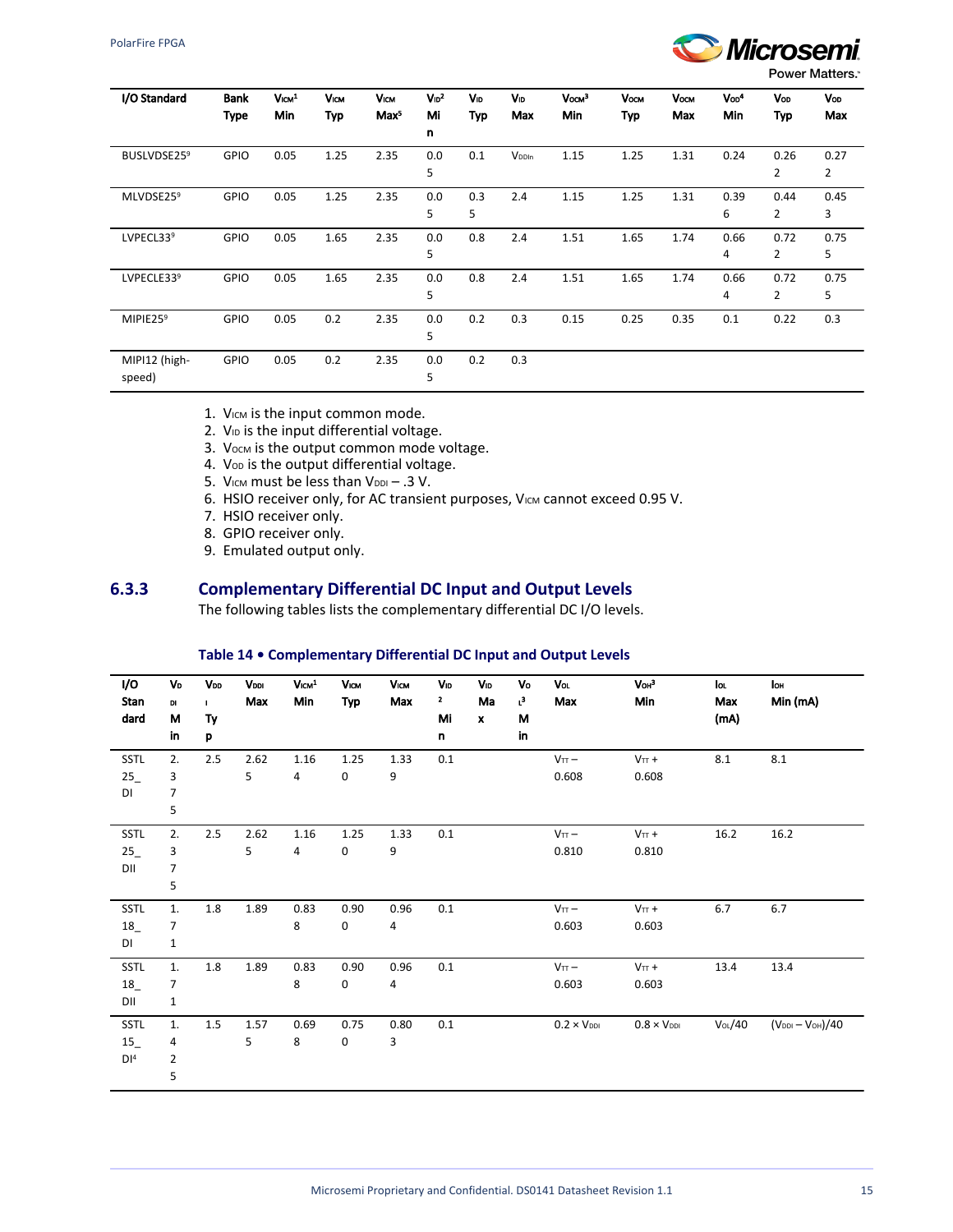

| I/O<br>Stan<br>dard     | VD<br>DI<br>М<br>in            | V <sub>DD</sub><br>I.<br>Ty<br>p | <b>V</b> <sub>DDI</sub><br>Max | $V$ ICM $1$<br>Min | V <sub>ICM</sub><br>Typ | <b>VICM</b><br>Max | VD<br>$\mathbf{2}$<br>Mi<br>n | <b>V</b> <sub>ID</sub><br>Ma<br>$\pmb{\mathsf{x}}$ | Vo<br>r3<br>M<br>in | Vol<br>Max                  | V <sub>OH</sub> <sup>3</sup><br>Min | lo.<br>Max<br>(mA) | lон<br>Min (mA)   |
|-------------------------|--------------------------------|----------------------------------|--------------------------------|--------------------|-------------------------|--------------------|-------------------------------|----------------------------------------------------|---------------------|-----------------------------|-------------------------------------|--------------------|-------------------|
| SSTL                    | ${\bf 1}.$                     | $1.5\,$                          | 1.57                           | 0.69               | 0.75                    | 0.80               | $0.1\,$                       |                                                    |                     | $0.2 \times V_{\text{DDI}}$ | $0.8 \times V_{\text{DDI}}$         | Votot/34           | $(VDDI - VOH)/34$ |
| $15_{-}$                | 4                              |                                  | 5                              | 8                  | 0                       | 3                  |                               |                                                    |                     |                             |                                     |                    |                   |
| DII <sup>4</sup>        | $\overline{2}$                 |                                  |                                |                    |                         |                    |                               |                                                    |                     |                             |                                     |                    |                   |
|                         | 5                              |                                  |                                |                    |                         |                    |                               |                                                    |                     |                             |                                     |                    |                   |
| SSTL                    | $1. \,$                        | $1.3\,$                          | $1.41\,$                       | 0.62               | 0.67                    | 0.72               | $0.1\,$                       |                                                    |                     | $0.2 \times V_{\text{DDI}}$ | $0.8 \times V_{\text{DDI}}$         | Vol/40             | $(VDDI - VOH)/40$ |
| 135                     | 2                              | 5                                | 8                              | 9                  | 5                       | 3                  |                               |                                                    |                     |                             |                                     |                    |                   |
| DI <sup>4</sup>         | 8<br>3                         |                                  |                                |                    |                         |                    |                               |                                                    |                     |                             |                                     |                    |                   |
|                         |                                |                                  |                                |                    |                         |                    |                               |                                                    |                     |                             |                                     |                    |                   |
| SSTL<br>135             | 1.<br>$\overline{2}$           | $1.3\,$<br>5                     | $1.41\,$<br>8                  | 0.62<br>9          | 0.67<br>5               | 0.72<br>3          | $0.1\,$                       |                                                    |                     | $0.2 \times V_{\text{DDI}}$ | $0.8 \times V_{\text{DDI}}$         | Vol/34             | $(VDDI - VOH)/34$ |
| $_D$ II <sup>4</sup>    | 8                              |                                  |                                |                    |                         |                    |                               |                                                    |                     |                             |                                     |                    |                   |
|                         | 3                              |                                  |                                |                    |                         |                    |                               |                                                    |                     |                             |                                     |                    |                   |
| <b>HSTL</b>             | $1. \,$                        | $1.5\,$                          | 1.57                           | 0.69               | 0.75                    | 0.80               | $0.1\,$                       |                                                    |                     | 0.4                         | $V_{DDI} - 0.4$                     | 8                  | 8                 |
| $15_{-}$                | 4                              |                                  | 5                              | 8                  | 0                       | 3                  |                               |                                                    |                     |                             |                                     |                    |                   |
| DI                      | $\overline{2}$                 |                                  |                                |                    |                         |                    |                               |                                                    |                     |                             |                                     |                    |                   |
|                         | 5                              |                                  |                                |                    |                         |                    |                               |                                                    |                     |                             |                                     |                    |                   |
| <b>HSTL</b>             | 1.                             | $1.5\,$                          | 1.57                           | 0.69               | 0.75                    | 0.80               | $0.1\,$                       |                                                    |                     | 0.4                         | $V_{DDI} - 0.4$                     | 16                 | 16                |
| $15_{-}$                | 4                              |                                  | 5                              | 8                  | 0                       | 3                  |                               |                                                    |                     |                             |                                     |                    |                   |
| DII                     | $\overline{\mathbf{c}}$        |                                  |                                |                    |                         |                    |                               |                                                    |                     |                             |                                     |                    |                   |
|                         | 5                              |                                  |                                |                    |                         |                    |                               |                                                    |                     |                             |                                     |                    |                   |
| <b>HSTL</b>             | $1.$                           | $1.3\,$                          | $1.41\,$                       | 0.62               | 0.67                    | 0.72               | $0.1\,$                       |                                                    |                     | $0.2 \times V_{\text{DDI}}$ | $0.8 \times V_{\text{DDI}}$         | $Votot$ /50        | $(VDDI - VOH)/50$ |
| 135<br>DI <sup>4</sup>  | $\overline{2}$<br>8            | 5                                | 8                              | 9                  | 5                       | 3                  |                               |                                                    |                     |                             |                                     |                    |                   |
|                         | 3                              |                                  |                                |                    |                         |                    |                               |                                                    |                     |                             |                                     |                    |                   |
| <b>HSTL</b>             | $1.$                           | $1.3\,$                          | 1.41                           | 0.62               | 0.67                    | 0.72               | $0.1\,$                       |                                                    |                     | $0.2 \times V_{\text{DDI}}$ | $0.8 \times V_{\text{DDI}}$         | Votot/25           | $(VDDI - VOH)/25$ |
| 135                     | $\overline{2}$                 | 5                                | 8                              | 9                  | 5                       | 3                  |                               |                                                    |                     |                             |                                     |                    |                   |
| $_D$ II <sup>4</sup>    | 8                              |                                  |                                |                    |                         |                    |                               |                                                    |                     |                             |                                     |                    |                   |
|                         | 3                              |                                  |                                |                    |                         |                    |                               |                                                    |                     |                             |                                     |                    |                   |
| <b>HSTL</b>             | $1.$                           | 1.2                              | 1.26                           | 0.55               | 0.60                    | 0.64               | 0.1                           |                                                    |                     | $0.1 \times V_{\text{DDI}}$ | $0.9 \times V_{DDI}$                | $Votot$ /50        | $(VDDI - VOH)/50$ |
| 12                      | $\mathbf{1}$                   |                                  |                                | 9                  | 0                       | 3                  |                               |                                                    |                     |                             |                                     |                    |                   |
| DI <sup>4</sup>         | 4                              |                                  |                                |                    |                         |                    |                               |                                                    |                     |                             |                                     |                    |                   |
| <b>HSU</b>              | $1.$                           | $1.8\,$                          | 1.89                           | 0.83               | 0.90                    | 0.96               | $0.1\,$                       |                                                    |                     | $0.1 \times V_{\text{DDI}}$ | $0.9 \times V_{DDI}$                | $Vot0L}/55$        | $(VDDI - VOH)/55$ |
| L18                     | 7                              |                                  |                                | 8                  | 0                       | 4                  |                               |                                                    |                     |                             |                                     |                    |                   |
| DI <sup>4</sup>         | $\mathbf{1}$                   |                                  |                                |                    |                         |                    |                               |                                                    |                     |                             |                                     |                    |                   |
| <b>HSU</b>              | $1.$                           | $1.8\,$                          | 1.89                           | 0.83               | 0.90                    | 0.96               | 0.1                           |                                                    |                     | $0.1 \times V_{\text{DDI}}$ | $0.9 \times V_{\text{DDI}}$         | $V_0L/25$          | $(VDDI - VOH)/25$ |
| L18<br>DII <sup>4</sup> | $\overline{7}$<br>$\mathbf{1}$ |                                  |                                | 8                  | 0                       | 4                  |                               |                                                    |                     |                             |                                     |                    |                   |
|                         |                                |                                  |                                |                    |                         |                    |                               |                                                    |                     |                             |                                     |                    |                   |
| HSU<br>L12              | $1.$<br>$\mathbf 1$            | $1.2\,$                          | 1.26                           | 0.55<br>9          | 0.60<br>0               | 0.64<br>3          | $0.1\,$                       |                                                    |                     | $0.1 \times V_{\text{DDI}}$ | $0.9 \times V_{\text{DDI}}$         | Votot/40           | $(VDDI - VOH)/40$ |
| DI <sup>4</sup>         | 4                              |                                  |                                |                    |                         |                    |                               |                                                    |                     |                             |                                     |                    |                   |
| POD                     | 1.                             | $1.2\,$                          | 1.26                           | 0.78               | 0.84                    | 0.89               | $0.1\,$                       |                                                    |                     | $0.5 \times V_{DDI}$        |                                     | Votot/48           | $(VDDI - VOH)/48$ |
| 12                      | $\mathbf{1}$                   |                                  |                                | $\overline{7}$     | $\mathbf 0$             | 5                  |                               |                                                    |                     |                             |                                     |                    |                   |
| DI <sup>4, 5</sup>      | 4                              |                                  |                                |                    |                         |                    |                               |                                                    |                     |                             |                                     |                    |                   |
| POD                     | 1.                             | $1.2\,$                          | 1.26                           | 0.78               | 0.84                    | 0.89               | $0.1\,$                       |                                                    |                     | $0.5 \times V_{DDI}$        |                                     | Votot/34           | $(VDDI - VOH)/34$ |
| 12                      | $\mathbf{1}$                   |                                  |                                | $\overline{7}$     | 0                       | 5                  |                               |                                                    |                     |                             |                                     |                    |                   |
| DII <sup>4</sup>        | 4                              |                                  |                                |                    |                         |                    |                               |                                                    |                     |                             |                                     |                    |                   |
| 5 <sub>1</sub>          |                                |                                  |                                |                    |                         |                    |                               |                                                    |                     |                             |                                     |                    |                   |
|                         |                                |                                  |                                |                    |                         |                    |                               |                                                    |                     |                             |                                     |                    |                   |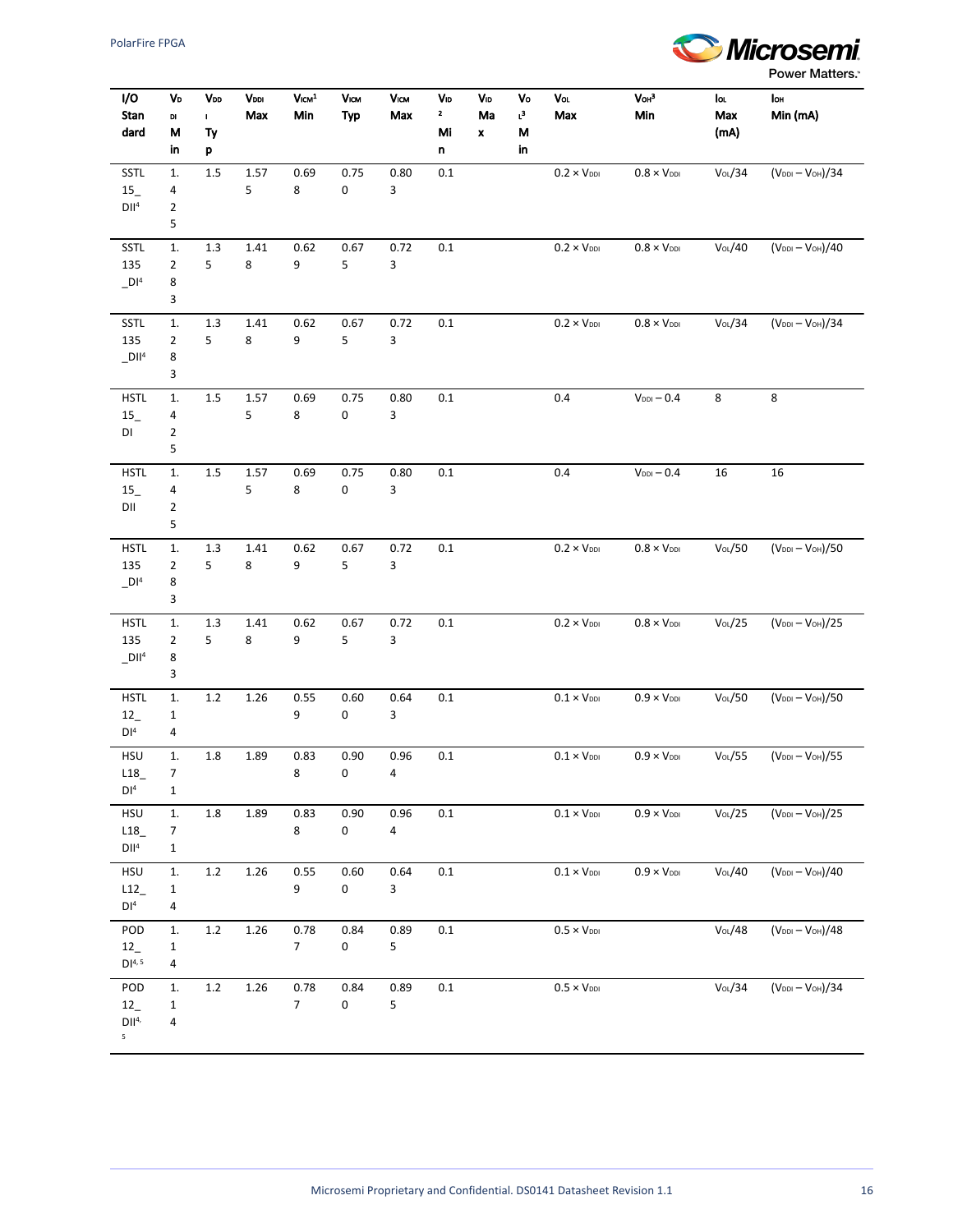

Power Matters.<sup>®</sup>

| I/O<br>Stan<br>dard                    | VD<br>DI<br>M<br>in | VDD<br>Ту<br>p | VDDI<br>Max | V <sub>ICM</sub> <sup>1</sup><br>Min | <b>VICM</b><br><b>Typ</b> | <b>VICM</b><br>Max | Vıp<br>$\mathbf{z}$<br>Mi<br>n | Vıp<br>Ma<br>$\pmb{\mathsf{x}}$ | Vo<br>$t^3$<br>M<br>in | Vol<br>Max           | V <sub>OH</sub> <sup>3</sup><br>Min | lor<br>Max<br>(mA) | lон<br>Min (mA)   |
|----------------------------------------|---------------------|----------------|-------------|--------------------------------------|---------------------------|--------------------|--------------------------------|---------------------------------|------------------------|----------------------|-------------------------------------|--------------------|-------------------|
| <b>LVST</b><br>L11<br>DI <sup>4</sup>  | 1.<br>0<br>4<br>5   | 1.1            | 1.15<br>5   | 0.17<br>2                            | 0.18<br>3                 | 0.19<br>4          | 0.1                            |                                 |                        | $0.1 \times V_{DDI}$ | $V_{DD}/3$                          | Vol/40             | $(VDDI - VOH)/80$ |
| <b>LVST</b><br>L11<br>DII <sup>4</sup> | 1.<br>0<br>4<br>5   | 1.1            | 1.15<br>5   | 0.20<br>7                            | 0.22<br>0                 | 0.23<br>3          | 0.1                            |                                 |                        | $0.1 \times V_{DDI}$ | $V_{DDI}/2.5$                       | Vol/40             | $(VDDI - VOH)/60$ |

1. VICM is the input common mode voltage.

- 2. V<sub>ID</sub> is the input differential voltage  $(Q Q)$ .
- 3. VoH is the single-ended high-output voltage.
- 4. IOL/IOH Units for impedance standards in Amps (not mA).
- 5. VOH\_MAX based on external pull-up termination (pseudo-open drain).

### <span id="page-20-0"></span>**6.3.4 HSIO On-Die Termination**

The following tables lists the on-die termination calibration accuracy specifications for HSIO bank.

#### **Table 15 • Single-Ended Thevenin Termination (Internal Parallel Thevenin Termination)**

| Min (%) | Typ | Max (%) | Unit | Condition                                                            |
|---------|-----|---------|------|----------------------------------------------------------------------|
| $-40$   | 50  | 20      | Ω    | $V_{DDI} = 1.8 \text{ V}/1.5 \text{ V}/1.35 \text{ V}/1.2 \text{ V}$ |
| $-40$   | 75  | 20      | Ω    | $V_{\text{DDI}} = 1.8 V$                                             |
| $-40$   | 150 | 20      | Ω    | $V_{\text{DDI}} = 1.8 V$                                             |
| $-20$   | 20  | 20      | Ω    | $V_{DDI} = 1.5 V/1.35 V$                                             |
| $-20$   | 30  | 20      | Ω    | $V_{DDI} = 1.5 V/1.35 V$                                             |
| $-20$   | 40  | 20      | Ω    | $V_{DDI} = 1.5 V/1.35 V$                                             |
| $-20$   | 60  | 20      | Ω    | $V_{DDI} = 1.5 V/1.35 V$                                             |
| $-20$   | 120 | 20      | Ω    | $V_{DDI} = 1.5 V/1.35 V$                                             |
| $-20$   | 60  | 20      | Ω    | $V_{\text{DDI}} = 1.2 V$                                             |
| $-20$   | 120 | 20      | Ω    | $V_{\text{DDI}} = 1.2 V$                                             |

Note: The venin impedance is calculated based on independent P and N as measured at 50% of VDDI. For 50 Ω/75 Ω/150 Ω cases, nearest supported values of 40 Ω/60 Ω/120 Ω are used.

| Table 16 . Single-Ended Termination to VDDI (Internal Parallel Termination to VDDI) |  |  |  |  |
|-------------------------------------------------------------------------------------|--|--|--|--|
|-------------------------------------------------------------------------------------|--|--|--|--|

| Min (%) | Typ | Max (%) | Unit | Condition                |
|---------|-----|---------|------|--------------------------|
| $-20$   | 120 | 20      | Ω    | $V_{DDI} = 1.8 V/1.5 V$  |
| $-20$   | 240 | 20      | Ω    | $V_{DDI} = 1.8 V/1.5 V$  |
| $-20$   | 34  | 20      | Ω    | $V_{\text{DDI}} = 1.2 V$ |
| $-20$   | 40  | 20      | Ω    | $V_{\text{DDI}} = 1.2 V$ |
| $-20$   | 48  | 20      | Ω    | $V_{\text{DDI}} = 1.2 V$ |
| $-20$   | 60  | 20      | Ω    | $V_{\text{DDI}} = 1.2 V$ |
| $-20$   | 80  | 20      | Ω    | $V_{\text{DDI}} = 1.2 V$ |
| $-20$   | 120 | 20      | Ω    | $V_{\text{DDI}} = 1.2 V$ |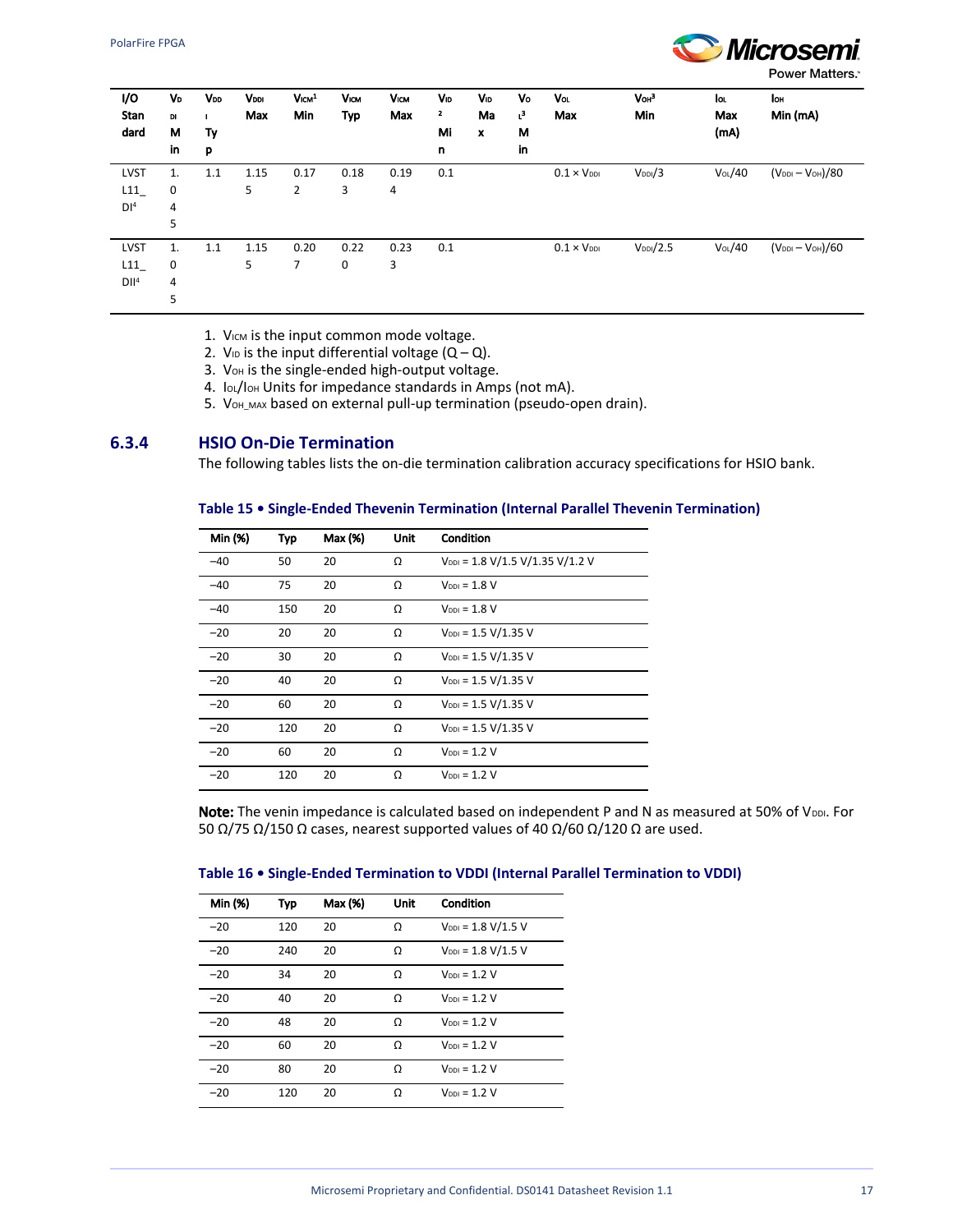

| Min (%) | Typ | Max (%) | Unit | <b>Condition</b>         |
|---------|-----|---------|------|--------------------------|
| $-20$   | 240 | 20      | Ω    | $V_{\text{DDI}} = 1.2 V$ |

Note: Measured at 50% of VDDI.

#### **Table 17 • Single-Ended Termination to VSS (Internal Parallel Termination to VSS)**

| Min (%) | Typ | Max (%) | Unit | Condition                |
|---------|-----|---------|------|--------------------------|
| $-20$   | 120 | 20      | Ω    | $V_{DDI} = 1.8 V/1.5 V$  |
| $-20$   | 240 | 20      | Ω    | $V_{DDI} = 1.8 V/1.5 V$  |
| $-20$   | 120 | 20      | Ω    | $V_{\text{DDI}} = 1.2 V$ |
| $-20$   | 240 | 20      | Ω    | $V_{\text{DDI}} = 1.2 V$ |
| $-20$   | 40  | 20      | Ω    | $V_{\text{DDI}} = 1.1 V$ |
| $-20$   | 48  | 20      | Ω    | $V_{\text{DDI}} = 1.1 V$ |
| $-20$   | 60  | 20      | Ω    | $V_{\text{DDI}} = 1.1 V$ |
| $-20$   | 80  | 20      | Ω    | $V_{\text{DDI}} = 1.1 V$ |
| $-20$   | 120 | 20      | Ω    | $V_{\text{DDI}} = 1.1 V$ |
| $-20$   | 240 | 20      | Ω    | $V_{\text{DDI}} = 1.1 V$ |

Note: Measured at 50% of VDDI.

### <span id="page-21-0"></span>**6.3.5 GPIO On-Die Termination**

The following table lists the on-die termination calibration accuracy specifications for GPIO bank.

#### **Table 18 • On-Die Termination Calibration Accuracy Specifications for GPIO Bank**

| Parameter                                       | <b>Description</b>                    | Min<br>(% )                                                                                                                     | Typ                      | Max<br>(%) | Un<br>it | Condition                       |
|-------------------------------------------------|---------------------------------------|---------------------------------------------------------------------------------------------------------------------------------|--------------------------|------------|----------|---------------------------------|
| Differential termination <sup>1</sup>           | Internal differential termination     | $-20$                                                                                                                           | 100                      | 25         | Ω        | $V_{CM}$ < 0.7 V                |
|                                                 |                                       | $-20$                                                                                                                           | 100                      | 25         | Ω        | $0.7 V < V_{\text{CM}} < 0.9 V$ |
|                                                 |                                       | $-20$                                                                                                                           | 100                      | 25         | Ω        | $0.9 V < V_{CM}$                |
| Single-ended thevenin termination <sup>2,</sup> | Internal parallel thevenin            | $-40$                                                                                                                           | 50                       | 20         | Ω        | $V_{DDI} = 1.8 V/1.5 V$         |
| 3                                               | termination                           | $-40$                                                                                                                           | 75                       | 20         | Ω        | $V_{\text{DDI}} = 1.8 V$        |
|                                                 |                                       | 20<br>$-40$<br>150<br>Ω<br>20<br>$-20$<br>20<br>Ω<br>$-20$<br>30<br>20<br>Ω<br>20<br>Ω<br>$-20$<br>40<br>$-20$<br>60<br>20<br>Ω | $V_{\text{DDI}} = 1.8 V$ |            |          |                                 |
|                                                 |                                       |                                                                                                                                 |                          |            |          | $V_{\text{DDI}} = 1.5 V$        |
|                                                 |                                       |                                                                                                                                 |                          |            |          | $V_{\text{DDI}} = 1.5 V$        |
|                                                 |                                       |                                                                                                                                 |                          |            |          | $V_{\text{DDI}} = 1.5 V$        |
|                                                 |                                       |                                                                                                                                 |                          |            |          | $V_{\text{DDI}} = 1.5 V$        |
|                                                 |                                       | $-20$                                                                                                                           | 120                      | 20         | Ω        | $V_{\text{DDI}} = 1.5 V$        |
|                                                 |                                       | $-20$                                                                                                                           | 60                       | 20         | Ω        | $V_{\text{DDI}} = 1.2 V$        |
|                                                 |                                       | $-20$                                                                                                                           | 120                      | 20         | Ω        | $V_{\text{DDI}} = 1.2 V$        |
| Single-ended termination to VDDI <sup>4</sup>   | Internal parallel termination to VDDI | $-20$                                                                                                                           | 120                      | 20         | Ω        | $V_{DDI} = 1.8 V/1.5 V$         |
|                                                 |                                       | $-20$                                                                                                                           | 240                      | 20         | Ω        | $V_{DDI} = 1.8 V/1.5 V$         |
|                                                 |                                       | $-20$                                                                                                                           | 120                      | 20         | Ω        | $V_{\text{DDI}} = 1.2 V$        |
|                                                 |                                       | $-20$                                                                                                                           | 240                      | 20         | Ω        | $V_{\text{DDI}} = 1.2 V$        |
| Single-ended termination to Vss <sup>4</sup>    | Internal parallel termination to Vss  | $-20$                                                                                                                           | 240                      | 20         | Ω        | $VDDI = 3.3 V$                  |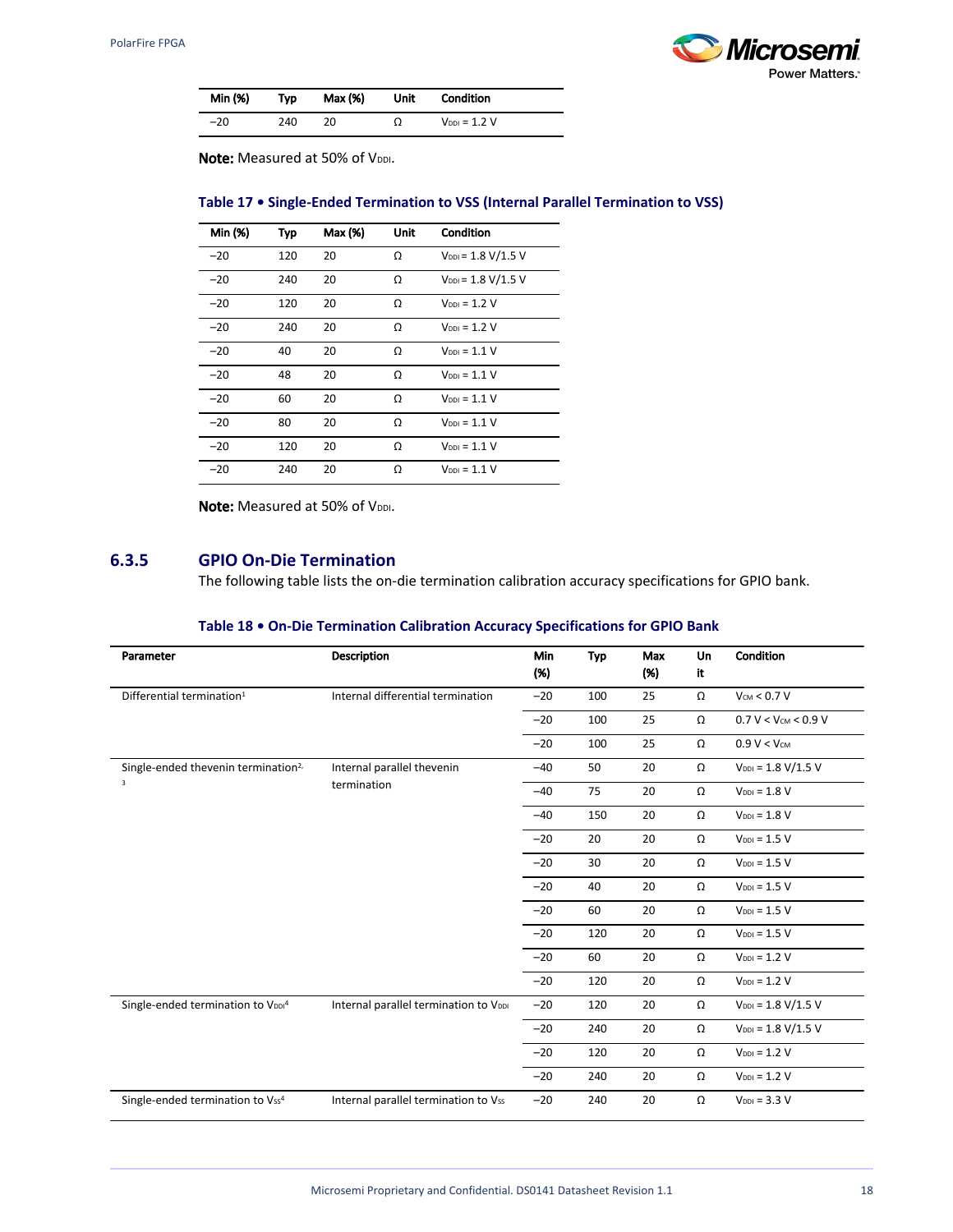

Power Matters.<sup>\*</sup>

| Parameter | Description | Min<br>(% ) | Typ | Max<br>(%) | Un<br>it | Condition                                                                 |
|-----------|-------------|-------------|-----|------------|----------|---------------------------------------------------------------------------|
|           |             | $-20$       | 120 | 20         | Ω        | $V_{\text{DDI}} = 2.5 \text{ V} / 1.8 \text{ V} / 1.5 \text{ V}$<br>/1.2V |
|           |             | $-20$       | 240 | 20         | Ω        | $V_{\text{DDI}} = 2.5 \text{ V} / 1.8 \text{ V} / 1.5 \text{ V}$<br>/1.2V |

- 1. Measured across P to N with 400 mV bias.
- 2. Thevenin impedance is calculated based on independent P and N as measured at 50% of V $_{\text{DDL}}$
- 3. For 50 Ω/75 Ω/150 Ω cases, nearest supported values of 40 Ω/60 Ω/120 Ω are used.
	- 4. Measured at 50% of VDDI.

### <span id="page-22-0"></span>**6.3.6 LVDS**

LVDS operation is supported in GPIO banks. The following tables provide DC specifications with various I/O bank voltage supplies of 3.3 V, 2.5 V, and 1.8 V.

#### **Table 19 • GPIO 3.3 V LVDS DC Specification**

| Parameter                       | Symbol                 | Min   | Typ   | Max   | Unit | Condition                                |
|---------------------------------|------------------------|-------|-------|-------|------|------------------------------------------|
| Supply voltage <sup>1</sup>     | V <sub>DDI</sub>       | 3.135 | 3.300 | 3.465 | v    |                                          |
| Output high-voltage for P and N | <b>V</b> <sub>OН</sub> |       |       | 1.675 | v    | $RT = 100 \Omega$ across P and N signals |
| Output low-voltage for P and N  | VOL                    | 0.700 |       |       | v    | $RT = 100 \Omega$ across P and N signals |
| Differential output voltage     | <b>VODIFF</b>          | 247   | 350   | 600   | mV   | $RT = 100 \Omega$ across P and N signals |
| Output common mode              | <b>V</b> осм           | 1.000 | 1.250 | 1.425 | v    | $RT = 100 \Omega$ across P and N signals |
| Differential input voltage      | <b>VIDIFF</b>          | 100   | 350   | 600   | mV   |                                          |
| Input common mode               | <b>VICM</b>            | 0.050 | 1.200 | 2.350 | ν    |                                          |

1. Differential inputs can be placed in I/O banks with a different V<sub>DDI</sub> from the required level for outputs. For more information, see [UG0686: PolarFire FPGA User I/O User Guide](http://www.microsemi.com/index.php?option=com_docman&task=doc_download&gid=136535).

#### **Table 20 • GPIO 2.5 V LVDS DC Specifications**

| Parameter                       | Symbol                 | Min   | Typ   | Max   | Unit | Condition                                |
|---------------------------------|------------------------|-------|-------|-------|------|------------------------------------------|
|                                 |                        |       |       |       |      |                                          |
| Supply voltage <sup>1</sup>     | V <sub>DDI</sub>       | 2.375 | 2.500 | 2.625 | v    |                                          |
| Output high-voltage for P and N | <b>V</b> <sub>OН</sub> |       |       | 1.675 | v    | $RT = 100 \Omega$ across P and N signals |
| Output low-voltage for P and N  | VOL                    | 0.700 |       |       | ν    | $RT = 100 \Omega$ across P and N signals |
| Differential output voltage     | <b>VODIFF</b>          | 247   | 350   | 600   | mV   | $RT = 100 \Omega$ across P and N signals |
| Output common mode              | <b>V</b> осм           | 1.000 | 1.250 | 1.425 | v    | $RT = 100 \Omega$ across P and N signals |
| Differential input voltage      | <b>VIDIFF</b>          | 100   | 350   | 600   | mV   |                                          |
| Input common mode <sup>2</sup>  | <b>VICM</b>            | 0.050 | 1.200 | 2.350 | v    |                                          |

1. Differential inputs can be placed in I/O banks with a different V<sub>DDI</sub> from the required level for outputs. For more information, see [UG0686: PolarFire FPGA I/O User Guide](http://www.microsemi.com/index.php?option=com_docman&task=doc_download&gid=136535).

2. VICM max must be less than  $V_{DDI} - .3$  V.

#### **Table 21 • GPIO 1.8 V LVDS Receiver DC Specifications**

| Parameter                      | Symbol        | Min   | Tvp   | Max   | Unit |
|--------------------------------|---------------|-------|-------|-------|------|
| Supply voltage <sup>1</sup>    | Vppi          | 1.710 | 1.800 | 1.890 |      |
| Differential input voltage     | <b>VIDIFF</b> | 0.100 | 0.350 | 0.600 |      |
| Input common mode <sup>2</sup> | Vісм          | 0.050 | 0.800 | 1.650 |      |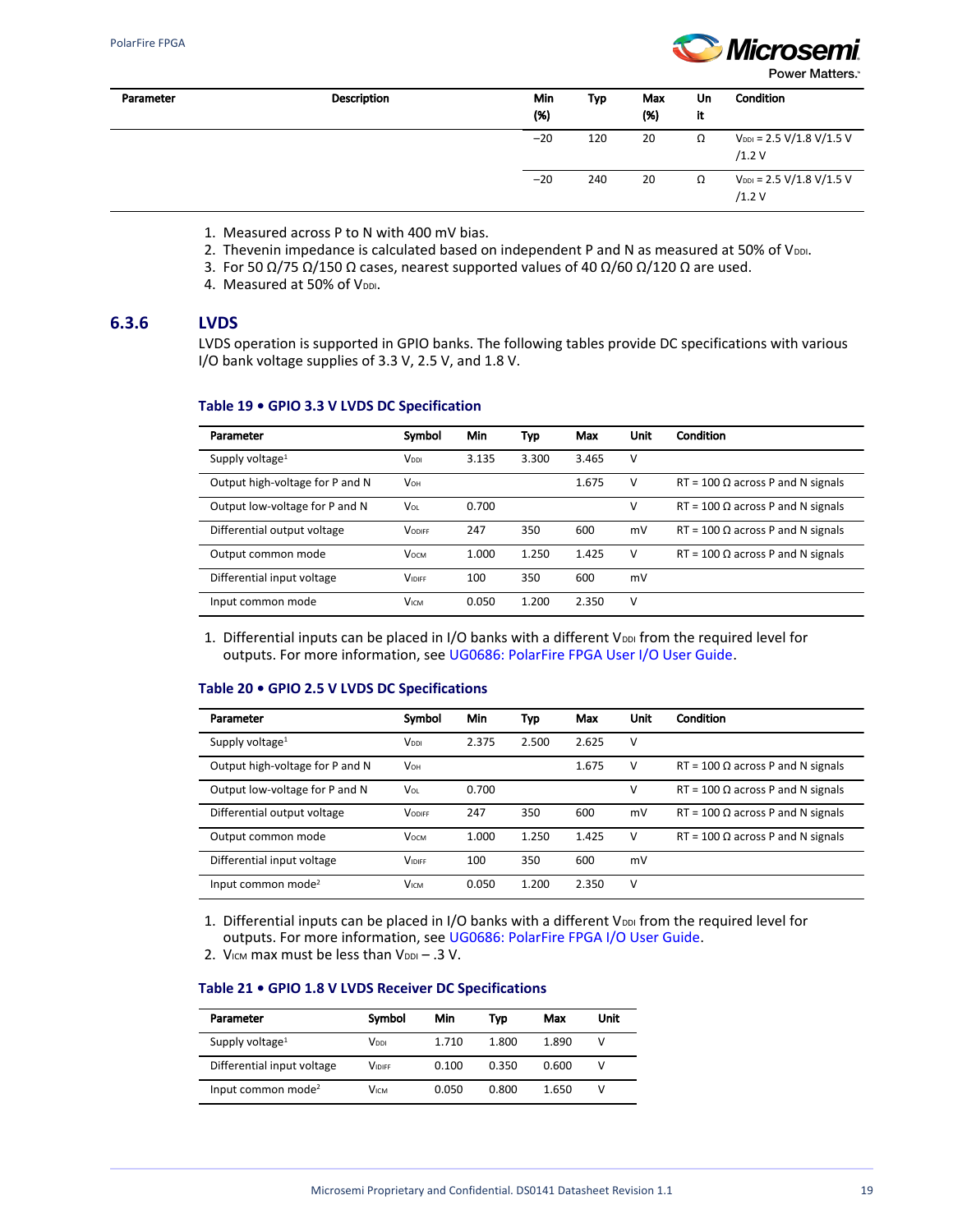

- 1. Differential inputs can be placed in I/O banks with a different V<sub>DDI</sub> from the required level for outputs. For more information, see [UG0686: PolarFire FPGA I/O User Guide](http://www.microsemi.com/index.php?option=com_docman&task=doc_download&gid=136535).
- 2. For LVDS18, AC transient purposes, VICM cannot exceed 0.95 V.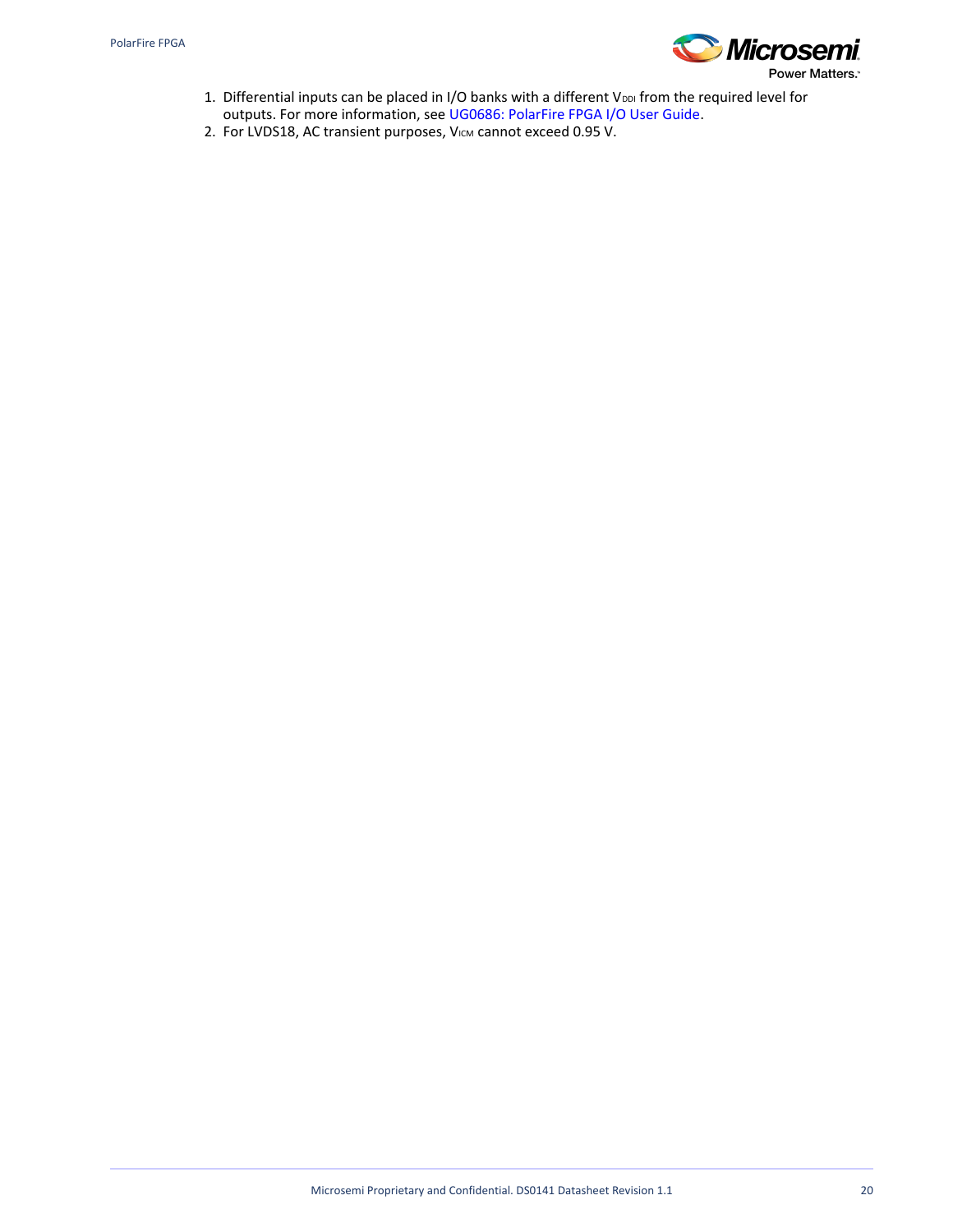

# <span id="page-24-0"></span>**7 AC Switching Characteristics**

This section contains the AC switching characteristics of the PolarFire devices.

## <span id="page-24-1"></span>**7.1 I/O Standards Specifications**

This section describes I/O delay measurement methodology, buffer speed, switching characteristics, digital latency, gearing training calibration, and maximum physical interface (PHY) rate for memory interface IP.

## <span id="page-24-2"></span>**7.1.1 Input Delay Measurement Methodology**

The following table provides information about the methodology for input delay measurement.

| Standard          | <b>Description</b>            | V <sup>1</sup>    | $V_{H}$ <sup>1</sup> | $V_{1D}^2$ | $V \text{cm}^2$ | $V$ MEAS $^{3, 4}$ | V <sub>REF</sub> 1, 3 | Unit   |
|-------------------|-------------------------------|-------------------|----------------------|------------|-----------------|--------------------|-----------------------|--------|
| PCI33             | PCIE 3.3 V                    | 0.1               | 3.2                  |            |                 | 1.32               |                       | $\vee$ |
| LVTTL33           | LVTTL 3.3 V                   | 0.1               | 3.2                  |            |                 | 1.75               |                       | V      |
| LVCMOS33          | LVCMOS 3.3 V                  | 0.1               | 3.2                  |            |                 | 1.75               |                       | V      |
| LVCMOS25          | LVCMOS 2.5 V                  | 0.1               | 2.4                  |            |                 | 1.25               |                       | V      |
| LVCMOS18          | LVCMOS 1.8 V                  | 0.1               | 1.7                  |            |                 | 0.90               |                       | V      |
| LVCMOS15          | LVCMOS 1.5 V                  | 0.1               | 1.4                  |            |                 | 0.75               |                       | V      |
| LVCMOS12          | LVCMOS 1.2 V                  | 0.1               | 1.1                  |            |                 | 0.60               |                       | $\vee$ |
| SSTL25_I          | <b>SSTL 2.5 V</b><br>Class I  | $V_{REF}$ - 1.15  | $V_{REF}$ + 1.15     |            |                 | $V_{REF}$          | 1.25                  | V      |
| SSTL25 II         | <b>SSTL 2.5 V</b><br>Class II | $V_{REF}$ - 1.15  | $V_{REF}$ + 1.15     |            |                 | <b>VREF</b>        | 1.25                  | $\vee$ |
| SSTL18_I          | <b>SSTL 1.8 V</b><br>Class I  | $V_{REF}$ $-$ 0.8 | $V_{REF} + 0.8$      |            |                 | $V_{REF}$          | 0.90                  | V      |
| SSTL18_II         | <b>SSTL 1.8 V</b><br>Class II | $V_{REF}-0.8$     | $V_{REF} + 0.8$      |            |                 | $V_{REF}$          | 0.90                  | V      |
| SSTL15_I          | <b>SSTL 1.5 V</b><br>Class I  | $V_{REF} - .65$   | $V_{REF} + .65$      |            |                 | $V_{REF}$          | 0.75                  | V      |
| SSTL15_II         | <b>SSTL 1.5 V</b><br>Class II | $V_{REF} - .65$   | $V_{REF} + .65$      |            |                 | VREF               | 0.75                  | $\vee$ |
| SSTL135_I         | SSTL 1.35 V<br>Class I        | $V_{REF}-575$     | $V_{REF} + .575$     |            |                 | VREF               | 0.675                 | V      |
| SSTL135_II        | SSTL 1.35 V<br>Class II       | $V_{REF}$ - .575  | $V_{REF} + .575$     |            |                 | <b>VREF</b>        | 0.675                 | V      |
| HSTL15_I          | <b>HSTL 1.5 V</b><br>Class I  | $V_{REF} - .65$   | $V_{REF} + .65$      |            |                 | VREF               | 0.75                  | V      |
| HSTL15_II         | <b>HSTL 1.5 V</b><br>Class II | $V_{REF} - .65$   | $V_{REF} + .65$      |            |                 | VREF               | 0.75                  | V      |
| HSTL135_I         | <b>HSTL 1.35 V</b><br>Class I | $V_{REF}$ $-$ 575 | $V_{REF} + .575$     |            |                 | VREF               | 0.675                 | V      |
| <b>HSTL135_II</b> | HSTL 1.35 V<br>Class II       | $V_{REF}$ - .575  | $V_{REF} + .575$     |            |                 | $V_{REF}$          | 0.675                 | V      |
| HSTL12            | HSTL 1.2 V                    | $V_{REF} - .5$    | $V_{REF} + .5$       |            |                 | <b>VREF</b>        | 0.60                  | V      |

#### **Table 22 • Input Delay Measurement Methodology**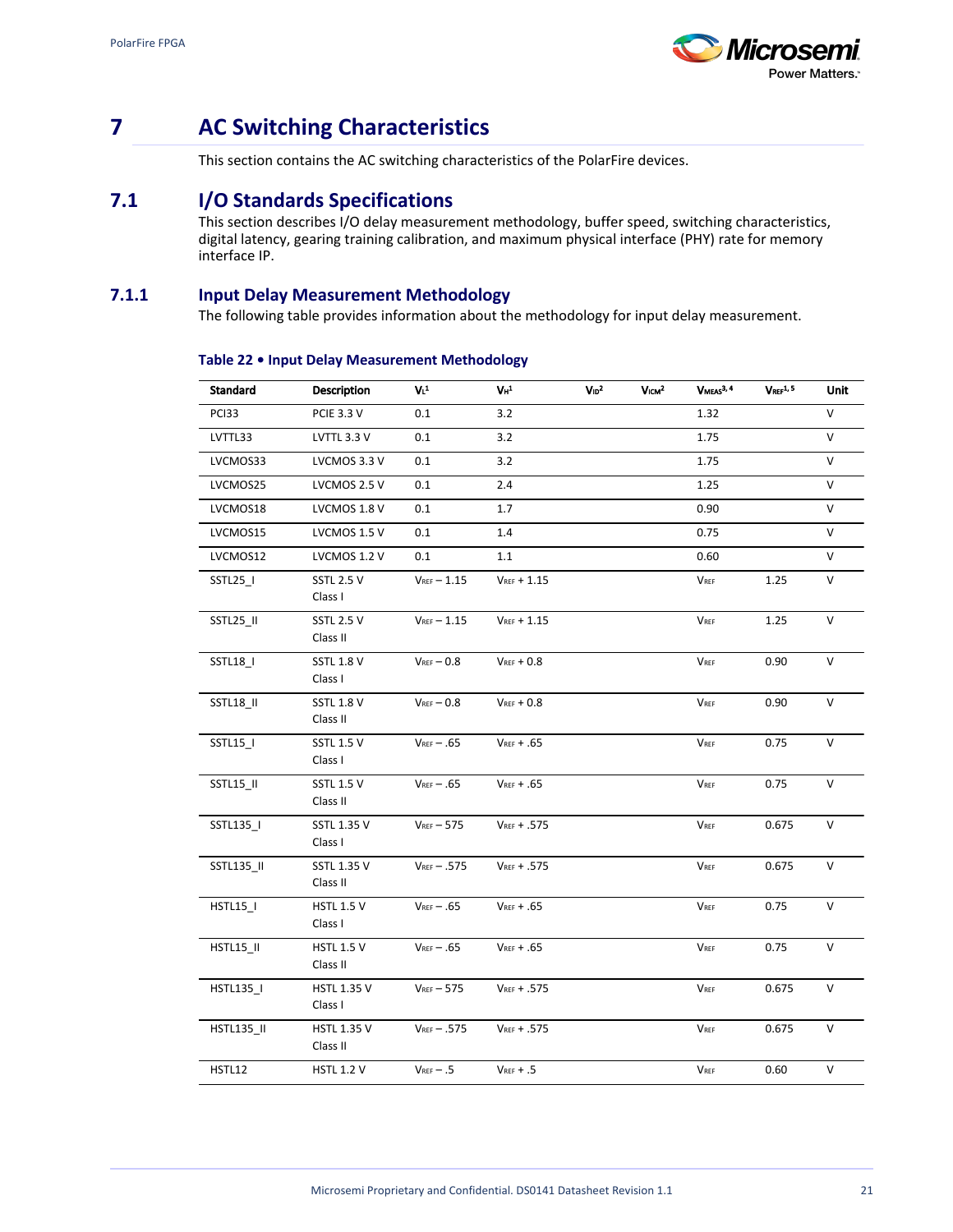

| Standard            | Description                                                          | V <sup>1</sup>   | $V_{H}^{1}$             | $V_{1D}^2$ | $V$ <sub>ICM</sub> $2$ | VMEAS <sup>3, 4</sup> | V <sub>REF</sub> 1.5 | Unit |
|---------------------|----------------------------------------------------------------------|------------------|-------------------------|------------|------------------------|-----------------------|----------------------|------|
| HSUL18_I            | <b>HSUL 1.8 V</b><br>Class I                                         | $V_{REF} - 0.8$  | $V_{REF} + 0.8$         |            |                        | $V_{REF}$             | 0.90                 | V    |
| HSUL18_II           | <b>HSUL 1.8 V</b><br>Class II                                        | $V_{REF} - 0.8$  | $V_{REF} + 0.8$         |            |                        | $V_{REF}$             | 0.90                 | V    |
| HSUL12              | <b>HSUL 1.2 V</b>                                                    | $V_{REF} - .5$   | $V_{REF} + .5$          |            |                        | $V_{REF}$             | 0.60                 | V    |
| POD12_I             | Pseudo open<br>drain (POD)<br>logic 1.2 V<br>Class I                 | $V_{REF} - .16$  | $V_{REF} + .65$         |            |                        | $V_{REF}$             | 0.84                 | V    |
| POD12_II            | POD 1.2 V<br>Class II                                                | $V_{REF} - .16$  | $V_{REF} + .65$         |            |                        | $V_{REF}$             | 0.84                 | V    |
| LVSTL11_I           | Low-voltage<br>swing<br>terminated<br>(LVSTL) logic<br>1.1 V Class I | $V_{REF}$ - .083 | $V_{REF} + .083$        |            |                        | $V_{REF}$             | 0.183                | V    |
| LVSTL11 II          | LVSTL 1.1 V<br>Class II                                              | $V_{REF} - .12$  | $V_{REF} + .12$         |            |                        | $V_{REF}$             | 0.22                 | V    |
| LVDS33              | Low-voltage<br>differential<br>signaling<br>(LVDS) 3.3 V             | $VICM - .125$    | $V_{ICM} + .125$        | 0.250      | 1.250                  | 0                     |                      | V    |
| LVDS25              | LVDS 2.5 V                                                           | $V_{ICM} - .125$ | $V_{ICM} + .125$        | 0.250      | 1.250                  | 0                     |                      | V    |
| LVDS18 <sup>6</sup> | LVDS 1.8 V                                                           | $V_{ICM} - .125$ | $V_{ICM} + .125$        | 0.250      | 0.900                  | 0                     |                      | V    |
| RSDS33              | <b>RSDS 3.3 V</b>                                                    | $V_{ICM} - .125$ | $VICM + .125$           | 0.250      | 1.250                  | 0                     |                      | V    |
| RSDS25              | <b>RSDS 2.5 V</b>                                                    | $V_{ICM} - .125$ | $V_{ICM} + .125$        | 0.250      | 1.250                  | 0                     |                      | V    |
| RSDS18              | <b>RSDS 1.8 V</b>                                                    | $V_{ICM} - .125$ | $V_{ICM} + .125$        | 0.250      | 1.250                  | 0                     |                      | V    |
| MiniLVDS33          | Mini-LVDS<br>3.3V                                                    | $V_{ICM} - .125$ | $VICM + .125$           | 0.250      | 1.250                  | 0                     |                      | V    |
| MiniLVDS25          | Mini-LVDS<br>2.5V                                                    | $V_{ICM} - .125$ | $V_{ICM} + .125$        | 0.250      | 1.250                  | 0                     |                      | V    |
| MiniLVDS18          | Mini-LVDS<br>1.8 V                                                   | $V_{ICM} - .125$ | $V_{ICM} + .125$        | 0.250      | 1.250                  | 0                     |                      | V    |
| SubLVDS33           | Sub-LVDS<br>3.3V                                                     | $V_{ICM} - .125$ | $V_{ICM} + .125$        | 0.250      | 0.900                  | 0                     |                      | V    |
| SubLVDS25           | Sub-LVDS<br>2.5V                                                     | $V_{ICM} - .125$ | $V_{ICM} + .125$        | 0.250      | 0.900                  | 0                     |                      | V    |
| SubLVDS18           | Sub-LVDS<br>1.8 V                                                    | $V_{ICM} - .125$ | $VICM + .125$           | 0.250      | 0.900                  | 0                     |                      | V    |
| PPDS33              | Point-to-point<br>differential<br>signaling<br>3.3V                  | $V_{ICM} - .125$ | $V_{ICM} + .125$        | 0.250      | 0.800                  | 0                     |                      | V    |
| PPDS25              | <b>PPDS 2.5 V</b>                                                    | $V_{ICM} - .125$ | $V_{ICM} + .125$        | 0.250      | 0.800                  | 0                     |                      | V    |
| PPDS18              | <b>PPDS 1.8 V</b>                                                    | $V_{ICM} - .125$ | $V_{\text{ICM}} + .125$ | 0.250      | 0.800                  | 0                     |                      | V    |
| SLVS33              | Scalable low-<br>voltage<br>signaling<br>3.3V                        | $V_{ICM} - .125$ | $V_{ICM} + .125$        | 0.250      | 0.200                  | 0                     |                      | V    |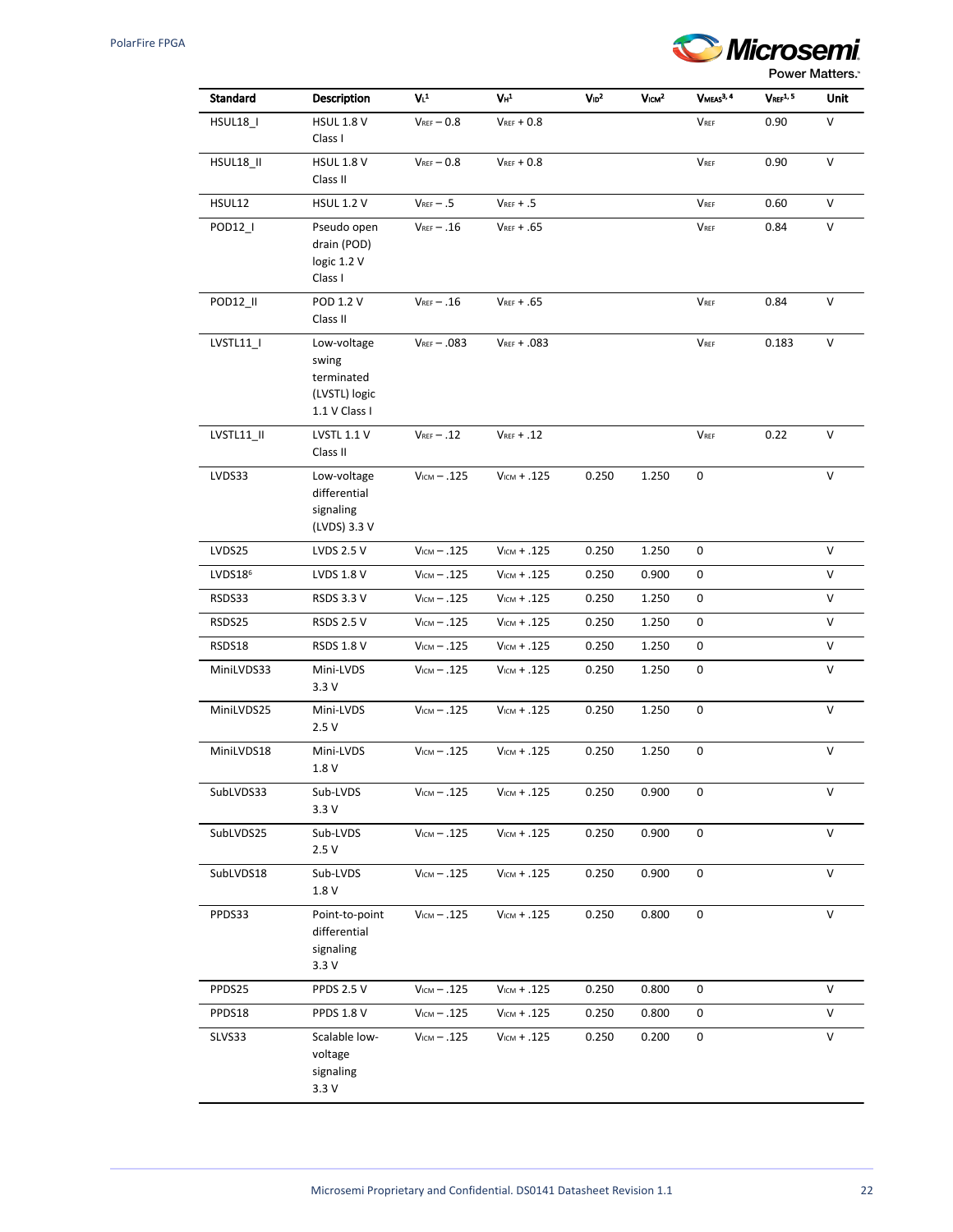

| Standard                | <b>Description</b>                                      | V <sub>L</sub> 1 | $V_{\rm H}^{\rm 1}$ | $V_{1D}^2$ | Vcm <sup>2</sup> | $V$ MEAS $^{3, 4}$ | V <sub>REF</sub> 1.5 | Unit   |
|-------------------------|---------------------------------------------------------|------------------|---------------------|------------|------------------|--------------------|----------------------|--------|
| SLVS25                  | <b>SLVS 2.5 V</b>                                       | $V_{ICM} - .125$ | $V_{ICM} + .125$    | 0.250      | 0.200            | 0                  |                      | V      |
| SLVS18                  | <b>SLVS 1.8 V</b>                                       | $V_{ICM} - .125$ | $V_{ICM} + .125$    | 0.250      | 0.200            | 0                  |                      | V      |
| HCSL33                  | High-speed<br>current<br>steering logic<br>(HCSL) 3.3 V | $V_{ICM} - .125$ | $VICM + .125$       | 0.250      | 0.350            | 0                  |                      | V      |
| HCSL25                  | <b>HCSL 2.5 V</b>                                       | $V_{ICM} - .125$ | $VICM + .125$       | 0.250      | 0.350            | 0                  |                      | V      |
| HCSL18                  | <b>HCSL 1.8 V</b>                                       | $V_{ICM} - .125$ | $VICM + .125$       | 0.250      | 0.350            | 0                  |                      | $\vee$ |
| BLVDSE257               | <b>Bus LVDS</b><br>2.5V                                 | $V_{ICM} - .125$ | $VICM + .125$       | 0.250      | 1.250            | 0                  |                      | V      |
| MLVDSE257               | Multipoint<br>LVDS 2.5 V                                | $V_{ICM} - .125$ | $VICM + .125$       | 0.250      | 1.250            | 0                  |                      | V      |
| LVPECL33                | Low-voltage<br>positive<br>emitter<br>coupled logic     | $V_{ICM} - .125$ | $VICM + .125$       | 0.250      | 1.650            | 0                  |                      | V      |
| LVPECLE337              | Low-voltage<br>positive<br>emitter<br>coupled logic     | $V_{ICM} - .125$ | $V_{ICM} + .125$    | 0.250      | 1.650            | 0                  |                      | V      |
| MIPI12 (high-<br>speed) | Mobile<br>industry<br>processor<br>interface            | $V_{ICM} - .125$ | $V_{ICM} + .125$    | 0.250      | 0.200            | 0                  |                      | $\vee$ |
| SSTL25D_I               | Differential<br><b>SSTL 2.5 V</b><br>Class I            | $V_{ICM} - .125$ | $V_{ICM} + .125$    | 0.250      | 1.250            | 0                  |                      | V      |
| SSTL25D_II              | Differential<br><b>SSTL 2.5 V</b><br>Class II           | $V_{ICM} - .125$ | $V_{ICM} + .125$    | 0.250      | 1.250            | $\pmb{0}$          |                      | V      |
| SSTL18D_I               | Differential<br><b>SSTL 1.8 V</b><br>Class I            | $V_{ICM} - .125$ | $V_{ICM} + .125$    | 0.250      | 0.900            | 0                  |                      | $\vee$ |
| SSTL18D_II              | Differential<br><b>SSTL 1.8 V</b><br>Class II           | $V_{ICM} - .125$ | $VICM + .125$       | 0.250      | 0.900            | 0                  |                      | V      |
| SSTL15                  | Differential<br><b>SSTL 1.5 V</b><br>Class I            | $V_{ICM} - .125$ | $VICM + .125$       | 0.250      | 0.750            | 0                  |                      | V      |
| <b>SSTL135</b>          | Differential<br><b>SSTL 1.5 V</b><br>Class II           | $V_{ICM} - .125$ | $V_{ICM} + .125$    | 0.250      | 0.750            | 0                  |                      | V      |
| HSTL15D_I               | Differential<br><b>HSTL 1.5 V</b><br>Class I            | $V_{ICM} - .125$ | $VICM + .125$       | 0.250      | 0.750            | 0                  |                      | V      |
| HSTL15D_II              | Differential<br><b>HSTL 1.5 V</b><br>Class II           | $V_{ICM} - .125$ | $V_{ICM} + .125$    | 0.250      | 0.750            | 0                  |                      | V      |
| HSTL135D_I              | Differential<br><b>HSTL 1.35 V</b><br>Class I           | $V_{ICM} - .125$ | $VICM + .125$       | 0.250      | 0.675            | 0                  |                      | V      |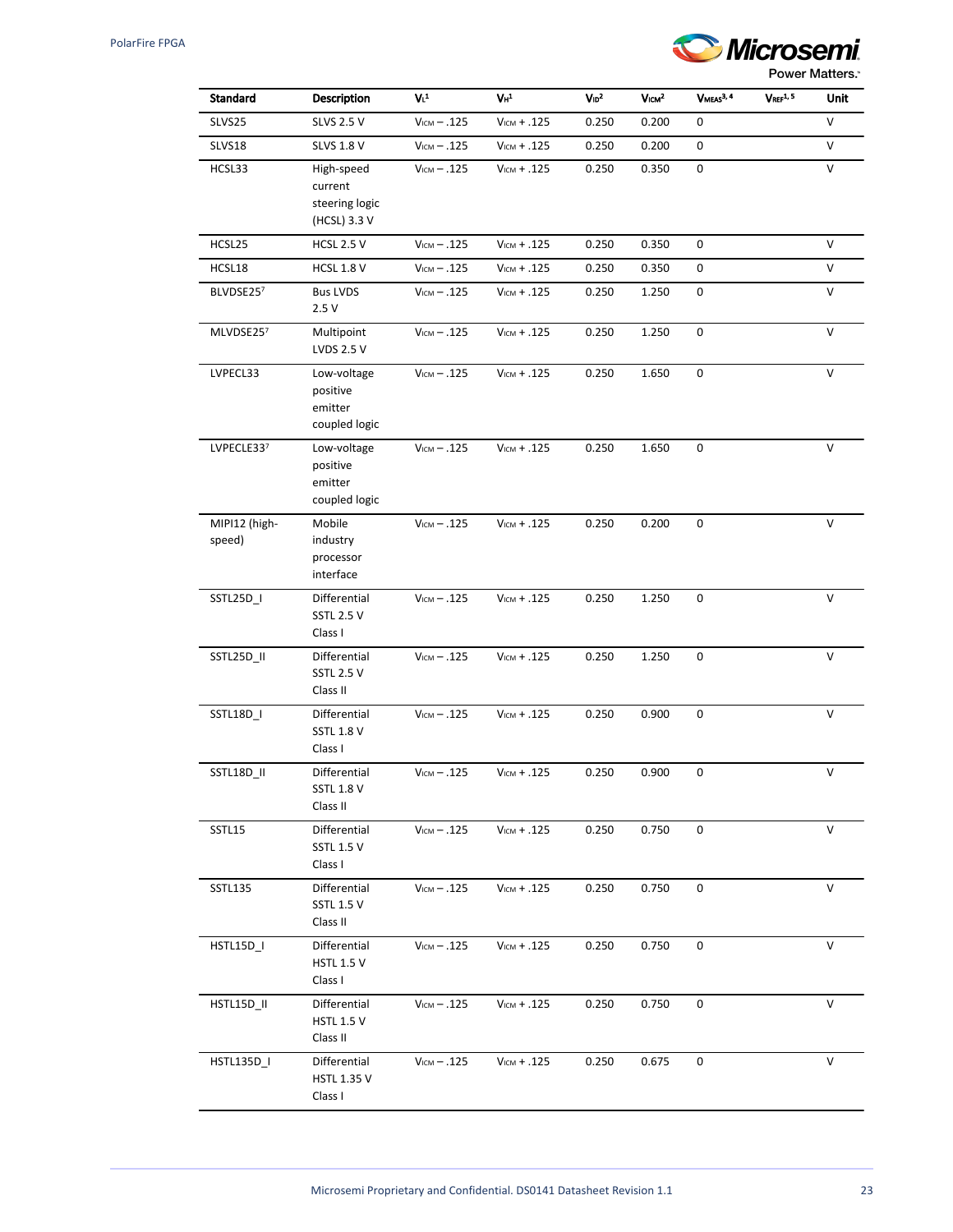

| <b>Standard</b> | <b>Description</b>                             | V <sub>L</sub>   | $V_{H}$ <sup>1</sup> | $V_{1D}^2$ | V <sub>ICM</sub> <sup>2</sup> | VMEAS <sup>3, 4</sup> | V <sub>RF</sub> 1.5 | Unit   |
|-----------------|------------------------------------------------|------------------|----------------------|------------|-------------------------------|-----------------------|---------------------|--------|
| HSTL135D II     | Differential<br><b>HSTL 1.35 V</b><br>Class II | $V_{ICM} - .125$ | $V_{ICM} + .125$     | 0.250      | 0.675                         | 0                     |                     | $\vee$ |
| HSTL12          | Differential<br><b>HSTL 1.2 V</b>              | $VICM - .125$    | $V_{ICM} + .125$     | 0.250      | 0.600                         | $\mathbf 0$           |                     | $\vee$ |
| HSUL18D I       | Differential<br><b>HSUL 1.8 V</b><br>Class I   | $V_{ICM} - .125$ | $V_{ICM} + .125$     | 0.250      | 0.900                         | $\mathbf 0$           |                     | $\vee$ |
| HSUL18D II      | Differential<br><b>HSUL 1.8 V</b><br>Class II  | $V_{ICM} - .125$ | $V_{ICM} + .125$     | 0.250      | 0.900                         | $\mathbf 0$           |                     | V      |
| HSUL12          | Differential<br><b>HSUL 1.2 V</b>              | $V_{ICM} - .125$ | $V_{ICM} + .125$     | 0.250      | 0.600                         | $\mathbf 0$           |                     | $\vee$ |
| POD12D I        | Differential<br>POD 1.2 V<br>Class I           | $V_{ICM} - .125$ | $V_{ICM} + .125$     | 0.250      | 0.600                         | $\mathbf 0$           |                     | $\vee$ |
| POD12D_II       | Differential<br>POD 1.2 V<br>Class II          | $V_{ICM} - .125$ | $V_{ICM} + .125$     | 0.250      | 0.600                         | $\mathbf 0$           |                     | $\vee$ |
| LVSTLD_I        | Differential<br>LVSTL 1.1 V<br>Class I         | $V_{ICM} - .125$ | $V_{ICM} + .125$     | 0.250      | 0.550                         | $\mathbf 0$           |                     | V      |
| LVSTLD_II       | Differential<br>LVSTL 1.1 V<br>Class II        | $V_{ICM} - .125$ | $V_{ICM} + .125$     | 0.250      | 0.550                         | $\mathbf 0$           |                     | $\vee$ |

1. Measurements are made at typical, minimum, and maximum VREF values. Reported delays reflect worst-case of these measurements. VREF values listed are typical. Input waveform switches between  $V<sub>L</sub>$  and  $V<sub>H</sub>$ . All rise and fall times must be 1 V/ns.

- 2. Differential receiver standards all use 250 mV VID for timing. Vcm is different between different standards.
- 3. Input voltage level from which measurement starts.
- 4. The value given is the differential input voltage.
- 5. This is an input voltage reference that bears no relation to the  $V_{\text{REF}}/V_{\text{MEAS}}$  parameters found in IBIS models or shown in [Output Delay Measurement—Single-Ended Test Setup \(see page 26\).](#page-29-2)
- 6. VICM cannot exceed 0.95 V.
- 7. Emulated bi-directional interface.

### <span id="page-27-0"></span>**7.1.2 Output Delay Measurement Methodology**

The following section provides information about the methodology for output delay measurement.

#### **Table 23 • Output Delay Measurement Methodology**

| <b>Standard</b> | <b>Description</b> | $R_{REF}(\Omega)$ | $C_{REF}$ (pF) | VMEAS (V) | $V_{REF}(V)$ |
|-----------------|--------------------|-------------------|----------------|-----------|--------------|
| <b>PCI33</b>    | <b>PCIE 3.3 V</b>  | 25                | 10             | 1.65      |              |
| LVTTL33         | LVTTL 3.3 V        | 1M                | 0              | 1.65      |              |
| LVCMOS33        | LVCMOS 3.3 V       | 1M                | 0              | 1.65      |              |
| LVCMOS25        | LVCMOS 2.5 V       | 1M                | 0              | 1.25      |              |
| LVCMOS18        | LVCMOS 1.8 V       | 1M                | 0              | 0.90      |              |
| LVCMOS15        | LVCMOS 1.5 V       | 1M                | 0              | 0.75      |              |
| LVCMOS12        | LVCMOS 1.2 V       | 1M                | 0              | 0.60      |              |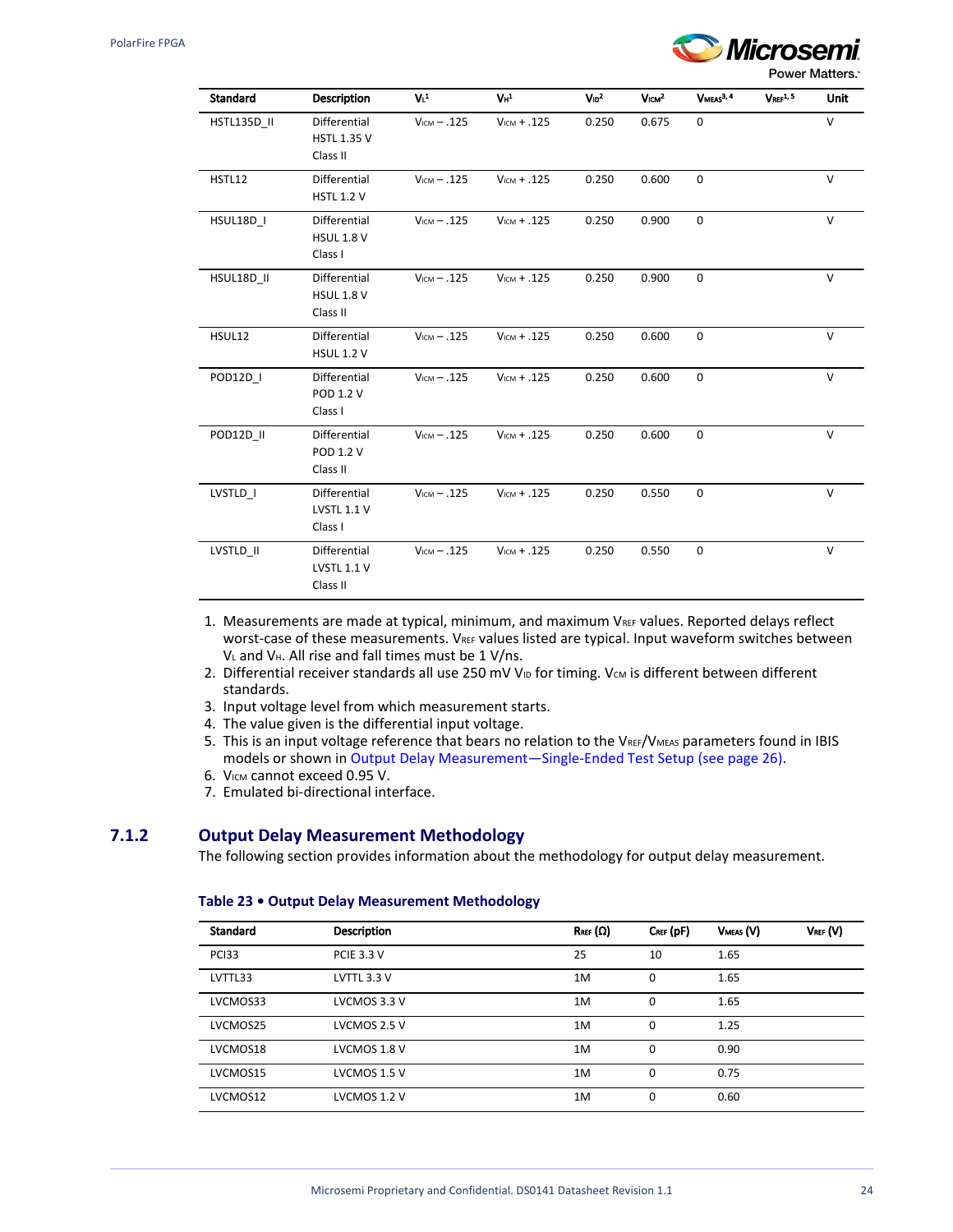

| Standard              | <b>Description</b>                                    | $R_{REF}(\Omega)$ | $C_{REF}$ (pF) | VMEAS (V)      | $V_{REF}(V)$ |
|-----------------------|-------------------------------------------------------|-------------------|----------------|----------------|--------------|
| SSTL25_I              | Stub-series terminated logic (SSTL)<br>2.5 V Class I  | 50                | 0              | <b>VREF</b>    | 1.25         |
| SSTL25_II             | SSTL 2.5 V Class II                                   | 50                | 0              | <b>VREF</b>    | 1.25         |
| SSTL18_I              | SSTL 1.8 V Class I                                    | 50                | 0              | <b>VREF</b>    | 0.9          |
| SSTL18_II             | SSTL 1.8 V Class II                                   | 50                | 0              | <b>VREF</b>    | 0.9          |
| SSTL15_I              | SSTL 1.5 V Class I                                    | 50                | 0              | <b>VREF</b>    | 0.75         |
| SSTL15_II             | SSTL 1.5 V Class II                                   | 50                | 0              | VREF           | 0.75         |
| SSTL135_I             | SSTL 1.35 V Class I                                   | 50                | 0              | <b>VREF</b>    | 0.675        |
| SSTL135_II            | SSTL 1.35 V Class II                                  | 50                | 0              | <b>VREF</b>    | 0.675        |
| <b>HSTL15_I</b>       | High-speed transceiver logic (HSTL)<br>1.5 V Class I  | 50                | 0              | VREF           | 0.75         |
| HSTL15_II             | HSTL 1.5 V Class II                                   | 50                | 0              | <b>VREF</b>    | 0.75         |
| HSTL135 I             | HSTL 1.35 V Class I                                   | 50                | 0              | VREF           | 0.675        |
| <b>HSTL135_II</b>     | HSTL 1.35 V Class II                                  | 50                | 0              | <b>VREF</b>    | 0.675        |
| HSTL12                | <b>HSTL 1.2 V</b>                                     | 50                | 0              | <b>VREF</b>    | 0.6          |
| HSUL18_I              | High-speed unterminated logic (HSUL)<br>1.8 V Class I | 50                | 0              | <b>VREF</b>    | 0.9          |
| HSUL18_II             | HSUL 1.8 V Class II                                   | 50                | 0              | <b>VREF</b>    | 0.9          |
| HSUL12                | <b>HSUL 1.2 V</b>                                     | 50                | 0              | <b>VREF</b>    | 0.6          |
| POD12_I               | Pseudo open drain (POD) logic<br>1.2 V Class I        | 50                | 0              | VREF           | 0.84         |
| POD <sub>12</sub> _II | POD 1.2 V Class II                                    | 50                | 0              | <b>VREF</b>    | 0.84         |
| LVSTL11_I             | LVSTL 1.1 V Class I                                   | 50                | 0              | <b>VREF</b>    | 0.183        |
| LVSTL11_II            | LVSTL 1.1 V Class II                                  | 50                | 0              | <b>VREF</b>    | 0.22         |
| LVDS33                | LVDS 3.3 V                                            | 100               | 0              | $0^1$          | 0            |
| LVDS25                | <b>LVDS 2.5 V</b>                                     | 100               | 0              | 0 <sup>1</sup> | 0            |
| LVDS18                | LVDS 1.8 V                                            | 100               | 0              | 0 <sup>1</sup> | 0            |
| RSDS33                | Reduced swing differential signaling<br>(RSDS) 3.3 V  | 100               | 0              | 0 <sup>1</sup> | 0            |
| RSDS25                | <b>RSDS 2.5 V</b>                                     | 100               | 0              | 0 <sup>1</sup> | 0            |
| RSDS18                | <b>RSDS 1.8 V</b>                                     | 100               | 0              | 0 <sup>1</sup> | 0            |
| MiniLVDS33            | Mini-LVDS 3.3 V                                       | 100               | 0              | 0 <sup>1</sup> | 0            |
| MiniLVDS25            | Mini-LVDS 2.5 V                                       | 100               | 0              | 0 <sup>1</sup> | 0            |
| MiniLVDS18            | Mini-LVDS 1.8 V                                       | 100               | 0              | $0^1$          | 0            |
| SubLVDS33             | Sub-LVDS 3.3 V                                        | 100               | 0              | $0^1$          | 0            |
| SubLVDS25             | Sub-LVDS 2.5 V                                        | 100               | 0              | $0^1$          | 0            |
| SubLVDS18             | Sub-LVDS 1.8 V                                        | 100               | 0              | 0 <sup>1</sup> | 0            |
| PPDS33                | Point-to-point differential signaling 3.3 V           | 100               | 0              | $0^1$          | 0            |
| PPDS25                | <b>PPDS 2.5 V</b>                                     | 100               | 0              | 0 <sup>1</sup> | 0            |
| PPDS18                | <b>PPDS 1.8 V</b>                                     | 100               | 0              | 0 <sup>1</sup> | 0            |
| SLVS33                | Scalable low-voltage signaling 3.3 V                  | 100               | 0              | 0 <sup>1</sup> | 0            |
| SLVS25                | <b>SLVS 2.5 V</b>                                     | 100               | 0              | 0 <sup>1</sup> | 0            |
| SLVS18                | <b>SLVS 1.8 V</b>                                     | 100               | 0              | $0^1$          | 0            |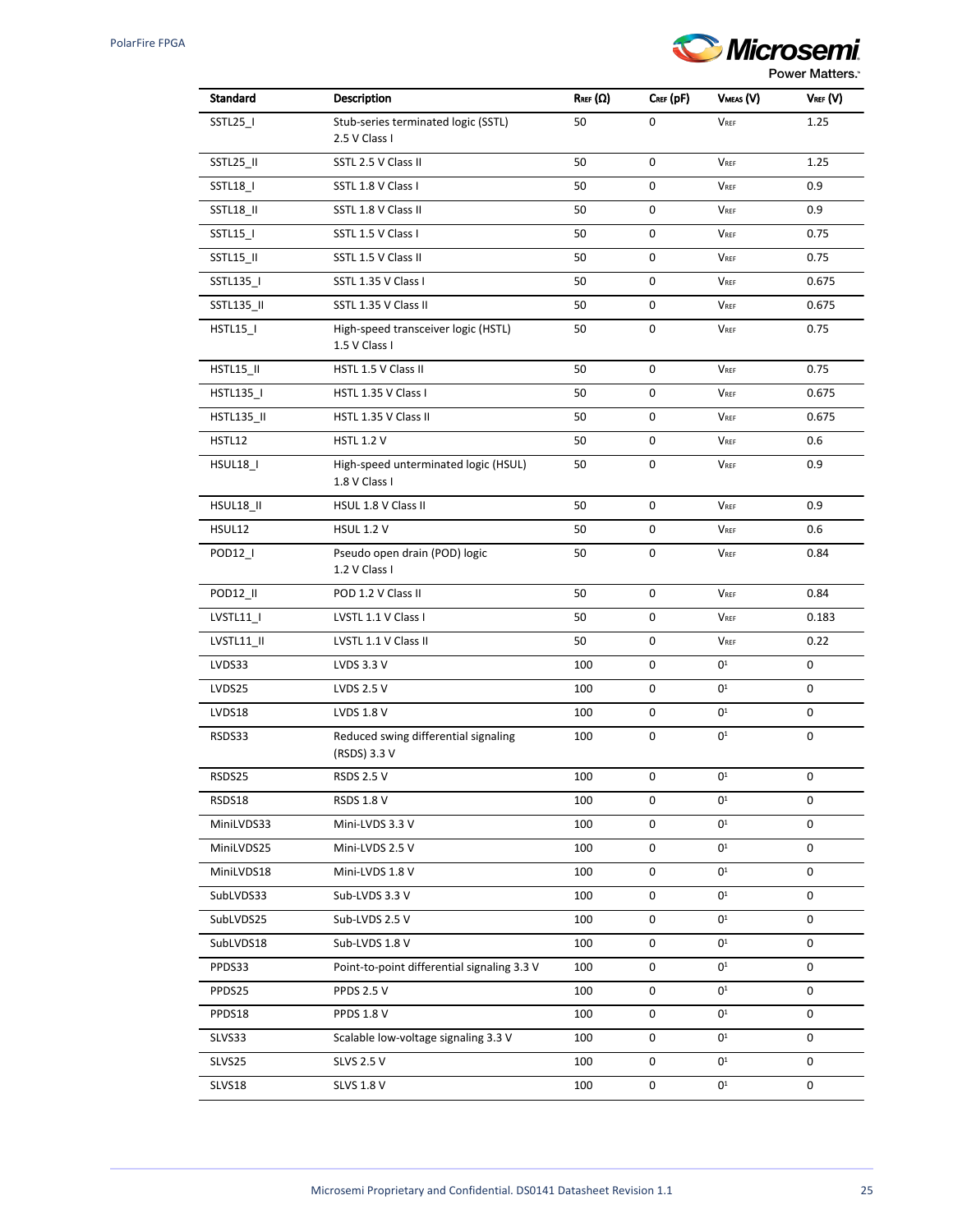

Power Matters.<sup>®</sup>

| <b>Standard</b> | <b>Description</b>                            | $R_{REF}(\Omega)$ | $C_{REF}$ (pF) | VMEAS (V)      | $V_{REF}(V)$ |
|-----------------|-----------------------------------------------|-------------------|----------------|----------------|--------------|
| HCSL33          | High-speed current steering logic 3.3 V       | 100               | $\Omega$       | 0 <sup>1</sup> | $\Omega$     |
| HCSL25          | <b>HCSL 2.5 V</b>                             | 100               | $\Omega$       | 0 <sup>1</sup> | $\Omega$     |
| HCSL18          | <b>HCSL 1.8 V</b>                             | 100               | $\Omega$       | 0 <sup>1</sup> | 0            |
| BUSLVDSE25      | <b>Bus LVDS</b>                               | 100               | $\Omega$       | 0 <sup>1</sup> | $\Omega$     |
| MLVDSE25        | Multipoint LVDS 2.5 V                         | 100               | $\Omega$       | 0 <sup>1</sup> | $\Omega$     |
| LVPECLE33       | Low-voltage positive emitter-coupled<br>logic | 100               | $\Omega$       | 0 <sup>1</sup> | 0            |
| MIPIE25         | Mobile industry processor interface 2.5 V     | 100               | 0              | 0 <sup>1</sup> | $\Omega$     |

1. The value given is the differential output voltage.

### <span id="page-29-2"></span>**Figure 1 • Output Delay Measurement—Single-Ended Test Setup**



**Figure 2 • Output Delay Measurement—Differential Test Setup**



## <span id="page-29-1"></span><span id="page-29-0"></span>**7.1.3 Input Buffer Speed**

The following tables provide information about input buffer speed.

## **Table 24 • HSIO Maximum Input Buffer Speed**

| <b>Standard</b> | <b>STD</b> | -1   | Unit        |
|-----------------|------------|------|-------------|
| LVDS18          | 800        | 1250 | <b>Mbps</b> |
| RSDS18          | 800        | 800  | <b>Mbps</b> |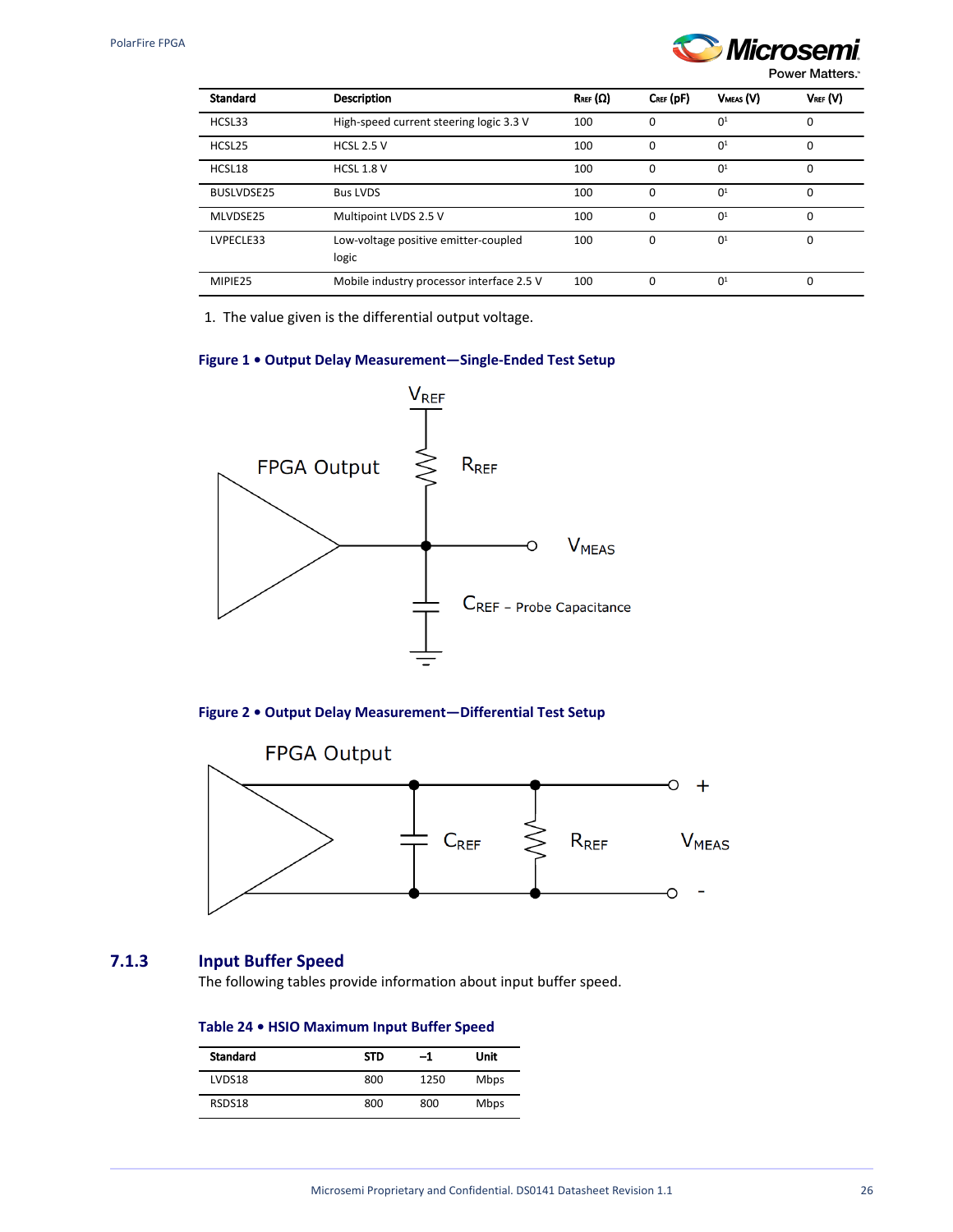| <b>&amp; Microsemi</b> |
|------------------------|
| <b>Power Matters.</b>  |

| <b>Standard</b>   | STD  | $-1$ | Unit |
|-------------------|------|------|------|
| MiniLVDS18        | 800  | 800  | Mbps |
| SUBLVDS18         | 800  | 800  | Mbps |
| PPDS18            | 800  | 800  | Mbps |
| SLVS18            | 800  | 800  | Mbps |
| SSTL18            | 800  | 1066 | Mbps |
| SSTL18 II         | 800  | 1066 | Mbps |
| SSTL15            | 1066 | 1333 | Mbps |
| SSTL15 II         | 1066 | 1333 | Mbps |
| SSTL135_I         | 1066 | 1333 | Mbps |
| SSTL135 II        | 1066 | 1333 | Mbps |
| <b>HSTL15  </b>   | 900  | 1100 | Mbps |
| HSTL15 II         | 900  | 1100 | Mbps |
| HSTL135 I         | 1066 | 1066 | Mbps |
| <b>HSTL135 II</b> | 1066 | 1066 | Mbps |
| HSUL18 I          | 400  | 400  | Mbps |
| HSUL18 II         | 400  | 400  | Mbps |
| HSUL12            | 1066 | 1333 | Mbps |
| HSTL12            | 1066 | 1266 | Mbps |
| POD12             | 1333 | 1600 | Mbps |
| POD12 II          | 1333 | 1600 | Mbps |
| LVSTL11           | 1333 | 1600 | Mbps |
| LVSTL11 II        | 1333 | 1600 | Mbps |
| LVCMOS18 (12 mA)  | 500  | 500  | Mbps |
| LVCMOS15 (10 mA)  | 500  | 500  | Mbps |
| LVCMOS12 (8 mA)   | 300  | 300  | Mbps |
|                   |      |      |      |

## **Table 25 • GPIO Maximum Input Buffer Speed**

| <b>Standard</b>       | <b>STD</b> | -1   | Unit |
|-----------------------|------------|------|------|
| LVDS25/LVDS33         | 800        | 1250 | Mbps |
| RSDS25/RSDS33         | 800        | 800  | Mbps |
| MINILVDS25/MINILVDS33 | 800        | 800  | Mbps |
| SUBLVDS25/SUBLVDS33   | 800        | 800  | Mbps |
| PPDS25/PPDS33         | 800        | 800  | Mbps |
| SLVS25/SLVS33         | 800        | 800  | Mbps |
| SLVSE15               | 800        | 800  | Mbps |
| HCSL25/HCSL33         | 800        | 800  | Mbps |
| <b>BUSLVDSE25</b>     | 800        | 800  | Mbps |
| MI VDSE25             | 800        | 800  | Mbps |
| LVPECL33              | 800        | 800  | Mbps |
| MIPI25/MIPI33         | 800        | 800  | Mbps |
| SSTL25 I              | 800        | 800  | Mbps |
| SSTL25 II             | 800        | 800  | Mbps |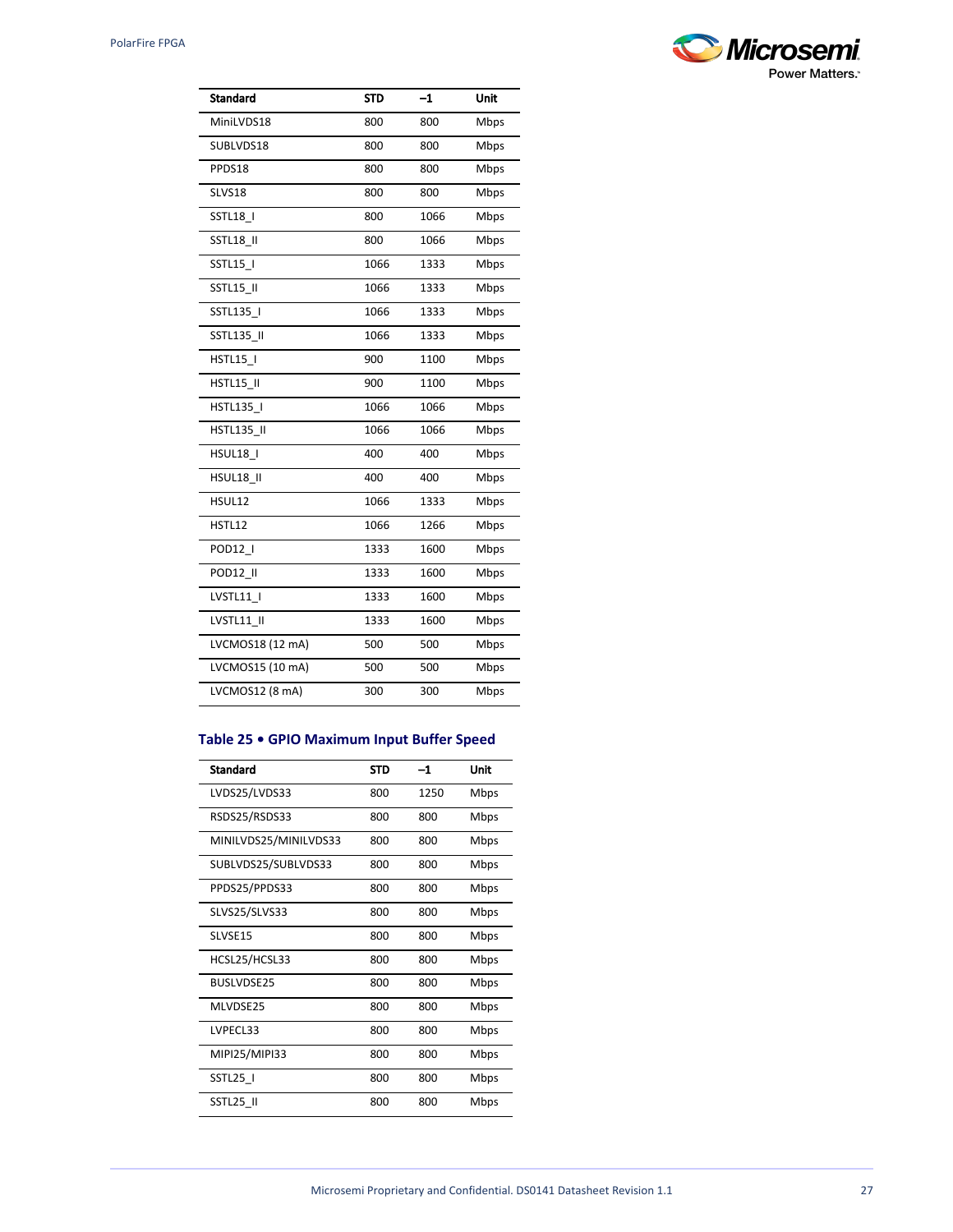

| <b>Standard</b>  | STD | $-1$ | Unit |
|------------------|-----|------|------|
| SSTL18 I         | 800 | 800  | Mbps |
| <b>SSTL18_II</b> | 800 | 800  | Mbps |
| SSTL15           | 800 | 1066 | Mbps |
| SSTL15 II        | 800 | 1066 | Mbps |
| HSTL15 I         | 900 | 900  | Mbps |
| HSTL15 II        | 900 | 900  | Mbps |
| HSUL18 I         | 400 | 400  | Mbps |
| HSUL18 II        | 400 | 400  | Mbps |
| <b>PCI33</b>     | 500 | 500  | Mbps |
| LVTTL33 (20 mA)  | 500 | 500  | Mbps |
| LVCMOS33 (20 mA) | 500 | 500  | Mbps |
| LVCMOS25 (16 mA) | 500 | 500  | Mbps |
| LVCMOS18 (12 mA) | 500 | 500  | Mbps |
| LVCMOS15 (10 mA) | 500 | 500  | Mbps |
| LVCMOS12 (8 mA)  | 300 | 300  | Mbps |

Note: All SSTLD/HSTLD/HSULD/LVSTLD/PODD type receivers use the LVDS differential receiver.

## <span id="page-31-1"></span><span id="page-31-0"></span>**7.1.4 Output Buffer Speed**

The following tables provide information about output buffer speed.

## **Table 26 • HSIO Maximum Output Buffer Speed**

| <b>Standard</b>    | <b>STD</b> | $-1$ | Unit |
|--------------------|------------|------|------|
| SSTL18             | 800        | 1066 | Mbps |
| <b>SSTL18 II</b>   | 800        | 1066 | Mbps |
| SSTL18D I          | 800        | 1066 | Mbps |
| SSTL18D II         | 800        | 1066 | Mbps |
| SSTL15             | 1066       | 1333 | Mbps |
| SSTL15 II          | 1066       | 1333 | Mbps |
| SSTL15D            | 1066       | 1333 | Mbps |
| SSTL15D II         | 1066       | 1333 | Mbps |
| SSTL135 I          | 1066       | 1333 | Mbps |
| SSTL135 II         | 1066       | 1333 | Mbps |
| SSTL135D           | 1066       | 1333 | Mbps |
| <b>SSTL135D II</b> | 1066       | 1333 | Mbps |
| <b>HSTL15  </b>    | 900        | 1100 | Mbps |
| HSTL15 II          | 900        | 1100 | Mbps |
| <b>HSTL15D I</b>   | 900        | 1100 | Mbps |
| HSTL15D II         | 900        | 1100 | Mbps |
| HSTL135 I          | 1066       | 1066 | Mbps |
| <b>HSTL135 II</b>  | 1066       | 1066 | Mbps |
| HSTL135D           | 1066       | 1066 | Mbps |
| <b>HSTL135D II</b> | 1066       | 1066 | Mbps |
|                    |            |      |      |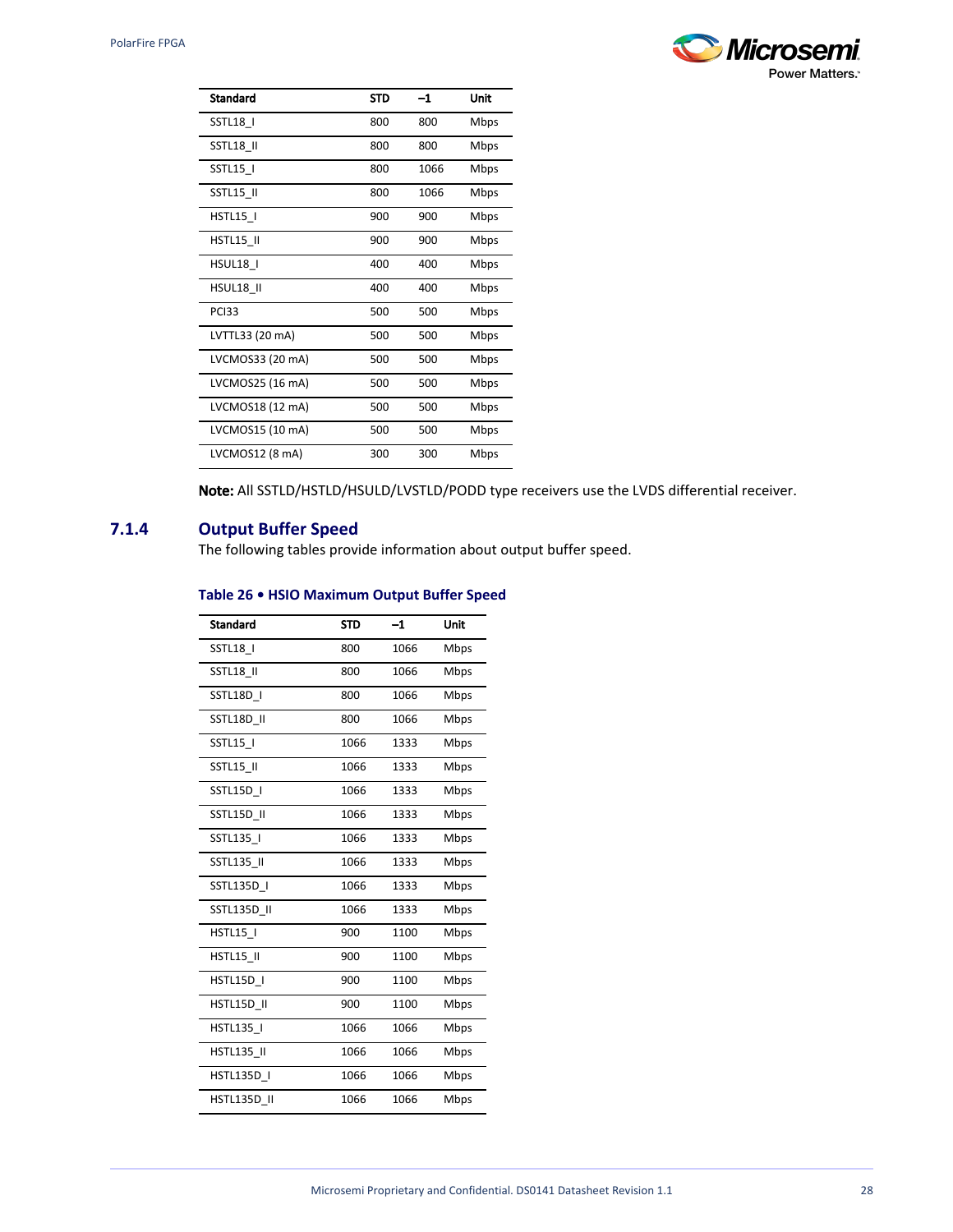

| <b>Standard</b>  | <b>STD</b> | $^{-1}$ | Unit        |
|------------------|------------|---------|-------------|
| HSUL18 I         | 400        | 400     | Mbps        |
| HSUL18 II        | 400        | 400     | Mbps        |
| HSUL18D II       | 400        | 400     | <b>Mbps</b> |
| HSUL12           | 1066       | 1333    | Mbps        |
| HSUL12D I        | 1066       | 1333    | Mbps        |
| HSTL12           | 1066       | 1266    | Mbps        |
| HSTL12D I        | 1066       | 1266    | Mbps        |
| POD12            | 1333       | 1600    | Mbps        |
| POD12 II         | 1333       | 1600    | Mbps        |
| LVSTL11 I        | 1333       | 1600    | Mbps        |
| LVSTL11 II       | 1333       | 1600    | Mbps        |
| LVCMOS18 (12 mA) | 500        | 500     | Mbps        |
| LVCMOS15 (10 mA) | 500        | 500     | Mbps        |
| LVCMOS12 (8 mA)  | 250        | 300     | Mbps        |

## **Table 27 • GPIO Maximum Output Buffer Speed**

| <b>Standard</b> | <b>STD</b> | $-1$ | Unit |
|-----------------|------------|------|------|
| LVDS25          | 800        | 1250 | Mbps |
| RSDS25          | 800        | 800  | Mbps |
| MINILVDS25      | 800        | 800  | Mbps |
| SUBLVDS25       | 800        | 800  | Mbps |
| PPDS25          | 800        | 800  | Mbps |
| SLVSE15         | 500        | 500  | Mbps |
| BUSLVDSE25      | 500        | 500  | Mbps |
| MLVDSE25        | 500        | 500  | Mbps |
| LVPECLE33       | 500        | 500  | Mbps |
| MIPIE25         | 500        | 500  | Mbps |
| SSTL25_I        | 800        | 800  | Mbps |
| SSTL25_II       | 800        | 800  | Mbps |
| SSTL25D I       | 800        | 800  | Mbps |
| SSTL25D II      | 800        | 800  | Mbps |
| SSTL18          | 800        | 800  | Mbps |
| SSTL18 II       | 800        | 800  | Mbps |
| SSTL18D I       | 800        | 800  | Mbps |
| SSTL18D_II      | 800        | 800  | Mbps |
| SSTL15          | 800        | 1066 | Mbps |
| SSTL15 II       | 800        | 1066 | Mbps |
| SSTL15D I       | 800        | 1066 | Mbps |
| SSTL15D II      | 800        | 1066 | Mbps |
| <b>HSTL15  </b> | 900        | 900  | Mbps |
| HSTL15 II       | 900        | 900  | Mbps |
| HSTL15D I       | 900        | 900  | Mbps |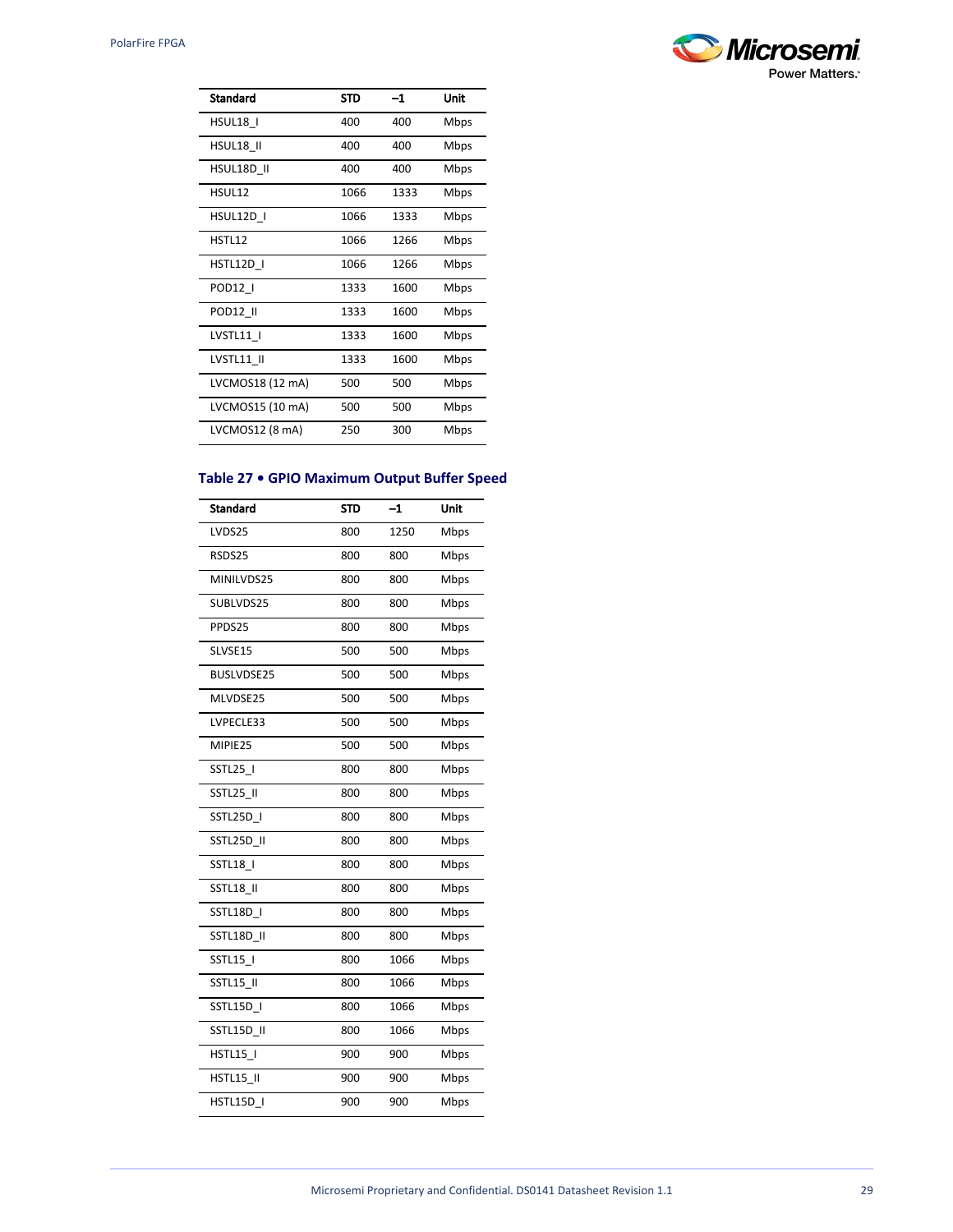

| Standard         | STD | -1  | Unit |
|------------------|-----|-----|------|
| HSTL15D II       | 900 | 900 | Mbps |
| HSUL18 I         | 400 | 400 | Mbps |
| HSUL18 II        | 400 | 400 | Mbps |
| HSUL18D I        | 400 | 400 | Mbps |
| HSUL18D II       | 400 | 400 | Mbps |
| <b>PCI33</b>     | 500 | 500 | Mbps |
| LVTTL33 (20 mA)  | 500 | 500 | Mbps |
| LVCMOS33 (20 mA) | 500 | 500 | Mbps |
| LVCMOS25 (16 mA) | 500 | 500 | Mbps |
| LVCMOS18 (12 mA) | 500 | 500 | Mbps |
| LVCMOS15 (10 mA) | 500 | 500 | Mbps |
| LVCMOS12 (8 mA)  | 250 | 300 | Mbps |

## <span id="page-33-0"></span>**7.1.5 Maximum PHY Rate for Memory Interface IP**

The following tables provide information about the maximum PHY rate for memory interface IP.

## **Table 28 • Maximum PHY Rate for Memory Interfaces IP for HSIO Banks**

| Memory<br><b>Standard</b> | Gearing<br>Ratio | <b>VDDAUX</b> | V <sub>DDI</sub> | <b>STD</b><br>(Mbps) | $-1$<br>(Mbps) | Fabric<br><b>STD</b><br>(MHz) | Fabric-1<br>(MHz) |
|---------------------------|------------------|---------------|------------------|----------------------|----------------|-------------------------------|-------------------|
| DDR4 <sup>1</sup>         | 8:1              | 1.8 V         | 1.2V             | 1333                 | 1600           | 167                           | 200               |
| DDR3                      | 8:1              | 1.8 V         | 1.5V             | 1067                 | 1333           | 133                           | 167               |
| DDR3L                     | 8:1              | 1.8 V         | 1.35V            | 1067                 | 1333           | 133                           | 167               |
| LPDDR3                    | 8:1              | 1.8V          | 1.2V             | 1067                 | 1333           | 133                           | 167               |
| LPDDR2                    | 8:1              | 1.8 V         | 1.2V             | 1067                 | 1067           | 133                           | 133               |
| LPDDR2                    | 4:1              | 1.8 V         | 1.2V             | 600                  | 600            | 150                           | 150               |
| QDRII+                    | 8:1              | 1.8 V         | 1.5V             | 900                  | 1100           | 113                           | 138               |
| RLDRAM3 <sup>2</sup>      | 8:1              | 1.8 V         | 1.35V            | 1067                 | 1067           | 133                           | 133               |
| RLDRAM3 <sup>2</sup>      | 4:1              | 1.8 V         | 1.35V            | 667                  | 800            | 167                           | 200               |
| RLDRAM3 <sup>2</sup>      | 2:1              | 1.8 V         | 1.35V            | 333                  | 400            | 167                           | 200               |
| RLDRAM2 <sup>2</sup>      | 8:1              | 1.8 V         | 1.8 V            | 800                  | 1067           | 100                           | 133               |
| RLDRAM2 <sup>2</sup>      | 4:1              | 1.8 V         | 1.8 V            | 667                  | 800            | 167                           | 200               |
| RLDRAM2 <sup>2</sup>      | 2:1              | 1.8 V         | 1.8 V            | 333                  | 400            | 167                           | 200               |

1. Table represents DDR4 in the FC1152 package for all data widths without ECC and CRC enabled. DDR4 in the FCG484 and FCVG484 packages are limited to 16-bit interfaces for 1600 Mbps support.

2. RLDRAM2 and RLDRAM3 are not supported with a soft IP controller currently.

#### **Table 29 • Maximum PHY Rate for Memory Interfaces IP for GPIO Banks**

| Memory<br><b>Standard</b> | Gearing<br>Ratio | <b>VDDAUX</b> | VDDI | <b>STD</b><br>(Mbps) | -1<br>(Mbps) | Fabric<br><b>STD</b><br>(MHz) | Fabric-1<br>(MHz) |
|---------------------------|------------------|---------------|------|----------------------|--------------|-------------------------------|-------------------|
| DDR3                      | 8:1              | 2.5V          | 1.5V | 800                  | 1067         | 100                           | 133               |
| QDRII+                    | 8:1              | 2.5V          | 1.5V | 900                  | 900          | 113                           | 113               |
| RLDRAM2 <sup>1</sup>      | 4:1              | 2.5V          | 1.8V | 800                  | 800          | 200                           | 200               |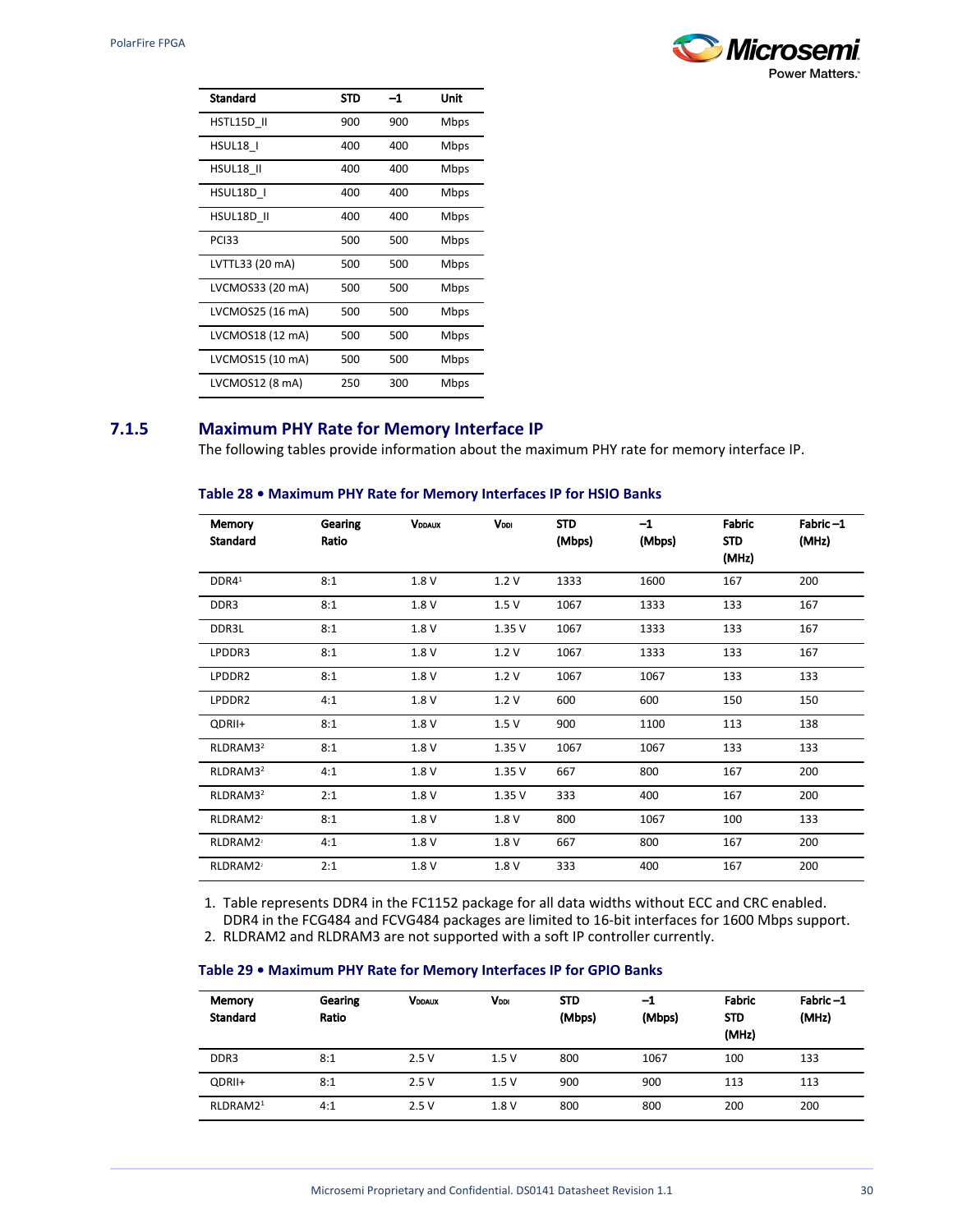

Power Matters.<sup>\*</sup>

| <b>Memory</b><br><b>Standard</b> | Gearing<br>Ratio | VDDAUX | Vooi | <b>STD</b><br>(Mbps) | -1<br>(Mbps) | Fabric<br><b>STD</b><br>(MHz) | Fabric-1<br>(MHz) |
|----------------------------------|------------------|--------|------|----------------------|--------------|-------------------------------|-------------------|
| RLDRAM2 <sup>1</sup>             | 2:1              | 2.5V   | 1.8V | 400                  | 400          | 200                           | 200               |

1. RLDRAM2 is not supported with a soft IP controller currently.

## <span id="page-34-0"></span>**7.1.6 User I/O Switching Characteristics**

The following section describes characteristics for user I/O switching.

For more information about user I/O timing, see the *PolarFire I/O Timing Spreadsheet* (to be released).

#### **7.1.6.1 I/O Digital**

The following tables provide information about I/O digital.

#### **Table 30 • I/O Digital Receive Single-Data Rate Switching Characteristics**

| Parameter | <b>Interface Name</b> | <b>Topology</b> | <b>STD</b><br>Min | <b>STD</b><br>Typ | <b>STD</b><br>Max | $-1$<br>Min | $-1$<br><b>Typ</b> | $-1$<br>Max | Unit | Clock-to-Data<br>Condition                                                 |
|-----------|-----------------------|-----------------|-------------------|-------------------|-------------------|-------------|--------------------|-------------|------|----------------------------------------------------------------------------|
| FMAX      | RX_SDR_G              | Rx SDR          |                   |                   |                   |             |                    |             | MHz  | From a global<br>clock source,<br>aligned                                  |
| FMAX      | RX_SDR_R              | Rx SDR          |                   |                   |                   |             |                    |             | MHz  | From a<br>regional clock<br>source,<br>aligned                             |
| FMAX      | RX SDR G DLL          | Rx SDR          |                   |                   |                   |             |                    |             | MHz  | From a global<br>clock source<br>aligned with<br>DLL CID <sup>1</sup>      |
| FMAX      | RX_SDR_R_DLL          | Rx SDR          |                   |                   |                   |             |                    |             | MHz  | From a<br>regional clock<br>source<br>aligned with<br>DLL CID <sup>1</sup> |

1. Allows the use of customer defined input delay static values to achieve timing constraints. The value of an input delay that uses the same delay step size as the DLL is specified in [PLL Electrical](#page-43-1)  [Characteristics. \(see page 40\)](#page-43-1)

#### **Table 31 • I/O Digital Receive Double-Data Rate Switching Characteristics**

| Parameter | <b>Interface Name</b> | <b>Topology</b> | <b>STD</b><br>Min | <b>STD</b><br><b>Typ</b> | <b>STD</b><br>Max | $-1$<br>Min | $-1$<br><b>Typ</b> | $-1$<br>Max | Unit       | Clock-to-<br>Data<br>Condition                                    |
|-----------|-----------------------|-----------------|-------------------|--------------------------|-------------------|-------------|--------------------|-------------|------------|-------------------------------------------------------------------|
| FMAX      | RX_DDR_G_A            | Rx DDR          |                   |                          |                   |             |                    |             | <b>MHz</b> | From a<br>global clock<br>source,<br>aligned<br>with DLL<br>delay |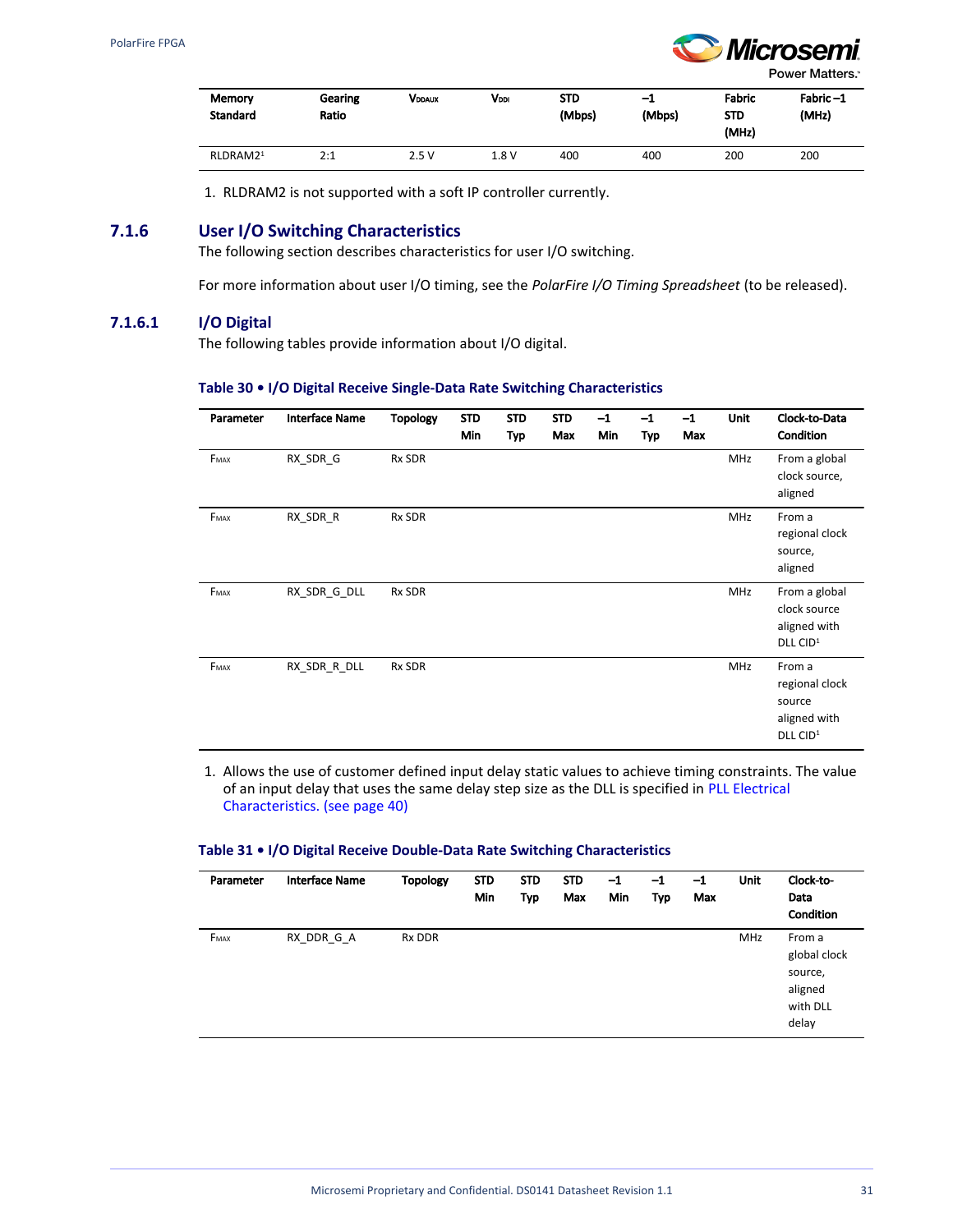

| Parameter            | <b>Interface Name</b> | Topology                  | <b>STD</b><br>Min | <b>STD</b><br><b>Typ</b> | <b>STD</b><br>Max | $-1$<br>Min | $-1$<br><b>Typ</b> | $-1$<br>Max | Unit | Clock-to-<br>Data<br>Condition                                          |
|----------------------|-----------------------|---------------------------|-------------------|--------------------------|-------------------|-------------|--------------------|-------------|------|-------------------------------------------------------------------------|
| FMAX                 | RX_DDR_R_A            | Rx DDR                    |                   |                          |                   |             |                    |             | MHz  | From a<br>regional<br>clock<br>source,<br>aligned<br>with DLL<br>delay  |
| FMAX                 | RX_DDR_L_A            | Rx DDR                    |                   |                          |                   |             |                    |             | MHz  | From a<br>Lane clock<br>source,<br>aligned<br>with DLL<br>delay         |
| FMAX                 | RX_DDR_G_C            | Rx DDR                    |                   |                          |                   |             |                    |             | MHz  | From a<br>global clock<br>source,<br>centered                           |
| $F_{MAX}$            | RX_DDR_R_C            | Rx DDR                    |                   |                          |                   |             |                    |             | MHz  | From a<br>regional<br>clock<br>source,<br>centered                      |
| FMAX                 | RX_DDR_L_C            | Rx DDR                    |                   |                          |                   |             |                    |             | MHz  | From a<br>Lane clock<br>source,<br>centered                             |
| <b>FMAX 2:1</b>      | RX_DDRX_B_A           | Rx DDR<br>digital<br>mode |                   |                          |                   |             |                    |             | MHz  | From a<br>HS_IO_CLK<br>clock<br>source,<br>aligned<br>with DLL<br>delay |
| <b>FMAX 4:1</b>      | RX_DDRX_B_A           | Rx DDR<br>digital<br>mode |                   |                          |                   |             |                    |             | MHz  |                                                                         |
| $F_{MAX}$ $8:1$      | RX_DDRX_B_A           | Rx DDR<br>digital<br>mode |                   |                          |                   |             |                    |             | MHz  |                                                                         |
| Data valid<br>window | RX_DDRX_B_DYN         | Rx DDR<br>digital<br>mode |                   |                          |                   |             |                    |             | ns   | From a<br>HS_IO_CLK<br>clock<br>source,<br>dynamic<br>delay             |
| <b>FMAX 2:1</b>      | RX_DDRX_B_DYN         | Rx DDR<br>digital<br>mode |                   |                          |                   |             |                    |             | MHz  |                                                                         |
| <b>FMAX 4:1</b>      | RX_DDRX_B_DYN         | Rx DDR<br>digital<br>mode |                   |                          |                   |             |                    |             | MHz  |                                                                         |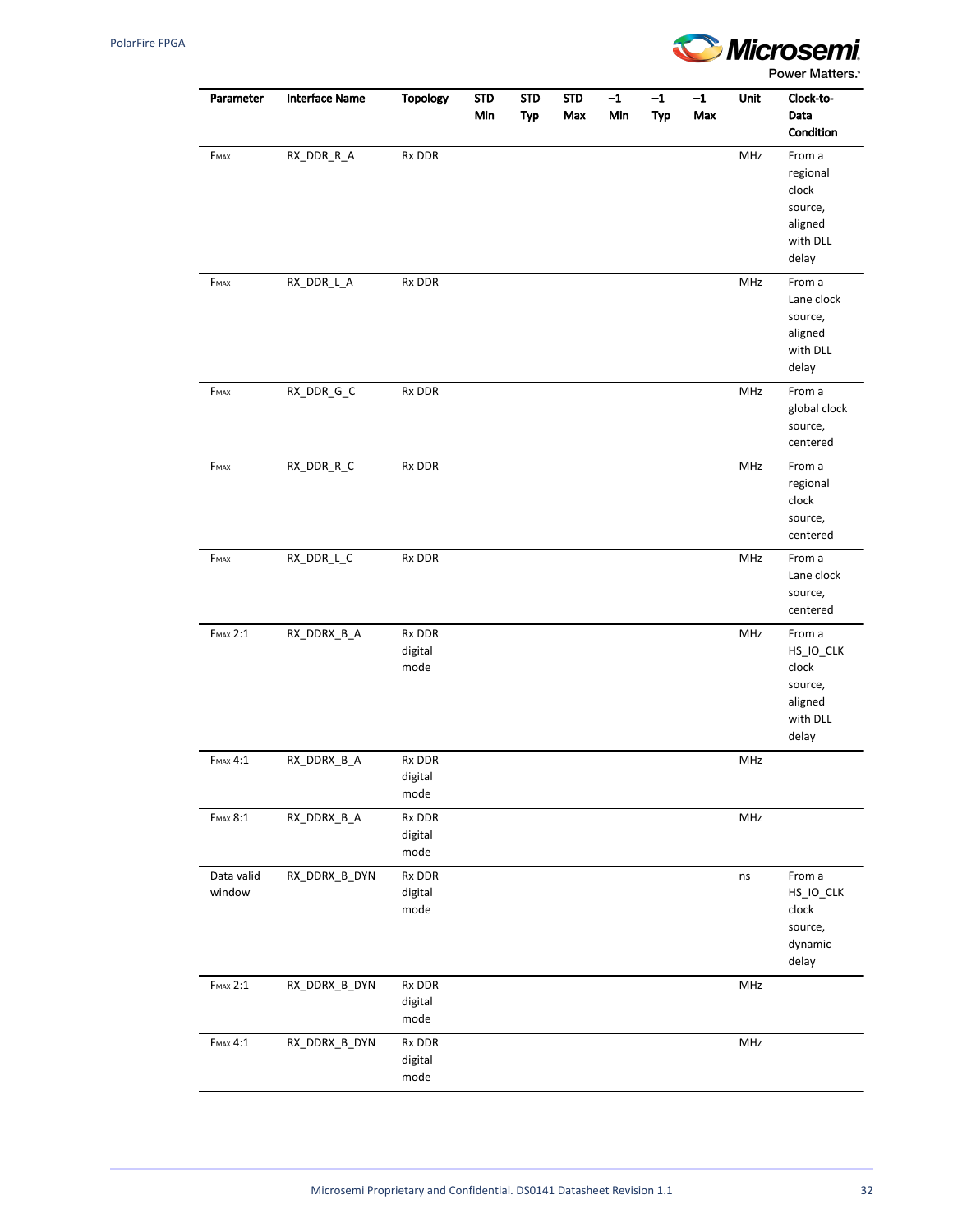

| Parameter       | <b>Interface Name</b> | <b>Topology</b>           | <b>STD</b><br>Min | <b>STD</b><br><b>Typ</b> | <b>STD</b><br>Max | $-1$<br>Min | $-1$<br>Typ | $-1$<br>Max | Unit | Clock-to-<br>Data<br><b>Condition</b> |
|-----------------|-----------------------|---------------------------|-------------------|--------------------------|-------------------|-------------|-------------|-------------|------|---------------------------------------|
| <b>FMAX 8:1</b> | RX DDRX B DYN         | Rx DDR<br>digital<br>mode |                   |                          |                   |             |             |             | MHz  |                                       |

#### **Table 32 • I/O Digital Transmit Single-Data Rate Switching Characteristics**

| Parameter                      | Interface<br><b>Name</b> | <b>Topology</b> | <b>STD</b><br>Min | <b>STD</b><br>Typ | <b>STD</b><br>Max | $-1$<br><b>Min</b> | $-1$<br><b>Typ</b> | $-1$<br>Max | <b>Unit</b> | <b>Forwarded Clock-</b><br>to-Data Skew                  |
|--------------------------------|--------------------------|-----------------|-------------------|-------------------|-------------------|--------------------|--------------------|-------------|-------------|----------------------------------------------------------|
| Output<br>data skew            | TX SDR G                 | Tx SDR          |                   |                   |                   |                    |                    |             | ns          | From a global<br>clock source,<br>aligned <sup>1</sup>   |
| Output<br>FMAX                 | TX SDR G                 | Tx SDR          |                   |                   |                   |                    |                    |             | <b>MHz</b>  | From a global<br>clock source,<br>aligned <sup>1</sup>   |
| Output<br>data skew            | TX SDR R                 | Tx SDR          |                   |                   |                   |                    |                    |             | ns          | From a regional<br>clock source,<br>aligned <sup>1</sup> |
| Output<br>maximum<br>frequency | TX SDR R                 | Tx SDR          |                   |                   |                   |                    |                    |             | <b>MHz</b>  | From a regional<br>clock source,<br>aligned <sup>1</sup> |

1. A centered clock-to-data interface can be created with a negedge launch of the data.

#### **Table 33 • I/O Digital Transmit Double-Data Rate Switching Characteristics**

| Parameter              | <b>Interface Name</b> | <b>Topology</b>           | <b>STD</b><br>Min | <b>STD</b><br>Typ | <b>STD</b><br>Max | $-1$<br>Min | $-1$<br>Typ | $-1$<br>Max | Unit | Forwarded<br>Clock-to-<br>Data Skew                            |
|------------------------|-----------------------|---------------------------|-------------------|-------------------|-------------------|-------------|-------------|-------------|------|----------------------------------------------------------------|
| Output<br>data<br>skew | TX_DDR_G_A            | Tx DDR                    |                   |                   |                   |             |             |             | ns   | From a<br>global clock<br>source,<br>aligned                   |
| Output<br>FMAX         | TX DDR G A            | Tx DDR                    |                   |                   |                   |             |             |             | MHz  | From a<br>global clock<br>source,<br>aligned                   |
| Output<br>data<br>skew | TX DDR R A            | Tx DDR                    |                   |                   |                   |             |             |             | ns   | From a<br>regional<br>clock<br>source,<br>aligned              |
| Output<br>FMAX         | TX_DDR_R_A            | Tx DDR                    |                   |                   |                   |             |             |             | MHz  | From a<br>regional<br>clock<br>source,<br>aligned              |
| Output<br>data<br>skew | TX_DDRX_B_A           | Tx DDR<br>digital<br>mode |                   |                   |                   |             |             |             | ns   | From a<br>HS IO CLK<br>clock<br>source,<br>aligned<br>with PLL |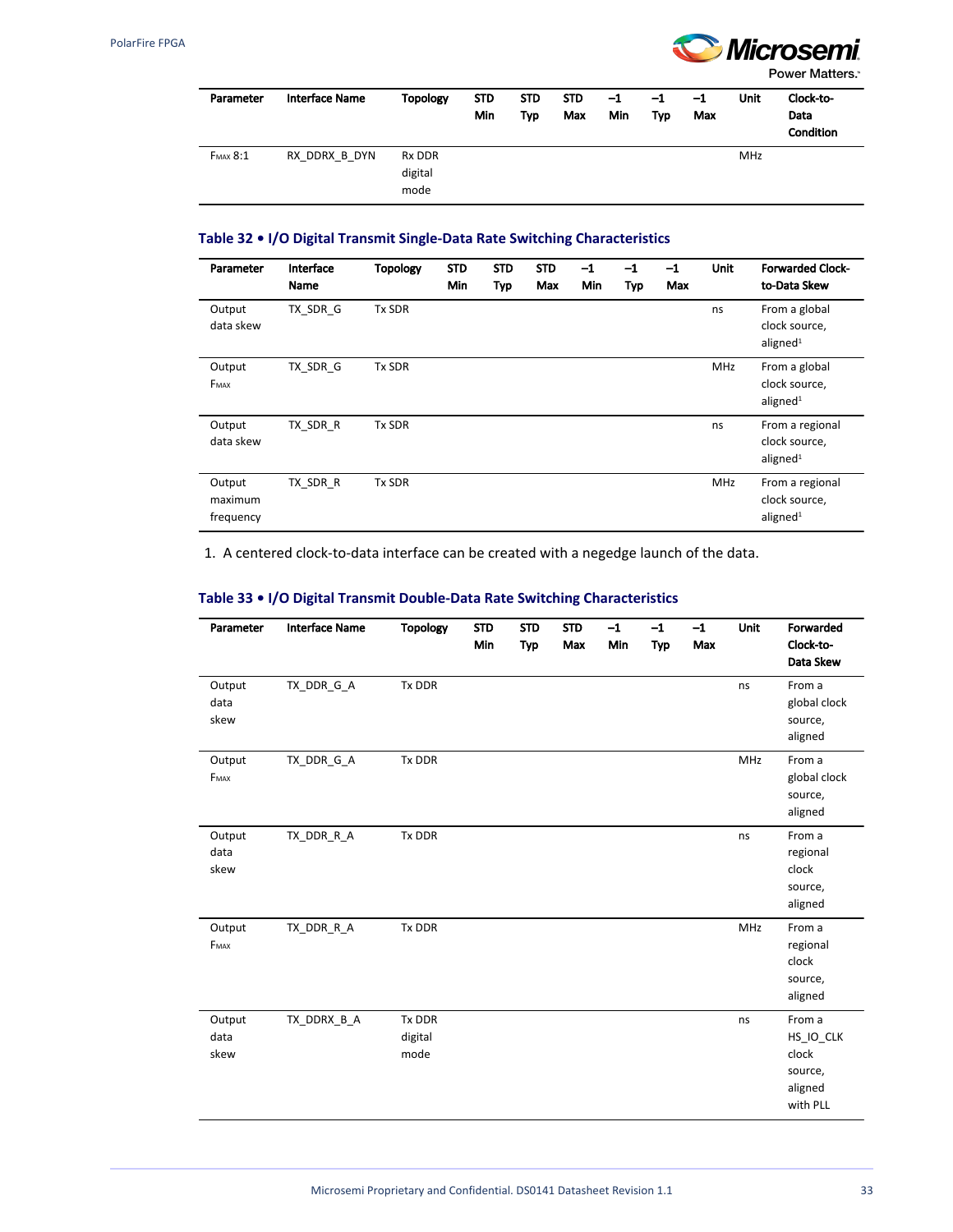

| Parameter                                          | <b>Interface Name</b> | Topology                  | <b>STD</b><br>Min | <b>STD</b><br><b>Typ</b> | <b>STD</b><br>Max | $-1$<br>Min | $-1$<br>Typ | $-1$<br>Max | Unit       | Forwarded<br>Clock-to-<br>Data Skew                            |
|----------------------------------------------------|-----------------------|---------------------------|-------------------|--------------------------|-------------------|-------------|-------------|-------------|------------|----------------------------------------------------------------|
| Output<br><b>FMAX 2:1</b>                          | TX_DDRX_B_A           | Tx DDR<br>digital<br>mode |                   |                          |                   |             |             |             | MHz        | From a<br>HS_IO_CLK<br>clock<br>source,<br>aligned<br>with PLL |
| Output<br><b>FMAX 4:1</b>                          | TX_DDRX_B_A           | Tx DDR<br>digital<br>mode |                   |                          |                   |             |             |             | MHz        | From a<br>HS_IO_CLK<br>clock<br>source,<br>aligned<br>with PLL |
| Output<br><b>FMAX 8:1</b>                          | TX_DDRX_B_A           | Tx DDR<br>digital<br>mode |                   |                          |                   |             |             |             | MHz        | From a<br>HS_IO_CLK<br>clock<br>source,<br>aligned<br>with PLL |
| Output<br>data<br>skew                             | TX_DDRX_B_DYN         | Tx DDR<br>digital<br>mode |                   |                          |                   |             |             |             | ns         | From a<br>HS_IO_CLK<br>clock<br>source,<br>dynamic<br>with PLL |
| Output<br><b>FMAX 2:1</b>                          | TX_DDRX_B_DYN         | Tx DDR<br>digital<br>mode |                   |                          |                   |             |             |             | MHz        | From a<br>HS_IO_CLK<br>clock<br>source,<br>dynamic<br>with PLL |
| Output<br><b>FMAX 4:1</b>                          | TX_DDRX_B_DYN         | Tx DDR<br>digital<br>mode |                   |                          |                   |             |             |             | <b>MHz</b> | From a<br>HS_IO_CLK<br>clock<br>source,<br>dynamic<br>with PLL |
| Output<br><b>FMAX 8:1</b>                          | TX_DDRX_B_DYN         | Tx DDR<br>digital<br>mode |                   |                          |                   |             |             |             | MHz        | From a<br>HS_IO_CLK<br>clock<br>source,<br>dynamic<br>with PLL |
| In delay,<br>out delay,<br>DLL delay<br>step sizes |                       |                           |                   |                          |                   |             |             |             | ns         |                                                                |

## **7.1.7 I/O Digital Latency**

The following table provides information about I/O digital receive double-data rate latency from pad to fabric. UI is referenced to the high-speed pin side clock period. RX latency measured from pad-to-fabric interface.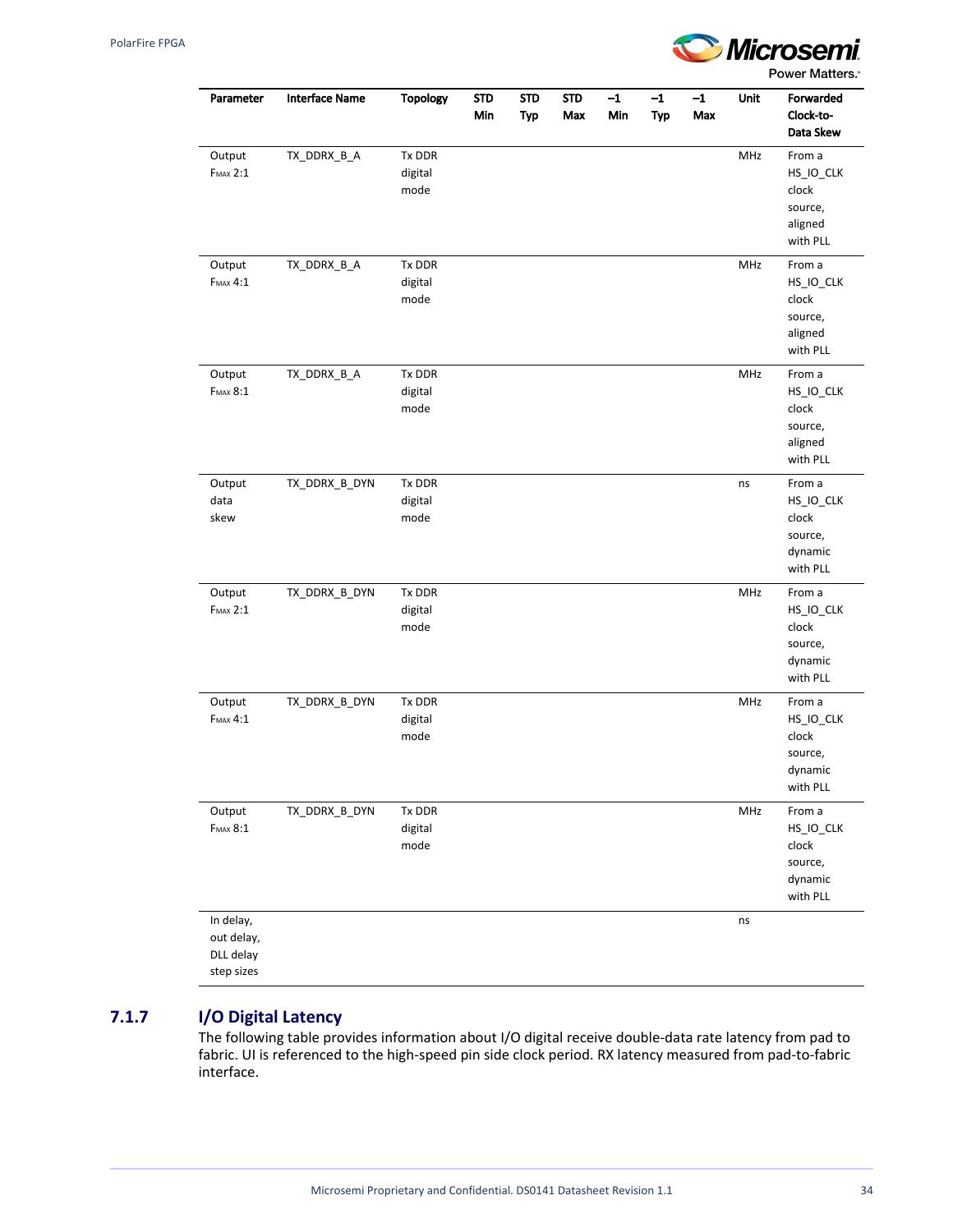

## **Table 34 • I/O Digital Receive Double-Data Rate Latency Characteristics**

| <b>Interface Name</b> | Gear<br>Ratio  | <b>Topology</b>                        | <b>STD</b><br>Min | <b>STD</b><br>Typ | <b>STD</b><br>Max | $-1$<br>Min | $-1$<br><b>Typ</b>      | $-1$<br>Max | Unit | Clock-to-Data<br>Condition                         |
|-----------------------|----------------|----------------------------------------|-------------------|-------------------|-------------------|-------------|-------------------------|-------------|------|----------------------------------------------------|
| RX_SDR_G              | $\mathbf{1}$   | Rx SDR<br>mode                         |                   | $\mathbf 1$       |                   |             | $\mathbf{1}$            |             | UI   | From SCLK, static<br>delay                         |
| RX_SDR_R              | $\mathbf 1$    | Rx SDR<br>mode                         |                   | $\mathbf 1$       |                   |             | $\mathbf 1$             |             | UI   | From SCLK, static<br>delay                         |
| RX_DDR_G_A            | $\mathbf 1$    | Rx DDR<br>digital<br>mode              |                   | $\mathbf{1}$      |                   |             | $\mathbf{1}$            |             | UI   | From SCLK, static<br>delay                         |
| RX_DDR_R_A            | $\mathbf 1$    | Rx DDR<br>digital<br>mode              |                   | $\mathbf 1$       |                   |             | $\mathbf{1}$            |             | UI   | From SCLK, static<br>delay                         |
| RX_DDR_L_A            | $\mathbf 1$    | RGMII                                  |                   | $\mathbf{1}$      |                   |             | $\mathbf{1}$            |             | UI   | From lane clock<br>(DQS), static delay             |
| RX_DDR_B_A            | $1\,$          | Rx DDR<br>digital<br>mode              |                   | $\mathbf{1}$      |                   |             | $\mathbf{1}$            |             | UI   | From a HS_IO_CLK<br>clock source, static<br>delay  |
| RX_DDR_G_C            | $\mathbf 1$    | Rx DDR<br>digital<br>mode              |                   | $\mathbf{1}$      |                   |             | $\mathbf 1$             |             | UI   | From SCLK, static<br>delay                         |
| RX_DDR_R_C            | $\mathbf 1$    | Rx DDR<br>digital<br>mode              |                   | $\mathbf 1$       |                   |             | $\mathbf 1$             |             | UI   | From SCLK, static<br>delay                         |
| RX_DDR_L_C            | $\mathbf 1$    | Rx DDR<br>digital<br>mode              |                   | $\mathbf{1}$      |                   |             | $\mathbf{1}$            |             | UI   | From lane clock<br>(DQS), static delay             |
| RX_DDR_B_C            | $\mathbf 1$    | Rx DDR<br>digital<br>mode              |                   | $\mathbf{1}$      |                   |             | $\mathbf 1$             |             | UI   | From a HS_IO_CLK<br>clock source, static<br>delay  |
| RX_DDRX_B_A           | $\mathbf{2}$   | Rx DDR<br>digital<br>mode              |                   | $\overline{4}$    |                   |             | 4                       |             | UI   | From a HS_IO_CLK<br>clock source, static<br>delay  |
| RX_DDRX_B_A           | 3.5            | Rx Video7                              |                   | 6                 |                   |             | 6                       |             | UI   | From a HS_IO_CLK<br>clock source, static<br>delay  |
| RX_DDRX_B_A           | 4              | RX DDR<br>digital<br>mode              |                   | 7                 |                   |             | 7                       |             | UI   | From a HS_IO_CLK<br>clock source, static<br>delay  |
| RX_DDRX_B_A_DYN       | $\overline{2}$ | Rx DDR<br>digital<br>mode<br>(trained) |                   | 9                 |                   |             | 9                       |             | UI   | From a HS_IO_CLK<br>clock source,<br>dynamic delay |
| RX_DDRX_B_A_DYN       | $3.5\,$        | Rx Video7                              |                   | 6                 |                   |             | 6                       |             | UI   | From a HS_IO_CLK<br>clock source,<br>dynamic delay |
| RX_DDRX_B_A_DYN       | 4              | Rx DDR<br>digital<br>mode<br>(trained) |                   | $\overline{7}$    |                   |             | $\overline{\mathbf{7}}$ |             | UI   | From a HS_IO_CLK<br>clock source,<br>dynamic delay |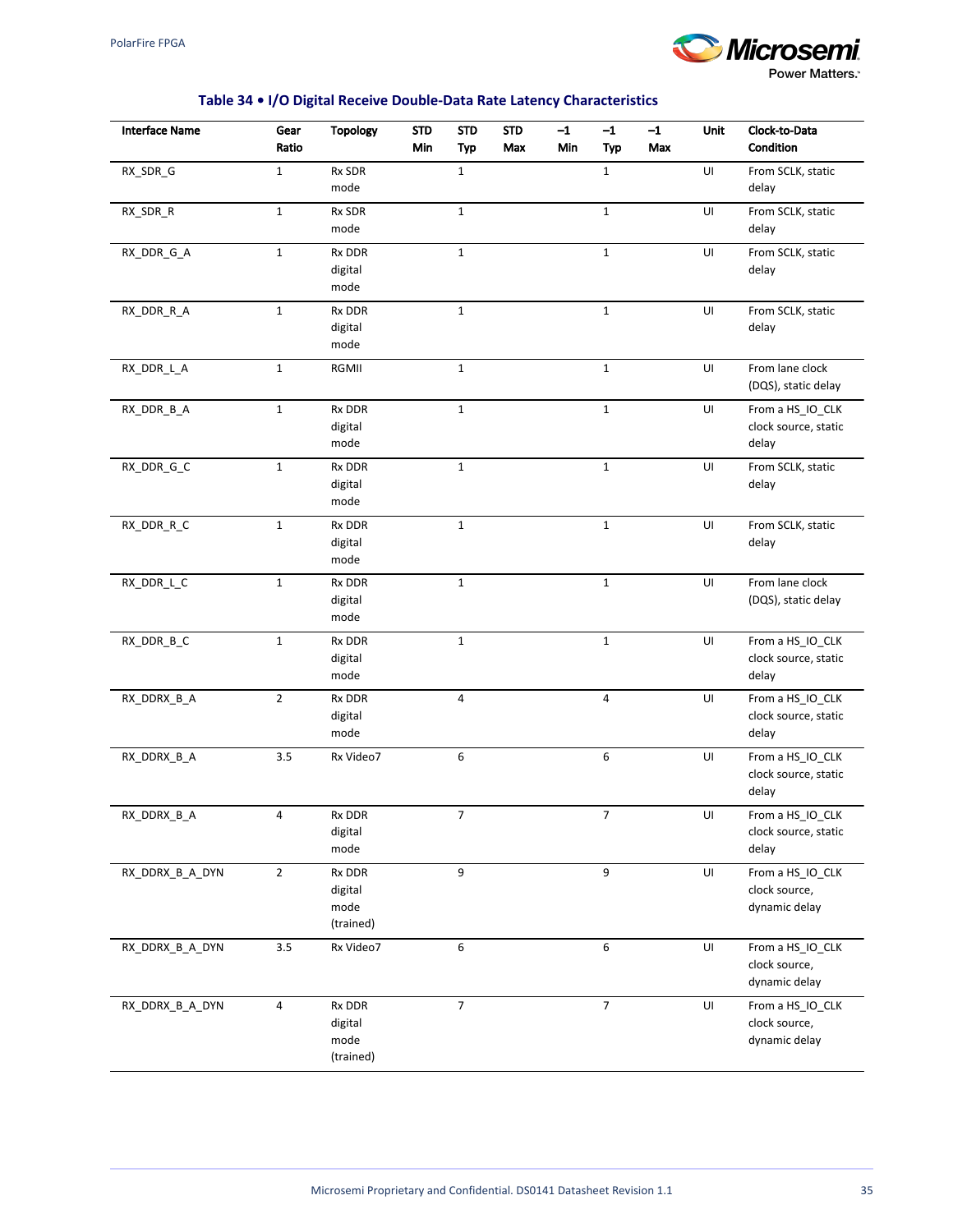

| Interface Name | Gear<br>Ratio | <b>Topology</b> | <b>STD</b><br>Min | <b>STD</b><br>Typ | <b>STD</b><br>Max | $-1$<br>Min | $^{-1}$<br>Typ | $-1$<br>Max | Unit | Clock-to-Data<br><b>Condition</b>                             |
|----------------|---------------|-----------------|-------------------|-------------------|-------------------|-------------|----------------|-------------|------|---------------------------------------------------------------|
| IOD CDR TX     | 5             | <b>Rx SGMII</b> |                   | 9                 |                   |             | 9              |             | UI   | Clock recovered<br>from data, lane<br>clock, dynamic<br>delay |

The following table provides information about I/O digital transmit double-data rate latency from fabric to pad. UI is referenced to the high-speed pin side clock period.

#### **Table 35 • I/O Digital Transmit Double-Data Rate Latency Characteristics**

| <b>Interface Name</b> | Gear<br>Ratio  | <b>Topology</b>           | <b>STD</b><br>Min | <b>STD</b><br>Typ | <b>STD</b><br>Max | $-1$<br>Min | $-1$<br>Typ | $-1$<br>Max | Unit | Clock-to-<br>Data<br>Condition                                       |
|-----------------------|----------------|---------------------------|-------------------|-------------------|-------------------|-------------|-------------|-------------|------|----------------------------------------------------------------------|
| TX_SDR_G              | $\mathbf 1$    | Tx SDR<br>digital<br>mode |                   | 1.0               |                   |             | $1.0\,$     |             | UI   | From a<br>SCLK, static<br>delay                                      |
| TX_SDR_R              | $\mathbf 1$    | Tx SDR<br>digital<br>mode |                   | 1.0               |                   |             | 1.0         |             | UI   | From a<br>SCLK, static<br>delay                                      |
| TX_DDR_G_A            | $\mathbf 1$    | Tx SDR<br>digital<br>mode |                   | 2.5               |                   |             | 2.5         |             | UI   | From a<br>SCLK, static<br>delay                                      |
| TX_DDR_R_A            | $\mathbf 1$    | Tx DDR<br>digital<br>mode |                   | 2.5               |                   |             | 2.5         |             | UI   | From a<br>SCLK, static<br>delay                                      |
| TX_DDR_G_C            | $\mathbf{1}$   | Tx DDR<br>digital<br>mode |                   | 2.5               |                   |             | 2.5         |             | UI   | From a<br>SCLK, static<br>delay                                      |
| TX_DDR_R_C            | $\mathbf 1$    | Tx DDR<br>digital<br>mode |                   | $2.5\,$           |                   |             | 2.5         |             | UI   | From a<br>SCLK, static<br>delay                                      |
| TX_DDR_B_A            | $\overline{2}$ | Tx DDR<br>digital<br>mode |                   | 5.5               |                   |             | 5.5         |             | UI   | From a<br>HS_IO_CLK<br>clock<br>source,<br>static delay,<br>with PLL |
| TX_DDR_B_A            | 3.5            | Tx<br>Video7              |                   | 6.0               |                   |             | $6.0\,$     |             | UI   | From a<br>HS_IO_CLK<br>clock<br>source,<br>static delay,<br>with PLL |
| TX_DDR_B_A            | 4              | Tx DDR<br>digital<br>mode |                   | 10.5              |                   |             | 10.5        |             | UI   | From a<br>HS_IO_CLK<br>clock<br>source,<br>static delay,<br>with PLL |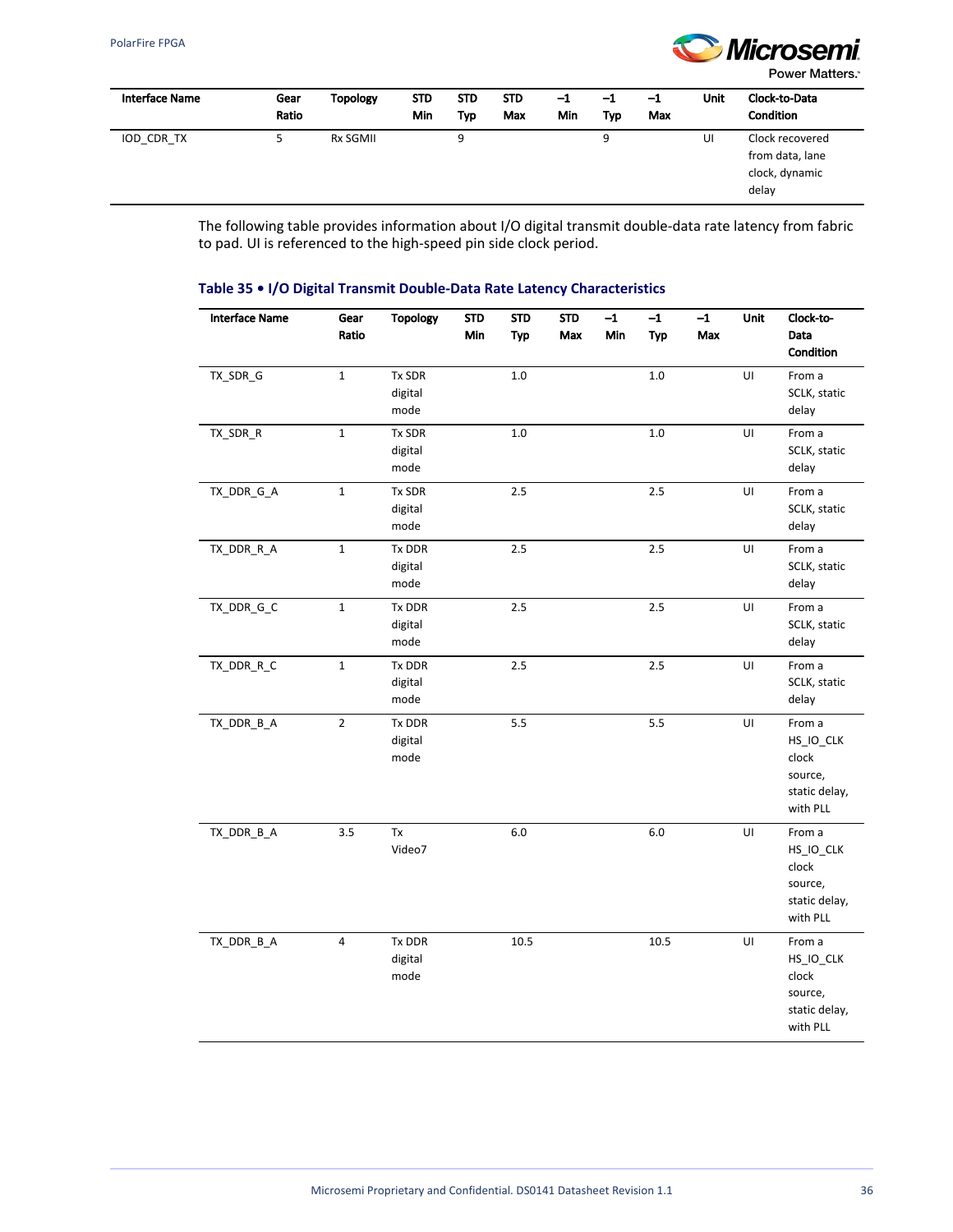

| <b>Interface Name</b> | Gear<br>Ratio  | <b>Topology</b>                        | <b>STD</b><br>Min | <b>STD</b><br>Typ | <b>STD</b><br>Max | $-1$<br>Min | $-1$<br>Typ | $-1$<br>Max | Unit | Clock-to-<br>Data<br>Condition                                               |
|-----------------------|----------------|----------------------------------------|-------------------|-------------------|-------------------|-------------|-------------|-------------|------|------------------------------------------------------------------------------|
| TX_DDR_B_A            | 5              | <b>Tx SGMII</b>                        |                   | 13.5              |                   |             | 13.5        |             | UI   | From a<br>HS_IO_CLK<br>clock<br>source,<br>static delay                      |
| TX_DDRX_B_A_DYN       | $\overline{2}$ | Tx DDR<br>digital<br>mode<br>(trained) |                   | 5.5               |                   |             | 5.5         |             | UI   | From a<br>$HS\_IO\_CLK$<br>clock<br>source,<br>dynamic<br>delay, with<br>PLL |
| TX_DDRX_B_A_DYN       | $\overline{4}$ | Tx DDR<br>digital<br>mode<br>(trained) |                   | 10.5              |                   |             | 10.5        |             | UI   | From a<br>HS_IO_CLK<br>clock<br>source,<br>dynamic<br>delay, with<br>PLL     |

## **7.1.8 I/O Digital Training Calibration**

The following tables provide information about I/O digital training calibration.

## **Table 36 • I/O Digital Training Calibration**

| Parameter                      | I/O Type    | <b>STD</b><br>Min | <b>STD</b><br>Max | $-1$<br>Min | -1<br>Max | <b>Unit</b> |
|--------------------------------|-------------|-------------------|-------------------|-------------|-----------|-------------|
| User initiated I/O calibration | <b>GPIO</b> |                   | 2.2               |             | 2.2       | ns          |
|                                | <b>HSIO</b> |                   | 2.2               |             | 2.2       | ns          |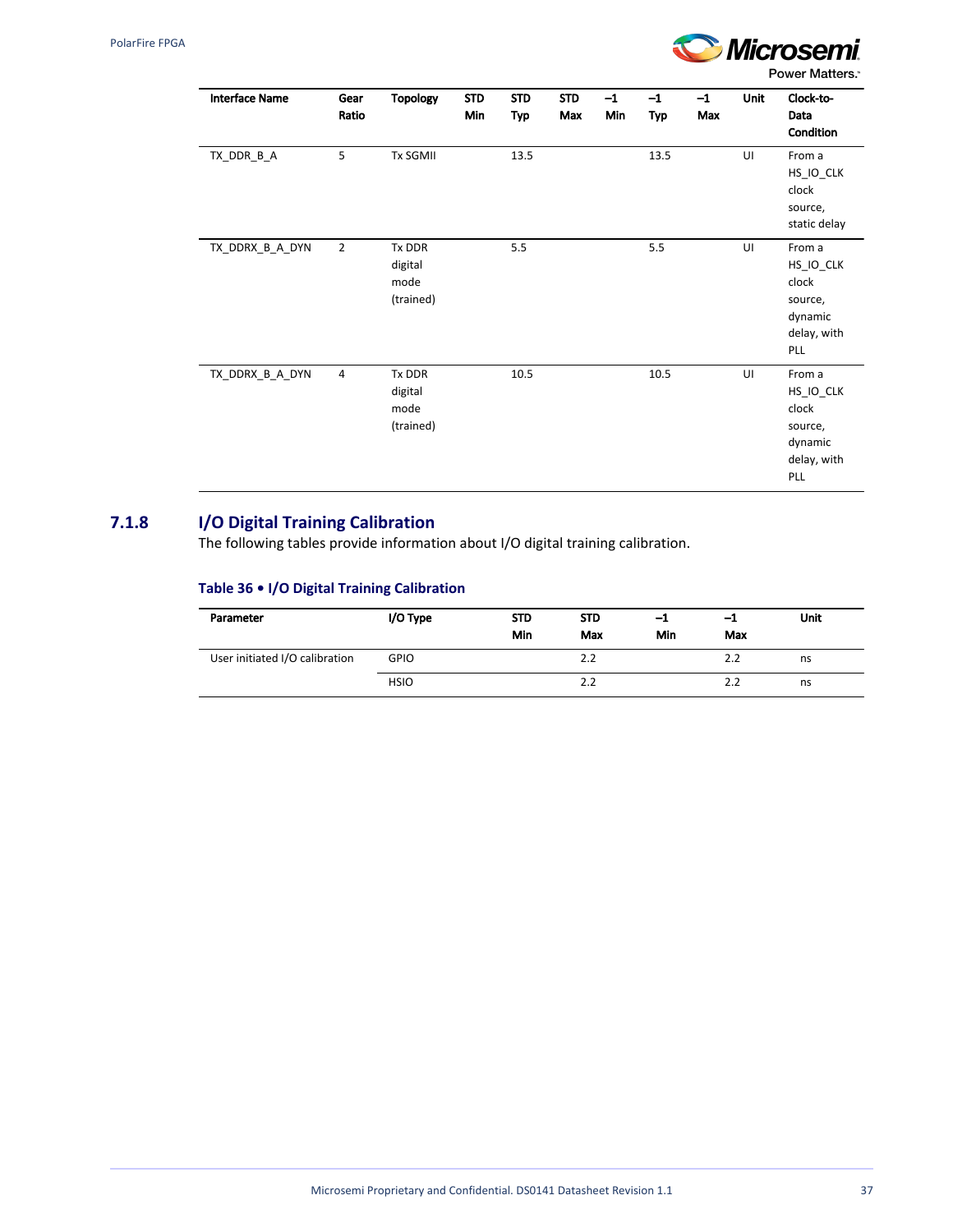

| Parameter                   | I/O Type        | <b>STD</b><br>Min | <b>STD</b><br>Max | $-1$<br>Min | $-1$<br>Max | Unit |
|-----------------------------|-----------------|-------------------|-------------------|-------------|-------------|------|
| User initiated I/O training | RX_SDR_G        |                   |                   |             |             |      |
|                             |                 |                   |                   |             |             | ns   |
|                             | RX_SDR_R        |                   |                   |             |             | ns   |
|                             | RX_DDR_G_A      |                   |                   |             |             | ns   |
|                             | RX_DDR_R_A      |                   |                   |             |             | ns   |
|                             | RX_DDR_L_A      |                   |                   |             |             | ns   |
|                             | RX_DDR_B_A      |                   |                   |             |             | ns   |
|                             | RX_DDR_G_C      |                   |                   |             |             | ns   |
|                             | RX_DDR_R_C      |                   |                   |             |             | ns   |
|                             | RX_DDR_L_C      |                   |                   |             |             | ns   |
|                             | RX_DDR_B_C      |                   |                   |             |             | ns   |
|                             | RX_DDRX_B_A     |                   |                   |             |             | ns   |
|                             | RX_DDRX_B_A     |                   |                   |             |             | ns   |
|                             | RX_DDRX_B_A     |                   |                   |             |             | ns   |
|                             | RX_DDRX_B_A_DYN |                   |                   |             |             | ns   |
|                             | RX_DDRX_B_A_DYN |                   |                   |             |             | ns   |
|                             | RX_DDRX_B_A_DYN |                   |                   |             |             | ns   |
|                             | IOD_CDR_TX      |                   |                   |             |             | ns   |
|                             | TX_SDR_G        |                   |                   |             |             | ns   |
|                             | TX_SDR_R        |                   |                   |             |             | ns   |
|                             | TX_DDR_G_A      |                   |                   |             |             | ns   |
|                             | TX_DDR_R_A      |                   |                   |             |             | ns   |
|                             | TX_DDR_G_C      |                   |                   |             |             | ns   |
|                             | TX_DDR_R_C      |                   |                   |             |             | ns   |
|                             | TX_DDRX_B_A     |                   |                   |             |             | ns   |
|                             | TX_DDRX_B_A     |                   |                   |             |             | ns   |
|                             | TX_DDRX_B_A     |                   |                   |             |             | ns   |
|                             | TX_DDRX_B_A     |                   |                   |             |             | ns   |
|                             | TX_DDRX_B_DYN   |                   |                   |             |             | ns   |
|                             | TX DDRX B DYN   |                   |                   |             |             | ns   |

#### **Table 37 • I/O Digital Training Timing**

# **7.2 Clocking Specifications**

This section describes the PLL and DLL clocking and oscillator specifications.

## **7.2.1 Clocking**

The following table provides clocking specifications from 0 °C to 100 °C.

## **Table 38 • Global and Regional Clock Characteristics (0 °C to 100 °C)**

| Parameter                | Symbol | $V_{DD} = 1.0 V$<br><b>STD</b> | $V_{DD} = 1.0 V$<br>-1 | $V_{DD} = 1.05 V$<br><b>STD</b> | $V_{DD} = 1.05 V$<br>-1 | Unit | <b>Condition</b> |
|--------------------------|--------|--------------------------------|------------------------|---------------------------------|-------------------------|------|------------------|
| <b>Global clock FMAX</b> | FMAXG  |                                |                        |                                 |                         | MHz  |                  |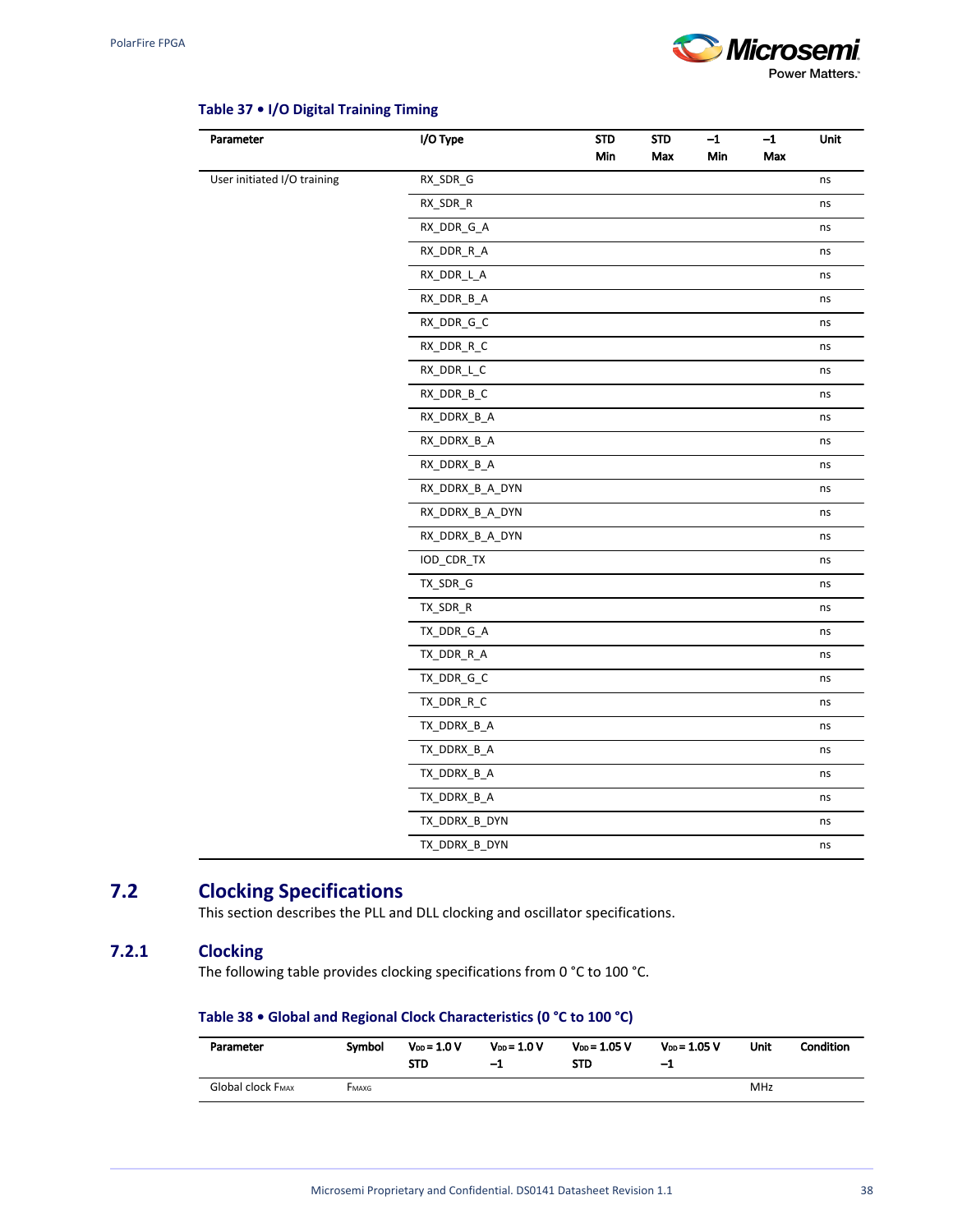

| Parameter                               | Symbol           | $V_{DD} = 1.0 V$<br><b>STD</b> | $V_{DD} = 1.0 V$<br>$^{-1}$ | $V_{DD} = 1.05 V$<br><b>STD</b> | $V_{DD} = 1.05 V$<br>$-1$ | <b>Unit</b> | Condition |
|-----------------------------------------|------------------|--------------------------------|-----------------------------|---------------------------------|---------------------------|-------------|-----------|
| Regional clock FMAX                     | FMAXR            |                                |                             |                                 |                           | MHz         |           |
| Global clock skew                       | FSKEWG           |                                |                             |                                 |                           | ps          |           |
| Regional clock skew                     | <b>FSKEWR</b>    |                                |                             |                                 |                           | ps          |           |
| Global clock duty<br>cycle distortion   | T <sub>DCD</sub> |                                |                             |                                 |                           | ps          |           |
| Regional clock duty<br>cycle distortion | T <sub>DCD</sub> |                                |                             |                                 |                           | ps          |           |

The following table provides clocking specifications from –40 °C to 100 °C.

## **Table 39 • Global and Regional Clock Characteristics (–40 °C to 100 °C)**

| Parameter                               | Symbol           | $V_{DD} = 1.0 V$<br><b>STD</b> | $V_{DD} = 1.0 V$<br>$-1$ | $V_{DD} = 1.05 V$<br><b>STD</b> | $V_{DD} = 1.05 V$<br>$-1$ | Unit       | Condition |
|-----------------------------------------|------------------|--------------------------------|--------------------------|---------------------------------|---------------------------|------------|-----------|
| <b>Global clock FMAX</b>                | FMAXG            |                                |                          |                                 |                           | MHz        |           |
| Regional clock FMAX                     | FMAXR            |                                |                          |                                 |                           | <b>MHz</b> |           |
| Global clock skew                       | FSKEWG           |                                |                          |                                 |                           | ps         |           |
| Regional clock skew                     | <b>FSKEWR</b>    |                                |                          |                                 |                           | ps         |           |
| Global clock duty<br>cycle distortion   | T <sub>DCD</sub> |                                |                          |                                 |                           | ps         |           |
| Regional clock duty<br>cycle distortion | T <sub>DCD</sub> |                                |                          |                                 |                           | ps         |           |

The following table provides clocking specifications from 0 °C to 100 °C.

## **Table 40 • High-Speed I/O Clock Characteristics (0 °C to 100 °C)**

| Parameter                    | Symbol           | $V_{DD} = 1.0$<br><b>V STD</b> | $V_{DD} = 1.0$<br>$V - 1$ | $V_{DD} = 1.05$<br><b>V STD</b> | $V_{DD} = 1.05$<br>$V-1$ | Unit       | Condition                       |
|------------------------------|------------------|--------------------------------|---------------------------|---------------------------------|--------------------------|------------|---------------------------------|
| High-speed<br>I/O clock FMAX | FMAXB            | 1000                           | 1250                      | 1000                            | 1250                     | <b>MHz</b> | HSIO without<br>bridging        |
|                              | FMAXB            | 1000                           | 1250                      | 1000                            | 1250                     | <b>MHz</b> | HSIO with bridging              |
|                              | FMAXB            | 1000                           | 1250                      | 1000                            | 1250                     | <b>MHz</b> | <b>GPIO</b> without<br>bridging |
|                              | FMAXB            | 1000                           | 1250                      | 1000                            | 1250                     | MHz        | GPIO with bridging              |
| High-speed<br>I/O clock skew | FSKEWB           | 40                             | 30                        | 40                              | 30                       | ps         | <b>HSIO</b> without<br>bridging |
|                              | FSKEWB           | 900                            | 700                       | 800                             | 600                      | ps         | HSIO with bridging              |
|                              | FSKEWB           | 60                             | 60                        | 60                              | 60                       | ps         | <b>GPIO without</b><br>bridging |
|                              | FSKEWB           | 900                            | 700                       | 800                             | 600                      | ps         | GPIO with bridging              |
| High-speed<br>I/O clock duty | T <sub>DCB</sub> | 1000                           | 1250                      | 1000                            | 1250                     | <b>MHz</b> | HSIO without<br>bridging        |
| cycle distortion             | T <sub>DCB</sub> | 1000                           | 1250                      | 1000                            | 1250                     | MHz        | HSIO with bridging              |
|                              | T <sub>DCB</sub> | 1000                           | 1250                      | 1000                            | 1250                     | <b>MHz</b> | <b>GPIO without</b><br>bridging |
|                              | T <sub>DCB</sub> | 1000                           | 1250                      | 1000                            | 1250                     | <b>MHz</b> | GPIO with bridging              |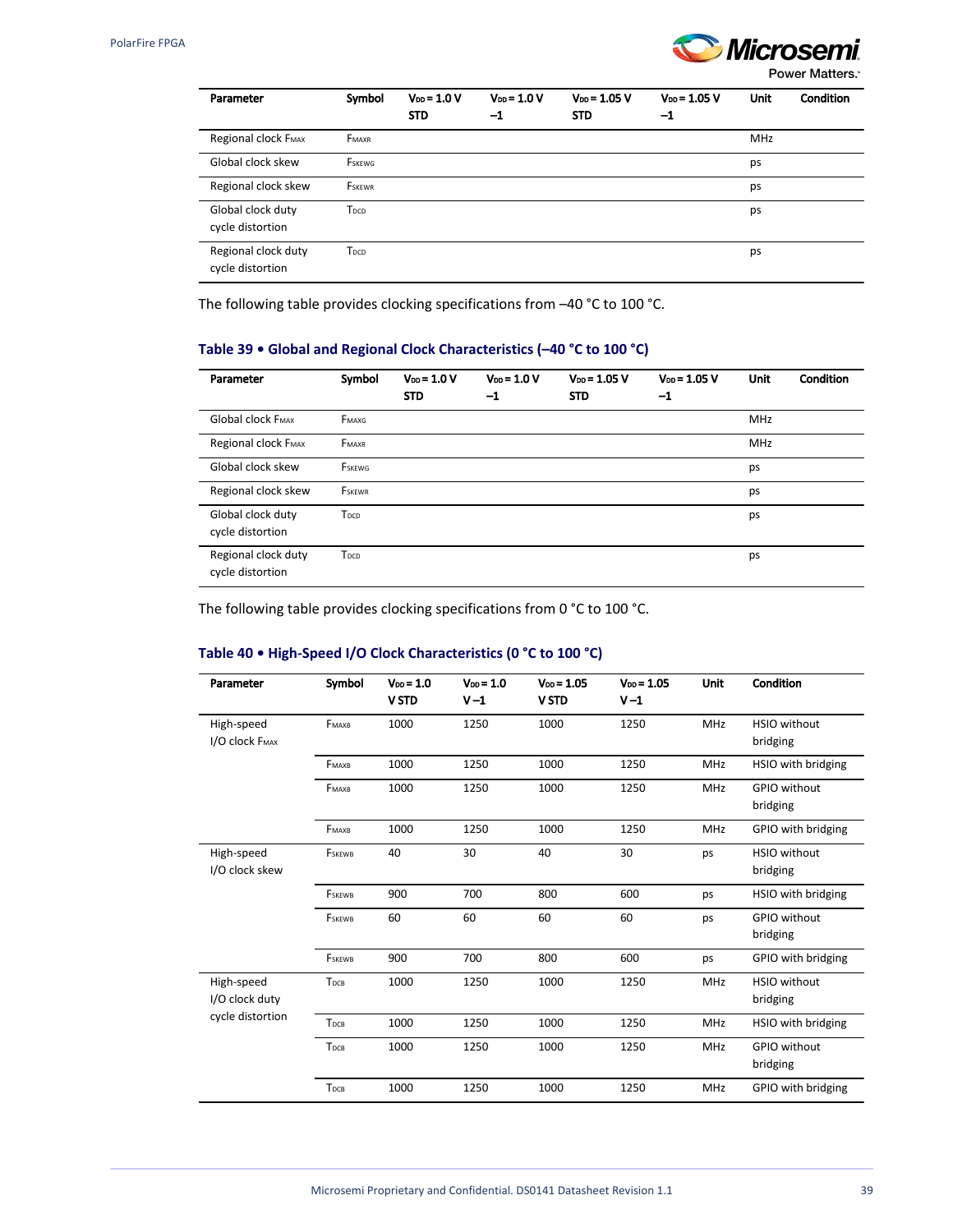

The following table provides clocking specifications from –40 °C to 100 °C.

| Parameter                    | Symbol           | $V_{DD} = 1.0 V$<br><b>STD</b> | $V_{DD} = 1.0 V$<br>$-1$ | $V_{DD} = 1.05$<br><b>V STD</b> | $V_{DD} = 1.05$<br>$V-1$ | <b>Unit</b> | Condition                       |
|------------------------------|------------------|--------------------------------|--------------------------|---------------------------------|--------------------------|-------------|---------------------------------|
| High-speed<br>I/O clock FMAX | FMAXB            | 1000                           | 1250                     | 1000                            | 1250                     | <b>MHz</b>  | <b>HSIO</b> without<br>bridging |
|                              | FMAXB            | 1000                           | 1250                     | 1000                            | 1250                     | <b>MHz</b>  | HSIO with<br>bridging           |
|                              | FMAXB            | 1000                           | 1250                     | 1000                            | 1250                     | <b>MHz</b>  | GPIO without<br>bridging        |
|                              | FMAXB            | 1000                           | 1250                     | 1000                            | 1250                     | MHz         | GPIO with<br>bridging           |
| High-speed<br>I/O clock skew | FSKEWB           | 40                             | 30                       | 40                              | 30                       | ps          | <b>HSIO</b> without<br>bridging |
|                              | FSKEWB           | 1000                           | 700                      | 800                             | 600                      | ps          | HSIO with<br>bridging           |
|                              | FSKEWB           | 60                             | 60                       | 60                              | 60                       | ps          | <b>GPIO without</b><br>bridging |
|                              | FSKEWB           | 1000                           | 700                      | 800                             | 600                      | ps          | GPIO with<br>bridging           |
| High-speed<br>I/O clock duty | T <sub>DCB</sub> | 60                             | 60                       | 60                              | 60                       | ps          | <b>HSIO</b> without<br>bridging |
| cycle distortion             | T <sub>DCB</sub> | 60                             | 60                       | 60                              | 60                       | ps          | HSIO with<br>bridging           |
|                              | T <sub>DCB</sub> | 60                             | 60                       | 60                              | 60                       | ps          | <b>GPIO without</b><br>bridging |
|                              | T <sub>DCB</sub> | 60                             | 60                       | 60                              | 60                       | ps          | GPIO with<br>bridging           |

## **Table 41 • High-Speed I/O Clock Characteristics (–40 °C to 100 °C)**

### **7.2.2 PLL**

The following table provides information about PLL.

#### **Table 42 • PLL Electrical Characteristics**

| Parameter                                                                         | Symbol          | Min              | Typ | Max              | Unit       |
|-----------------------------------------------------------------------------------|-----------------|------------------|-----|------------------|------------|
| Input clock frequency (integer mode)                                              | FINI            | $\mathbf{1}$     |     | 1250             | <b>MHz</b> |
| Input clock frequency (fractional mode)                                           | FINE            | 10               |     | 1250             | MHz        |
| Minimum reference or feedback pulse<br>width <sup>1</sup>                         | FINPULSE        | 200              |     |                  | ps         |
| Frequency at the Frequency Phase<br>Detector (PFD) (integer mode)                 | FPHDETI         | 1                |     | 312              | MHz        |
| Frequency at the PFD (fractional mode)                                            | FPHDETF         | 10               |     | 250              | <b>MHz</b> |
| Allowable input duty cycle                                                        | FINDUTY         | 25               |     | 75               | %          |
| Maximum input period clock jitter<br>(reference and feedback clocks) <sup>2</sup> | FMAXINJ         |                  | 120 | 1000             | ps         |
| PLL VCO frequency                                                                 | Fvco            | 800              |     | 5000             | MHz        |
| Low PLL bandwith                                                                  | F <sub>BW</sub> | <b>FPHDET/25</b> |     | <b>FPHDET/15</b> | MHz        |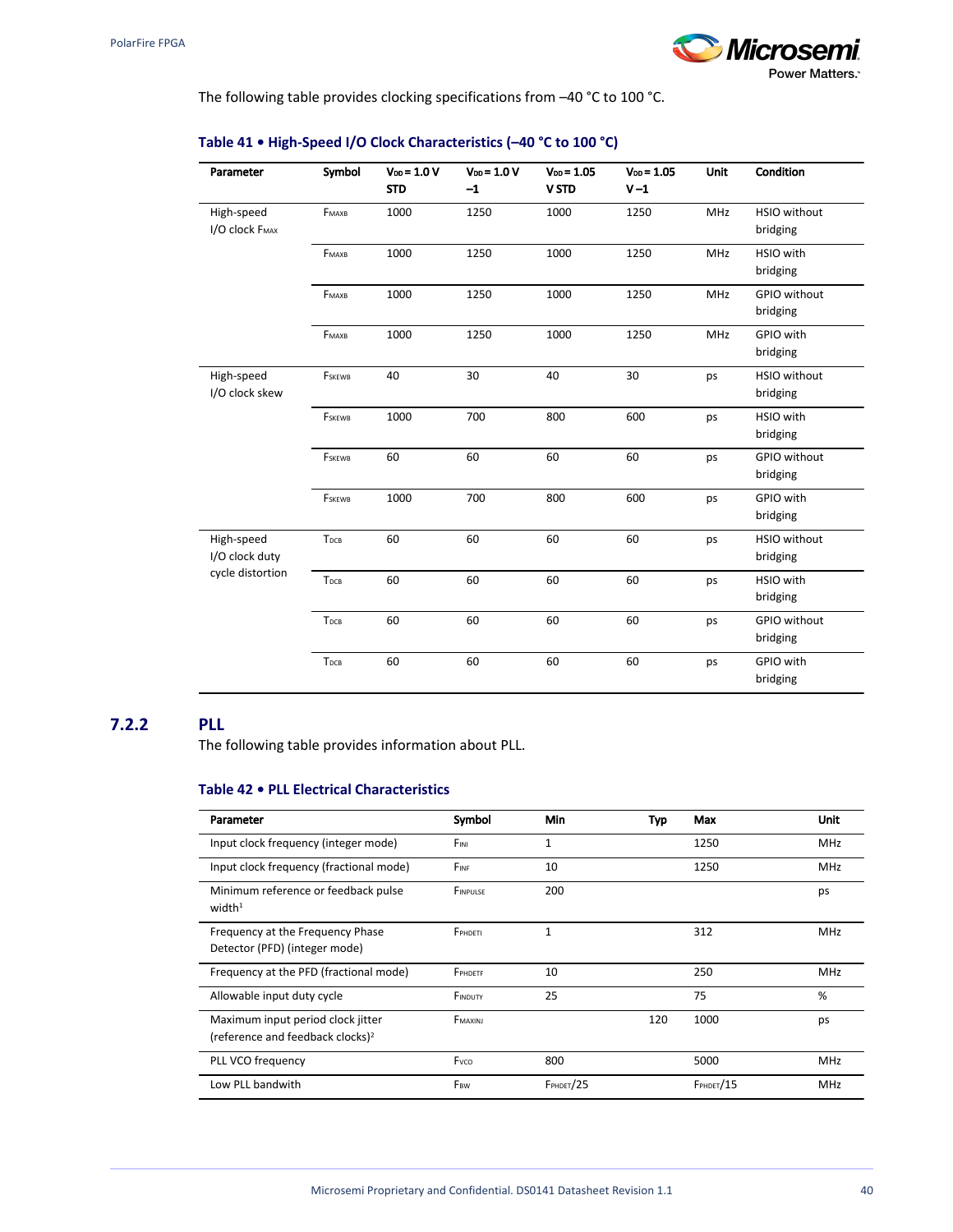

Power Matters.<sup>\*</sup>

| Parameter                                           | Symbol            | Min                  | Typ | Max                           | <b>Unit</b> |
|-----------------------------------------------------|-------------------|----------------------|-----|-------------------------------|-------------|
| High PLL bandwith <sup>3</sup>                      | F <sub>BW</sub>   | <b>FPHDET/50</b>     |     | FPHDET/25                     | <b>MHz</b>  |
| Static phase offset of the PLL outputs <sup>4</sup> | <b>T</b> spo      | $-60$                |     | 60                            | ps          |
|                                                     | <b>TOUTJITTER</b> |                      |     |                               | ps          |
| PLL output duty cycle precision                     | TOUTDUTY          | 48.5                 |     | 51.5                          | %           |
| PLL lock time <sup>5</sup>                          | TLOCK             |                      | 375 | 625                           | Cycles      |
| PLL unlock time <sup>6</sup>                        | TUNLOCK           | 2                    |     | LOCKCOUNT/4                   | <b>PFD</b>  |
|                                                     |                   |                      |     |                               | cycles      |
| PLL output frequency                                | <b>FOUT</b>       | 0.050                |     | 1250                          | MHz         |
| Minimum reset pulse width                           | <b>TMRPW</b>      |                      |     |                               | uS          |
| Maximum delay in the feedback path <sup>7</sup>     | FMAXDFB           |                      |     | 1.5                           | <b>PFD</b>  |
|                                                     |                   |                      |     |                               | cycles      |
| Spread spectrum modulation spread <sup>8</sup>      | Mod Spread        | 0.1                  |     | 3.1                           | %           |
| Spread spectrum modulation frequency <sup>9</sup>   | Mod Freq          | <b>FPHDETF/(128)</b> | 32  | $F$ PHDETF $/(128 \times 63)$ | <b>KHz</b>  |

1. Minimum time for high or low pulse width.

- 2. Maximum jitter the PLL can tolerate without losing lock.
- 3. Medium PLL bandwidth keeps the rest of the line blank.
- 4. Maximum (±3-Sigma) phase error between any two outputs with nominally aligned phases.
- 5. Input clock cycle is REFDIV/FREF. For example, FREF = 25 MHz, REFDIV = 1, lock time = 10.0 (assumes LOCKCOUNTSEL setting = 4'd8 (256 cycles)).
- 6. Unlock occurs if two cycle slip within LOCKCOUNT/4 PFD cycles.
- 7. Maximum propagation delay of external feedback path in deskew mode.
- 8. Programmable capability for depth of down spread or center spread modulation.
- 9. Programmable modulation rate based on the modulation divider setting (1 to 63).

## **7.2.3 DLL**

The following table provides information about DLL.

## **Table 43 • DLL Electrical Characteristics**

| Parameter <sup>1</sup>                                             | Symbol          | Min  | <b>Typ</b> | Max | Unit       |
|--------------------------------------------------------------------|-----------------|------|------------|-----|------------|
| Input reference clock frequency                                    | FINE            | 133  |            | 800 | <b>MHz</b> |
| Input feedback clock frequency                                     | FINFDBF         | 133  |            | 800 | <b>MHz</b> |
| Primary output clock frequency                                     | FOUTPF          | 133  |            | 800 | <b>MHz</b> |
| Secondary output clock frequency <sup>2</sup>                      | FOUTSF          | 33.3 |            | 800 | <b>MHz</b> |
| Input clock jitter <sup>3</sup>                                    | FINJ            |      |            | 200 | ps         |
| Output clock period jitter (w/clean input) <sup>3</sup>            | TOUTHTTERP      |      |            | 300 | ps         |
| Output clock-to-clock skew between two outputs with the same phase | <b>TSKEW</b>    |      |            | 200 | ps         |
| settings                                                           |                 |      |            |     |            |
| DLL lock time <sup>4</sup>                                         | TLOCK           | 16   |            | 16K | cycles     |
| Minimum reset pulse width                                          | <b>TMRPW</b>    | 3    |            |     | ns         |
| Minimum input pulse width <sup>5</sup>                             | <b>TMIPW</b>    | 20   |            |     | ns         |
| Minimum clock pulse width high <sup>6</sup>                        | <b>TMPWH</b>    | 400  |            |     | ps         |
| Minimum clock pulse width low <sup>6</sup>                         | TMPWI           | 400  |            |     | ps         |
| Delay step size                                                    | TDEL            | 14   | 25         | 36  | ps         |
| Maximum delay block delay?                                         | <b>T</b> DELMAX | 2.3  | 4          | 6.1 | ns         |
| Output clock duty cycle (w/ 50% duty cycle input) <sup>8</sup>     | TDUTY           | 40   |            | 60  | %          |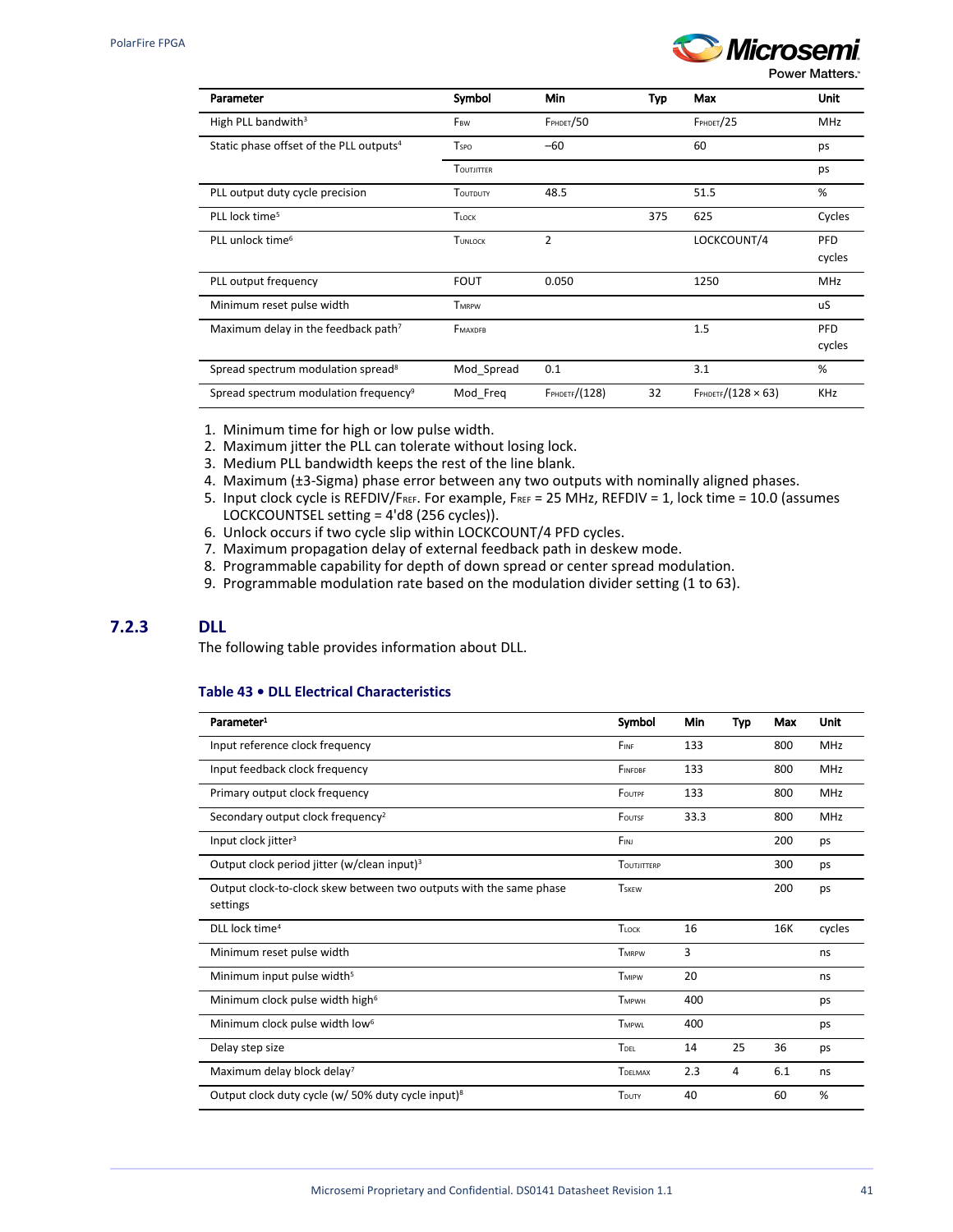

Power Matters.<sup>\*</sup>

| Parameter <sup>1</sup>                                         | Svmbol    | Min | Tvo | Max | Unit |
|----------------------------------------------------------------|-----------|-----|-----|-----|------|
| Output clock duty cycle (in phase reference mode) <sup>8</sup> | Edutyso i | 45  |     |     |      |

- 1. For all DLL modes.
- 2. CLKOS divided by four option.
- 3. Cycle-to-cycle jitter.
- 4. Number of reference clock cycles.
- 5. On load, direction, move, hold, and update input signals.
- 6. On clock input.
- 7. 128 delay taps in one delay block.
- 8. Without duty cycle correction enabled.

## **7.2.4 RC Oscillators**

The following tables provide internal RC clock resources for user designs and additional information about designing systems with RF front end information about emitters generated on-chip to support programming operations.

#### **Table 44 • 2 MHz RC Oscillator Electrical Characteristics**

| Parameter                                 | Symbol                     | Min | Typ | Max | Unit |
|-------------------------------------------|----------------------------|-----|-----|-----|------|
| Operating frequency                       | <b>RC2FREQ</b>             |     | 2   |     | MHz  |
| Accuracy                                  | <b>RC2FACC</b>             | -4  |     | 4   | %    |
| Duty cycle                                | RC <sub>2DC</sub>          | 48  |     | 51  | %    |
| Peak-to-peak output period jitter         | <b>RC<sub>2PIIT</sub></b>  | 600 |     | 900 | ps   |
| Peak-to-peak output cycle-to-cycle jitter | <b>RC</b> <sub>2CIIT</sub> | 100 |     | 250 | ps   |
| Operating current (V <sub>DD25</sub> )    | <b>RC2IVPPA</b>            |     |     | 48  | μA   |
| Operating current (V <sub>DD18</sub> )    | <b>RC2IVPP</b>             |     |     | 0   | μA   |
| Operating current (V <sub>DD</sub> )      | <b>RC2IVDD</b>             |     |     | 2.6 | μA   |

#### **Table 45 • 160 MHz RC Oscillator Electrical Characteristics**

| Parameter                                 | Symbol                      | Min | Typ | Max  | Unit       |
|-------------------------------------------|-----------------------------|-----|-----|------|------------|
| Operating frequency                       | <b>RC</b> SCEREO            |     | 160 |      | <b>MHz</b> |
| Accuracy                                  | <b>RC</b> scracc            | -4  |     | 4    | %          |
| Duty cycle                                | <b>RCscpc</b>               | 47  |     | 52   | %          |
| Peak-to-peak output period jitter         | <b>RCSCPJIT</b>             | 130 |     | 600  | ps         |
| Peak-to-peak output cycle-to-cycle jitter | <b>RC</b> sccurt            | 60  |     | 172  | ps         |
| Operating current (V <sub>DD25</sub> )    | <b>RC</b> scvPPA            |     |     | 599  | μA         |
| Operating current (V <sub>DD18</sub> )    | <b>RC</b> scv <sub>pp</sub> |     |     | 0.1  | μA         |
| Operating current (V <sub>DD</sub> )      | <b>RC</b> scypp             |     |     | 60.7 | μA         |

## **7.3 Fabric Specifications**

The following section describes specifications for the fabric.

### **7.3.1 Math Blocks**

The following tables describe math block performance.

**Table 46 • Math Block Performance Extended Commercial Range (0 °C to 100 °C)**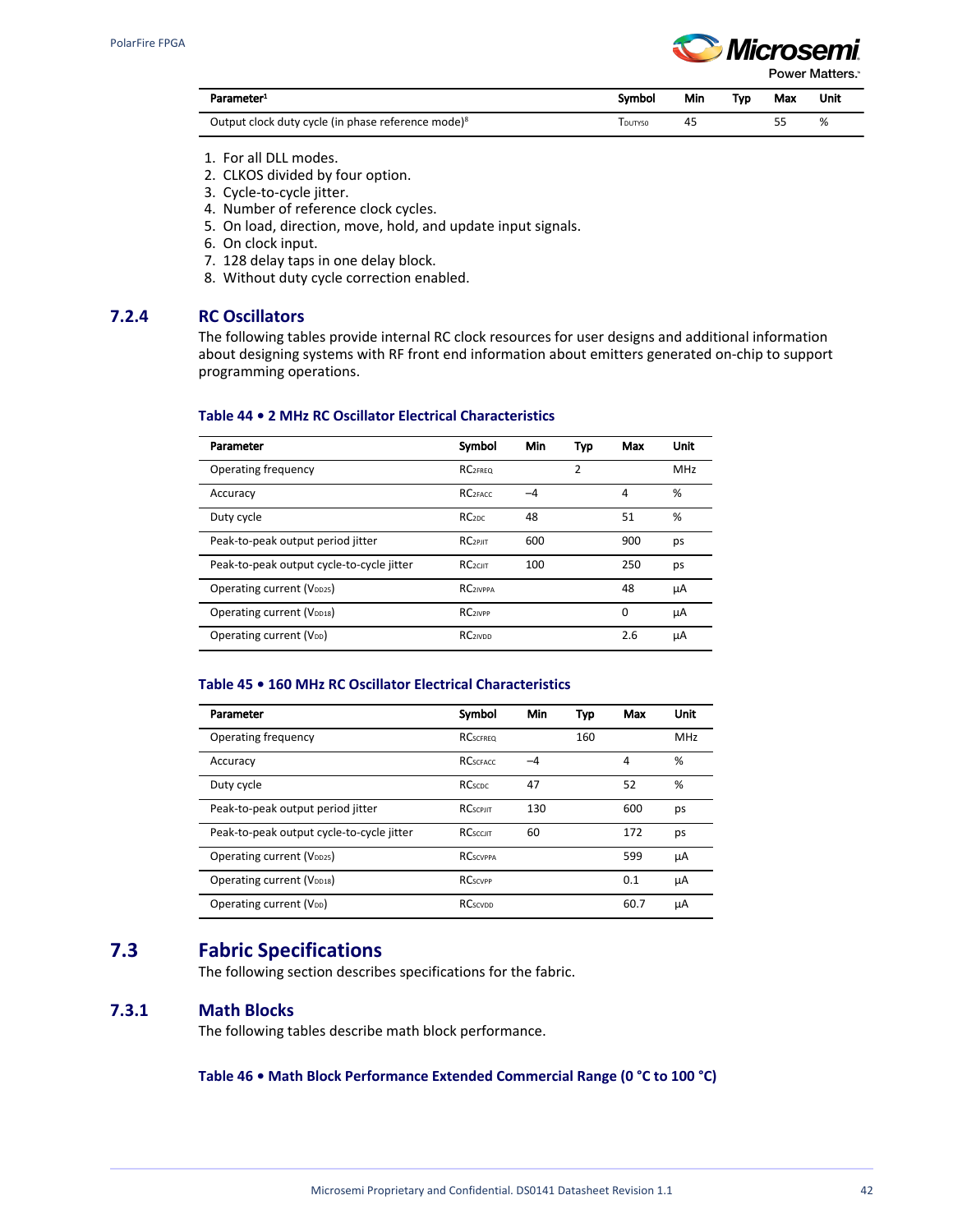$\overline{\phantom{a}}$ 

Ċ,



**Power Matters.** 

| Parameter              | Symbol | <b>Modes</b>                                                 | $V_{DD} = 1.0$<br><b>V STD</b> | $V_{DD} = 1.0$<br>$V-1$ | $V_{DD} = 1.05 V$<br>STD | $V_{DD} = 1.05 V$<br>$-1$ |
|------------------------|--------|--------------------------------------------------------------|--------------------------------|-------------------------|--------------------------|---------------------------|
| Maximum                | FMAX   | $18 \times 18$ multiplication                                | 370                            | 470                     | 440                      | 545                       |
| operating<br>frequency | FMAX   | $18 \times 18$ multiplication<br>summed with 48-bit<br>input | 370                            | 470                     | 440                      | 545                       |
|                        | FMAX   | $18 \times 19$ multiplier<br>pre-adder ROM mode              | 365                            | 465                     | 435                      | 540                       |
|                        | FMAX   | Two $9 \times 9$ multiplication                              | 370                            | 470                     | 440                      | 545                       |
|                        | FMAX   | $9 \times 9$ dot product<br>(DOTP)                           | 370                            | 470                     | 440                      | 545                       |
|                        | FMAX   | Complex $18 \times 19$<br>multiplication                     | 360                            | 455                     | 430                      | 530                       |

## **Table 47 • Math Block Performance Industrial Range (–40 °C to 100 °C)**

| Parameter                      | Symbol | <b>Modes</b>                                                        | $V_{DD} = 1.0 V$<br><b>STD</b> | $V_{DD} = 1.0 V$<br>$-1$ | $V_{DD} = 1.05 V$<br><b>STD</b> | $V_{DD} = 1.05 V$<br>$-1$ |
|--------------------------------|--------|---------------------------------------------------------------------|--------------------------------|--------------------------|---------------------------------|---------------------------|
| Maximum                        | FMAX   | $18 \times 18$ multiplication                                       | 365                            | 465                      | 435                             | 545                       |
| operating<br>FMAX<br>frequency |        | 365<br>$18 \times 18$ multiplication<br>summed with 48-bit<br>input |                                | 465                      | 435<br>545                      |                           |
|                                | FMAX   | $18 \times 19$ multiplier<br>pre-adder ROM mode                     | 355                            | 460                      | 430                             | 540                       |
|                                | FMAX   | Two $9 \times 9$ multiplication                                     | 365                            | 465                      | 435                             | 545                       |
|                                | FMAX   | $9 \times 9$ DOTP                                                   | 365                            | 465                      | 435                             | 545                       |
|                                | FMAX   | Complex $18 \times 19$<br>multiplication                            | 350                            | 450                      | 425                             | 530                       |

## **7.3.2 LSRAM Blocks**

The following tables describe the LSRAM blocks' performance.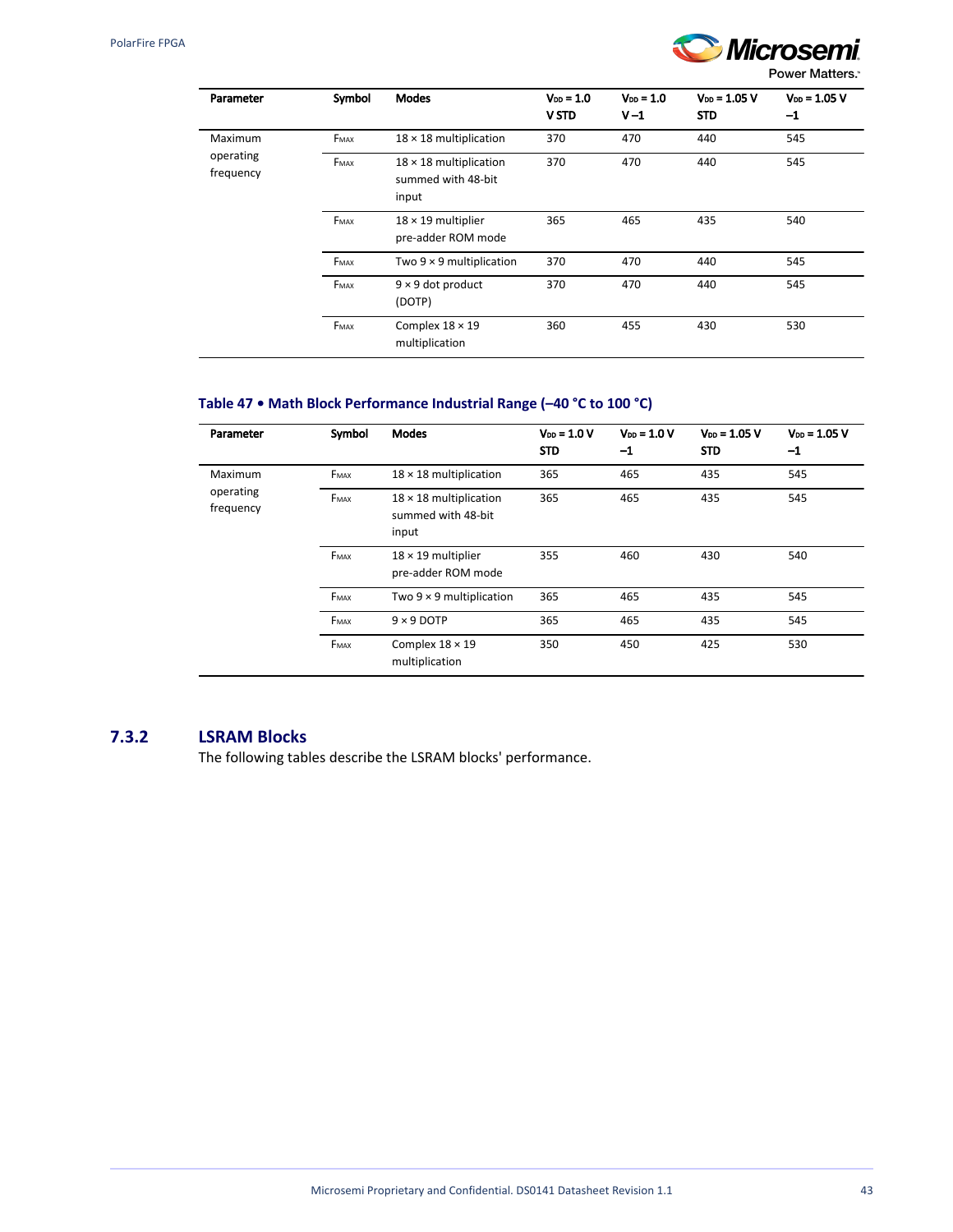

## **Table 48 • LSRAM Performance Extended Commercial Temperature Range (0 °C to 100 °C)**

| Parameter              | Voo = 1.0<br>V STD | $V_{DD} = 1.0$<br>V-1 | $V_{DD} = 1.05$<br>V STD | $V_{DD} = 1.05$<br>V-1 | Unit       | Condition                                                                                     |
|------------------------|--------------------|-----------------------|--------------------------|------------------------|------------|-----------------------------------------------------------------------------------------------|
| Operating<br>frequency | 342                | 428                   | 342                      | 428                    | MHz        | Two-port, all supported widths,<br>pipelined, simple-write, and write-feed-<br>through        |
|                        | 309                | 428                   | 309                      | 428                    | MHz        | Two-port, all supported widths, non-<br>pipelined, simple- write, and write-feed-<br>through  |
|                        | 342                | 428                   | 342                      | 428                    | MHz        | Dual-port, all supported widths,<br>pipelined, simple-write, and write-feed-<br>through       |
|                        | 309                | 428                   | 309                      | 428                    | MHz        | Dual-port, all supported widths, non-<br>pipelined, simple- write, and write-feed-<br>through |
|                        | 343                | 428                   | 343                      | 428                    | MHz        | Two-port pipelined ECC mode,<br>pipelined, simple-write, and write-feed-<br>through           |
|                        | 279                | 295                   | 279                      | 295                    | MHz        | Two-port non-pipelined ECC mode,<br>pipelined, simple- write, and write-feed-<br>through      |
|                        | 343                | 428                   | 343                      | 428                    | MHz        | Two-port pipelined ECC mode, non-<br>pipelined, simple- write, and write-feed-<br>through     |
|                        | 196                | 285                   | 196                      | 285                    | MHz        | Two-port non-pipelined ECC mode, non-<br>pipelined, simple-write, and write-feed-<br>through  |
|                        | 274                | 285                   | 274                      | 285                    | MHz        | Two-port, all supported widths,<br>pipelined, and read- before-write                          |
|                        | 274                | 285                   | 274                      | 285                    | MHz        | Two-port, all supported widths, non-<br>pipelined, and read-before-write                      |
|                        | 274                | 285                   | 274                      | 285                    | MHz        | Dual-port, all supported widths,<br>pipelined, and read- before-write                         |
|                        | 274                | 285                   | 274                      | 285                    | MHz        | Dual-port, all supported widths, non-<br>pipelined, and read-before-write                     |
|                        | 274                | 285                   | 274                      | 285                    | <b>MHz</b> | Two-port pipelined ECC mode,<br>pipelined, and read- before-write                             |
|                        | 274                | 285                   | 274                      | 285                    | MHz        | Two-port non-pipelined ECC mode,<br>pipelined, and read-before-write                          |
|                        | 274                | 285                   | 274                      | 285                    | MHz        | Two-port pipelined ECC mode, non-<br>pipelined, and read-before-write                         |
|                        | 193                | 285                   | 193                      | 285                    | MHz        | Two-port non-pipelined ECC mode, non-<br>pipelined, and read-before-write                     |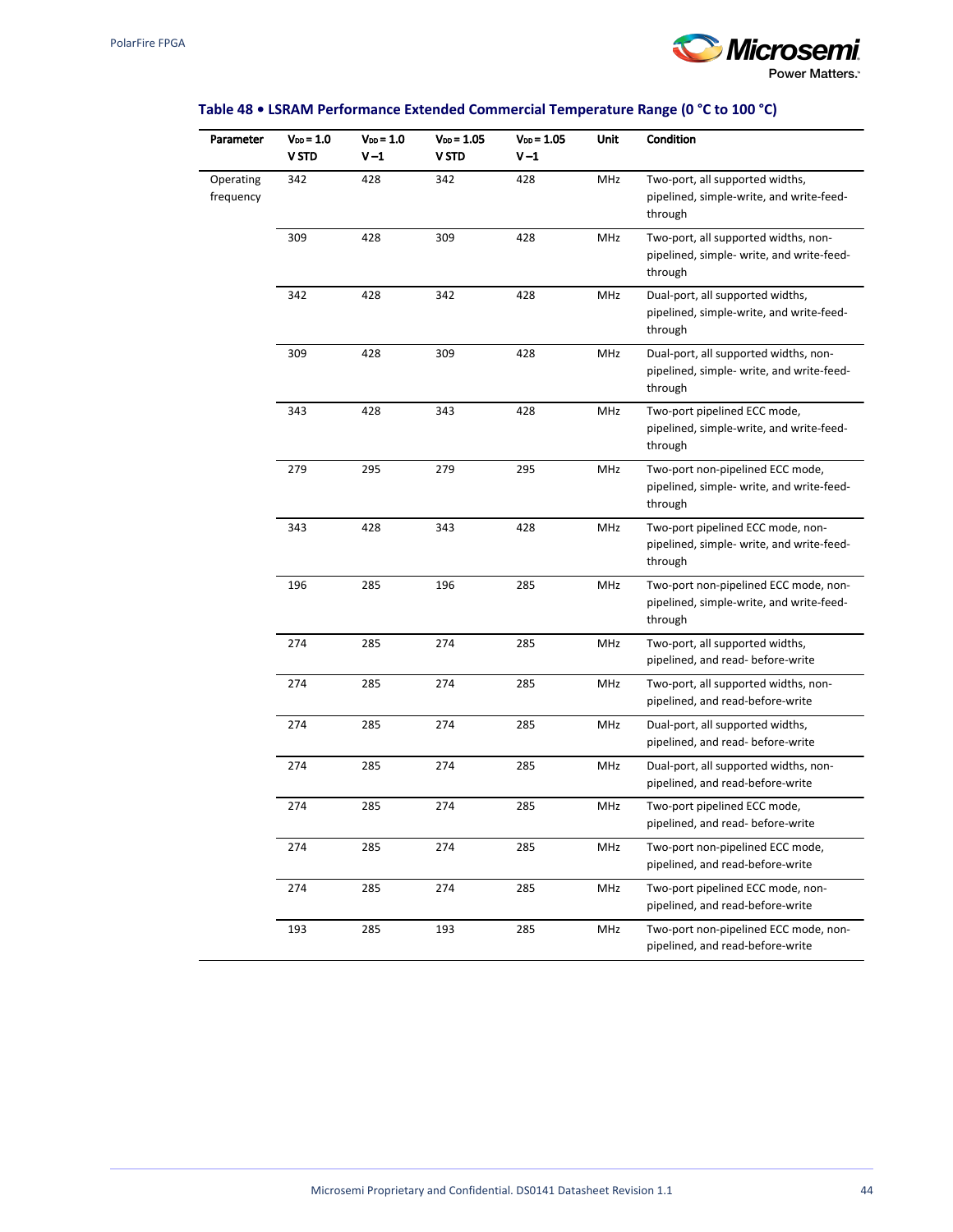

## **Table 49 • LSRAM Performance Industrial Temperature Range (–40 °C to 100 °C)**

| Parameter              | Voo = 1.0<br><b>V STD</b> | $V_{DD} = 1.0$<br>V-1 | $V_{DD} = 1.05$<br>V STD | $V_{DD} = 1.05 V$<br>$-1$ | Unit | Condition                                                                                    |
|------------------------|---------------------------|-----------------------|--------------------------|---------------------------|------|----------------------------------------------------------------------------------------------|
| Operating<br>frequency | 342                       | 428                   | 342                      | 428                       | MHz  | Two-port, all supported widths,<br>pipelined, simple-write, and write-<br>feed-through       |
|                        | 309                       | 428                   | 309                      | 428                       | MHz  | Two-port, all supported widths, non-<br>pipelined, simple-write, and write-<br>feed-through  |
|                        | 342                       | 428                   | 342                      | 428                       | MHz  | Dual-port, all supported widths,<br>pipelined, simple-write, and write-<br>feed-through      |
|                        | 309                       | 428                   | 309                      | 428                       | MHz  | Dual-port, all supported widths, non-<br>pipelined, simple-write, and write-<br>feed-through |
|                        | 343                       | 428                   | 343                      | 428                       | MHz  | Two-port pipelined ECC mode,<br>pipelined, simple-write, and write-<br>feed-through          |
|                        | 279                       | 295                   | 279                      | 295                       | MHz  | Two-port non-pipelined ECC mode,<br>pipelined, simple-write, and write-<br>feed-through      |
|                        | 343                       | 428                   | 343                      | 428                       | MHz  | Two-port pipelined ECC mode, non-<br>pipelined, simple-write, and write-<br>feed-through     |
|                        | 196                       | 285                   | 196                      | 285                       | MHz  | Two-port non-pipelined ECC mode,<br>non-pipelined, simple-write, and write-<br>feed-through  |
|                        | 274                       | 285                   | 274                      | 285                       | MHz  | Two-port, all supported widths,<br>pipelined, and read-before-write                          |
|                        | 274                       | 285                   | 274                      | 285                       | MHz  | Two-port, all supported widths, non-<br>pipelined, and read-before-write                     |
|                        | 274                       | 285                   | 274                      | 285                       | MHz  | Dual-port, all supported widths,<br>pipelined, and read-before-write                         |
|                        | 274                       | 285                   | 274                      | 285                       | MHz  | Dual-port, all supported widths, non-<br>pipelined, and read-before-write                    |
|                        | 274                       | 285                   | 274                      | 285                       | MHz  | Two-port pipelined ECC mode,<br>pipelined, and read-before-write                             |
|                        | 274                       | 285                   | 274                      | 285                       | MHz  | Two-port non-pipelined ECC mode,<br>pipelined, and read-before-write                         |
|                        | 274                       | 285                   | 274                      | 285                       | MHz  | Two-port pipelined ECC mode, non-<br>pipelined, and read-before-write                        |
|                        | 193                       | 285                   | 193                      | 285                       | MHz  | Two-port non-pipelined ECC mode,<br>non-pipelined, and read-before-write                     |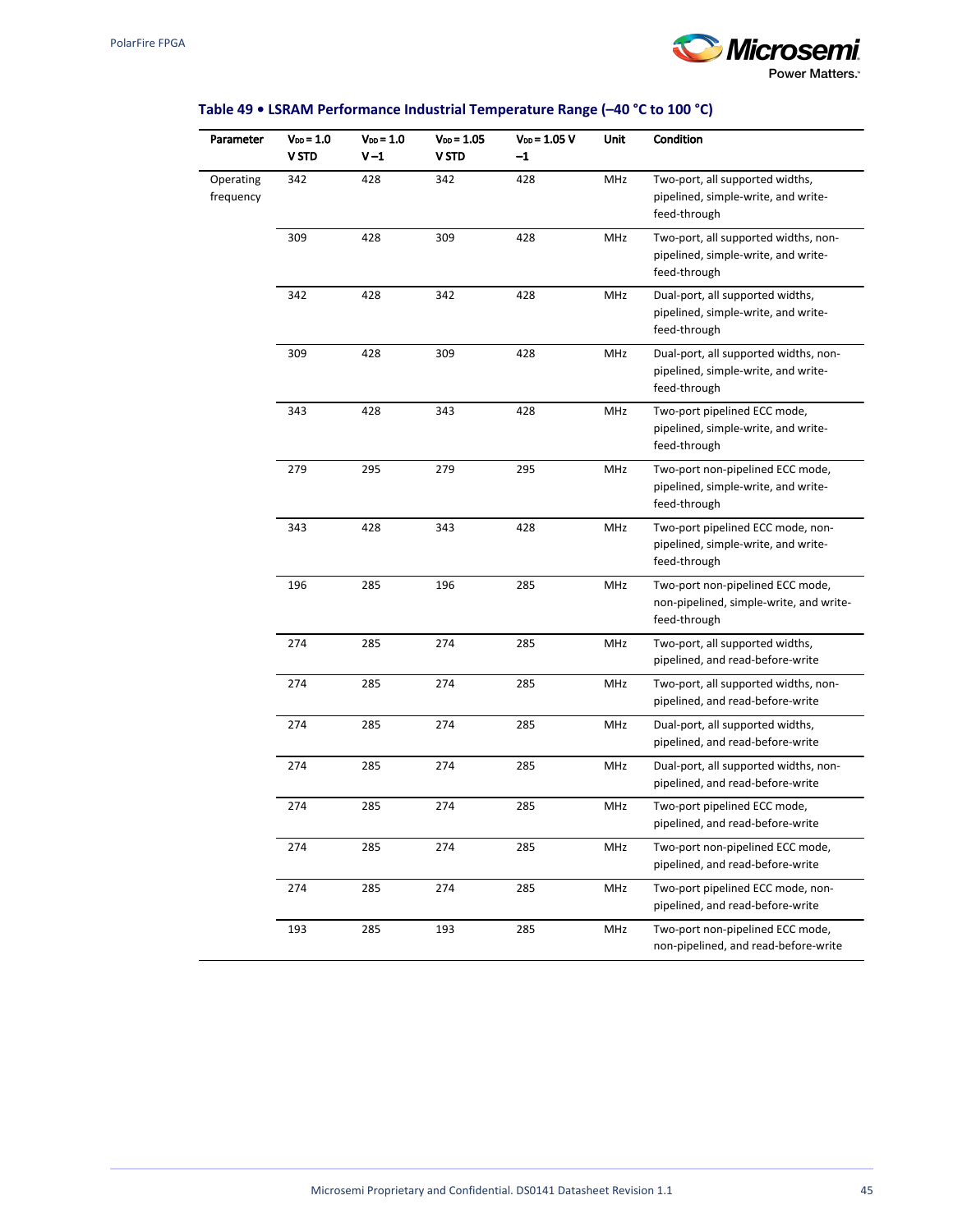

#### **Table 50 • µSRAM Performance**

| Parameter              | Symbol | $V_{DD} = 1.0 V$<br><b>STD</b> | $V_{DD} = 1.0 V$<br>$^{\rm -1}$ | $V_{DD} = 1.05 V$<br><b>STD</b> | $V_{DD} = 1.05 V$<br>$-1$ | Unit       | Condition  |
|------------------------|--------|--------------------------------|---------------------------------|---------------------------------|---------------------------|------------|------------|
| Operating<br>frequency | FMAX   | 400                            | 415                             | 450                             | 480                       | <b>MHz</b> | Write-port |
| Read access<br>time    | Tac    |                                |                                 |                                 |                           | ns         | Read-port  |

#### **Table 51 • µPROM Performance**

| Parameter        | Symbol | $V_{DD} = 1.0 V$<br><b>STD</b> | $V_{DD} = 1.0 V$<br>-1 | $V_{DD} = 1.05 V$<br><b>STD</b> | $V_{DD} = 1.05 V - 1$ | Unit |
|------------------|--------|--------------------------------|------------------------|---------------------------------|-----------------------|------|
| Read access time | Тас    | 10                             | 10                     | 10                              | 10                    | ns   |

# **7.4 Transceiver Switching Characteristics**

This section describes transceiver switching characteristics.

## **7.4.1 Transceiver Performance**

The following table describes transceiver performance.

#### **Table 52 • PolarFire Transceiver and TXPLL Performance**

| Parameter                              | Symbol            | <b>STD</b><br>Min | <b>STD</b><br>Typ | <b>STD</b><br>Max | -1<br>Min | $^{\rm -1}$<br>Тур | $-1$<br>Max | <b>Unit</b> |
|----------------------------------------|-------------------|-------------------|-------------------|-------------------|-----------|--------------------|-------------|-------------|
| Tx data rate <sup>1</sup>              | FTXRate           | 0.25              |                   | 10.3125           | 0.25      |                    | 12.7        | Gbps        |
| Tx OOB (serializer bypass) data rate   | <b>FTXRateOOB</b> | DC                |                   | 1.5               | DC        |                    | 1.5         | Gbps        |
| Rx data rate when AC coupled           | FRxRateAC         | 0.25              |                   | 10.3125           | 0.25      |                    | 12.7        | Gbps        |
| Rx data rate when DC coupled           | FRxRateDC         | 0.25              |                   | 3.2               | 0.25      |                    | 3.2         | Gbps        |
| Rx OOB (deserializer bypass) data rate | <b>FTXRateOOB</b> | DC                |                   | 1.25              | DC        |                    | 1.25        | Gbps        |
| TXPLL output frequency <sup>2</sup>    | <b>FTXPLL</b>     | 1.6               |                   | 6.35              | 1.6       |                    | 6.35        | GHz         |

1. The reference clock is required to be a minimum of 75 MHz for data rates of 10 Gbps and above.

2. The Tx PLL rate is between 0.5x to 5.5x. The Tx data rate depends on per XCVR lane Tx post-divider settings.

#### **7.4.2 Transceiver Reference Clock Performance**

The following table describes performance of the transceiver reference clock.

#### **Table 53 • PolarFire Transceiver Reference Clock AC Requirements**

| Parameter                                       | Symbol                    | <b>STD</b><br>Min | <b>STD</b><br>Typ | <b>STD</b><br>Max | $-1$<br>Min | $-1$<br><b>Typ</b> | $-1$<br>Max | Unit       |
|-------------------------------------------------|---------------------------|-------------------|-------------------|-------------------|-------------|--------------------|-------------|------------|
| Reference clock input<br>rate $1, 2$            | FTXREFCLK                 | 20                |                   | 800               | 20          |                    | 800         | <b>MHz</b> |
| Reference clock input<br>rate $1, 2, 3$         | FXCVRREFCLKMAX<br>CASCADE | 20                |                   |                   | 20          |                    |             | <b>MHz</b> |
| Reference clock rate<br>at the PFD <sup>4</sup> | <b>FTXREFCLKPFD</b>       | 20                |                   | 156               | 20          |                    | 156         | <b>MHz</b> |
| Reference clock rate<br>recommended at the      | FTXREFCLKPFD10G           | 75                |                   | 156               | 75          |                    | 156         | <b>MHz</b> |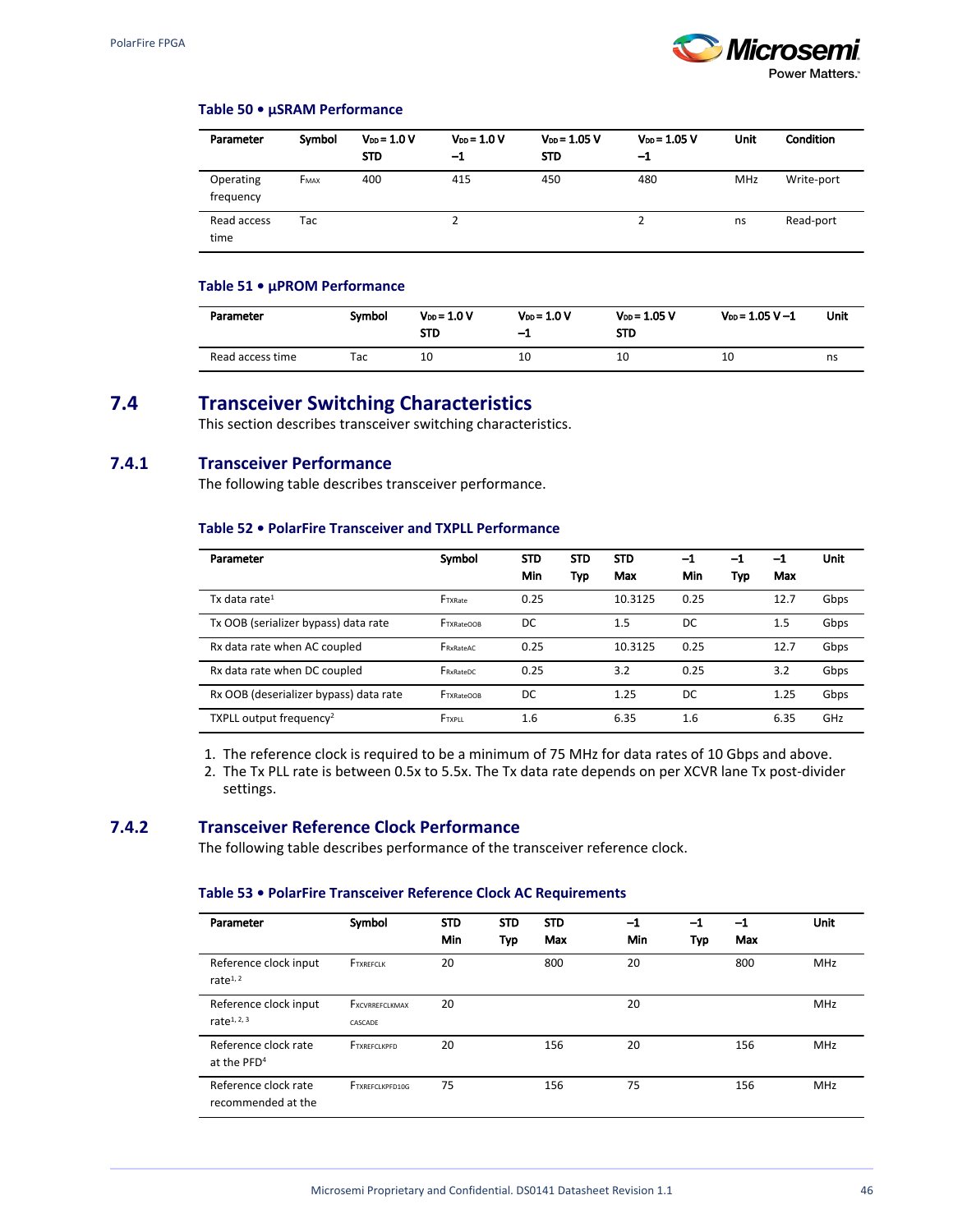

Power Matters.<sup>®</sup>

| Parameter                           | Symbol          | <b>STD</b> | <b>STD</b> | <b>STD</b>        | $-1$     | $-1$       | $-1$              | <b>Unit</b> |
|-------------------------------------|-----------------|------------|------------|-------------------|----------|------------|-------------------|-------------|
|                                     |                 | Min        | <b>Typ</b> | Max               | Min      | <b>Typ</b> | Max               |             |
| PFD for Tx rates                    |                 |            |            |                   |          |            |                   |             |
| 10 Gbps and above <sup>4</sup>      |                 |            |            |                   |          |            |                   |             |
| Tx reference clock                  | <b>FTXRFFPN</b> |            |            |                   |          |            |                   |             |
| phase noise                         |                 |            |            |                   |          |            |                   |             |
| requirements to meet                |                 |            |            |                   |          |            |                   |             |
| jitter specifications               |                 |            |            |                   |          |            |                   |             |
| (622 MHz clock at                   |                 |            |            |                   |          |            |                   |             |
| reference clock input) <sup>5</sup> |                 |            |            |                   |          |            |                   |             |
| Phase noise at 1 KHz                | <b>FTXREFPN</b> |            |            | $-105$            |          |            | $-105$            | dBc/Hz      |
| Phase noise at 10 KHz               | FTXREFPN        |            |            | $-110$            |          |            | $-110$            | dBc/Hz      |
| Phase noise at                      | <b>FTXREFPN</b> |            |            | $-115$            |          |            | $-115$            | dBc/Hz      |
| <b>100 KHz</b>                      |                 |            |            |                   |          |            |                   |             |
| Phase noise at 1 MHz                | <b>FTXREFPN</b> |            |            | $-135$            |          |            | $-135$            | dBc/Hz      |
| Reference clock input               | TREFRISE        |            | 200        | 500               |          | 200        | 500               | ps          |
| rise time (10%-90%)                 |                 |            |            |                   |          |            |                   |             |
| Reference clock input               | TREFFALL        |            | 200        | 500               |          | 200        | 500               | ps          |
| fall time (90%-10%)                 |                 |            |            |                   |          |            |                   |             |
| Reference clock duty                | TREFDUTY        | 40         |            | 60                | 40       |            | 60                | %           |
| cycle                               |                 |            |            |                   |          |            |                   |             |
| Spread spectrum                     | Mod Spread      | 0.1        |            | 3.1               | 0.1      |            | 3.1               | %           |
| modulation spread <sup>6</sup>      |                 |            |            |                   |          |            |                   |             |
| Spread spectrum                     | Mod_Freq        | FPHDETF/   | 32         | FPHDETF/          | FPHDETF/ | 32         | FPHDETF/          | <b>KHz</b>  |
| modulation frequency <sup>7</sup>   |                 | (128)      |            | $(128 \times 63)$ | (128)    |            | $(128 \times 63)$ |             |

1. See the maximum reference clock rate allowed per input buffer standard.

2. The minimum value applies to this clock when used as an XCVR reference clock. It does not apply when used as a non-XCVR input buffer (DC input allowed).

3. Cascaded reference clock.

- 4. After reference clock input divider.
- 5. Required maximum phase noise is scaled based on actual F<sub>TxRefClk</sub> value by 20 x log10 (TxRefClk/622 MHz).
- 6. Programmable capability for depth of down-spread or center-spread modulation.
- 7. Programmable modulation rate based on the modulation divider setting (1 to 63).

#### **7.4.3 Transceiver Reference Clock I/O Standards**

The following table describes the differential DC input levels.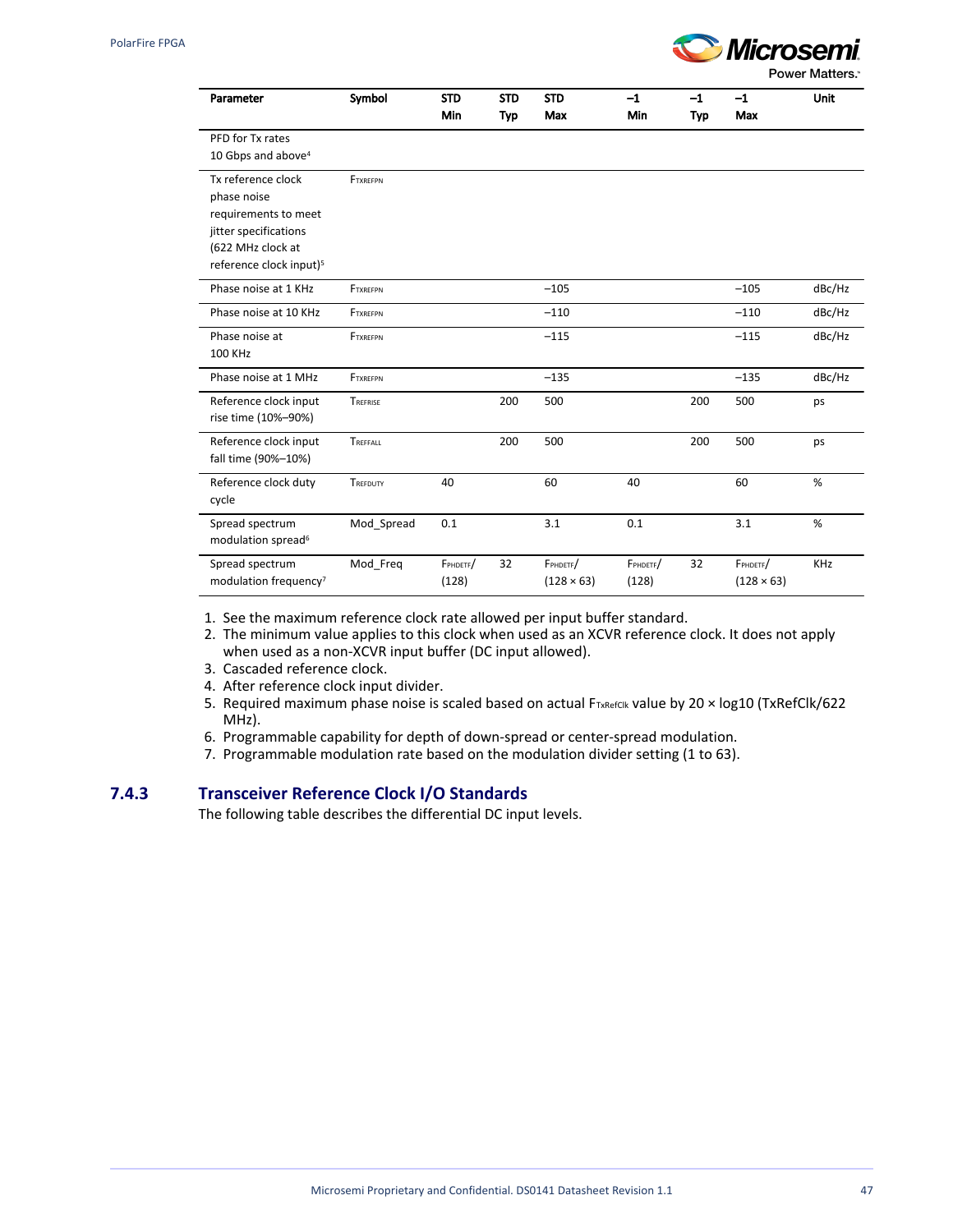

#### **Table 54 • Transceiver Differential Reference Clock I/O Standards**

| I/O Standard      | Vddi<br>Min | Vooi<br>Typ | <b>VDDI</b><br>Max | V <sub>ICM</sub> <sup>1</sup><br>Min | VICM<br>Typ | Vicm<br>Max <sup>3</sup> | $V_{1D}^2$<br>Min | Vю<br>Tvo | Vю<br>Max | Unit |
|-------------------|-------------|-------------|--------------------|--------------------------------------|-------------|--------------------------|-------------------|-----------|-----------|------|
| LVDS25            | 2.375       | 2.500       | 2.625              | 0.05                                 | 1.25        | 2.35                     | 0.1               | 0.35      | 0.6       |      |
| HCSL25 (for PCIe) | 2.375       | 2.500       | 2.625              | 0.05                                 | 0.35        | 2.35                     | 0.1               | 0.55      | 1.1       |      |

1. VICM is the input common mode.

2. V<sub>ID</sub> is the input differential voltage.

3. VICM must be less than  $V_{DD\_XCVR\_CLK}$  – .3 V.

Note: The transceiver reference clock differential receiver supports  $V_{\text{CM}}$  common mode.

Note: The maximum signal range into the reference clock input buffer for optimal performance is defined as  $V_{\text{IHMAX}} = V_{\text{CM}} + 0.5 V_{\text{ID}} < V_{\text{DD-XCVR}}$  cuk and  $V_{\text{ILMIN}}$  must be >0 V.

#### **7.4.4 Transceiver Interface Performance**

The following table describes transceiver interface performance.

#### **Table 55 • Transceiver Single-Ended Reference Clock I/O Standards**

| I/O Standard         | Vooi<br>Min | VDDI<br>Typ | Vooi<br>Max | V <sub>ICM</sub> <sup>1</sup><br>Min | V <sub>ICM</sub><br>Max | $V_{1D}^2$<br>Min | $V_{1D}^2$<br>Max | Unit |
|----------------------|-------------|-------------|-------------|--------------------------------------|-------------------------|-------------------|-------------------|------|
| SSTL181 <sup>1</sup> | 1.71        | 1.8         | 1.89        | $-0.3$                               | $V_{REF}$ - 0.125       | $V_{REF} + 0.125$ | 1.89              |      |
| LVCMOS25             | 2.375       | 2.5         | 2.625       | $-0.3$                               | 0.7                     | 1.7               | 2.625             |      |

## **7.4.5 Transmitter Performance**

The following tables describe performance of the transmitter.

#### **Table 56 • Transceiver Reference Clock Input Termination**

| Parameter                | Symbol      | Min | Typ  | Max | Unit |
|--------------------------|-------------|-----|------|-----|------|
| Single-ended termination | RefTerm     |     | 50   |     |      |
| Single-ended termination | RefTerm     |     | 75   |     | Ω    |
| Single-ended termination | RefTerm     |     | 150  |     |      |
| Differential termination | RefDiffTerm |     | 100  |     |      |
| Power-up termination     |             |     | >50K |     |      |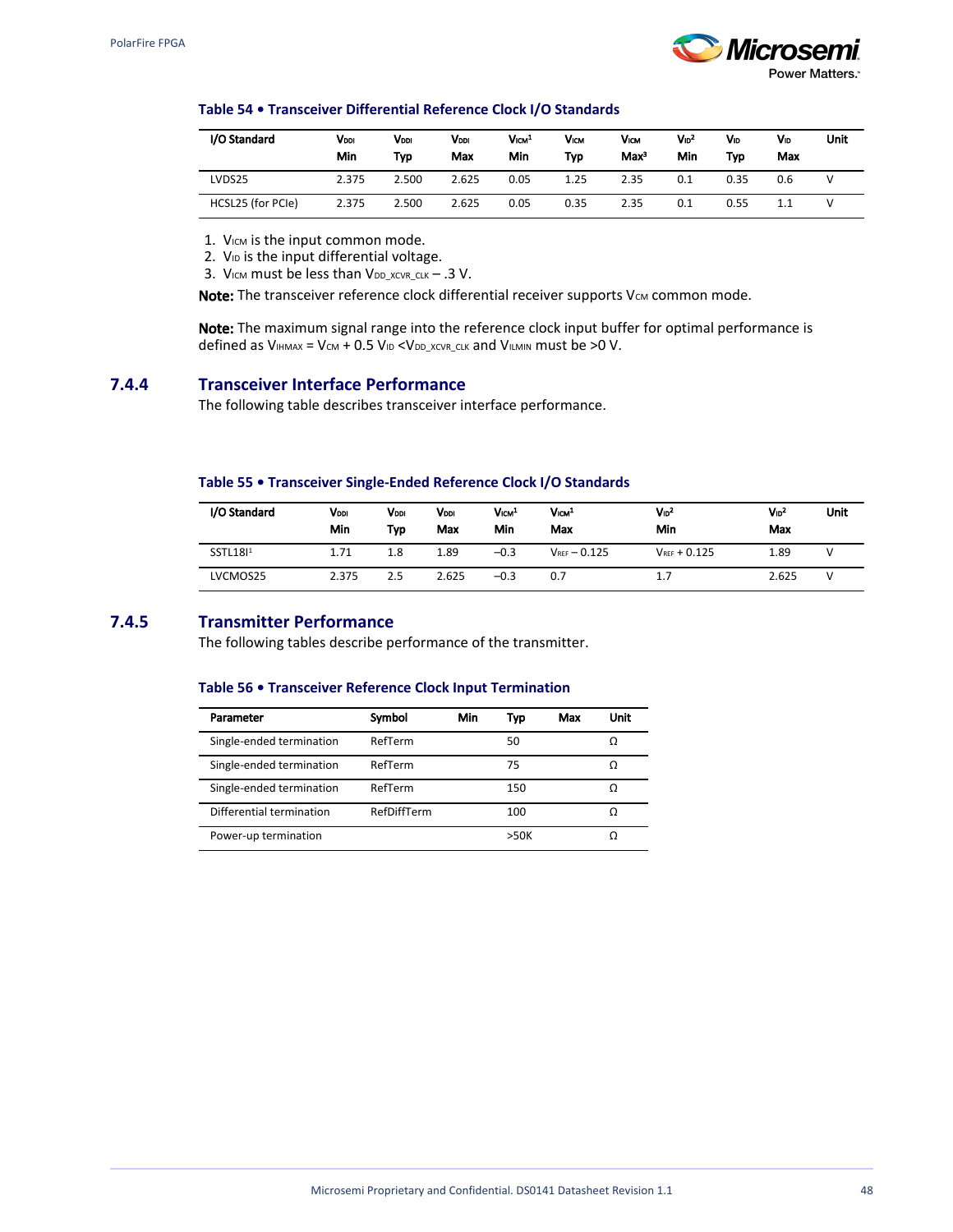# *Microsemi* **Power Matters.**

#### **Table 57 • PolarFire Transceiver User Interface Clocks**

| Parameter                                           | Modes <sup>1</sup>                                   | <b>STD</b><br>Min | STD<br>Max | $-1$<br>Min | $-1$<br>Max | Unit       |
|-----------------------------------------------------|------------------------------------------------------|-------------------|------------|-------------|-------------|------------|
| Transceiver TX_CLK                                  | 8-bit, max data rate = 1.6 Gbps                      |                   | 200        |             | 200         | MHz        |
| range (non-<br>deterministic PCS mode               | 10-bit, max data rate $= 1.6$ Gbps                   |                   | 160        |             | 160         | MHz        |
| with global or regional                             | 16-bit, max data rate $=$ 4.8 Gbps                   |                   | 300        |             | 300         | MHz        |
| fabric clocks)                                      | 20-bit, max data rate = $6.0$ Gbps                   |                   | 300        |             | 300         | MHz        |
|                                                     | 32-bit, max data rate = $10.3125$ Gbps               |                   | 325        |             | 325         | MHz        |
|                                                     | 40-bit, max data rate = 12.7 Gbps                    |                   |            |             | 320         | MHz        |
|                                                     | 64-bit, max data rate = 12.7 Gbps                    |                   |            |             | 200         | MHz        |
|                                                     | 80-bit, max data rate = 12.7 Gbps                    |                   |            |             | 162.5       | MHz        |
|                                                     | Fabric pipe mode 32-bit, max data rate = 6.0<br>Gbps |                   | 150        |             | 150         | MHz        |
| Transceiver RX_CLK                                  | 8-bit, max data rate = 1.6 Gbps                      |                   | 200        |             | 200         | MHz        |
| range (non-deterministic<br>PCS mode with global or | 10-bit, max data rate = $1.6$ Gbps                   |                   | 160        |             | 160         | MHz        |
| regional fabric clocks)                             | 16-bit, max data rate = $4.8$ Gbps                   |                   | 300        |             | 300         | MHz        |
|                                                     | 20-bit, max data rate $= 6.0$ Gbps                   |                   | 300        |             | 300         | MHz        |
|                                                     | 32-bit, max data rate = 10.3125 Gbps                 |                   | 325        |             | 325         | MHz        |
|                                                     | 40-bit, max data rate = 12.7 Gbps                    |                   |            |             | 320         | MHz        |
|                                                     | 64-bit, max data rate = 12.7 Gbps                    |                   |            |             | 200         | MHz        |
|                                                     | 80-bit, max data rate = 12.7 Gbps                    |                   |            |             | 162.5       | MHz        |
|                                                     | Fabric pipe mode 32-bit, max data rate = 6.0<br>Gbps |                   | 150        |             | 150         | MHz        |
| Transceiver TX_CLK                                  | 8-bit, max data rate = 1.6 Gbps                      |                   | 200        |             | 200         | MHz        |
| range (deterministic<br>PCS mode with regional      | 10-bit, max data rate = $1.6$ Gbps                   |                   | 160        |             | 160         | MHz        |
| fabric clocks)                                      | 16-bit, max data rate $=$ 4.8 Gbps                   |                   | 300        |             | 300         | MHz        |
|                                                     | 20-bit, max data rate $= 6.0$ Gbps                   |                   | 300        |             | 300         | MHz        |
|                                                     | 32-bit, max data rate = 10.3125 Gbps                 |                   | 325        |             | 325         | MHz        |
|                                                     | 40-bit, max data rate = 12.7 Gbps                    |                   |            |             | 320         | MHz        |
|                                                     | 64-bit, max data rate = 12.7 Gbps                    |                   |            |             | 200         | MHz        |
|                                                     | 80-bit, max data rate = 12.7 Gbps                    |                   |            |             | 160         | <b>MHz</b> |
| Transceiver RX_CLK                                  | 8-bit, max data rate = 1.6 Gbps                      |                   | 200        |             | 200         | MHz        |
| range (deterministic<br>PCS mode with regional      | 10-bit, max data rate = $1.6$ Gbps                   |                   | 160        |             | 160         | MHz        |
| fabric clocks)                                      | 16-bit, max data rate = $4.8$ Gbps                   |                   | 300        |             | 300         | MHz        |
|                                                     | 20-bit, max data rate = $6.0$ Gbps                   |                   | 300        |             | 300         | MHz        |
|                                                     | 32-bit, max data rate = 10.3125 Gbps                 |                   | 325        |             | 325         | MHz        |
|                                                     | 40-bit, max data rate = 12.7 Gbps                    |                   |            |             | 320         | MHz        |
|                                                     | 64-bit, max data rate = $12.7$ Gbps                  |                   |            |             | 200         | MHz        |
|                                                     | 80-bit, max data rate = 12.7 Gbps                    |                   |            |             | 160         | MHz        |

1. Until specified, all modes are non-deterministic. For more information, see [UG0677: PolarFire FPGA](http://www.microsemi.com/index.php?option=com_docman&task=doc_download&gid=136531)  [Transceiver User Guide.](http://www.microsemi.com/index.php?option=com_docman&task=doc_download&gid=136531)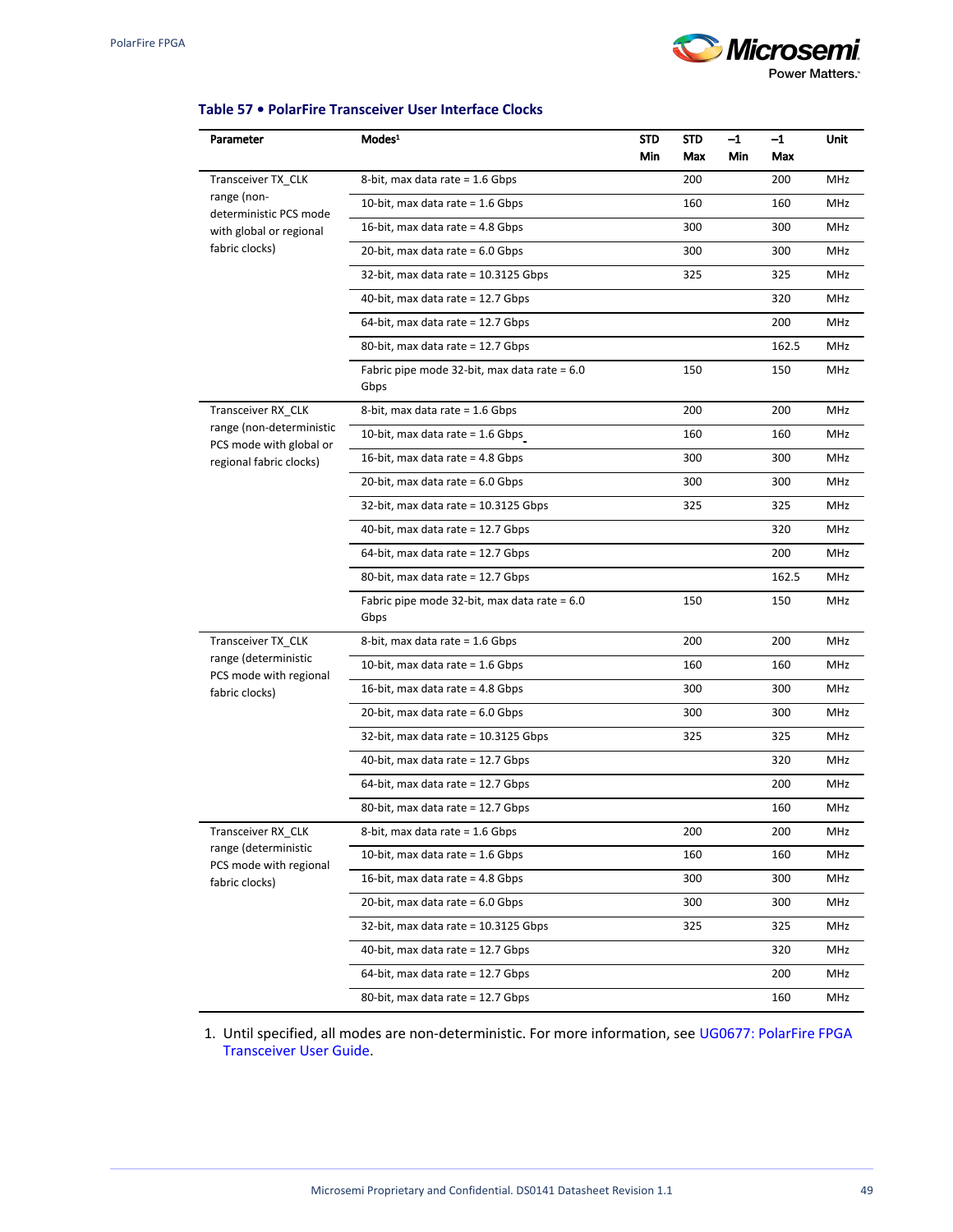# **Microsemi**

**Power Matters.** 

## **Table 58 • PolarFire Transceiver Transmitter Characteristics**

| Parameter                                                                | Symbol             | Min | Typ                    | Max  | Unit                 | Condition                          |
|--------------------------------------------------------------------------|--------------------|-----|------------------------|------|----------------------|------------------------------------|
| Differential termination                                                 | <b>VOTERM</b>      | 68  | 85                     | 102  | Ω                    | 50K $\Omega$ power-up              |
|                                                                          | <b>VOTERM</b>      | 80  | 100                    | 120  | Ω                    |                                    |
|                                                                          | <b>VOTERM</b>      | 120 | 150                    | 180  | Ω                    |                                    |
| Common mode voltage <sup>1</sup>                                         | <b>V</b> осм       |     | $0.525 \times V_{DDA}$ |      | $\vee$               | DC coupled 50% setting             |
|                                                                          | <b>V</b> осм       |     | $0.6 \times V_{DDA}$   |      | v                    | DC coupled 60% setting             |
|                                                                          | <b>V</b> осм       |     | $0.7 \times V_{DDA}$   |      | $\vee$               | DC coupled 70% setting             |
|                                                                          | <b>V</b> осм       |     | $0.8 \times V_{DDA}$   |      | V                    | DC coupled 80% setting             |
| Rise time <sup>2</sup>                                                   | <b>TTxRF</b>       | 20  |                        | 40   | ps                   | 20% to 80%                         |
| Fall time <sup>2</sup>                                                   |                    | 20  |                        | 40   | ps                   | 80% to 20%                         |
| Differential peak-to-peak                                                | VODPP              | 100 |                        | 1350 | mV                   | Minimum to maximum settings        |
| amplitude <sup>3</sup>                                                   | VODPP              |     | 1000                   |      | mV                   | 1000 mV setting                    |
|                                                                          | VODPP              |     | 800                    |      | mV                   | 800 mV setting                     |
|                                                                          | VODPP              |     | 600                    |      | mV                   | 600 mV setting                     |
|                                                                          | VODPP              |     | 500                    |      | mV                   | 500 mV setting                     |
|                                                                          | VODPP              |     | 400                    |      | mV                   | 400 mV setting                     |
|                                                                          | VODPP              |     | 300                    |      | mV                   | 300 mV setting                     |
|                                                                          | VODPP              |     | 200                    |      | mV                   | 200 mV setting                     |
|                                                                          | VODPP              |     | 100                    |      | mV                   | 100 mV setting                     |
| Transmit lane P to N skew <sup>4</sup>                                   | <b>TOSKEW</b>      |     |                        | 20   | ps                   |                                    |
| Lane to lane transmit skew                                               | <b>TLLSKEW</b>     |     |                        | 200  | ps                   | Single PLL                         |
| 5, 6, 7                                                                  | <b>TLLSKEW</b>     |     |                        |      | ps                   | Multiple PLL                       |
| Electrical idle transition                                               | T                  |     |                        |      | ns                   |                                    |
| entry time <sup>8</sup>                                                  | TxEITrEntry        |     |                        |      |                      |                                    |
| Electrical idle transition<br>exit time <sup>8</sup>                     | <b>TTxEITrExit</b> |     |                        |      | ns                   |                                    |
| Electrical idle amplitude                                                | VTxElpp            |     |                        | 15   | mV                   |                                    |
| <b>TXPLL lock time</b>                                                   | TLock              |     |                        |      | <b>REFCLK</b><br>Uls |                                    |
| Digital PLL lock time <sup>9</sup>                                       | TDPLLLock          |     |                        | 15K  | <b>REFCLK</b><br>Uls | For Tx jitter cleaner applications |
| Total jitter <sup>10, 11, 12</sup>                                       | Tı.                |     |                        |      | UI                   | Rate ≥8.5 Gbps to 12.7 Gbps        |
| Deterministic jitter <sup>10, 11, 12</sup>                               | TDJ                |     |                        |      | UI                   | Tx Vco rate 4.25 GHz to 6.35 GHz   |
| Total jitter <sup>10, 11, 12</sup>                                       | Tı.                |     |                        |      | UI                   | Rate ≥3.2 Gbps to 8.5 Gbps         |
| Deterministic jitter <sup>10, 11, 12</sup>                               | $T_{DJ}$           |     |                        |      | UI                   | Tx Vco rate 2.5 GHz to 5.0 GHz     |
| Total jitter <sup>10, 11, 12</sup>                                       | Tı                 |     |                        |      | UI                   | Rate ≥1.6 Gbps to 3.2 Gbps         |
| Deterministic jitter <sup>10, 11, 12</sup>                               | TDJ                |     |                        |      | UI                   | Tx Vco rate 2.5 GHz to 5.0 GHz     |
| Total jitter <sup>10, 11, 12</sup>                                       | Tı.                |     |                        |      | UI                   | Rate $\geq$ 800 Mbps to 1.6 Gbps   |
| Deterministic jitter <sup>10, 11, 12</sup>                               | TDJ                |     |                        |      | UI                   | Tx Vco rate 2.5 GHz to 5.0 GHz     |
| Total jitter <sup>10, 11, 12</sup>                                       | Tı.                |     |                        |      | UI                   | Rate = 250 Mbps to 800 Mbps        |
| Deterministic jitter <sup>10, 11, 12</sup>                               | TDJ                |     |                        |      | UI                   | Tx Vco rate 2.5 GHz to 5.0 GHz     |
| Additional Total jitter in<br>Frac $\text{mode}^{\scriptscriptstyle 13}$ | <b>TJFRAC</b>      |     |                        |      | UI                   |                                    |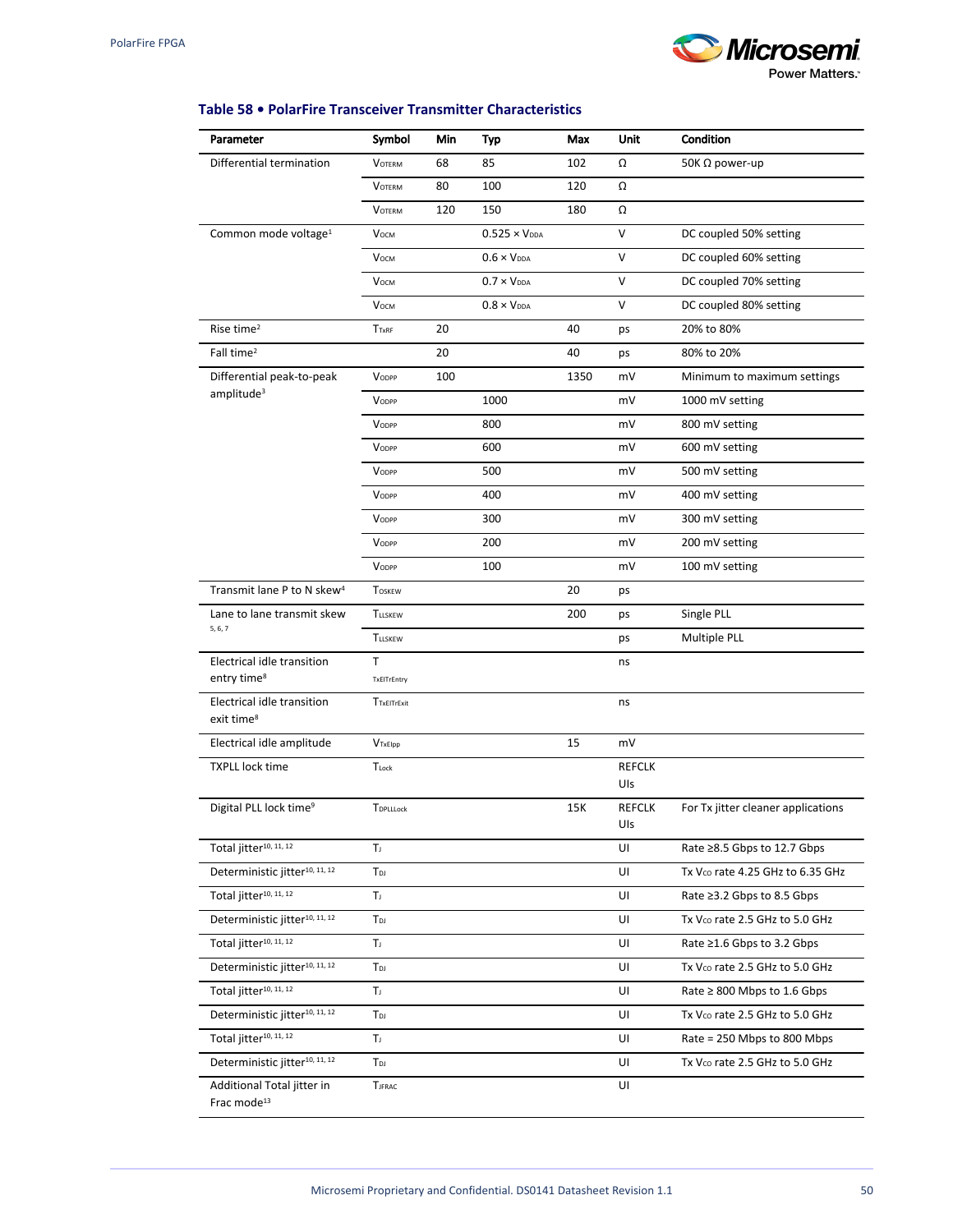

Power Matters.<sup>®</sup>

| Parameter                         | Symbol        | Min | Typ | Max | Unit | <b>Condition</b> |
|-----------------------------------|---------------|-----|-----|-----|------|------------------|
| Additional deterministic          | <b>DJFRAC</b> |     |     |     | UI   |                  |
| iitter in Frac mode <sup>13</sup> |               |     |     |     |      |                  |

- 1. Increased DC common mode settings above 50% reduce allowed Vop output swing capabilities.
- 2. Adjustable through transmit emphasis.
- 3.  $V_{DDA} = 1.0 V \pm 30$  mV.
- 4. With estimated package differences.
- 5. Single PLL applies to all four lanes in the same quad location with the same TxPLL.
- 6. Multiple PLL applies to N lanes using multiple TxPLLs from different quad locations.
- 7. For more information about how to transmit align multiple lanes from different quad locations, see *[UG0677: PolarFire FPGA Transceiver User Guide](http://www.microsemi.com/index.php?option=com_docman&task=doc_download&gid=136531)*.
- 8. From the PMA mode, the TX\_ELEC\_IDLE port to the XCVR TXP/N pins.
- 9. FTxRefClk = 75 MHz with typical settings.
- 10. Jitter measurements are obtained using the TXPL\_SSC and/or TXPLL in integer mode with the slowest possible V<sub>co</sub> rate with a reference clock of at least 100 MHz that meets the input phase noise specifications.
- 11. Improved jitter characteristics for a specific industry standard are possible in many cases due to improved reference clock or higher Vco rate used.
- 12. Tx jitter is specified with all transmitters on the device enabled, a 10-12 bit error rate (BER) and Tx data pattern of PRBS27.
- 13. Additional TJ when Fractional-N mode is enabled.

## **7.4.6 Receiver Performance**

The following table describes performance of the receiver.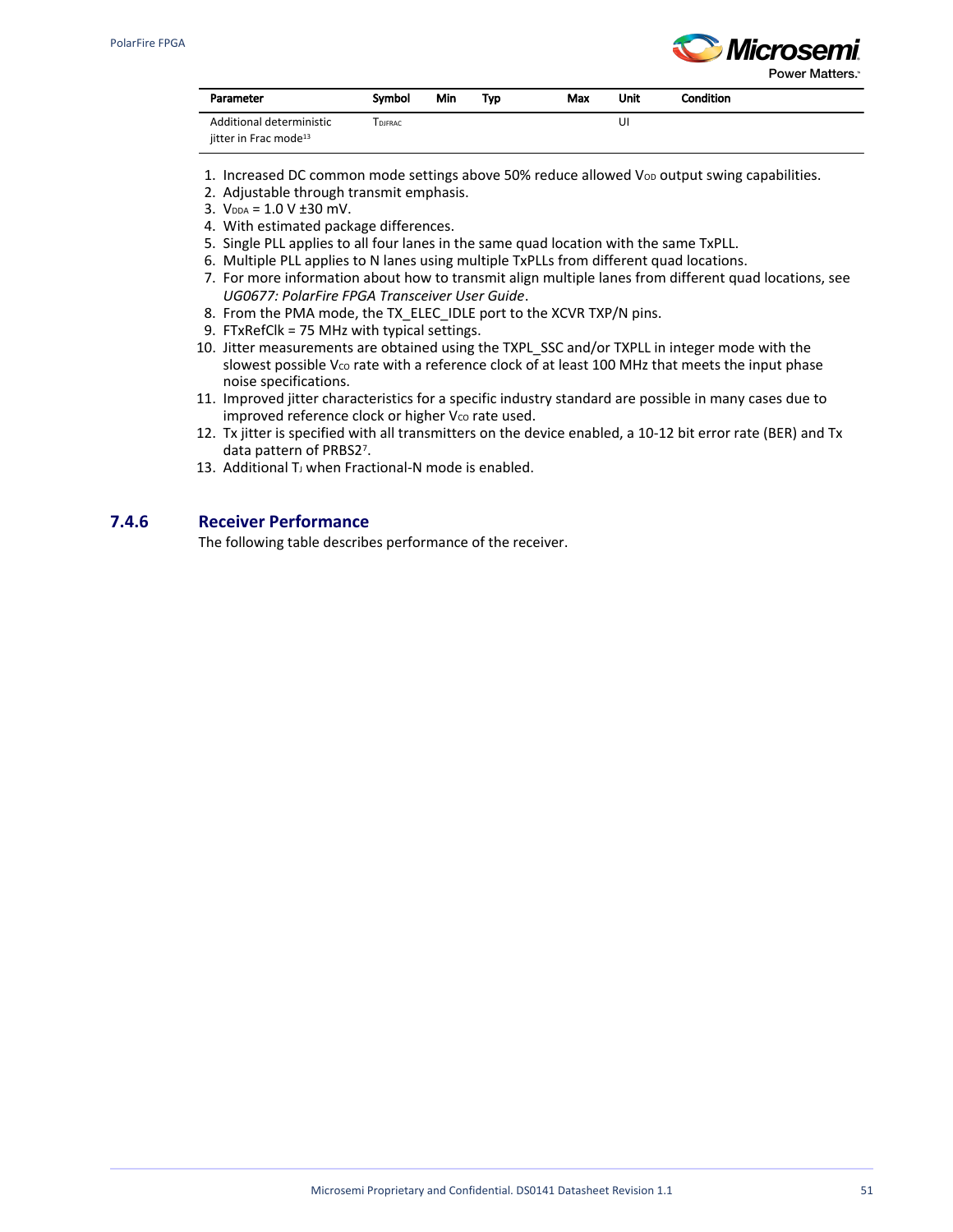# Microsemi

**Power Matters.** 

## **Table 59 • PolarFire Transceiver Receiver Characteristics**

| Parameter                                           | Symbol          | Min                  | Typ                  | Max                         | <b>Unit</b>             | Condition                      |
|-----------------------------------------------------|-----------------|----------------------|----------------------|-----------------------------|-------------------------|--------------------------------|
| Input voltage range                                 | $V_{IN}$        | 0                    |                      | $V_{DDA} + 0.3$             | $\vee$                  |                                |
| Differential peak-to-peak<br>amplitude              | <b>VIDPP</b>    | 140                  |                      | 1250                        | mV                      |                                |
| Differential termination                            | <b>VITERM</b>   | 68                   | 85                   | 102                         | Ω                       | 50K $\Omega$ power-up          |
|                                                     | <b>VITERM</b>   | 80                   | 100                  | 120                         | Ω                       | 50K Ω power-up                 |
|                                                     | <b>VITERM</b>   | 120                  | 150                  | 180                         | Ω                       | 50K $\Omega$ power-up          |
| Common mode voltage                                 | <b>VICMAC</b>   |                      | $1.0 \times V_{DDA}$ |                             | V                       | AC coupled                     |
| Common mode voltage                                 | $V$ ICMDC $1$   | $0.7 \times V_{DDA}$ |                      | $0.9 \times V_{\text{DDA}}$ | V                       | DC coupled                     |
| Electrical idle detect threshold<br>(differential)  | <b>VEIDET</b>   | 60                   |                      | 300                         | mV                      |                                |
| Exit electrical idle detection time                 | TEIDET          |                      | 50                   | 100                         | ns                      |                                |
| Run length of consecutive<br>identical digits (CID) | CID             |                      |                      | 85                          | UI                      |                                |
| CDR PPM tolerance <sup>2</sup>                      | CDRPPM          |                      |                      | 1.15                        | % UI                    |                                |
| CDR lock-to-data time                               | TLTD            |                      | 512                  |                             | <b>CDRREFCLK</b><br>Uls |                                |
| CDR lock-to-ref time                                | TLTF            | 512                  |                      | 1024                        | <b>CDRREFCLK</b><br>Uls |                                |
| Loss-of-signal detect threshold-                    | <b>VDETLOW</b>  |                      |                      | $65^{3}$                    | mV                      | Setting = PCIe                 |
| low                                                 | <b>VDETLOW</b>  |                      |                      | 75 <sup>4</sup>             | mV                      | Setting = SATA                 |
|                                                     | <b>VDETLOW</b>  |                      |                      |                             |                         | Setting $= 1$                  |
|                                                     | <b>VDETLOW</b>  |                      |                      |                             |                         | Setting $= 2$                  |
|                                                     | <b>VDETLOW</b>  |                      |                      |                             |                         | Setting $=$ 3                  |
|                                                     | <b>VDETLOW</b>  |                      |                      |                             |                         | Setting $=$ 4                  |
|                                                     | VDETLOW         |                      |                      |                             |                         | Setting $= 5$                  |
|                                                     | <b>VDETLOW</b>  |                      |                      |                             |                         | Setting $= 6$                  |
|                                                     | <b>VDETLOW</b>  |                      |                      |                             |                         | Setting $= 7$                  |
| Loss-of-signal detect threshold-                    | <b>VDETHIGH</b> | 1754                 |                      |                             | mV                      | Setting = PCIe                 |
| high                                                | <b>VDETHIGH</b> | 2004                 |                      |                             | mV                      | Setting = SATA                 |
|                                                     | <b>VDFTHIGH</b> |                      |                      |                             |                         | Setting $= 1$                  |
|                                                     | <b>VDETHIGH</b> |                      |                      |                             |                         | Setting $= 2$                  |
|                                                     | <b>VDETHIGH</b> |                      |                      |                             |                         | Setting $=$ 3                  |
|                                                     | VDETHIGH        |                      |                      |                             |                         | Setting $=$ 4                  |
|                                                     | <b>VDETHIGH</b> |                      |                      |                             |                         | Setting $= 5$                  |
|                                                     | <b>VDETHIGH</b> |                      |                      |                             |                         | Setting $= 6$                  |
|                                                     | <b>VDETHIGH</b> |                      |                      |                             |                         | Setting $= 7$                  |
| Sinusoidal jitter tolerance                         | TSJTOL          |                      |                      |                             | UI                      | >8.5-12.7 Gbps <sup>4</sup>    |
|                                                     |                 |                      |                      |                             | UI                      | $>3.2 - 8.5$ Gbps <sup>5</sup> |
|                                                     |                 |                      |                      |                             | UI                      | >1.6 to 3.2 Gbps <sup>5</sup>  |
|                                                     |                 |                      |                      |                             | UI                      | >0.8 to 1.6 Gbps <sup>6</sup>  |
|                                                     |                 |                      |                      |                             | UI                      | 250 to 800 Mpbs <sup>6</sup>   |
|                                                     | <b>TTJTOLSE</b> |                      |                      |                             | UI                      | 3.125 Gbps <sup>5</sup>        |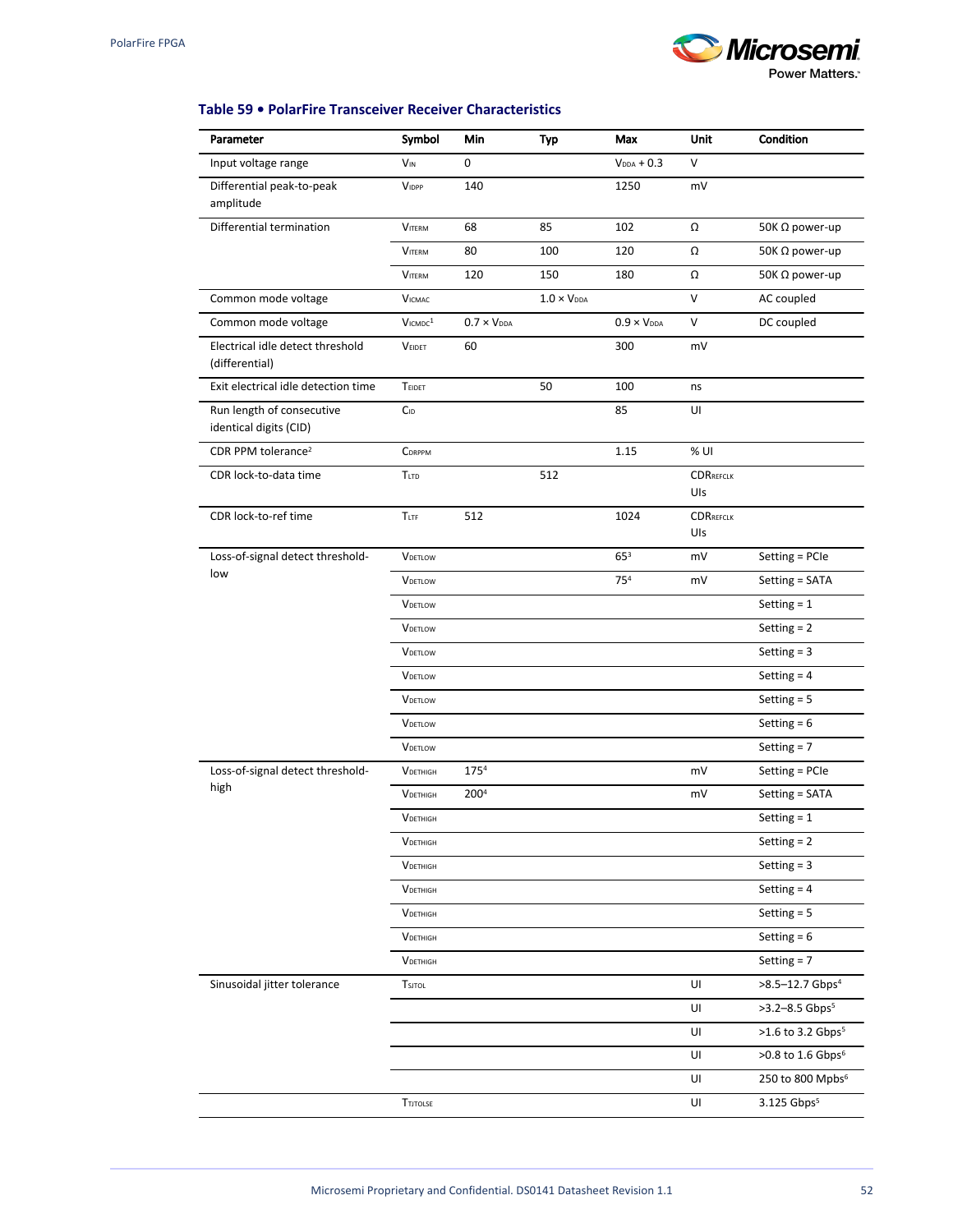

Power Matters.<sup>\*</sup>

| Parameter                                    | Symbol          | Min | Typ | Max | Unit | Condition                 |
|----------------------------------------------|-----------------|-----|-----|-----|------|---------------------------|
| Total jitter tolerance with                  |                 |     |     |     | UI   | $6.25$ Gbps <sup>5</sup>  |
| stressed eye                                 |                 |     |     |     | UI   | 10.3125 Gbps <sup>5</sup> |
|                                              |                 |     |     |     | UI   | $12.5$ Gbps <sup>5</sup>  |
| Sinusoidal jitter tolerance with             | <b>TSJTOLSE</b> |     |     |     | UI   | 3.125 Gbps <sup>5</sup>   |
| stressed eye                                 |                 |     |     |     | UI   | $6.25$ Gbps <sup>5</sup>  |
|                                              |                 |     |     |     | UI   | 10.3125 Gbps <sup>5</sup> |
|                                              |                 |     |     |     | UI   | $12.5$ Gbps <sup>5</sup>  |
| CTLE DC gain (all stages, max<br>settings)   |                 |     |     | 10  | dB   |                           |
| CTLE AC gain (all stages, max<br>settings)   |                 |     |     | 16  | dB   |                           |
| DFE AC gain (per 5 stages, max<br>settings)  |                 |     |     | 14  | dB   |                           |
| CTLE auto adaptive calibration<br>time       |                 |     |     |     | us   |                           |
| CTLE + DFE auto adaptive<br>calibration time |                 |     |     |     | us   |                           |

- 1. Valid at 3.2 Gbps and below.
- 2. Data vs. Rx reference clock frequency.
- 3. Achieves compliance with PCIe electrical idle detection.
- 4. Rx jitter values based on bit error ratio (BER) of 10–12, AC coupled input with 400 mV V<sub>ID</sub>, single stage of Rx CTLE enabled, DFE disabled, 80 MHz sinusoidal jitter injected to Rx data.
- 5. Rx jitter values based on BER of 10–12, AC coupled input with 400 mV V<sub>ID</sub>, Rx CTLE disabled, DFE disabled, 80 MHz sinusoidal jitter injected to Rx data.

## **7.5 Transceiver Protocol Characteristics**

The following section describes transceiver protocol characteristics.

### **7.5.1 PCI Express**

The following tables describes the PCI express.

#### **Table 60 • PCI Express Gen1**

|                           | Data Rate | Min | Max | Unit |
|---------------------------|-----------|-----|-----|------|
| Total transmit jitter     | 2.5 Gbps  |     |     | Ul   |
| Receiver jitter tolerance | 2.5 Gbps  |     |     | UI   |

#### **Table 61 • PCI Express Gen2**

|                           | Data Rate | Min | Max | Unit |
|---------------------------|-----------|-----|-----|------|
| Total transmit jitter     | 5.0 Gbps  |     |     | UI   |
| Receiver jitter tolerance | 5.0 Gbps  |     |     | UI   |

## **7.5.2 10GbE (XAUI, RXAUI, 10GBASE-R, and 10GBASE-KR)** The following table describes 10GbE (XAUI).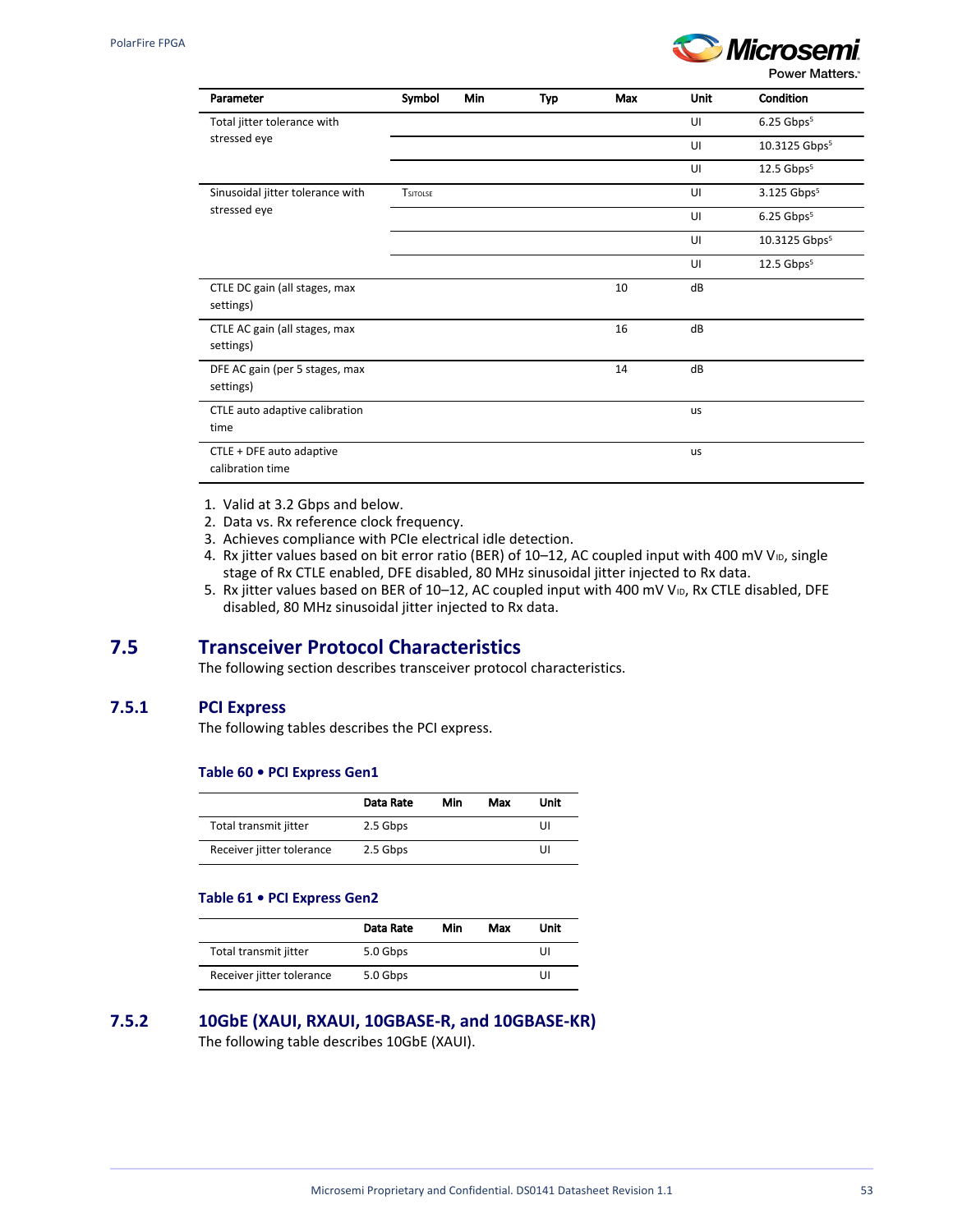

#### **Table 62 • 10GbE (XAUI)**

|                           | Data Rate  | Min | Max | Unit |
|---------------------------|------------|-----|-----|------|
| Total transmit jitter     | 3.125 Gbps |     |     | UI   |
| Receiver jitter tolerance | 3.125 Gbps |     |     | UI   |

The following table describes 10GbE (RXAUI).

#### **Table 63 • 10GbE (RXAUI)**

|                           | Data Rate | Min | Max | Unit |
|---------------------------|-----------|-----|-----|------|
| Total transmit jitter     | 6.25 Gbps |     |     | UI   |
| Receiver jitter tolerance | 6.25 Gbps |     |     | UI   |

The following table describes 10GbE (10GBASE-R).

#### **Table 64 • 10GbE (10GBASE-R)**

|                           | Data Rate    | Min | Max | Unit |
|---------------------------|--------------|-----|-----|------|
| Total transmit jitter     | 10.3125 Gbps |     |     | UI   |
| Receiver jitter tolerance | 10.3125 Gbps |     |     | UI   |

The following table describes 10GbE (10GBASE-KR).

#### **Table 65 • 10GbE (10GBASE-KR)**

|                           | Data Rate   | Min | Max | Unit |
|---------------------------|-------------|-----|-----|------|
| Total transmit jitter     | $12.5$ Gbps |     |     | Ul   |
| Receiver jitter tolerance | $12.5$ Gbps |     |     | Ul   |

**7.5.3 1GbE (SGMII, 1000BASE-T, 1000BASE-X, and QSGMII)** The following table describes 1GbE (SGMII).

#### **Table 66 • 1GbE (SGMII)**

|                           | Data Rate   | Min | Max | Unit |
|---------------------------|-------------|-----|-----|------|
| Total transmit jitter     | $1.25$ Gbps |     |     | UI   |
| Receiver jitter tolerance | $1.25$ Gbps |     |     | UI   |

The following table describes 1GbE (1000BASE-T).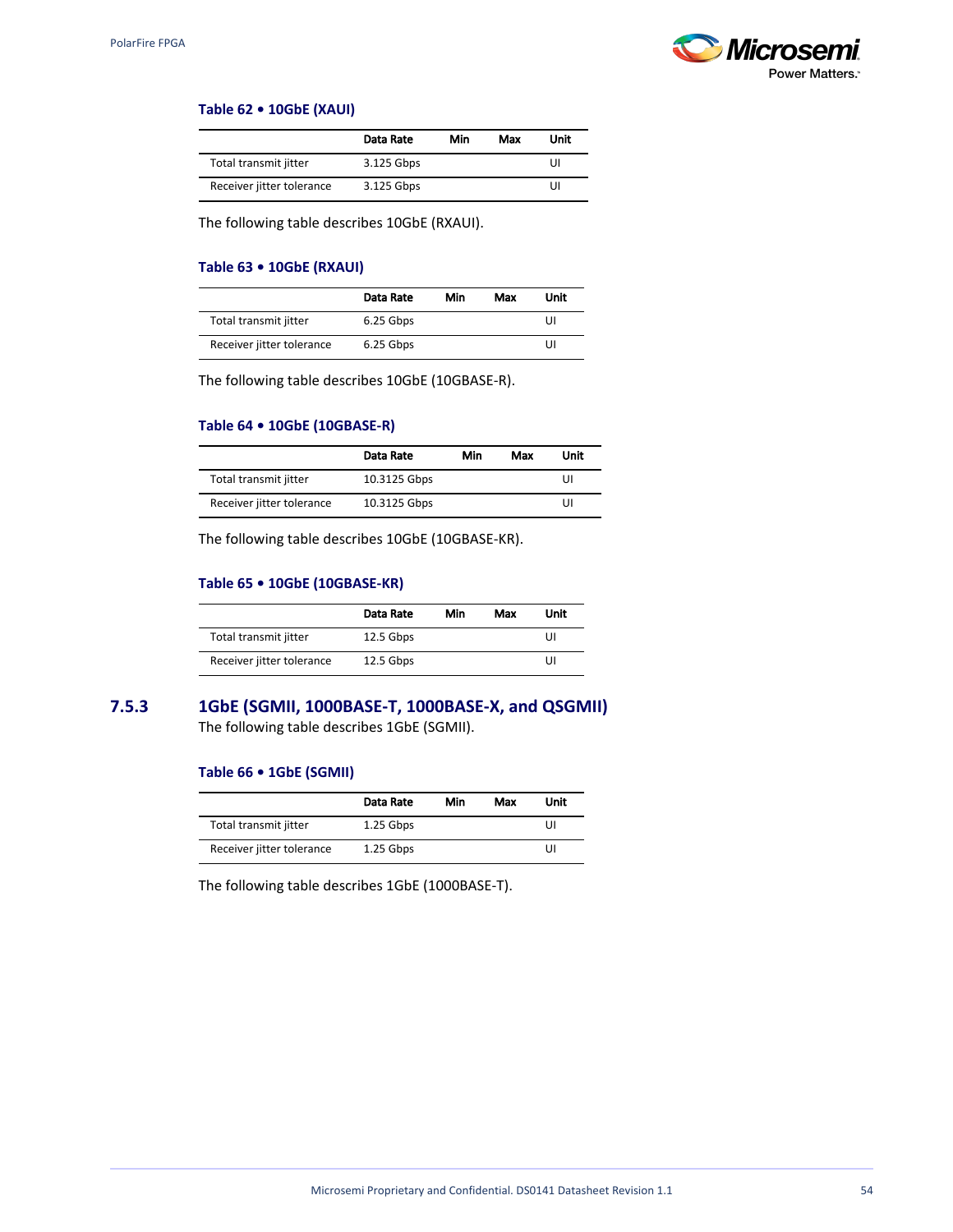

#### **Table 67 • 1GbE (1000BASE-T)**

|                           | Data Rate   | Min | Max | Unit |
|---------------------------|-------------|-----|-----|------|
| Total transmit jitter     | $1.25$ Gbps |     |     | UI   |
| Receiver jitter tolerance | $1.25$ Gbps |     |     | UI   |

The following table describes 1GbE (1000BASE-X).

## **Table 68 • 1GbE (1000BASE-X)**

|                           | Data Rate   | Min | Max | Unit |
|---------------------------|-------------|-----|-----|------|
| Total transmit jitter     | $1.25$ Gbps |     |     | UI   |
| Receiver jitter tolerance | $1.25$ Gbps |     |     | UI   |

The following table describes 1GbE (QSGMII).

#### **Table 69 • 1GbE (QSGMII)**

|                           | Data Rate | Min | Max | Unit |
|---------------------------|-----------|-----|-----|------|
| Total transmit jitter     | 5.0 Gbps  |     |     | UI   |
| Receiver jitter tolerance | 5.0 Gbps  |     |     | UI   |

## **7.5.4 CPRI**

The following table describes CPRI.

#### **Table 70 • CPRI**

|                          | Data Rate     | Min | Max | Unit |
|--------------------------|---------------|-----|-----|------|
| Total transmit jitter    | 0.6144 Gbps   |     |     | UI   |
|                          | 1.2288 Gbps   |     |     | UI   |
|                          | 2.4576 Gbps   |     |     | UI   |
|                          | 3.0720 Gbps   |     |     | UI   |
|                          | 4.9152 Gbps   |     |     | UI   |
|                          | 6.1440 Gbps   |     |     | UI   |
|                          | 9.8304 Gbps   |     |     | UI   |
|                          | 10.1376 Gbps  |     |     | UI   |
|                          | 12.16512 Gbps |     |     | UI   |
| Receive jitter tolerance | 0.6144 Gbps   |     |     | UI   |
|                          | 1.2288 Gbps   |     |     | UI   |
|                          | 2.4576 Gbps   |     |     | UI   |
|                          | 3.0720 Gbps   |     |     | UI   |
|                          | 4.9152 Gbps   |     |     | UI   |
|                          | 6.1440 Gbps   |     |     | UI   |
|                          | 9.8304 Gbps   |     |     | UI   |
|                          | 10.1376 Gbps  |     |     | UI   |
|                          | 12.16512 Gbps |     |     | UI   |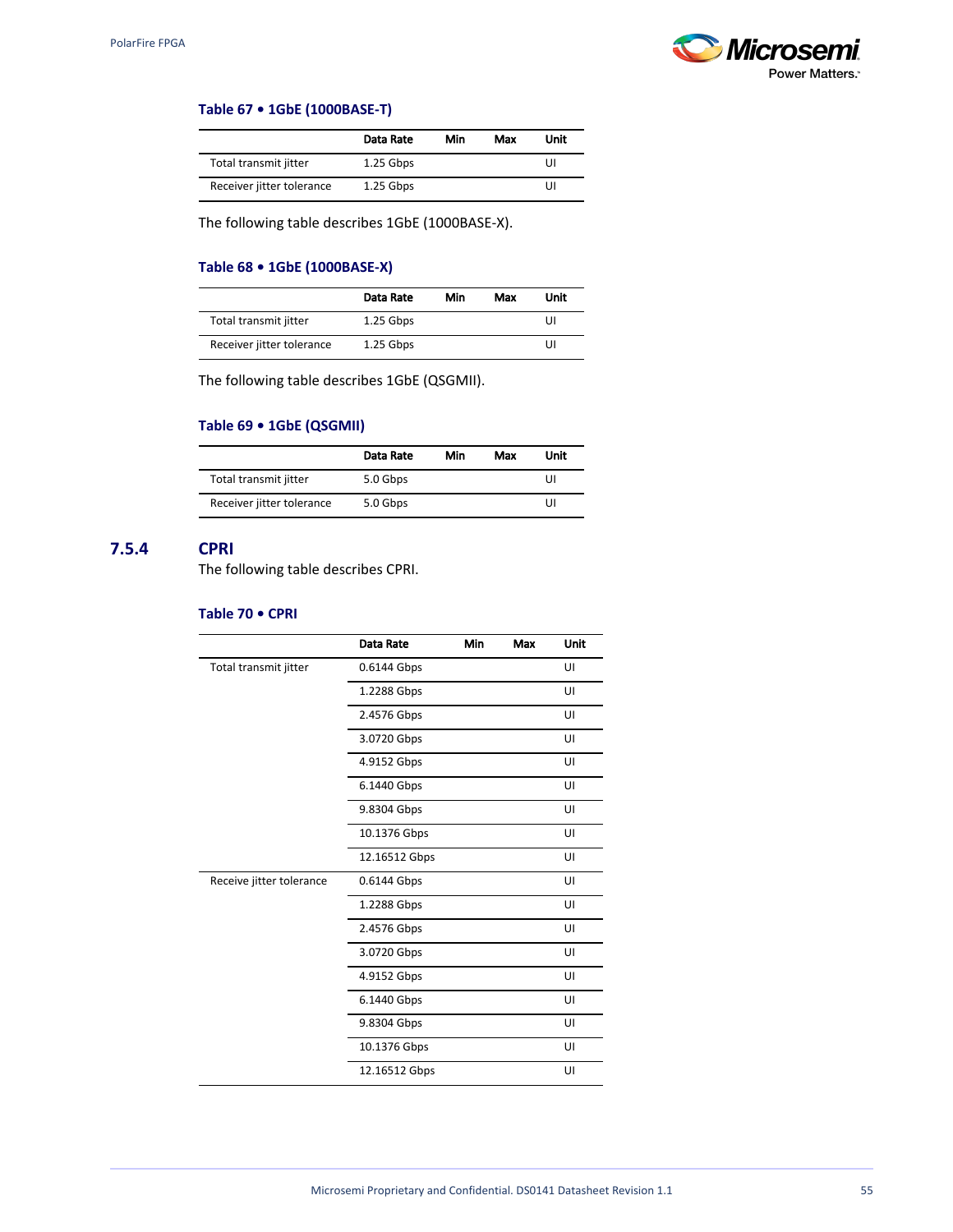

## **7.5.5 JESD204B**

The following table describes JESD204B.

#### **Table 71 • JESD204B**

|                          | Data Rate  | Min | Max | <b>Unit</b> |
|--------------------------|------------|-----|-----|-------------|
| Total transmit jitter    | 3.125 Gbps |     |     | UI          |
|                          | 6.25 Gbps  |     |     | UI          |
|                          | 12.5 Gbps  |     |     | UI          |
| Receive jitter tolerance | 3.125 Gbps |     |     | UI          |
|                          | 6.25 Gbps  |     |     | UI          |
|                          | 12.5 Gbps  |     |     | UI          |

# **7.6 Non-Volatile Characteristics**

The following section describes non-volatile characteristics.

#### **Figure 3 • High-Temperature Retention (HTR) Curve**



## **7.6.1 FPGA Programming Cycle and Retention**

The following table describes FPGA programming cycle and retention.

#### **Table 72 • FPGA Programming Cycles vs Retention Characteristics**

| Programming T <sub>J</sub> | <b>Programming Cycles, Max</b> | <b>Retention Years</b> | <b>Retention Years at T</b> |
|----------------------------|--------------------------------|------------------------|-----------------------------|
| $0 °C$ to 85 $°C$          | 1000                           | 20                     | 85 °C                       |
| $0 °C$ to $100 °C$         | 500                            | 20                     | 100 °C                      |
| $-20$ °C to 100 °C         | 500                            | 20                     | 100 °C                      |
| $-40$ °C to 100 °C         | 500                            | 20                     | 100 °C                      |
| $-40$ °C to 85 °C          | 1000                           | 16                     | 100 °C                      |
| $-40$ °C to 55 °C          | 2000                           | 12                     | 100 °C                      |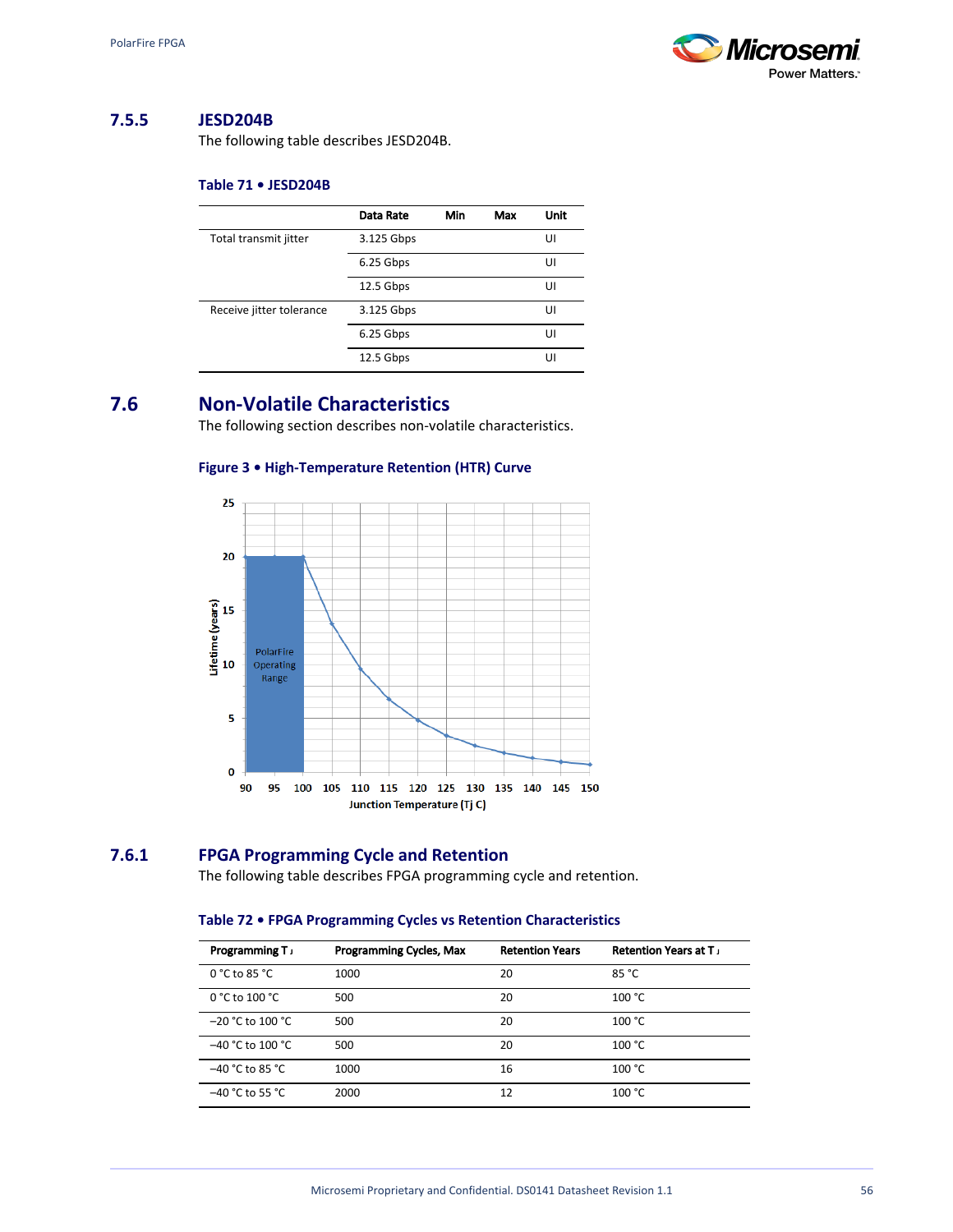

Power Matters.<sup>®</sup>

Note: Power supplied to the device must be valid during programming operations such as programming, verify, zeroization, and digest checks. Programming recovery mode is available only for in-application programming mode and requires an external SPI flash. A Zeroization operation is counted as one programming cycle.

## <span id="page-60-0"></span>**7.6.2 FPGA Programming Time**

The following tables describe FPGA programming time.

#### **Table 73 • Master SPI Programming Time (IAP)**

| Parameter        | Symbol | <b>Devices</b>       | Typ | Max | Unit |
|------------------|--------|----------------------|-----|-----|------|
| Programming time | Tprog  | MPF100T, TL, TS, TLS |     |     |      |
|                  |        | MPF200T, TL, TS, TLS | 30  |     |      |
|                  |        | MPF300T, TL, TS, TLS | 50  |     |      |
|                  |        | MPF500T, TL, TS, TLS | 55  |     |      |

#### **Table 74 • Slave SPI Programming Time**

| Parameter        | Symbol | <b>Devices</b>       | Typ | Max | Unit |
|------------------|--------|----------------------|-----|-----|------|
| Programming time | TPROG  | MPF100T, TL, TS, TLS |     |     |      |
|                  |        | MPF200T, TL, TS, TLS | 35  |     |      |
|                  |        | MPF300T, TL, TS, TLS | 58  |     |      |
|                  |        | MPF500T, TL, TS, TLS | 63  |     | s    |

#### **Table 75 • JTAG Programming Time**

| Parameter        | Symbol | <b>Devices</b>       | Typ | Max | Unit |  |
|------------------|--------|----------------------|-----|-----|------|--|
|                  |        |                      |     |     |      |  |
| Programming time | TPROG  | MPF100T, TL, TS, TLS |     |     |      |  |
|                  |        | MPF200T, TL, TS, TLS | 35  |     | s    |  |
|                  |        | MPF300T, TL, TS, TLS | 58  |     |      |  |
|                  |        | MPF500T, TL, TS, TLS | 63  |     |      |  |

#### **7.6.3 FPGA Bitstream Sizes**

The following table describes FPGA bitstream sizes.

#### **Table 76 • Bitstream Sizes**

| <b>Devices</b>       | <b>SPI File Size</b> | <b>STPL File Size</b> | Unit |
|----------------------|----------------------|-----------------------|------|
| MPF100T, TL, TS, TLS | 3.41                 | 5.44                  | MB   |
| MPF200T, TL, TS, TLS | 5.9                  | 9.4                   | MB   |
| MPF300T, TL, TS, TLS | 9.1                  | 14.4                  | MB   |
| MPF500T, TL, TS, TLS | 14.4                 | 22.8                  | MB   |

## **7.6.4 Digest Cycles**

Digests verify the integrity of the programmed non-volatile data. Digests are a cryptographic hash of various data areas. Any digest that reports back an error raises the digest tamper flag.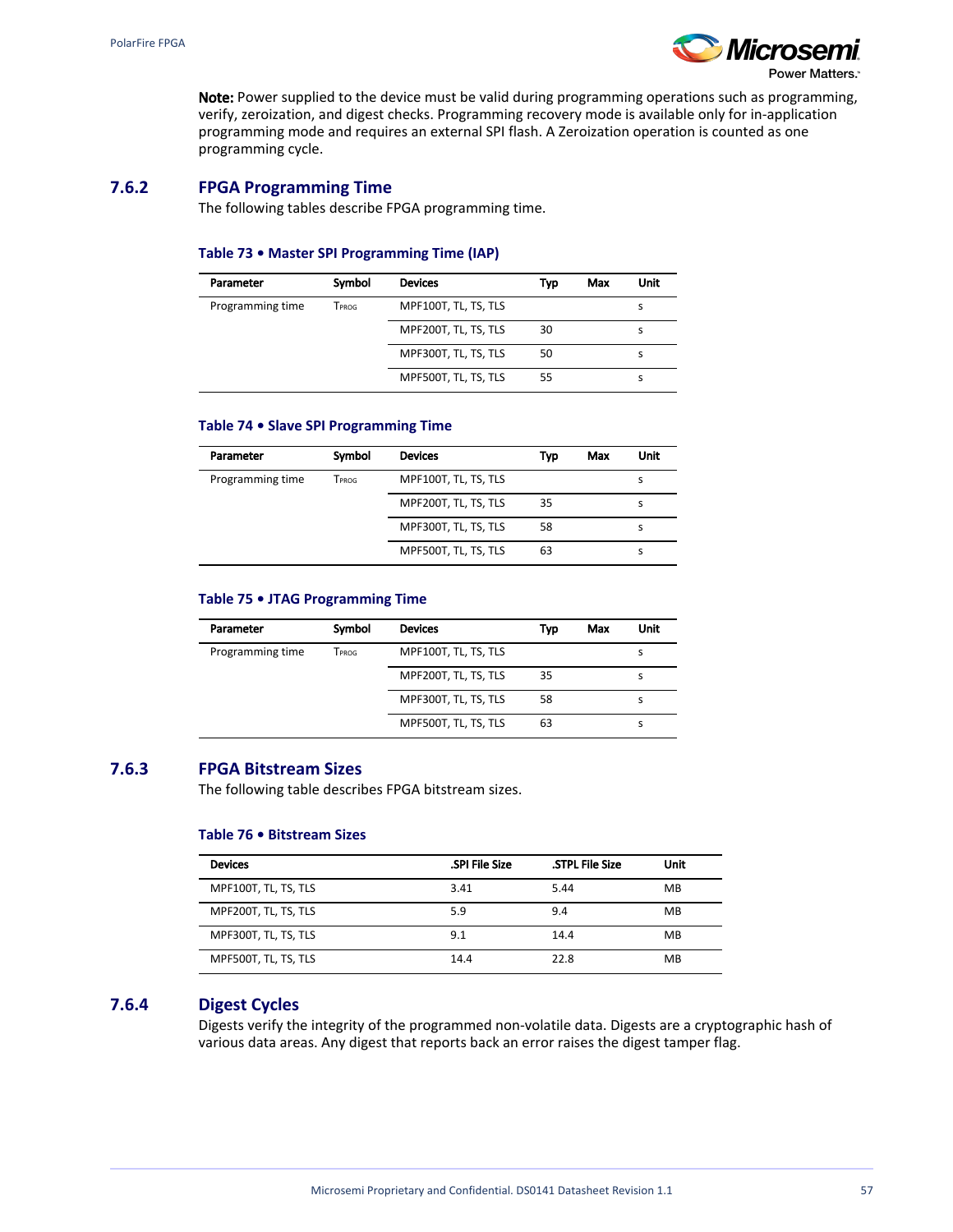

#### **Table 77 • Maximum Number of Digest Cycles**

|                      | Retention Since Programmed. $N =$ Number Digests During that Time <sup>1</sup> |                   |                   |                   |                   |                   |                   |                   |      |           |
|----------------------|--------------------------------------------------------------------------------|-------------------|-------------------|-------------------|-------------------|-------------------|-------------------|-------------------|------|-----------|
| <b>Digest</b><br>Tı. | Storage and<br><b>Operating T.</b>                                             | N<br>≤300         | $N =$<br>500      | $N =$<br>1000     | $N =$<br>1500     | $N =$<br>2000     | $N =$<br>4000     | $N =$<br>6000     | Unit | Retention |
| $-40$ to<br>100      | $-40$ to $100$                                                                 | $20 \times$<br>LF | $17 \times$<br>LF | $12 \times$<br>LF | $10 \times$<br>LF | $8 \times$<br>LF  | $4 \times$<br>LF  | $2 \times$<br>LF  | °C   | Years     |
| $-40$ to<br>100      | 0 to 100                                                                       | $20 \times$<br>LF | $17 \times$<br>LF | $12 \times$<br>LF | $10 \times$<br>LF | $8 \times$<br>LF  | $4 \times$<br>LF  | $2 \times$<br>LF  | °C   | Years     |
| $-40$ to<br>85       | $-40$ to 85                                                                    | $20 \times$<br>LF | $20 \times$<br>LF | $20 \times$<br>LF | $20 \times$<br>LF | $16 \times$<br>LF | $8 \times$<br>LF  | $4 \times$<br>LF  | °C   | Years     |
| $-40$ to<br>55       | $-40$ to 55                                                                    | $20 \times$<br>LF | $20 \times$<br>LF | $20 \times$<br>LF | $20 \times$<br>LF | $20 \times$<br>LF | $20 \times$<br>LF | $20 \times$<br>LF | °c   | Years     |

1. LF = Lifetime factor as defined by the number of programming cycles the device has seen under the conditions listed in the following table.

#### **Table 78 • FPGA Programming Cycles Lifetime Factor**

| Programming T <sub>J</sub> | <b>Programming Cycles</b> | LF  |
|----------------------------|---------------------------|-----|
| $-40$ °C to 100 °C         | 500                       |     |
| $-40$ °C to 85 °C          | 1000                      | 0.8 |
| –40 °C to 55 °C            | 2000                      | 0.6 |

Note: The maximum number of device digest cycles is 100K.

Note: Digests are operational only over the -40 °C to 100 °C temperature range.

Note: After a program cycle, an additional N digests cycles are allowed with the resultant retention characteristics for the total operating and storage temperature shown.

Note: Retention is specified for total device storage and operating temperature.

Note: All temperatures are junction temperatures (T.).

Note: Example  $1-500$  digests cycles are performed between programming cycles. N = 500. The operating conditions are -40 °C to 85 °C T<sub>J</sub>. 501 programming cycles are occurred. The retention under these operating conditions is  $20 \times LF = 20 \times .8 = 16$  years.

Note: Example 2—programming cycle has occurred,  $N = 1500$  digest cycles are occurred. Temperature range is  $-40$  °C to 100 °C. The resultant retention is 10  $\times$  LF or 10 years over the industrial temperature range.

#### <span id="page-61-0"></span>**7.6.5 Digest Time**

The following table describes digest time.

#### **Table 79 • Digest Times**

| Parameter              | <b>Devices</b>      | Typ  | Max | Unit |
|------------------------|---------------------|------|-----|------|
| Setup time             | All                 | 2    |     | us   |
| Fabric digest run time | MPF100T, TL,TS, TLS |      |     | ms   |
|                        | MPF200T, TL,TS, TLS | 957  |     | ms   |
|                        | MPF300T, TL,TS, TLS | 1451 |     | ms   |
|                        | MPF500T, TL,TS, TLS | 1876 |     | ms   |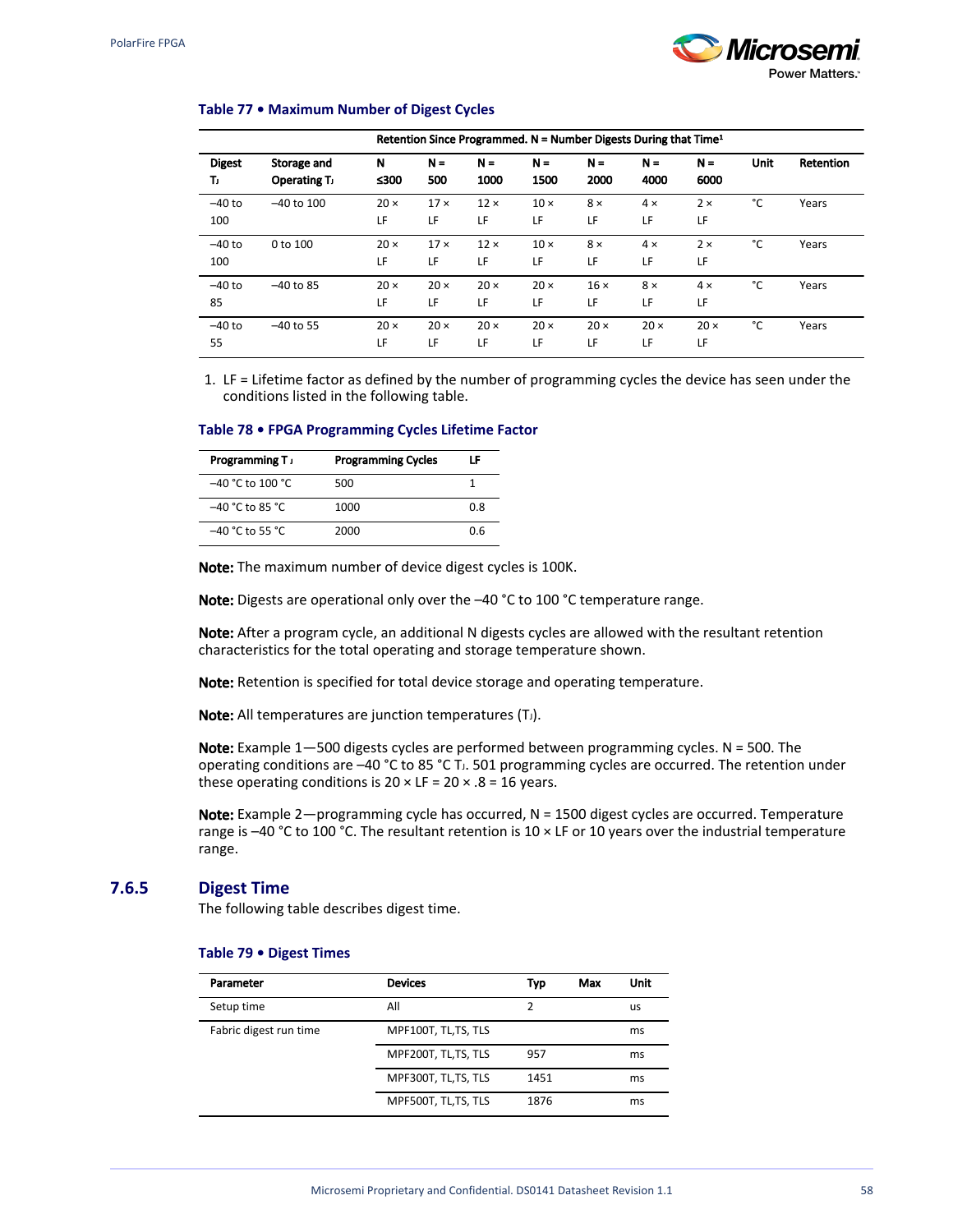

| Parameter                             | <b>Devices</b>       | Typ | Max | Unit      |
|---------------------------------------|----------------------|-----|-----|-----------|
| UFS CC digest run time                | MPF100T, TL, TS, TLS |     |     | us        |
|                                       | MPF200T, TL, TS, TLS | 28  |     | us        |
|                                       | MPF300T, TL, TS, TLS | 28  |     | us        |
|                                       | MPF500T, TL, TS, TLS | 28  |     | us        |
| sNVM digest run time <sup>1</sup>     | MPF100T, TL, TS, TLS |     |     | ms        |
|                                       | MPF200T, TL, TS, TLS |     |     | ms        |
|                                       | MPF300T, TL, TS, TLS |     |     | ms        |
|                                       | MPF500T, TL, TS, TLS |     |     | ms        |
| UFS UL digest run time                | MPF100T, TL, TS, TLS |     |     | us        |
|                                       | MPF200T, TL, TS, TLS | 41  |     | us        |
|                                       | MPF300T, TL, TS, TLS | 41  |     | us        |
|                                       | MPF500T, TL, TS, TLS | 41  |     | us        |
| User key digest run time <sup>2</sup> | MPF100T, TL, TS, TLS |     |     | us        |
|                                       | MPF200T, TL, TS, TLS | 564 |     | us        |
|                                       | MPF300T, TL, TS, TLS | 564 |     | us        |
|                                       | MPF500T, TL, TS, TLS | 564 |     | us        |
| UFS UPERM digest run time             | MPF100T, TL, TS, TLS |     |     | us        |
|                                       | MPF200T, TL, TS, TLS | 28  |     | <b>us</b> |
|                                       | MPF300T, TL, TS, TLS | 28  |     | us        |
|                                       | MPF500T, TL, TS, TLS | 28  |     | us        |
| Factory digest run time               | MPF100T, TL, TS, TLS |     |     | us        |
|                                       | MPF200T, TL, TS, TLS | 461 |     | us        |
|                                       | MPF300T, TL, TS, TLS | 461 |     | us        |
|                                       | MPF500T, TL, TS, TLS | 461 |     | us        |

1. The entire sNVM is used as ROM.

2. Valid for User key 0 through 6.

Note: These times do not include the power-up to functional timing overhead when using digest checks on power-up.

## **7.6.6 Zeroization Time**

The following tables describe zeroization time. A zeroization operation is counted as one programming cycle.

## **Table 80 • Zeroization Times for MPF100T, TL, TS, and TLS Devices**

| Parameter                                                                     | Typ | Max | Unit    | <b>Conditions</b>             |
|-------------------------------------------------------------------------------|-----|-----|---------|-------------------------------|
| Time to enter zeroization                                                     |     |     | ms      | Zip flag set                  |
| Time to destroy the fabric data <sup>1</sup>                                  |     |     | ms      | Data erased                   |
| Time to destroy data in non-volatile memory (like new) $^{1,2}$               |     |     | ms      | One iteration of<br>scrubbing |
| Time to destroy data in non-volatile memory (recoverable) <sup>1, 3</sup>     |     |     | ms      | One iteration of<br>scrubbing |
| Time to destroy data in non-volatile memory (non-recoverable) <sup>1, 4</sup> |     |     | ms      | One iteration of<br>scrubbing |
| Time to scrub the fabric data <sup>1</sup>                                    |     |     | seconds | Full scrubbing                |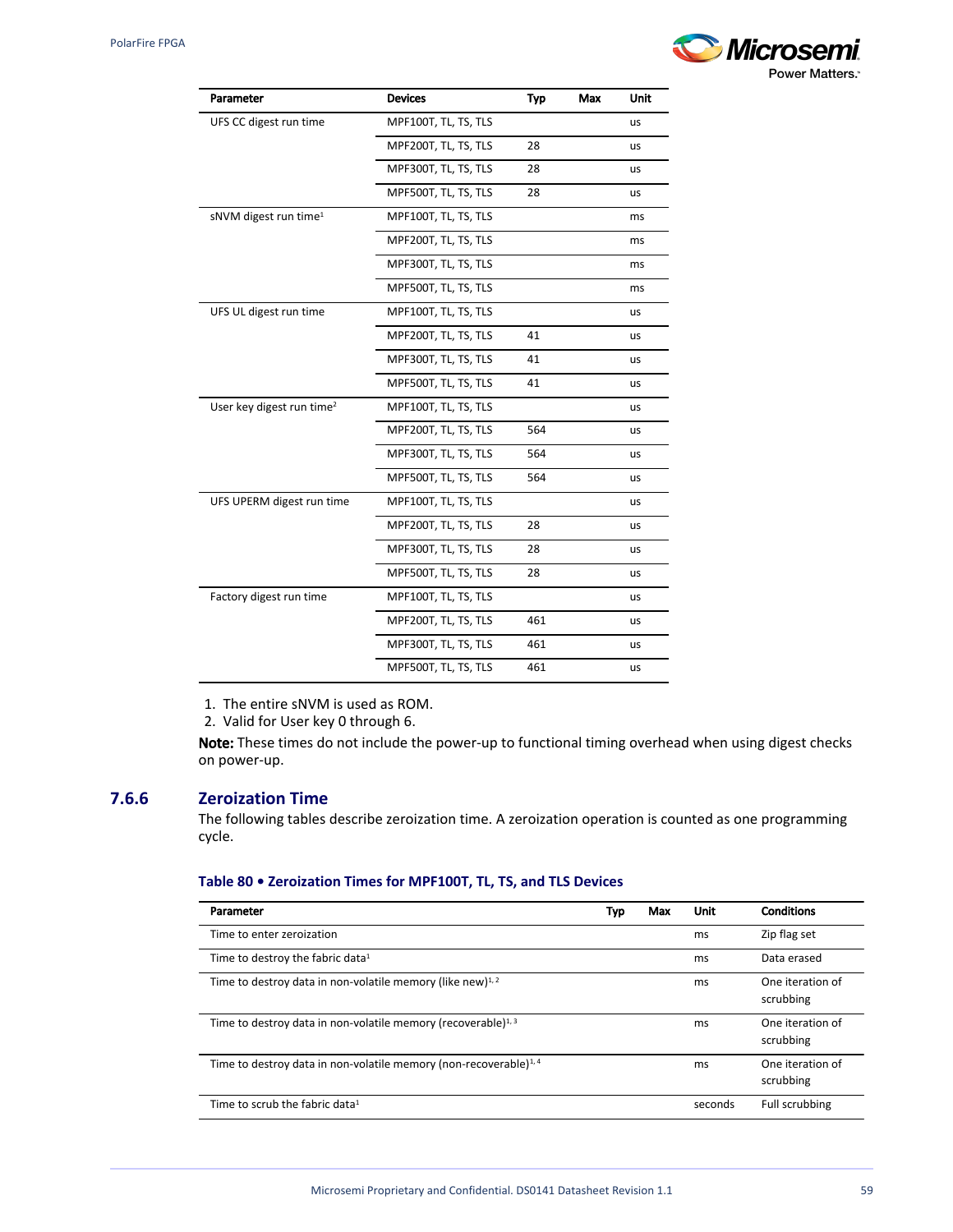

Power Matters.<sup>\*</sup>

| Parameter                                                                 | Typ | Max | Unit    | <b>Conditions</b> |
|---------------------------------------------------------------------------|-----|-----|---------|-------------------|
| Time to scrub the pNVM data (like new) $^{1,2}$                           |     |     | seconds | Full scrubbing    |
| Time to scrub the pNVM data (recoverable) <sup>1, 3</sup>                 |     |     | seconds | Full scrubbing    |
| Time to scrub the fabric data pNVM data (non-recoverable) <sup>1, 4</sup> |     |     | seconds | Full scrubbing    |
| Time to verify <sup>5</sup>                                               |     |     | seconds |                   |

- 1. Total completion time after entering zeroization.
- 2. Like new mode—zeroizes user design security setting and sNVM content.
- 3. Recoverable mode—zeroizes user design security setting, sNVM and factory keys.
- 4. Non-recoverable mode—zeroizes user design security setting, sNVM and factory keys, and factory data required for programming.
- 5. Time to verify after scrubbing completes.

#### **Table 81 • Zeroization Times for MPF200T, TL, TS, and TLS Devices**

| Parameter                                                                     | Typ | Max | Unit    | <b>Conditions</b>             |
|-------------------------------------------------------------------------------|-----|-----|---------|-------------------------------|
| Time to enter zeroization                                                     |     |     | ms      | Zip flag set                  |
| Time to destroy the fabric data <sup>1</sup>                                  |     |     | ms      | Data erased                   |
| Time to destroy data in non-volatile memory (like new) $^{1,2}$               |     |     | ms      | One iteration of<br>scrubbing |
| Time to destroy data in non-volatile memory (recoverable) $^{1,3}$            |     |     | ms      | One iteration of<br>scrubbing |
| Time to destroy data in non-volatile memory (non-recoverable) <sup>1, 4</sup> |     |     | ms      | One iteration of<br>scrubbing |
| Time to scrub the fabric data <sup>1</sup>                                    |     |     | seconds | Full scrubbing                |
| Time to scrub the pNVM data (like new) $^{1,2}$                               |     |     | seconds | Full scrubbing                |
| Time to scrub the pNVM data (recoverable) $^{1,3}$                            |     |     | seconds | Full scrubbing                |
| Time to scrub the fabric data PNVM data (non-recoverable) <sup>1, 4</sup>     |     |     | seconds | Full scrubbing                |
| Time to verify <sup>5</sup>                                                   |     |     | seconds |                               |

1. Total completion time after interning zeroization.

2. Like new mode—zeroizes user design security setting and sNVM content.

3. Recoverable mode—zeroizes user design security setting, sNVM and factory keys.

- 4. Non-recoverable mode—zeroizes user design security setting, sNVM and factory keys, and factory data required for programming.
- 5. Time to verify after scrubbing completes.

#### **Table 82 • Zeroization Times for MPF300T, TL, TS, and TLS Devices**

| Parameter                                                                    | Typ   | Max | Unit    | <b>Conditions</b>             |
|------------------------------------------------------------------------------|-------|-----|---------|-------------------------------|
| Time to enter zeroization                                                    | 8.7   |     | ms      | Zip flag set                  |
| Time to destroy the Fabric data <sup>1</sup>                                 | 34.3  |     | ms      | Data erased                   |
| Time to destroy data in non-volatile memory (like new) <sup>1, 2</sup>       | 801   |     | ms      | One iteration of<br>scrubbing |
| Time to destroy data in non-volatile memory (recoverable) <sup>1,3</sup>     | 860   |     | ms      | One iteration of<br>scrubbing |
| Time to destroy data in non-volatile memory (non-recoverable) <sup>1,4</sup> | 909.9 |     | ms      | One iteration of<br>scrubbing |
| Time to scrub the fabric data <sup>1</sup>                                   | 1.151 |     | seconds | <b>Full scrubbing</b>         |
| Time to scrub the pNVM data (like new) $1,2$                                 | 2.4   |     | seconds | Full scrubbing                |
| Time to scrub the pNVM data (recoverable) $1,3$                              | 2.58  |     | seconds | <b>Full scrubbing</b>         |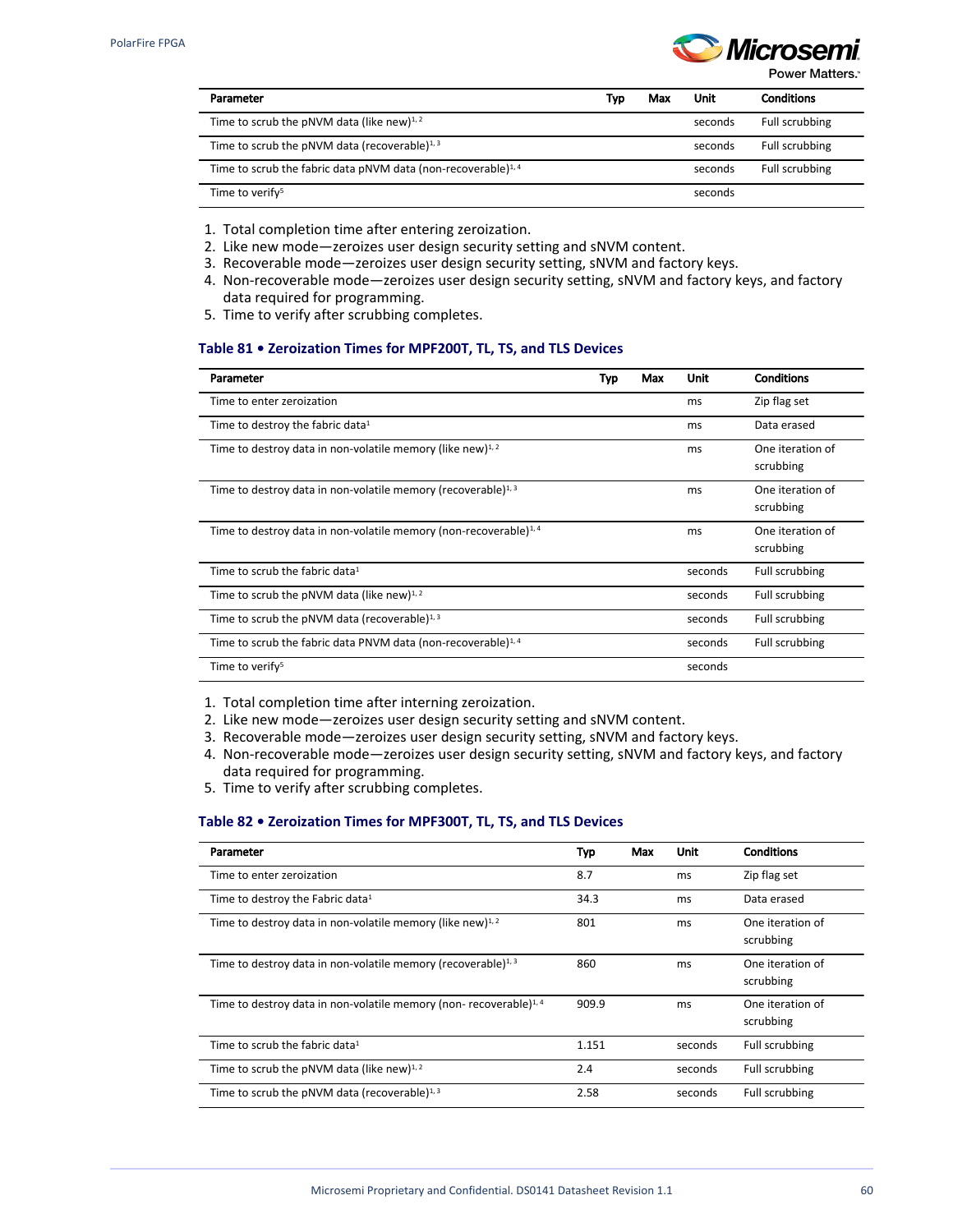

Power Matters.<sup>\*</sup>

| Parameter                                                                | Typ. | Max | Unit    | <b>Conditions</b> |
|--------------------------------------------------------------------------|------|-----|---------|-------------------|
| Time to scrub the fabric data pNVM data (non-recoverable) <sup>1,4</sup> | 2.73 |     | seconds | Full scrubbing    |
| Time to verify <sup>5</sup>                                              | 1.57 |     | seconds |                   |

- 1. Total completion time after interning zeroization.
- 2. Like new mode—zeroizes user design security setting and sNVM content.
- 3. Recoverable mode—zeroizes user design security setting, sNVM and factory keys.
- 4. Non-recoverable mode—zeroizes user design security setting, sNVM and factory keys, and factory data required for programming.
- 5. Time to verify after scrubbing completes.

#### **Table 83 • Zeroization Times for MPF500T, TL, TS, and TLS Devices**

| Parameter                                                                     | Typ   | Max | Unit    | <b>Conditions</b>             |
|-------------------------------------------------------------------------------|-------|-----|---------|-------------------------------|
| Time to enter zeroization                                                     | 8.7   |     | ms      | Zip flag set                  |
| Time to destroy the fabric data <sup>1</sup>                                  | 34.3  |     | ms      | Data erased                   |
| Time to destroy data in non-volatile memory (like new) <sup>1, 2</sup>        | 801   |     | ms      | One iteration of<br>scrubbing |
| Time to destroy data in non-volatile memory (recoverable) $^{1,3}$            | 860   |     | ms      | One iteration of<br>scrubbing |
| Time to destroy data in non-volatile memory (non-recoverable) <sup>1, 4</sup> | 909.9 |     | ms      | One iteration of<br>scrubbing |
| Time to scrub the fabric data $1$                                             | 1.151 |     | seconds | Full scrubbing                |
| Time to scrub the pNVM data (like new) $^{1,2}$                               | 2.4   |     | seconds | Full scrubbing                |
| Time to scrub the pNVM data (recoverable) $1,3$                               | 2.58  |     | seconds | Full scrubbing                |
| Time to scrub the fabric data pNVM data (non-recoverable) <sup>1,</sup>       | 2.73  |     | seconds | Full scrubbing                |
| Time to verify <sup>5</sup>                                                   | 1.74  |     | seconds |                               |

- 1. Total completion time after entering zeroization.
- 2. Like new mode—zeroizes user design security setting and sNVM content.
- 3. Recoverable mode—zeroizes user design security setting, sNVM and factory keys.
- 4. Non-recoverable mode—zeroizes user design security setting, sNVM and factory keys, and factory data required for programming.
- 5. Time to verify after scrubbing completes.

## **7.6.7 Verify Time**

The following tables describe verify time.

#### **Table 84 • Standalone Fabric Verify Times**

| Parameter                         | <b>Devices</b>       | Typ | Max | Unit |
|-----------------------------------|----------------------|-----|-----|------|
| Standalone verification over JTAG | MPF100T, TL, TS, TLS |     |     | S    |
|                                   | MPF200T, TL, TS, TLS |     |     | S    |
|                                   | MPF300T, TL, TS, TLS |     |     | S    |
|                                   | MPF500T, TL, TS, TLS |     |     | S    |
| Standalone verification over SPL  | MPF100T, TL, TS, TLS |     |     | S    |
|                                   | MPF200T, TL, TS, TLS |     |     | S    |
|                                   | MPF300T, TL, TS, TLS |     |     | S    |
|                                   | MPF500T, TL, TS, TLS |     |     | S    |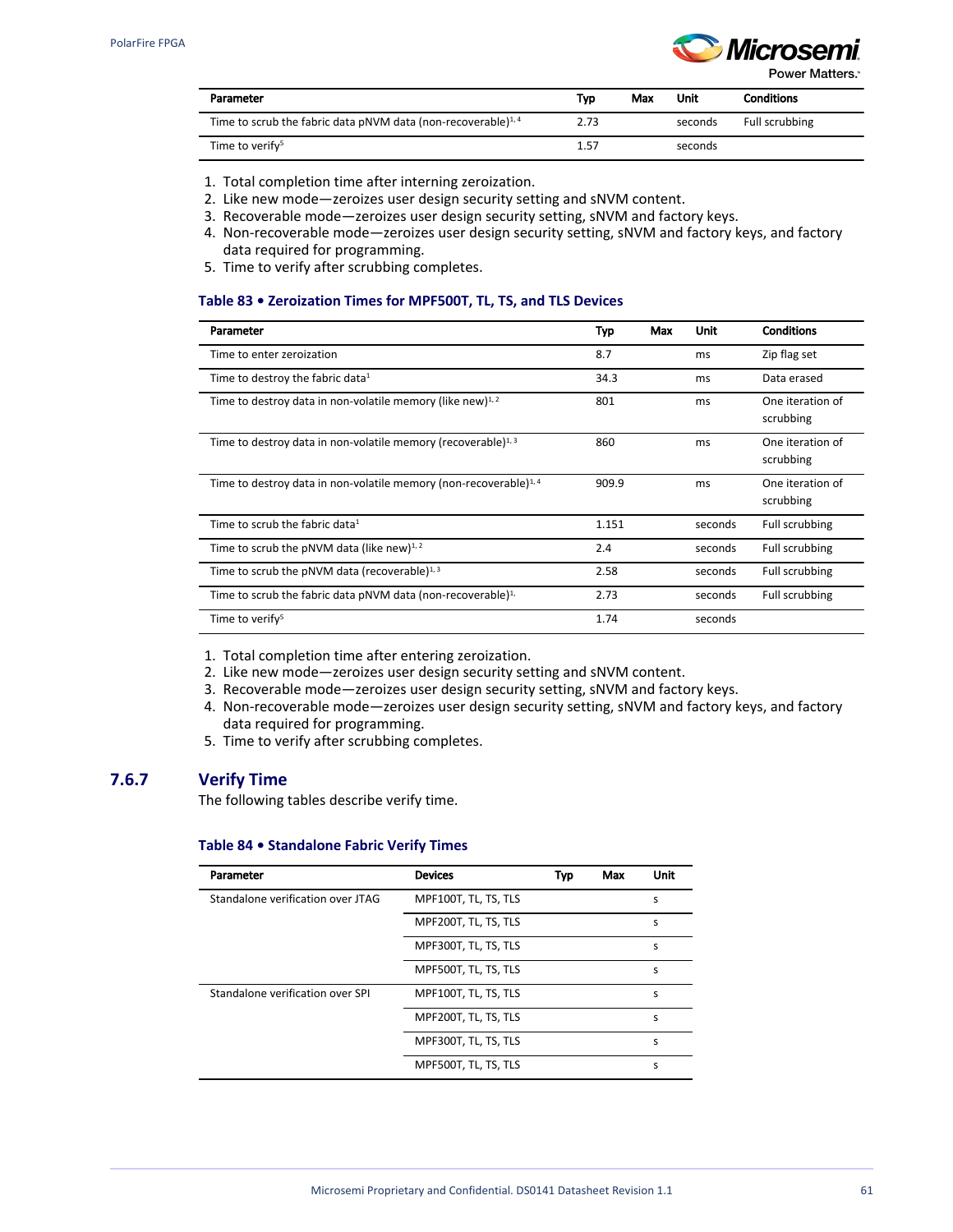

Note: Standalone verify is limited to 2000 total device hours over the industrial –40 °C to 100 °C temperature.

Note: Use the digest system service, for verify device time more than 2000 hours.

Note: Standalone verify checks the programming margin on both the P and N gates of the push-pull cell.

Note: Digest checks only the P side of the push-pull gate. However, the push-pull gates work in tandem. Digest check is recommended if users believe they will exceed the 2000 hour verify time specification.

#### **Table 85 • Verify Time by Programming Hardware**

| <b>Devices</b>       | <b>IAP</b> | FlashPro4                      | FlashPro5                       | ΒP | <b>Silicon Sculptor</b> |
|----------------------|------------|--------------------------------|---------------------------------|----|-------------------------|
| MPF100T, TL, TS, TLS |            |                                |                                 |    |                         |
| MPF200T, TL, TS, TLS |            |                                |                                 |    |                         |
| MPF300T, TL, TS, TLS |            | $1 \text{ min} 50 \text{ sec}$ | $1 \text{ min } 36 \text{ sec}$ |    |                         |
| MPF500T, TL, TS, TLS |            | 2 min 40 sec                   | 2 min 20 sec                    |    |                         |

Note: FlashPro4 verification time collected based on 4 MHz TCK. Note: FlashPro5 verification time collected based on 10 MHz TCK.

## <span id="page-65-0"></span>**7.6.8 Secure NVM Performance**

The following table describes secure NVM performance.

#### **Table 86 • sNVM Read/Write Characteristics**

| Parameter                                            | Min | Typ | Max | <b>Unit</b> | <b>Conditions</b> |
|------------------------------------------------------|-----|-----|-----|-------------|-------------------|
| Plain text programming                               |     |     |     | ms          |                   |
| Authenticated text programming                       |     |     |     | ms          |                   |
| Authenticated and encrypted text programming         |     |     |     | ms          |                   |
| Authentication R/W 1st access from power-up overhead |     |     |     | ms          |                   |
| Plain text read                                      |     |     |     | ms          |                   |
| Authenticated text read                              |     |     |     |             |                   |
| Authenticated and decrypted text read                |     |     |     | ms          |                   |

Note: Page size= 252 Bytes (non-authenticated), 236 Bytes (authenticated).

Note: Only page reads and writes allowed.

Note: TKEYOVHD IS an additional time that occurs on the first R/W to sNVM using authenticated or authenticated and encrypted text.

#### **7.6.9 Secure NVM Programming Cycles**

The following table describes secure NVM programming cycles.

#### **Table 87 • sNVM Programming Cycles vs. Retention Characteristics**

| Programming<br><b>Temperature</b> | Programming Cycles Per Page,<br>Max | Programming Cycles Per Block,<br>Max | Retention<br>Years |
|-----------------------------------|-------------------------------------|--------------------------------------|--------------------|
| $-40 °C$ to 100 $°C$              | 10.000                              | 100.000                              | 20                 |
| –40 °C to 85 °C                   | 10.000                              | 100.000                              | 20                 |
| $-40$ °C to 55 °C                 | 10.000                              | 100.000                              | 20                 |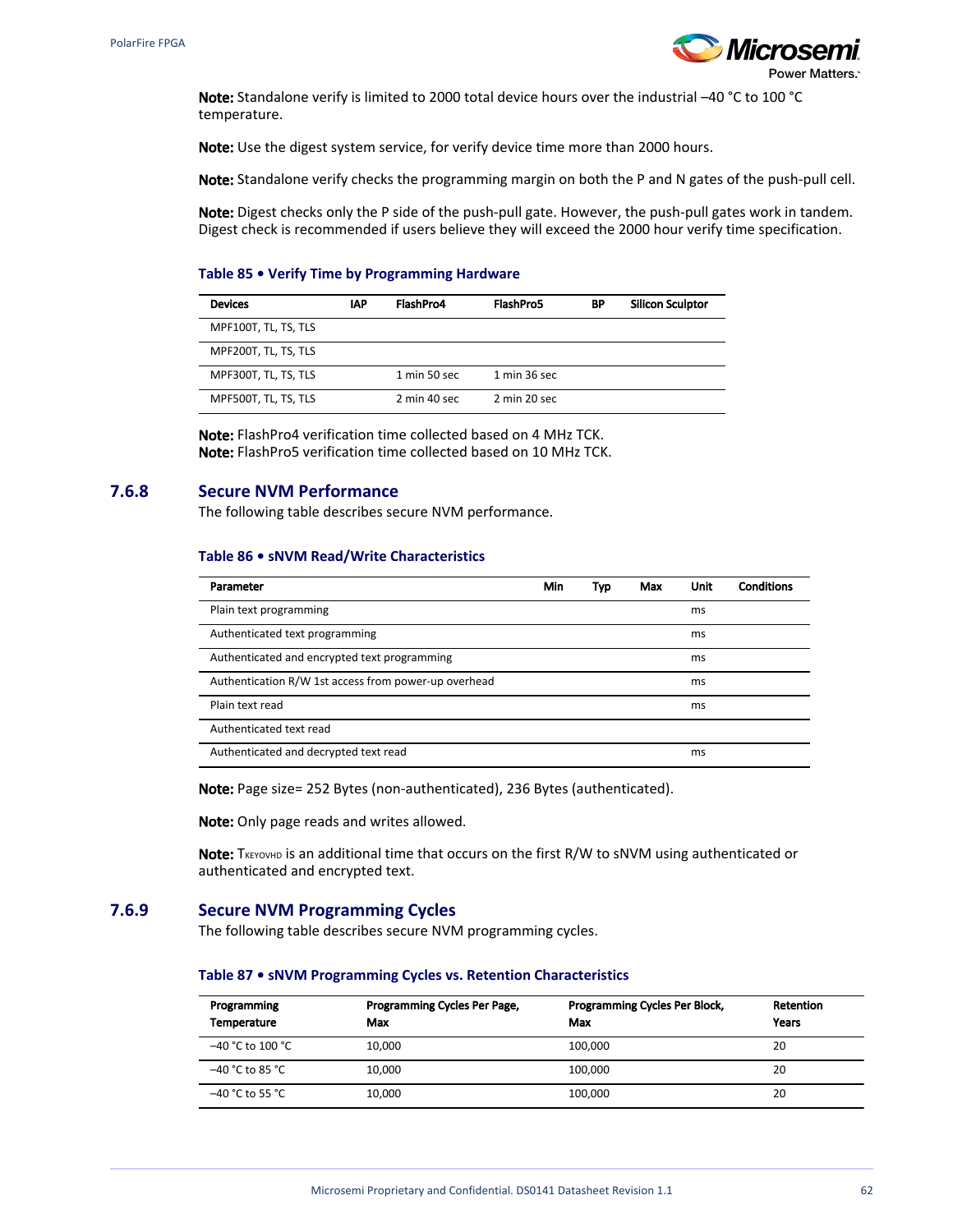

Note: Page size = 128 Bytes

Note: Block size = 56 KBytes

## **7.7 System Services**

This section describes system switching and throughput characteristics.

## **7.7.1 System Services Throughput Characteristics**

The following table describes system services throughput characteristics.

#### **Table 88 • System Services Throughput Characteristics**

| Parameter                                               | Symbol                    | Service ID | Typ | Max | <b>Conditions</b>                                   |
|---------------------------------------------------------|---------------------------|------------|-----|-----|-----------------------------------------------------|
| Serial number                                           | Tserial                   | 00H        |     |     |                                                     |
| User code                                               | Tuser                     | 01H        |     |     |                                                     |
| Design information                                      | TDesign                   | 02H        |     |     |                                                     |
| Device certificate                                      | Tcert                     | 03H        |     |     |                                                     |
| Read digests                                            | $T_{\text{digest\_read}}$ | 04H        |     |     |                                                     |
| Query security locks                                    | Tsec_Query                | 05H        |     |     |                                                     |
| Read debug information                                  | TRd_debug                 | 06H        |     |     |                                                     |
| Reserved                                                |                           | 07H-OFH    |     |     |                                                     |
| Secure NVM write plain text <sup>1</sup>                | TSNVM_Wr_Plain            | 10H        |     |     |                                                     |
| Secure NVM write authenticated plain text <sup>1</sup>  | TSNVM_Wr_Auth             | 11H        |     |     |                                                     |
| Secure NVM write authenticated cipher<br>$text{text}^1$ | TSNVM_Wr_Cipher           | 12H        |     |     |                                                     |
| Reserved                                                |                           | 13H-17H    |     |     |                                                     |
| Secure NVM read <sup>1</sup>                            | TSNVM Rd                  | 18H        |     |     |                                                     |
| Digital signature service raw                           | TSIG RAW                  | 19H        |     |     |                                                     |
| Digital signature service DER                           | TSIG_DER                  | 1AH        |     |     |                                                     |
| Reserved                                                |                           | 1BH-1FH    |     |     |                                                     |
| <b>PUF</b> emulation                                    | Tchallenge                | 20H        |     |     |                                                     |
| Nonce service                                           | TNonce                    | 21H        |     |     |                                                     |
| Bitstream authentication                                | TBIT_AUTH                 | 22H        |     |     | <b>SPI FMAX</b>                                     |
| IAP Image authentication                                | TIAP_AUTH                 | 23H        |     |     | SPI F <sub>MAX</sub> + Optional<br><b>INIT data</b> |
| Reserved                                                |                           | 26H-3FH    |     |     |                                                     |
| Flash*Freeze service <sup>2</sup>                       | TFF                       | 40H        |     |     |                                                     |
| Flash*Freeze service with time out <sup>2</sup>         | TFF_TOUT                  | 41H        |     |     |                                                     |
| In application programming by index <sup>3</sup>        | TIAP_Prg_Index            | 42H        |     |     |                                                     |
| In application programming by SPI address <sup>3</sup>  | TIAP_Prg_Addr             | 43H        |     |     |                                                     |
| In application verify by index <sup>3</sup>             | TIAP_Ver_Index            | 44H        |     |     |                                                     |
| In application verify by SPI address <sup>3</sup>       | TIAP_Ver_Addr             | 45H        |     |     |                                                     |
| Auto update <sup>3</sup>                                | <b>TAutoUpdate</b>        | 46H        |     |     |                                                     |
| Digest check <sup>4</sup>                               | Tdigest_chk               | 47H        |     |     |                                                     |

1. See [sNVM Read/Write Characteristics \(see page 62\)](#page-65-0).

2. See [LSRAM and µSRAM Initialization Time \(see page 78\).](#page-81-0)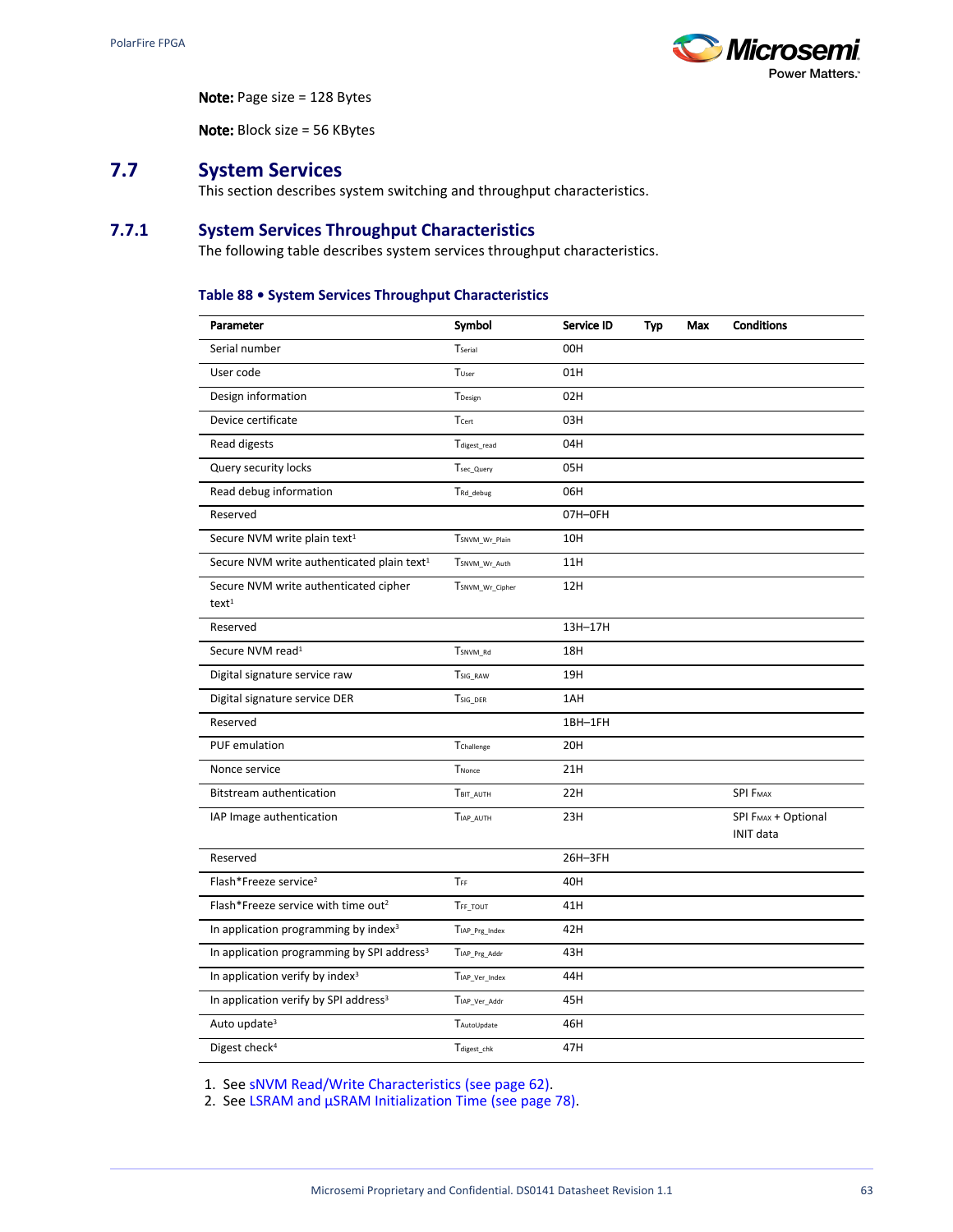

- 3. See [FPGA Programming Time \(see page 57\).](#page-60-0)
- 4. See [Digest Times \(see page 58\).](#page-61-0)

## **7.8 User Crypto**

The following section describes user crypto.

## **7.8.1 TeraFire 5200B Switching Characteristics**

The following table describes TeraFire 5200B switching characteristics.

#### **Table 89 • TeraFire F5200B Switching Characteristics**

| Parameter              | Symbol      | $VDD = 1.0 V$<br><b>STD</b> | $VDD = 1.0 V$<br>-1 | $VDD = 1.05 V$<br><b>STD</b> | $VDD = 1.05 V$<br>-1 | Unit       | <b>Condition</b> |
|------------------------|-------------|-----------------------------|---------------------|------------------------------|----------------------|------------|------------------|
| Operating<br>trequency | <b>FMAX</b> | 189                         |                     | 189                          |                      | <b>MHz</b> | –40 °C to 100 °C |

## **7.8.2 TeraFire 5200B Throughput Characteristics**

The following tables for each algorithm describe the TeraFire 5200B throughput characteristics.

Note: Clock-cycles indicate total clock-cycles from Cortex-M1 driver to Athena TeraFire core completion and return. 100 MHz Cortex-M1 and Athena TeraFire core.

#### **Table 90 • AES**

| <b>Modes</b>                                           | <b>Message Size</b> | Athena TeraFire Crypto Core Clock-Cycles Per | Clock- |
|--------------------------------------------------------|---------------------|----------------------------------------------|--------|
|                                                        | (Bits)              | Message                                      | Cycles |
| AES-ECB-128 encrypt <sup>1</sup>                       | 128                 | 515                                          | 4523   |
|                                                        | 64K                 | 52157                                        | 56148  |
| AES-ECB-128 decrypt <sup>1</sup>                       | 128                 | 561                                          | 4558   |
|                                                        | 64K                 | 52433                                        | 56428  |
| AES-ECB-256 encrypt <sup>1</sup>                       | 128                 | 531                                          | 4730   |
|                                                        | 64K                 | 60349                                        | 64545  |
| AES-ECB-256 decrypt <sup>1</sup>                       | 128                 | 593                                          | 4800   |
|                                                        | 64K                 | 60721                                        | 64930  |
| AES-CBC-256 encrypt <sup>1</sup>                       | 128                 | 592                                          | 5366   |
|                                                        | 64K                 | 62739                                        | 67526  |
| AES-CBC-256 decrypt <sup>1</sup>                       | 128                 | 621                                          | 5401   |
|                                                        | 64K                 | 60901                                        | 65671  |
| AES-GCM-128 encrypt <sup>1</sup> ,                     | 128                 | 2506                                         | 6857   |
| 128-bit tag, 128-bit authtag<br>before plaintext (full | 64K                 | 82188                                        | 86517  |
| message encrypted<br>/authenticated)                   |                     |                                              |        |
| AES-GCM-128 encrypt <sup>1</sup> ,                     | 128                 | 1960                                         | 6280   |
| 128-bit tag, (full message<br>encrypted/authenticated) | 64K                 | 81642                                        | 85975  |
| AES-GCM-256 encrypt <sup>1</sup> ,                     | 128                 | 2008                                         | 6557   |
| 128-bit tag, (full message<br>encrypted/authenticated) | 64K                 | 81674                                        | 86217  |

1. With DPA counter measures.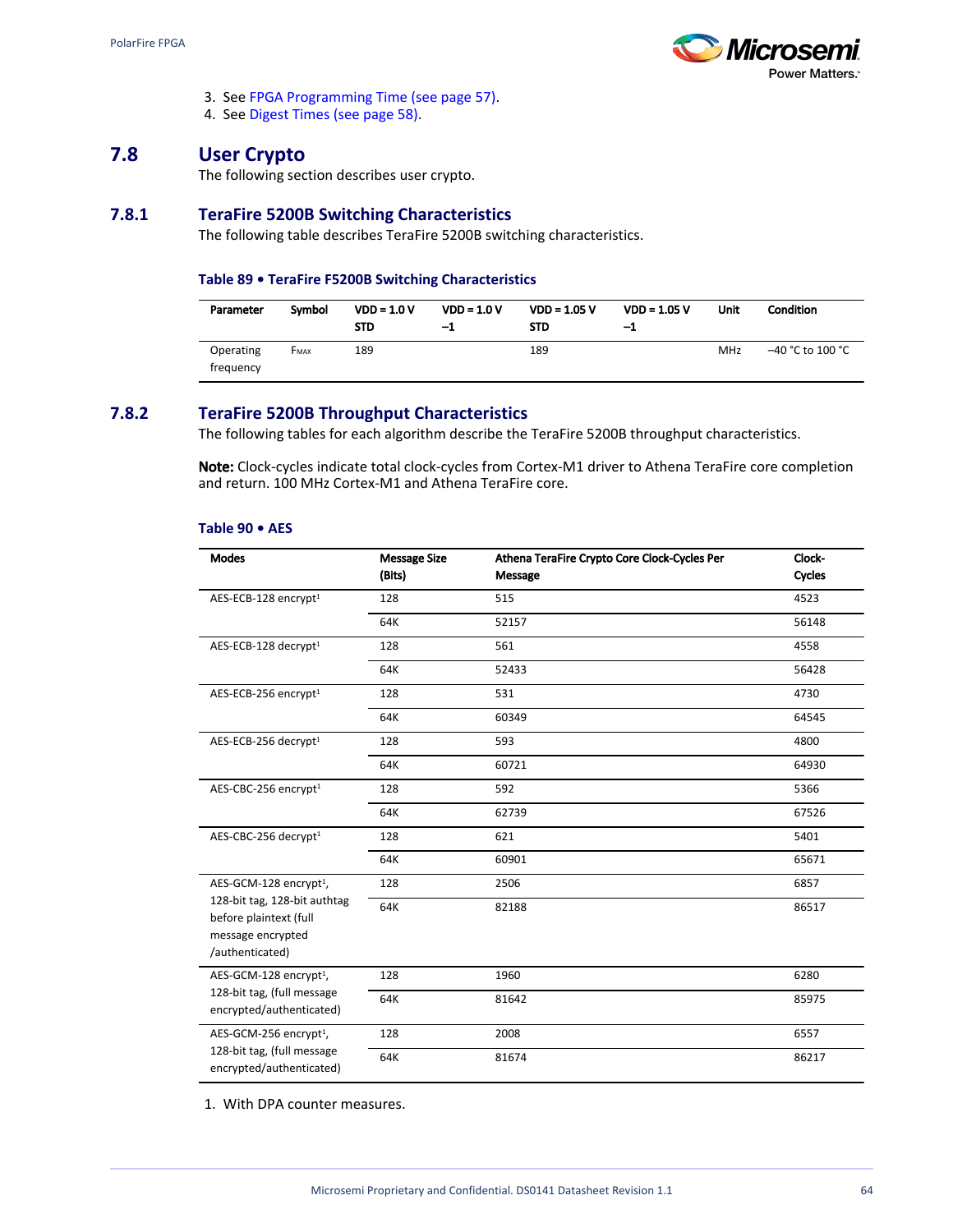

## **Table 91 • GMAC**

| <b>Modes</b>                           | Message Size<br>(Bits) | Athena TeraFire Crypto Core Clock-Cycles Per<br>Message | Clock-<br>Cycles |
|----------------------------------------|------------------------|---------------------------------------------------------|------------------|
| AES-GCM-256 <sup>1</sup> ,128-bit tag, | 128                    | 2008                                                    | 6557             |
| (message is only<br>authenticated)     | 64K                    | 81674                                                   | 86217            |

1. With DPA counter measures.

#### **Table 92 • HMAC**

| <b>Modes</b>                            | <b>Message Size</b><br>(Bits) | Athena TeraFire Crypto Core Clock-Cycles Per<br>Message | Clock-<br>Cycles |
|-----------------------------------------|-------------------------------|---------------------------------------------------------|------------------|
| HMAC-SHA-256 <sup>1</sup> , 256-bit key | 512                           | 7477                                                    | 9577             |
|                                         | 64K                           | 88367                                                   | 90462            |
| HMAC-SHA-384 <sup>1</sup> , 384-bit key | 1024                          | 11731                                                   | 14042            |
|                                         | 64K                           | 106111                                                  | 108402           |

1. With DPA counter measures.

## **Table 93 • CMAC**

| <b>Modes</b>                               | <b>Message Size</b><br>(Bits) | Athena TeraFire Crypto Core Clock-Cycles Per<br>Message | Clock-<br>Cycles |
|--------------------------------------------|-------------------------------|---------------------------------------------------------|------------------|
| AES-CMAC-256 <sup>1</sup> (message is only | 128                           | 223                                                     | 14924            |
| authenticated)                             | 64K                           | 223                                                     | 159942           |

1. With DPA counter measures.

#### **Table 94 • KEY TREE**

| <b>Modes</b>                       | <b>Message Size</b><br>(Bits) | Athena TeraFire Crypto Core Clock-Cycles Per<br>Message | Clock-<br>Cycles |
|------------------------------------|-------------------------------|---------------------------------------------------------|------------------|
| 128-bit nonce $+$ 8-bit<br>optype  | <b>NA</b>                     | 102511                                                  | 105413           |
| $256$ -bit nonce + 8-bit<br>optype | <b>NA</b>                     | 103272                                                  | 106454           |

#### **Table 95 • SHA**

| <b>Modes</b>         | <b>Message Size (Bits)</b> | Athena TeraFire Crypto Core Clock-Cycles Per Message | <b>Clock-Cycles</b> |
|----------------------|----------------------------|------------------------------------------------------|---------------------|
| $SHA-11$             | 512                        | 2386                                                 | 3683                |
|                      | 64K                        | 77576                                                | 78863               |
| SHA-2561             | 512                        | 2516                                                 | 3823                |
|                      | 64K                        | 84752                                                | 86038               |
| SHA-3841             | 1024                       | 4162                                                 | 5468                |
|                      | 64K                        | 51274                                                | 101543              |
| SHA-512 <sup>1</sup> | 1024                       | 4162                                                 | 5468                |
|                      | 64K                        | 51274                                                | 101543              |

1. With DPA counter measures.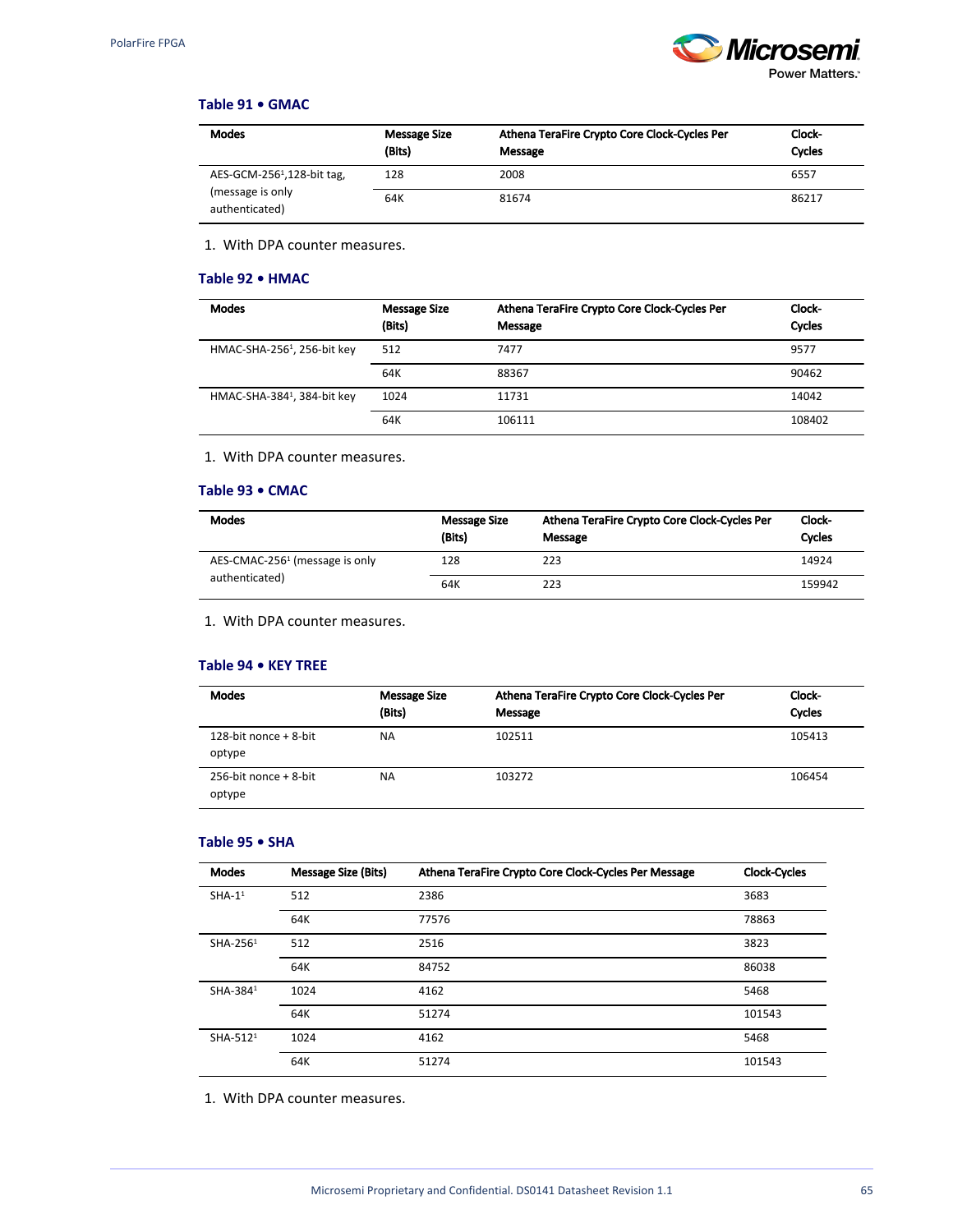

#### **Table 96 • ECC**

| <b>Modes</b>                            | <b>Message Size</b><br>(Bits) | Athena TeraFire Crypto Core Clock-Cycles Per<br>Message | Clock-<br><b>Cycles</b> |
|-----------------------------------------|-------------------------------|---------------------------------------------------------|-------------------------|
| ECDSA SigGen, P-384/SHA-384             | 1024                          | 12530673                                                | 12538712                |
| $\mathbf{1}$                            | 8K                            | 12545812                                                | 12553842                |
| ECDSA SigGen, P-384/SHA-<br>384         | 1024                          | 5502580                                                 | 5510607                 |
| ECDSA SigVer, P-384/SHA-384             | 1024                          | 6329349                                                 | 6336684                 |
|                                         | 8K                            | 6374140                                                 | 6381484                 |
| Key agreement (KAS), P-384 <sup>1</sup> |                               | 5037644                                                 | 5043464                 |
| Point multiply, P-256 <sup>1</sup>      |                               | 5176445                                                 | 5182129                 |
| Point multiply, P-384 <sup>1</sup>      |                               | 12048196                                                | 12055249                |
| Point multiply, P-521 <sup>1</sup>      |                               | 26886848                                                | 26895584                |
| Point addition, P-384                   |                               | 5049697                                                 | 5056192                 |
| KeyGen (PKG), P-384 <sup>1</sup>        |                               | 12059342                                                | 12067938                |
| KeyVer (PKV), P-384 <sup>1</sup>        |                               |                                                         |                         |
| Point verification, P-384               |                               | 5185                                                    | 8214                    |

1. With DPA counter measures.

## **Table 97 • IFC (RSA)**

| <b>Modes</b>                         | <b>Message Size</b><br>(Bits) | Athena TeraFire Crypto Core Clock-Cycles<br>Per Message | Clock-<br>Cycles |
|--------------------------------------|-------------------------------|---------------------------------------------------------|------------------|
| Encrypt, RSA-2048, e=65537           | 2048                          | 1694898                                                 | 1707983          |
|                                      | 3072                          | 3734115                                                 | 3752628          |
| Decrypt, RSA-2048 <sup>1</sup> , CRT | 2048                          |                                                         |                  |
| Decrypt, RSA-3072 <sup>1</sup> , CRT | 3072                          |                                                         |                  |
| Decrypt, RSA-4096 <sup>1</sup> , CRT | 4096                          |                                                         |                  |
| Decrypt, RSA-8192 <sup>1</sup> , CRT | 8192                          |                                                         |                  |
| Decrypt, RSA-3072, CRT               | 3072                          | 38135488                                                | 38160269         |
| SigGen, RSA-3072/SHA-3841, PKCS #1 V | 1024                          |                                                         |                  |
| 1.5                                  | <b>8K</b>                     |                                                         |                  |
| SigGen, RSA-3072/SHA-384, PKCS #1, V | 1024                          | 13199641                                                | 147436351        |
| 1.5                                  | 8K                            | 13210656                                                | 147447376        |
| SigVer, RSA-3072/SHA-384, e = 65537, | 1024                          | 21574887                                                | 88701666         |
| PKCS #1 V 1.5                        | 8K                            | 21583957                                                | 88710731         |
| SigVer, RSA-2048/SHA-256, e = 65537, | 1024                          | 26916920                                                | 26929701         |
| <b>PKCS #1 V 1.5</b>                 | 8K                            | 26931018                                                | 26943806         |
| SigGen, RSA-3072/SHA-384, ANSI X9.31 | 1024                          | 13148583                                                | 147385003        |
|                                      | 8K                            | 13156661                                                | 147393088        |
| SigVer, RSA-3072/SHA-384, e = 65537, | 1024                          | 21614156                                                | 88740653         |
| ANSI X9.31                           | <b>8K</b>                     | 21632391                                                | 88758888         |

1. With DPA counter measures.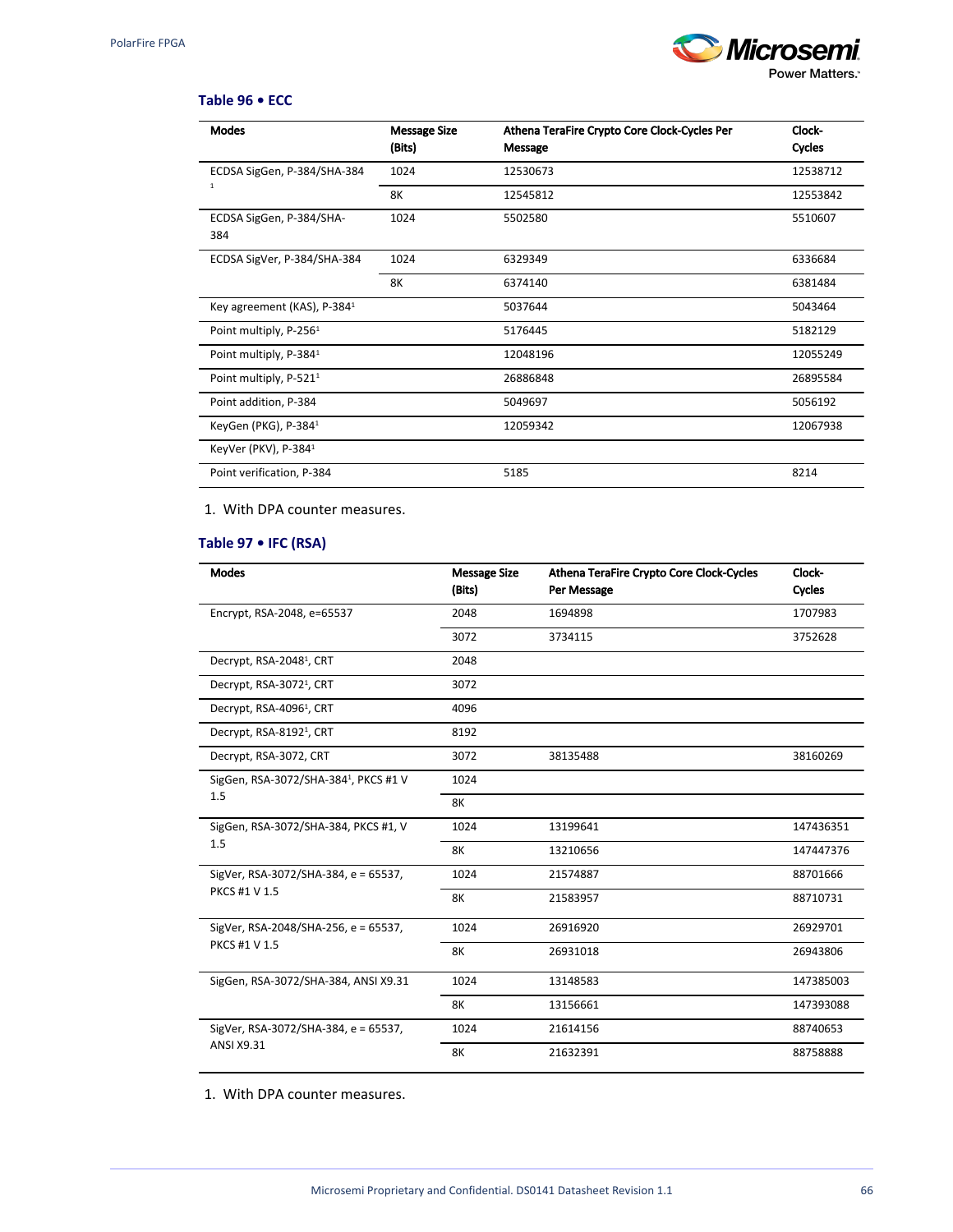

## **Table 98 • FFC (DH)**

| Modes<br><b>Message Size (Bits)</b>                                          |      | Athena TeraFire Crypto Core Clock-Cycles Per Message | Clock-Cycles |
|------------------------------------------------------------------------------|------|------------------------------------------------------|--------------|
| SigGen, DSA-3072                                                             | 1024 | 27948851                                             | 27966136     |
| /SHA-3842<br>8K                                                              |      | 27961233                                             | 27978526     |
| SigGen, DSA-3072<br>/SHA-384                                                 | 1024 | 11951377                                             | 11967172     |
| SigVer, DSA-3072                                                             | 1024 | 24484509                                             | 24504278     |
| /SHA-384                                                                     | 8K   | 24950598                                             | 24970373     |
| SigVer, DSA-2048                                                             | 1024 | 10016686                                             | 10031188     |
| /SHA-256                                                                     | 8K   | 10008257                                             | 10022753     |
| Key Agreement<br>(KAS), DH-3072<br>$(p=3072,$ security=<br>256)              |      | 12207595                                             | 12225892     |
| Key Agreement<br>(KAS), DH-3072<br>$(p=3072,$ security=<br>$56$ <sup>1</sup> |      | 40537984                                             | 241882971    |

#### 1. With DPA counter measures.

#### **Table 99 • NRBG**

| Modes                                                                               | <b>Message Size</b><br>(Bits) | Athena TeraFire Crypto Core Clock-Cycles<br>Per Message | <b>Clock-Cycles</b> |
|-------------------------------------------------------------------------------------|-------------------------------|---------------------------------------------------------|---------------------|
| Instantiate: strength,<br>s = 256, 384-bit nonce, 384-bit<br>personalization string |                               | $\Omega$                                                | 757                 |
| Reseed: no additional input,<br>$s = 256$                                           |                               | 769                                                     | 4630                |
| Reseed: 384-bit additional input,<br>$s = 256$                                      |                               | 1490                                                    | 6271                |
| Generate: (no add'l input, no<br>prediction resistance), $s = 256$                  | 128                           | 1909                                                    | 3640                |
| Generate: (no add'l input, no<br>prediction resistance), $s = 256$                  | 8K                            | 12808                                                   | 27125               |
| Generate: (no add'l input),<br>prediction resistance enabled,<br>$s = 256$          | 128                           | 6078                                                    | 7817                |
| Generate: (no add'l input),<br>prediction resistance enabled,<br>$s = 256$          | <b>8K</b>                     | 16977                                                   | 31337               |
| Generate: 384-bit add'l input, (no<br>prediction resistance),<br>$s = 256$          | 128                           | 6064                                                    | 8539                |
| Generate: 384-bit add'l input, (no<br>prediction resistance),<br>$s = 256$          | <b>8K</b>                     | 16963                                                   | 32024               |
| Generate: (no add'l input, no<br>prediction resistance), $s = 256$                  | 128                           | 7719                                                    | 10196               |
|                                                                                     | <b>8K</b>                     | 18618                                                   | 33681               |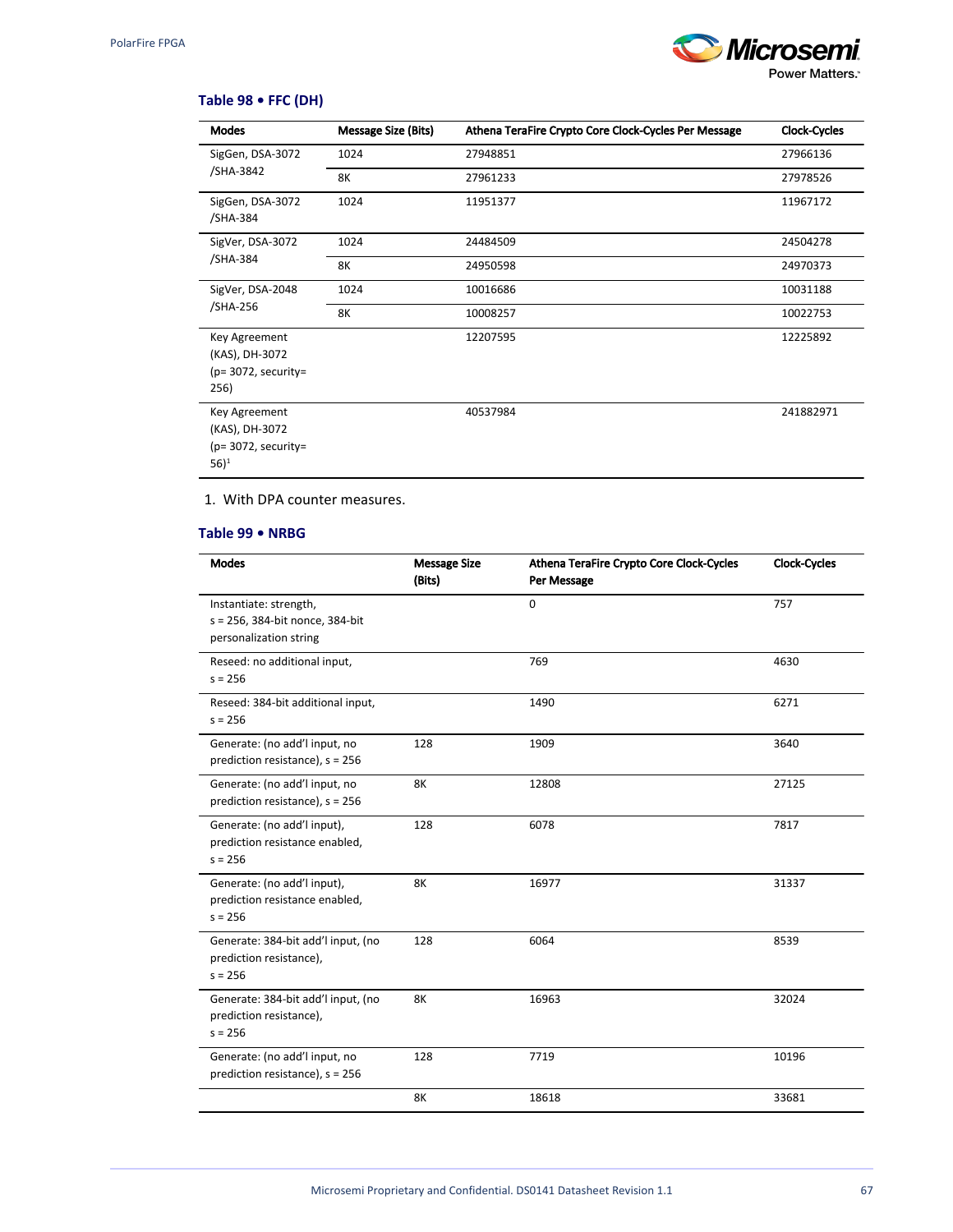

Power Matters.<sup>®</sup>

| <b>Modes</b>                                                       | <b>Message Size</b><br>(Bits) | Athena TeraFire Crypto Core Clock-Cycles<br>Per Message | <b>Clock-Cycles</b> |
|--------------------------------------------------------------------|-------------------------------|---------------------------------------------------------|---------------------|
| Generate: (no add'l input, no<br>prediction resistance), $s = 256$ |                               |                                                         |                     |
| Un-instantiate                                                     |                               | 761                                                     | 1613                |

1. With DPA counter measures.

## **7.9 Fabric Macros**

This section describes switching characteristics of UJTAG, UJTAG\_SEC, USPI, system controller, and temper detectors and dynamic reconfiguration details.

## **7.9.1 UJTAG Switching Characteristics**

The following section describes characteristics of UJTAG switching.

#### **Table 100 • UJTAG Performance Characteristics**

| Parameter            | Symbol | Min | Typ | Max | Unit | Condition |
|----------------------|--------|-----|-----|-----|------|-----------|
| <b>TCK frequency</b> | FTCK   |     |     | 50  | MHz  |           |

#### **Figure 4 • UJTAG Timing Diagram**



## **7.9.2 UJTAG\_SEC Switching Characteristics**

The following table describes characteristics of UJTAG\_SEC switching.

#### **Table 101 • UJTAG Security Performance Characteristics**

| Parameter            | Symbol | Min | Typ | Max | Unit | Condition |
|----------------------|--------|-----|-----|-----|------|-----------|
| <b>TCK frequency</b> | FTCK   |     |     |     | MHz  |           |

## **7.9.3 USPI Switching Characteristics**

The following section describes characteristics of USPI switching.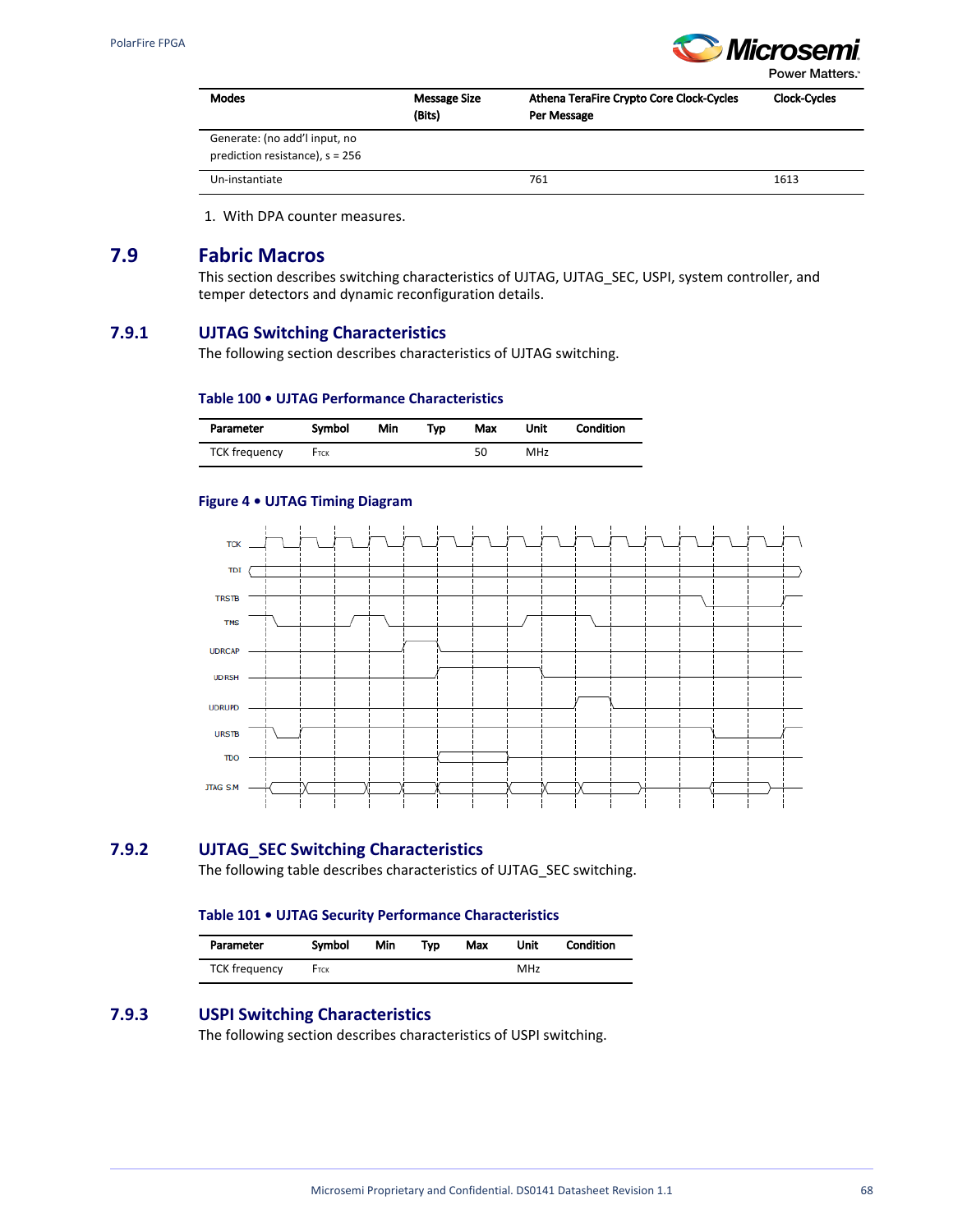i.

 $\overline{a}$ 

# *Micros* Power Matters.

### **Table 102 • SPI Macro Interface Timing Characteristics**

| Parameter                   | Symbol      | $V_{DD} = 3.3 V$<br>Max | $V_{DD} = 2.5 V$<br>Max | $V_{DD} = 1.8 V$<br>Max | $V_{DD} = 1.5 V$<br>Max | $V_{DDI} = 1.2 V$<br>Max | <b>Unit</b> |
|-----------------------------|-------------|-------------------------|-------------------------|-------------------------|-------------------------|--------------------------|-------------|
| Propagation                 | TPD MOSI    | 0.8                     | 1                       | 1.2                     | 1.4                     | 1.6                      | ns          |
| delay from<br>the fabric to | TPD MISO    | 3.5                     | 3.75                    | 4                       | 4.25                    | 4.5                      | ns          |
| pins <sup>1</sup>           | TPD SS      | 3.5                     | 3.75                    | 4                       | 4.25                    | 4.5                      | ns          |
|                             | TPD SCK     | 3.5                     | 3.75                    | 4                       | 4.25                    | 4.5                      | ns          |
|                             | TPD MOSI OE | 3.5                     | 3.75                    | 4                       | 4.25                    | 4.5                      | ns          |
|                             | TPD SS OE   | 3.5                     | 3.75                    | 4                       | 4.25                    | 4.5                      | ns          |
|                             | TPD SCK OE  | 3.5                     | 3.75                    | 4                       | 4.25                    | 4.5                      | ns          |

1. Assumes CL of the relevant I/O standard as described in the input and output delay measurement tables.

#### **Figure 5 • USPI Switching Characteristics**



### **7.9.4 Tamper Detectors**

The following section describes tamper detectors.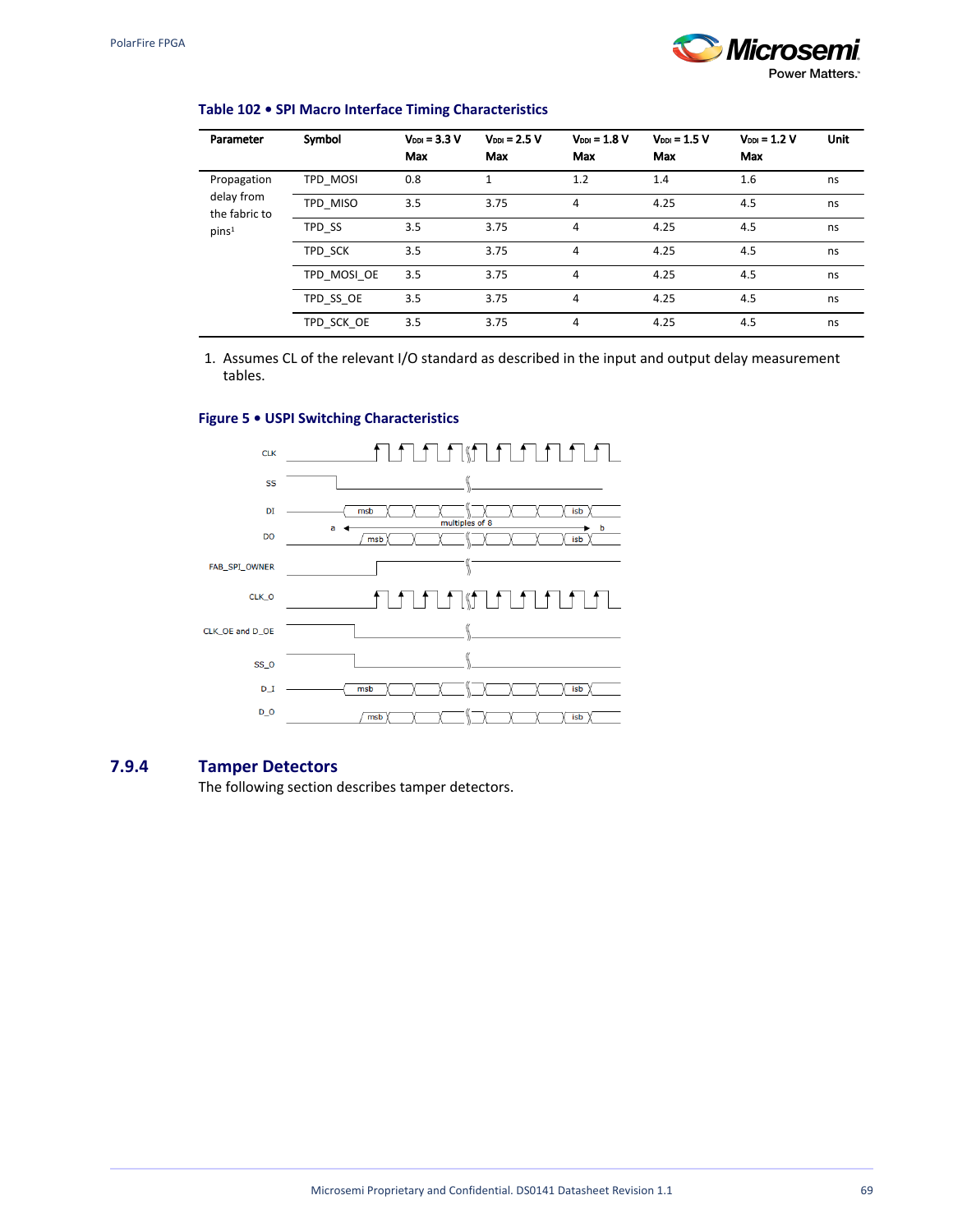

#### **Table 103 • ADC Conversion Rate**

| Parameter                       | <b>Description</b>                                                                                                                                                 | Min             | Typ <sup>1</sup>    | Max     |
|---------------------------------|--------------------------------------------------------------------------------------------------------------------------------------------------------------------|-----------------|---------------------|---------|
| T <sub>CONV1</sub>              | Time from enable changing from zero to non-zero value to<br>first conversion completes. Minimum value applies when<br>$POWEROFF = 0$                               | 420 us          |                     | 470 us  |
| <b>TCONVN</b>                   | Time between subsequent channel conversion's                                                                                                                       |                 | 480 us              |         |
| <b>TSETUP</b>                   | Data channel and output to valid asserted. Data is held until<br>next conversion completes, that is >480 us.                                                       | 0 <sub>ns</sub> |                     |         |
| T <sub>VAIID</sub> <sup>2</sup> | Width of the valid pulse.                                                                                                                                          | $1.625$ us      |                     | 2 us    |
| <b>TRATE</b>                    | Time from start of first set of conversions to the start of the<br>next set. Can be considered as the conversion rate. Is set by<br>the conversion rate parameter. | 480 us          | Rate $\times$ 32 us | 8128 us |

- 1. Min, typ, and max refer to variation due to functional configuration and the raw TVS value. The actual internal correction time will vary based on the raw TVS value.
- 2. The pulse width varies depending on the time taken to complete the internal calibration multiplication, this can be up to 375 ns.

Note: Once the TVS block is active, the enable signal is sampled 25 ns before the falling edge of valid. The next enabled channel in the sequence 0-1-2-3 is started, that is if channel 0 has just completed and only channels 0 and 3 are enabled; the next channel will be 3. When all the enabled channels in the sequence 0-1-2-3 are completed; the TVS waits for the conversion rate timer to expire. The enable signal may be changed at any time if it changes to 4'b0000 while valid is asserted (and 25 ns before valid is de-asserted) then no further conversions will be started.

#### **Figure 6 • ADC Switching Characteristics**



#### **Figure 7 • ADC Switching Characteristics Timing Diagram**

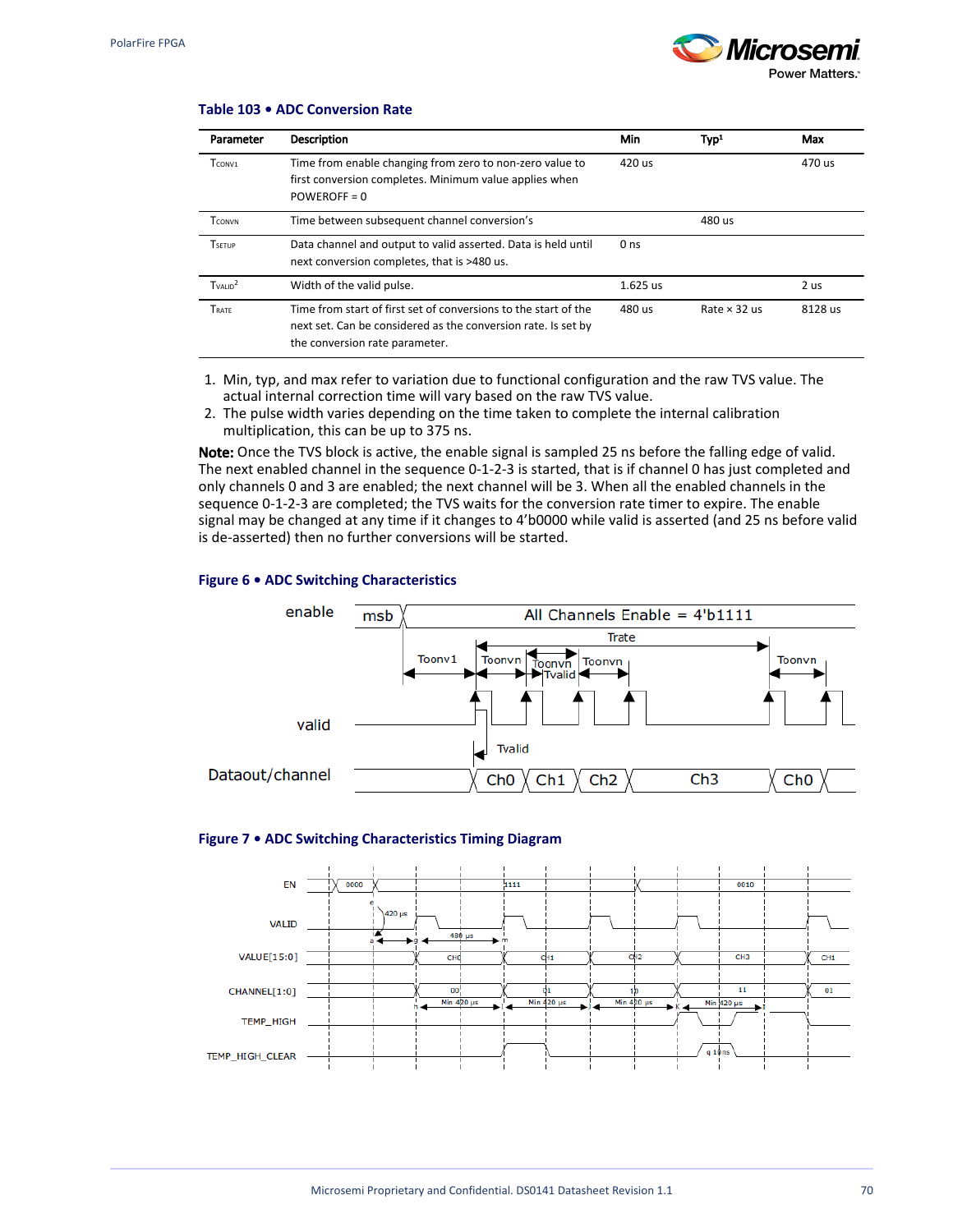

#### **Table 104 • Temperature and Voltage Sensor Electrical Characteristics**

| Parameter                    | Min    | Typ | Max | Unit | Condition |
|------------------------------|--------|-----|-----|------|-----------|
| Temperature sensing range    | -40    |     | 125 | °C   |           |
| Temperature sensing accuracy | $-10$  |     | 10  | °C   |           |
| Voltage sensing range        | 0.9    |     | 2.8 | v    |           |
| Voltage sensing accuracy     | $-1.5$ |     | 1.5 | %    |           |

### **Table 105 • Tamper Macro Timing Characteristics—Flags and Clearing**

| Parameter                                                    | Symbol                                           | <b>Typ</b> | Max            | Unit |
|--------------------------------------------------------------|--------------------------------------------------|------------|----------------|------|
| From event detection to flag generation                      | $T_{\footnotesize{\text{JTAG\_ACTIVE}}^{1,\,2}}$ |            | 5              | ns   |
|                                                              | $T$ MESH_ERR $^2$<br>0.1                         |            | 6.5            | us   |
|                                                              | $T_{CLK\_GLITCH}^{1,2}$                          |            | 50             | ns   |
|                                                              | $T_{CLK FREG}^{1, 2}$                            |            | $\overline{4}$ | us   |
|                                                              | $T_{\text{LOW}\_1\text{PO5}}{}^2$                |            | 44             | us   |
|                                                              | $THIGH_1PB2$                                     |            | 44             | us   |
|                                                              | $THIGH_2PS2$                                     |            | 44             | us   |
|                                                              | TGLITCH_1P05 <sup>2</sup>                        |            | 20             | ns   |
|                                                              | $TSECDEC$ <sup>1, 2</sup>                        |            | 5              | ns   |
|                                                              | $T_{SCB\_ERR}^2$                                 |            | 50             | ns   |
|                                                              | $Tw\text{pos}^{1,2}$                             |            | 5              | ns   |
|                                                              | $T_{LOCK\_ERR}^2$                                |            | 5              | ns   |
| Time from system controller instruction execution            | $T_{\text{INST\_BUF}\_\text{ACCESS}^2,3}$        |            |                |      |
| to flag generation                                           | $T$ INST_DEBUG <sup>2, 3</sup>                   |            |                |      |
|                                                              | $T_{\text{INST\_CHK\_DIGEST}^{2,3}}$             |            |                |      |
|                                                              | TINST_EC_SETUP <sup>2, 3</sup>                   |            |                |      |
|                                                              | $T_{\text{INST\_FACT\_PRIV}^{2,3}}$              |            |                |      |
|                                                              | $T_{\text{INST\_KEY\_VAL}}^{2, 3}$               |            |                |      |
|                                                              | $T_{INST\_MISC}^{2,3}$                           |            |                |      |
|                                                              | TINST_PASSCODE_MATCH <sup>2, 3</sup>             |            |                |      |
|                                                              | $T_{\text{INST\_PASSCODE\_SETUP}^{2,3}}$         |            |                |      |
|                                                              | $T_{INST\_PROG}^{2,3}$                           |            |                |      |
|                                                              | TINST_PUB_INFO <sup>2, 3</sup>                   |            |                |      |
|                                                              | $T$ INST_ZERO_RECO <sup>2, 3</sup>               |            |                |      |
|                                                              | TINST_PASSCODE_FAIL <sup>2, 3</sup>              |            |                |      |
|                                                              | $T_{\text{INST\_KEY\_VAL\_FAIL}^{2,3}}$          |            |                |      |
|                                                              | TINST_UNUSED <sup>2, 3</sup>                     |            |                |      |
| Time from sending the CLEAR to deassertion on<br><b>FLAG</b> | TCLEAR_FLAG                                      |            | $\overline{3}$ | ns   |

1. Not available during Flash\*Freeze.

2. The timing does not impact the user design, however it is useful for Security Analysis.

<sup>3.</sup>  System service requests from the fabric will interrupt the system controller delaying the generation of the flag.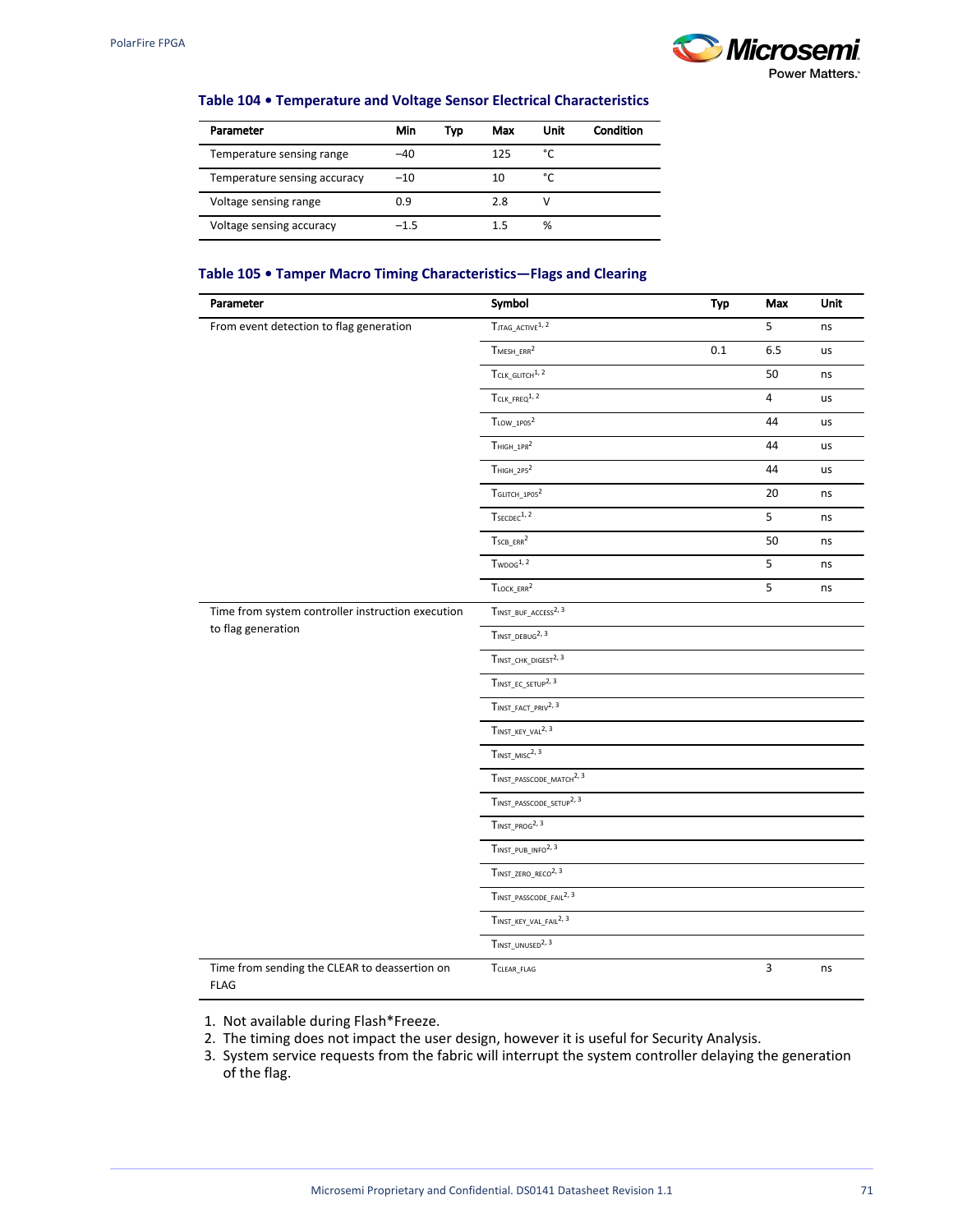$\overline{a}$  $\overline{a}$  $\overline{a}$ 



Power Matters.<sup>\*</sup>

#### **Table 106 • Tamper Macro Response Timing Characteristics**

| Parameter                                                           | Symbol                   | Typ | Max | Unit |
|---------------------------------------------------------------------|--------------------------|-----|-----|------|
| Time from triggering the response to all I/Os disabled              | TIO DISABLE              |     | 150 | ns   |
| Time from negation of RESPONSE to all I/Os re-enabled               | TCLR IO DISABLE          |     | 10  | us   |
| Time from triggering the response to security locked                | Tiockdown                |     | 20  | ns   |
| Time from negation of RESPONSE to earlier security unlock condition | TCLR LOCKDOWN            |     | 20  | ns   |
| Time from triggering the response to device enters RESET            | Ttr RESET                |     |     |      |
| Time from triggering the response to start of zeroization           | T <sub>tr</sub> zerolise |     |     |      |

## **7.9.5 System Controller Suspend Switching Characteristics**

The following table describes the characteristics of system controller suspend switching.

#### **Table 107 • System Controller Suspend Entry and Exit Characteristics**

| Parameter                                                         | Symbol                        | <b>Definition</b>                           | Typ | Max | Unit |
|-------------------------------------------------------------------|-------------------------------|---------------------------------------------|-----|-----|------|
| Time from TRSTb falling<br>edge to SUSPEND EN signal<br>assertion | $Tsubpend$ Tr <sup>1, 2</sup> | Suspend entry time from TRST N<br>assertion |     |     | μs   |
| Time from TRSTb rising edge<br>to ACTIVE signal assertion         | Tsuspend exit                 | Suspend exit time from<br>TRST N negation   | 360 |     | μs   |

1. ACTIVE indicates that the system controller is inactive or active regardless of the state of SUSPEND\_EN.

2. ACTIVE signal must never be asserted with SUSPEND\_EN is asserted.

### **7.9.6 Dynamic Reconfiguration Interface**

The following table provides interface timing information for the DRI, which is an embedded APB slave interface within the FPGA fabric that does not use FPGA resources.

#### **Table 108 • Dynamic Reconfiguration Interface Timing Characteristics**

| Parameter             | Symbol   | Max | Unit |  |
|-----------------------|----------|-----|------|--|
| <b>PCLK</b> frequency | FPD PCLK | 200 | MHz  |  |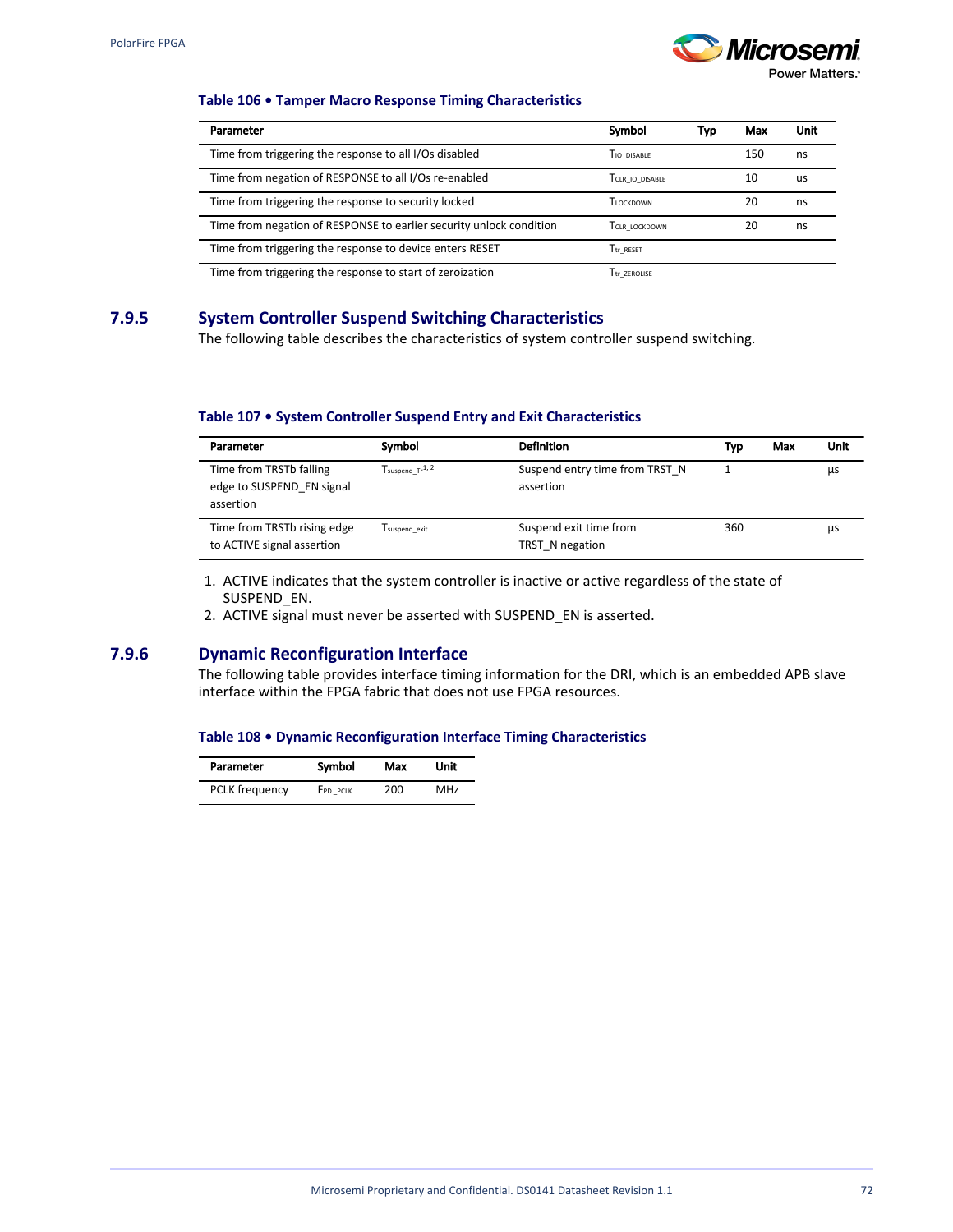



## **Figure 8 • Write Transfer Without Wait States**

### **Figure 9 • Write Transfer With Wait States**

|                | T <sub>0</sub> | T1 | T <sub>2</sub> | T <sub>3</sub> | T <sub>4</sub> | T <sub>5</sub> | T <sub>6</sub> |
|----------------|----------------|----|----------------|----------------|----------------|----------------|----------------|
| <b>PCLK</b>    |                |    |                |                |                |                |                |
| <b>PADDR</b>   |                |    |                |                | Addr 1         |                |                |
| <b>PWRITE</b>  |                |    |                |                |                |                |                |
| <b>PSEL</b>    |                |    |                |                |                |                |                |
| <b>PENABLE</b> |                |    |                |                |                |                |                |
| <b>PWDATA</b>  |                |    |                | Data 1         |                |                |                |
| <b>PREADY</b>  |                |    |                |                |                |                |                |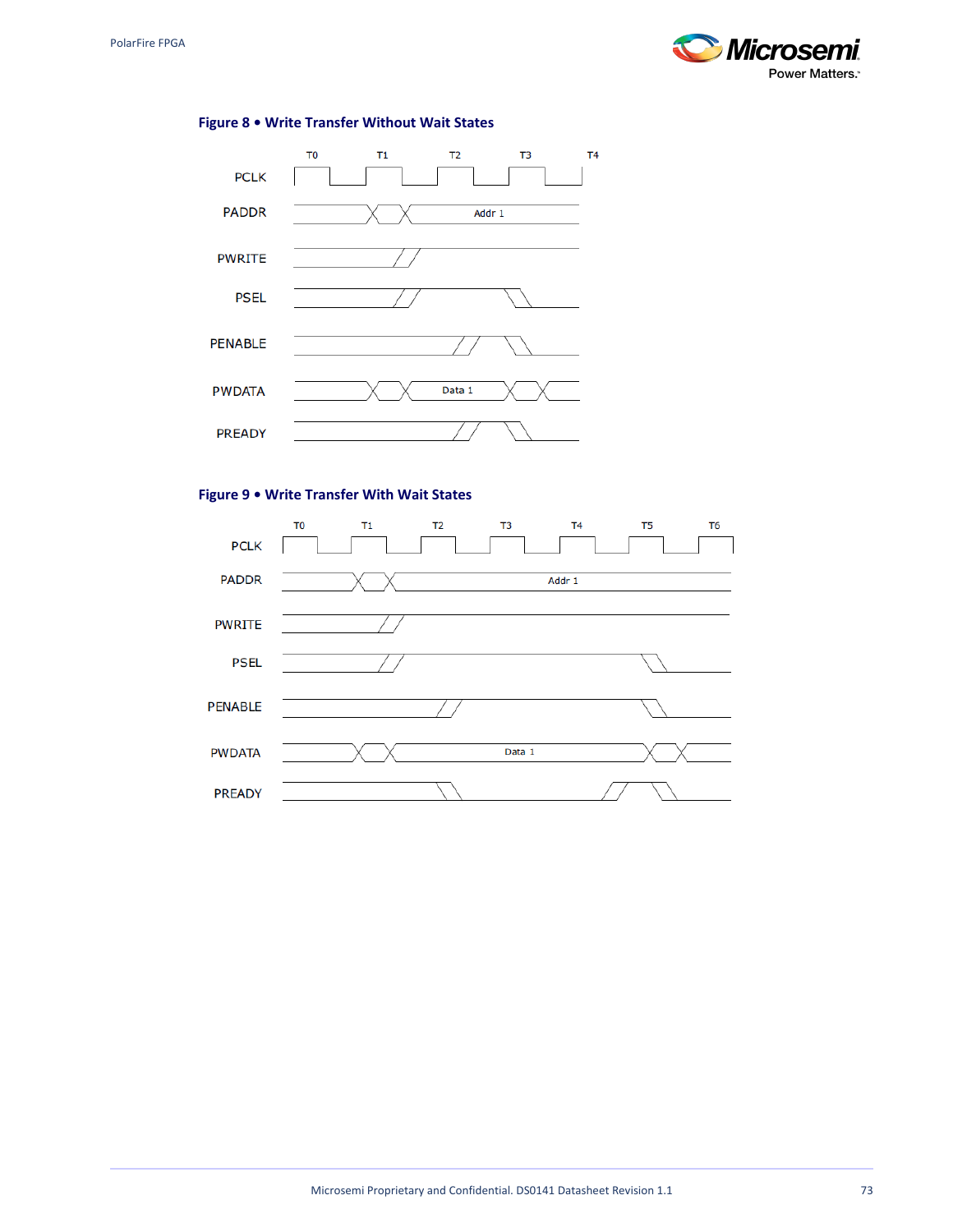

#### **Figure 10 • Read Transfer Without Wait States**



### **Figure 11 • Read Transfer With Wait States**

| <b>PCLK</b>    | T <sub>6</sub><br>T <sub>0</sub><br>T1<br>T <sub>2</sub><br>T <sub>4</sub><br>T5<br>T <sub>3</sub> |
|----------------|----------------------------------------------------------------------------------------------------|
| <b>PADDR</b>   | Addr 1                                                                                             |
| <b>PWRITE</b>  |                                                                                                    |
| <b>PSEL</b>    |                                                                                                    |
| <b>PENABLE</b> |                                                                                                    |
| <b>PRDATA</b>  | Data 1                                                                                             |
| <b>PREADY</b>  |                                                                                                    |

## **7.10 Power-Up to Functional Timing**

Microsemi non-volatile FPGA technology offers the fastest boot-time of any mid-range FPGA in the market. The following tables describes both cold-boot (from power-on) and warm-boot (assertion of DEVRST\_N pin) timing. The power-up diagrams assume all power supplies to the device are stable.

#### **Table 109 • Cold-Boot Power-Up to Functional Times**

| Parameter                            | Symbol                | Min | Typ | Max | Unit | <b>Condition</b>                             |
|--------------------------------------|-----------------------|-----|-----|-----|------|----------------------------------------------|
| Power-on reset circuit trip point    | TPOR START            |     |     |     | μs   | POR start = $V_{DD}$ at 0.91 V, V            |
|                                      |                       |     |     |     |      | DD18<br>at 1.6 V, V <sub>DDA</sub> at 2.19 V |
| System controller start <sup>1</sup> | TBOOT START<br>(COLD) |     | 100 |     | μs   |                                              |

1. VDDI3 and VDDAUX3 must be valid 50 usec before TBOOT\_START COmplete to avoid additional delay. VDDI3 =  $0.85$  V V<sub>DDAUX3</sub> =  $1.6$  V.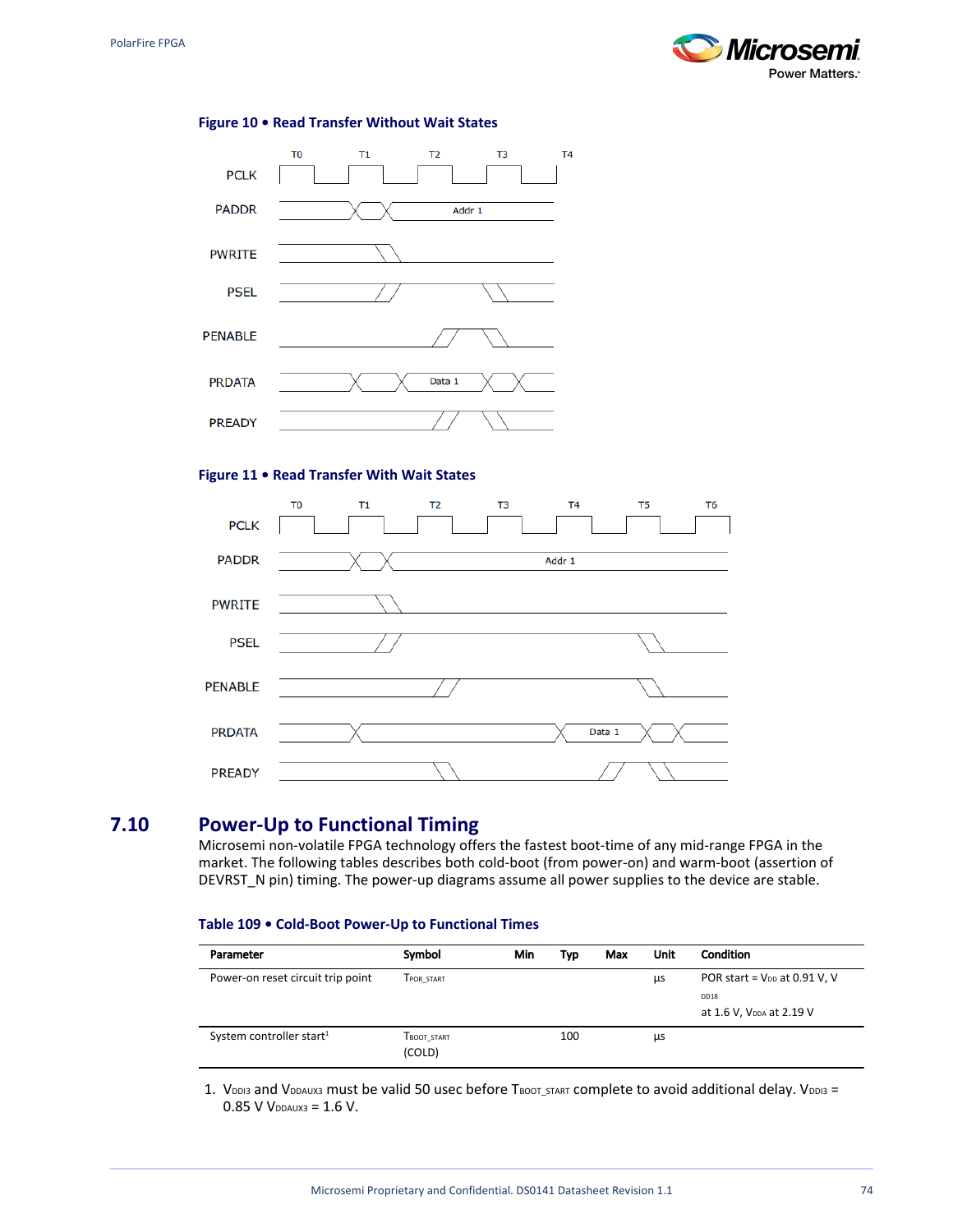

**Power Matters.** 

#### **Table 110 • Warm-Boot Power-Up to Functional Times**

| Parameter                                                                                   | Symbol            | Min | Typ                          | Max | Unit | Condition |
|---------------------------------------------------------------------------------------------|-------------------|-----|------------------------------|-----|------|-----------|
| Warm reset                                                                                  | TWARM RESET START |     |                              |     |      |           |
| The time from warm reset assertion to I/Os<br>disabled                                      | TIO DISABLED      |     |                              |     | μs   |           |
| DEVRST N assertion time                                                                     | TDEVRSTN          |     |                              |     | μs   |           |
| Time from DEVRST N negation to TBOOT (WARM)<br>if DEVRSTN asserted for less than 1000 us    |                   |     | $1000 - T$<br><b>DEVRSTN</b> |     | μs   |           |
| Time from DEVRST N negation to TBOOT (WARM)<br>if DEVRSTN asserted for greater than 1000 us |                   |     | 0                            |     | μs   |           |

### **Table 111 • Cold and Warm Boot**

| Parameter                                                                                    | Symbol            | Min | Typ | Max | Unit | Condition                                                                        |
|----------------------------------------------------------------------------------------------|-------------------|-----|-----|-----|------|----------------------------------------------------------------------------------|
| The time from TBOOT_START to the FPGA<br>fabric operational                                  | TFABRIC_UP        |     | 550 |     | μs   | 2 MHz and 160 MHz RC<br>oscillators<br>are available at this time                |
| The time from FPGA fabric operational to<br>FPGA inputs operational <sup>1</sup>             | TIN ACTIVE        |     | 25  |     | μs   |                                                                                  |
| The time from TBOOT_START to FPGA fabric<br>POR negation <sup>1</sup>                        | TFAB_POR_DELAY    |     | 600 |     | μs   | FABRIC_POR_N asserted<br>to<br>indicate to user design<br>POR is<br>complete     |
| The time from TFAB_READY to FPGA outputs<br>operational <sup>2</sup>                         | TOUT_ACTIVE       |     | 200 |     | μs   | GPIO_ACTIVE and<br>HSIO ACTIVE indicate<br>that I/O calibration is<br>complete.  |
| The time from TFAB_READY to FPGA pull-up<br>/pull-down operational                           | TPU_PD_ACTIVE     |     | 200 |     | μs   |                                                                                  |
| IO bank controller calibration time<br>period (HSIO/GPIO) assumes bank<br>supplies are valid |                   |     | 200 |     | μs   |                                                                                  |
| The time from TBOOT_START to ready to<br>program through JTAG/SPI-Slave                      |                   |     | 800 |     | ms   |                                                                                  |
| The time from TBOOT_START to autoupdate<br>start                                             |                   |     | 800 |     | ms   |                                                                                  |
| The time from TBOOT_START to programming<br>recovery start                                   |                   |     | 800 |     | ms   |                                                                                  |
| The time from TFAB READY to<br>transceivers PCIe initialization complete                     | TPCIE_XCVR_ACTIVE |     |     |     | μs   |                                                                                  |
| The time from TFAB_READY to<br>DEVICE_INIT_DONE assertion                                    | TDEVICE_INIT_DONE |     |     |     | ms   | Dependent on the<br>number of LSRAMs,<br>µSRAMs, and<br>transceivers initialized |
| The time from DEVICE_INIT_DONE<br>assertion to SUSPEND_EN signal<br>assertion                | TSUSPEND          |     | 10  |     | μs   | Valid at TFABRIC UP                                                              |
| The time from TPORDELAY to PLL/DLL<br>initialization complete                                | TPLL INIT         |     | 200 |     | μs   |                                                                                  |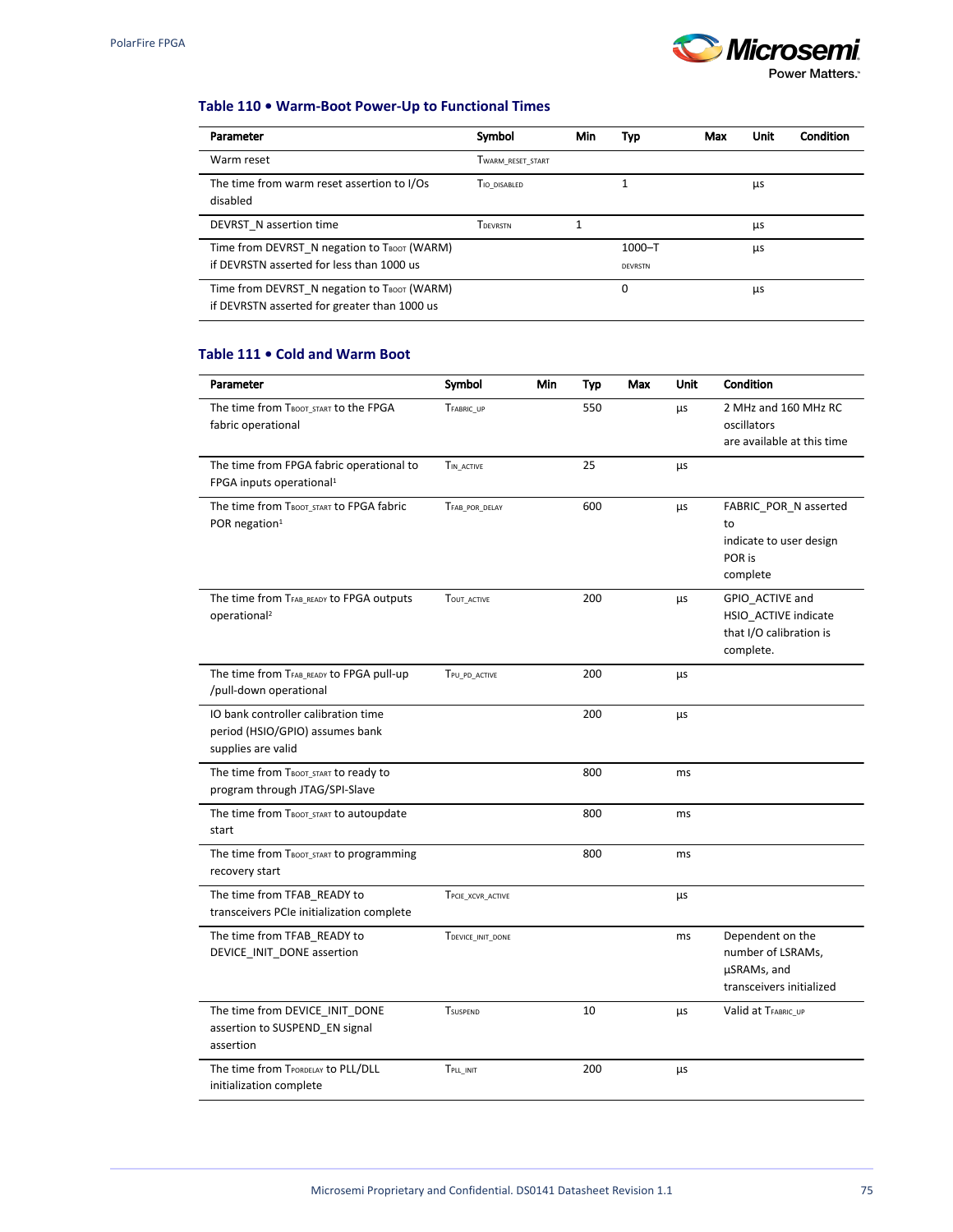

Power Matters.

| Parameter                                                                                             | Symbol               | <b>Min</b> | Typ | Max | <b>Unit</b> | Condition                                                      |
|-------------------------------------------------------------------------------------------------------|----------------------|------------|-----|-----|-------------|----------------------------------------------------------------|
| The time from TFAB_READY to PLL lock                                                                  | TPLL_LOCK            |            | 200 |     |             | <b>See PLL Electrical</b><br>Characteristics (see page)<br>40) |
| The time from TFAB READY to the PUF<br>available for a system service call                            | TPUF_READY           |            | 200 |     | μs          | Covered in System<br>Service<br>PUF dependent<br>functions     |
| The time from TFAB READY to the NRBG<br>available (for S devices only)                                | TNRBG_READY          |            | 200 |     | μs          | Covered in System<br>Service<br>PUF dependent<br>functions     |
| The time from TFAB_READY to the tamper<br>flags being available                                       | <b>TTAMPER READY</b> |            | 200 |     | μs          | Valid at TFABRIC UP                                            |
| The time from TFAB READY to the Athena<br>Crypto-co-processor being available (for<br>S devices only) | TCRYPTO_READY        |            | 200 |     | μs          | Valid at TFABRIC UP                                            |

- 1. GPIO VDDIn and VDDAUXn must reach target 50 usec before TFABRIC\_UP to avoid delay. HSIO VDDIn and VDD18 must reach target before TFABRIC\_UP. VDDIn =  $0.85$  V, VDDAUXn = 1.6 V, VDD18= 1.6 V.
- 2. Inputs are ready 200 usec before TouTPUT\_ACTIVE. I/Os can be configured to output a static state 1/0 before calibration is complete. Need to determined by user/Libero.

#### **Table 112 • Flash\*Freeze**

| Parameter                                                                    | Symbol           | Min | Typ | Max | Unit | Condition |
|------------------------------------------------------------------------------|------------------|-----|-----|-----|------|-----------|
| The time from Flash*Freeze entry<br>command to the Flash*Freeze state        | <b>TFF ENTRY</b> |     | 59  |     | μs   |           |
| The time from Flash*Freeze exit pin<br>assertion to fabric operational state | TFF FABRIC UP    |     | 133 |     | μs   |           |
| The time from Flash*Freeze exit pin<br>assertion to I/Os operational         | TFF IO ACTIVE    |     | 143 |     | μs   |           |

Note: Asserting reset from the tamper macro has the same power-up to functional timings starting from Твоот.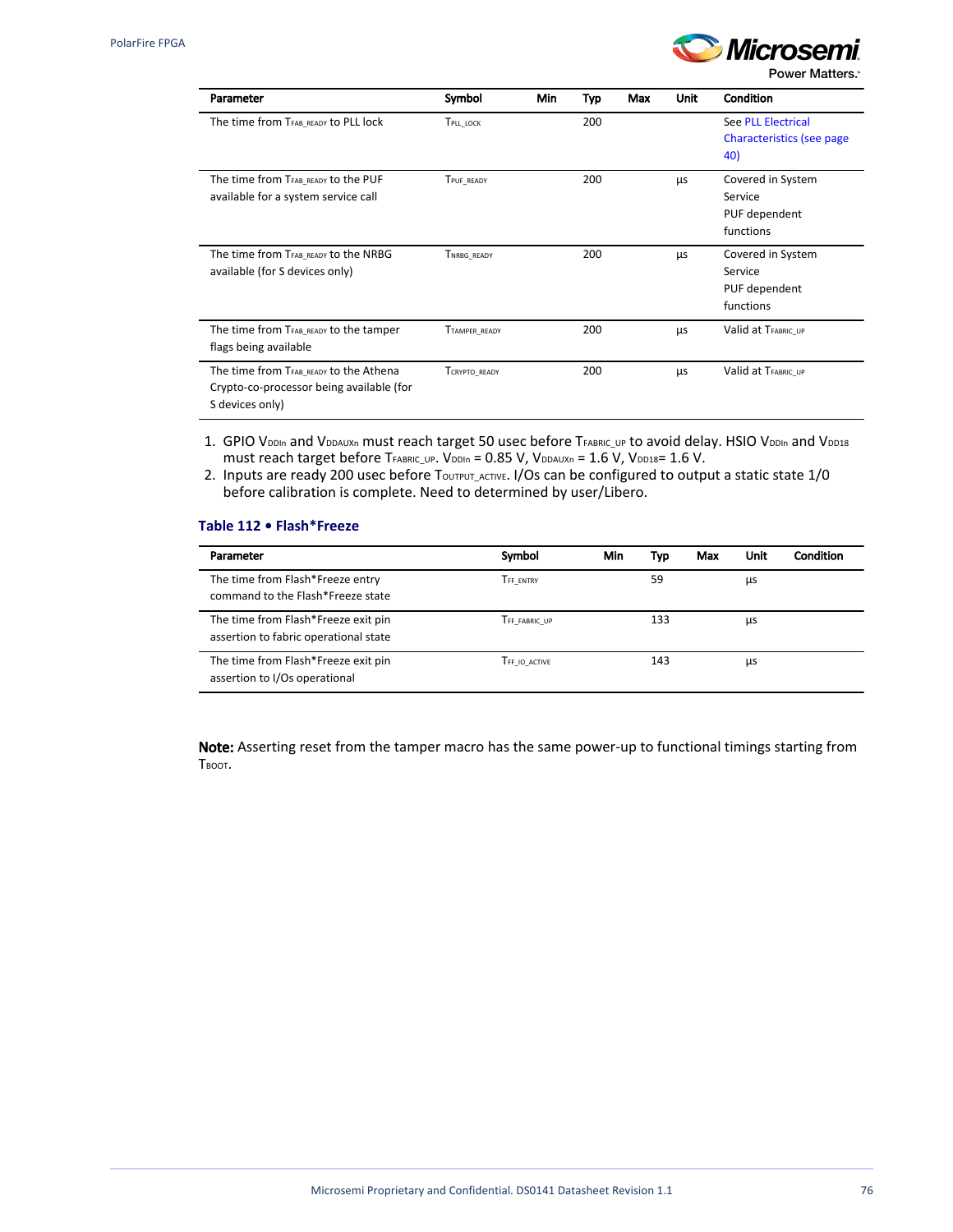

#### **Figure 12 • Cold-Boot Power-Up to Functional Times**



- 1. System controller boots.
- 2. Device initialization starts here. For PCIe, the termination value of XCVR I/O must be set to 50  $\Omega$  and 70 ms before PVPERL after start of POR.
- 3. For PCIe. PERST# or WAKE# must be operational before 50 ms after start of POR.
- 4. For PCIe, device configuration space must be accessible by host within 1 sec of negation of PERST#.
- 5. SUSPEND\_EN asserts only after cold boot and DEVICE\_INIT\_DONE asserts.
- 6. I/O's can be configured to output a static state 1/0 before calibration is complete.
- 7. User design dependent times dependent on the number of LSRAMs, uSRAMs, and transceivers initialized.
- 8. Any delay in I/O supplies becoming valid will delay the I/O active times.
- 9. VDDI3 and VDDAUX3 must be valid 50 usec before TBOOT\_START COmpletes to avoid additional delay.  $V_{DD13} = 0.85 V$ ,  $V_{DDAUX3} = 1.6 V$ .

#### **Figure 13 • Warm-Boot Power-Up to Functional Times**



Note: At time TBOOT START (WARM), the FPGA boot process follows the cold start boot process at time T BOOT\_START (COLD). For more information, see previous illustration.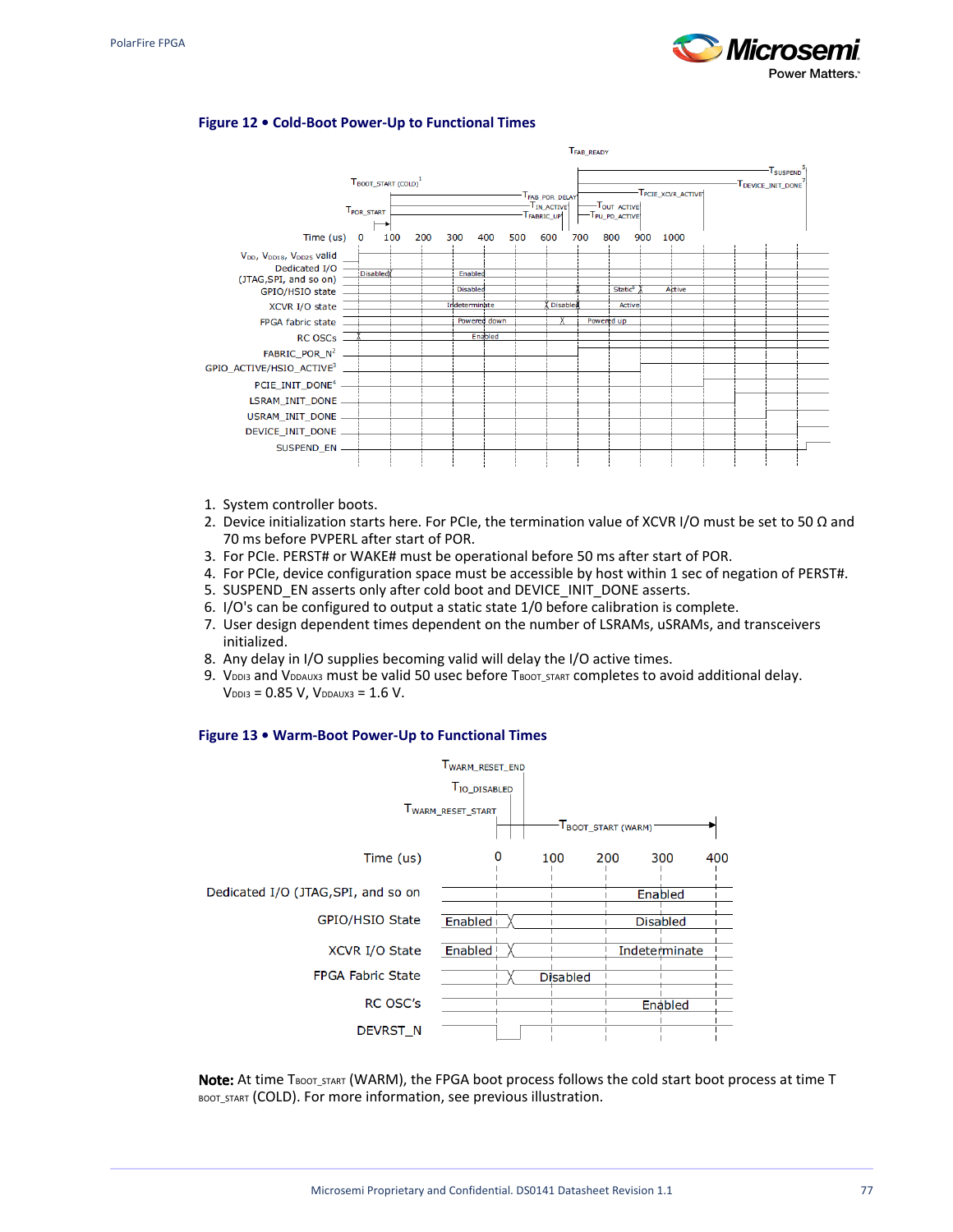

### **7.10.1 LSRAM and μSRAM Initialization Time**

The following table describes initialization time for LSRAM and μSRAM.

#### **Table 113 • Ram Initialization Characteristics**

| Parameter                                  | Symbol                | Typ | Max | Unit | Formula         |
|--------------------------------------------|-----------------------|-----|-----|------|-----------------|
| INIT time of 1 LSRAM                       | TUPROM LSRAM          |     |     |      | T1              |
| INIT time of 1 µSRAM                       | TUPROM USRAM          |     |     |      | T <sub>2</sub>  |
| INIT time of n LSRAM/LSRAMs in normal mode | TUPROM LSRAM n        |     |     |      | $n \times T1$   |
| INIT time of n µSRAM/µSRAM in normal mode  | TUPROM_USRAM_n        |     |     |      | $n \times T2$   |
| INIT time of n LSRAM in broadcast mode     | TUPROM_LSRAM_Br       |     |     |      | T1              |
| INIT time of n µSRAM in broadcast mode     | TUPROM_USRAM_Br       |     |     |      | T <sub>2</sub>  |
| INIT time of 1 LSRAM                       | TSNVM_LSRAM           |     |     |      | T <sub>4</sub>  |
| INIT time of 1 µSRAM                       | TSNVM_USRAM           |     |     |      | T <sub>5</sub>  |
| INIT time of n LSRAM/LSRAMs in normal mode | TSNVM_LSRAM_n         |     |     |      | $n \times T4$   |
| INIT time of n µSRAM/µSRAM in normal mode  | TSNVM_USRAM_n         |     |     |      | $n \times T5$   |
| INIT time of n LSRAM in broadcast mode     | TSNVM_LSRAM_Br        |     |     |      | T <sub>4</sub>  |
| INIT time of n µSRAM in broadcast mode     | TSNVM_USRAM_Br        |     |     |      | T <sub>5</sub>  |
| INIT time of 1 LSRAM                       | TSPI_PLAIN_LSRAM      |     |     |      | T7              |
| INIT time of 1 µSRAM                       | TSPI_PLAIN_USRAM      |     |     |      | T8              |
| INIT time of n LSRAMs in normal mode       | TSPI_PLAIN_LSRAM_n    |     |     |      | $n \times T7$   |
| INIT time of n µSRAMs in normal mode       | TSPI_PLAIN_USRAM_n    |     |     |      | $n \times T8$   |
| INIT time of n LSRAM in broadcast mode     | TSPI_PLAIN_LSRAM_Br   |     |     |      | T7              |
| INIT time of n µSRAM in broadcast mode     | TSPI_PLAIN_USRAM_Br   |     |     |      | T <sub>8</sub>  |
| INIT time of 1 LSRAM                       | TSPI_AUTH_LSRAM       |     |     |      | T <sub>10</sub> |
| INIT time of 1 µSRAM                       | TSPI_AUTH_USRAM       |     |     |      | T11             |
| INIT time of n LSRAMs in normal mode       | TSPI_AUTH_LSRAM_n     |     |     |      | $n \times T10$  |
| INIT time of n µSRAMs in normal mode       | TSPI_AUTH_USRAM_n     |     |     |      | $n \times T11$  |
| INIT time of n LSRAM in broadcast mode     | TSPI_AUTH_LSRAM_Br    |     |     |      | T <sub>10</sub> |
| INIT time of n µSRAM in broadcast mode     | TSPI_AUTH_USRAM_Br    |     |     |      | T11             |
| <b>INIT time of 1 LSRAM</b>                | TSPI_ENCRYPT_LSRAM    |     |     |      | T <sub>13</sub> |
| INIT time of 1 µSRAM                       | TSPI_ENCRYPT_USRAM    |     |     |      | T <sub>14</sub> |
| INIT time of n LSRAMs in normal mode       | TSPI_ENCRYPT_LSRAM_n  |     |     |      | $n \times T13$  |
| INIT time of n µSRAMs in normal mode       | TSPI_ENCRYPT_USRAM_n  |     |     |      | $n \times T14$  |
| INIT time of n LSRAM in broadcast mode     | TSPI_ENCRYPT_LSRAM_Br |     |     |      | T <sub>13</sub> |
| INIT time of n µSRAM in broadcast mode     | TSPI_ENCRYPT_USRAM_Br |     |     |      | T14             |

## **7.11 Dedicated Pins**

The following section describes the dedicated pins.

### **7.11.1 JTAG Switching Characteristics**

The following table describes characteristics of JTAG switching.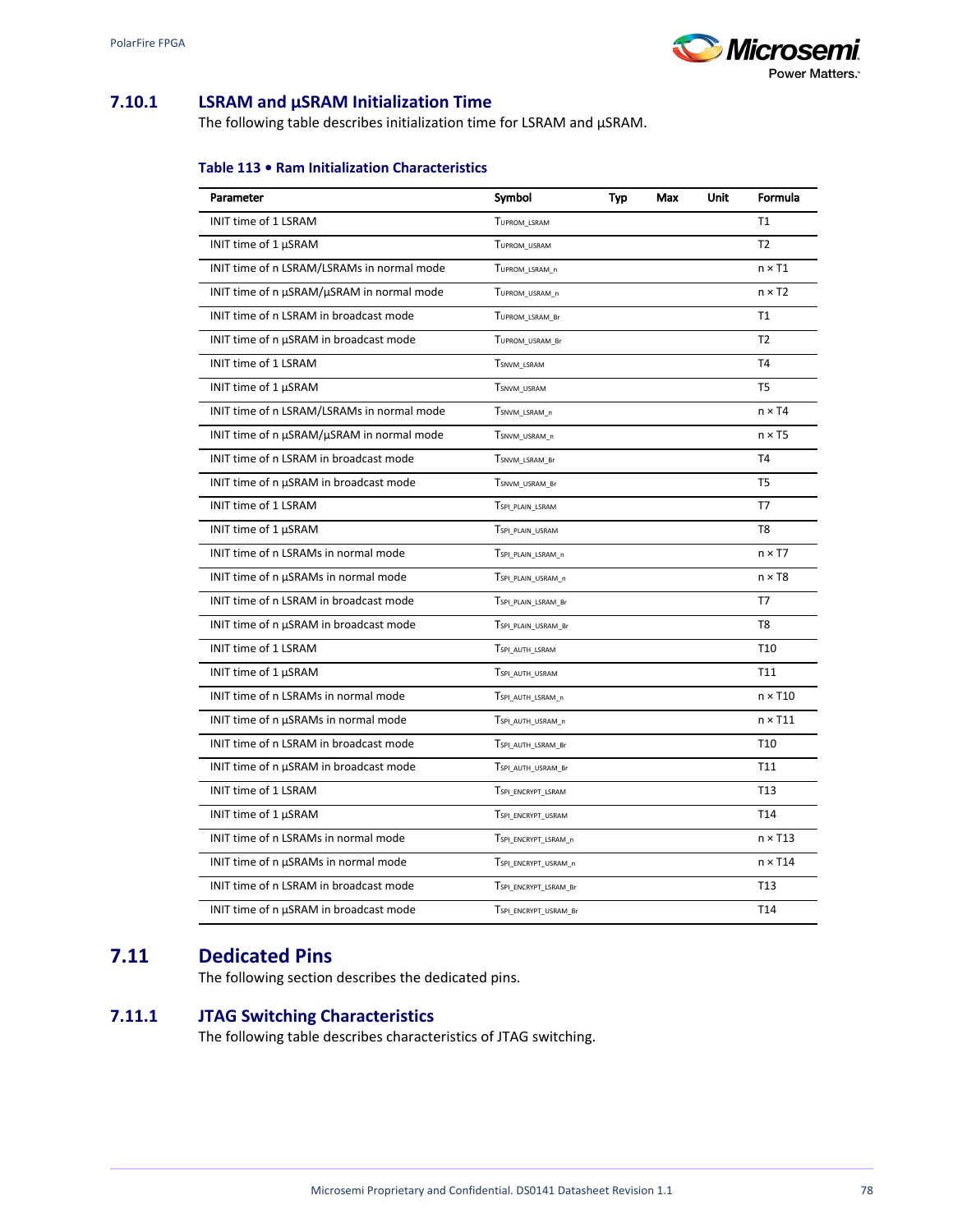

#### **Table 114 • JTAG Electrical Characteristics**

| Symbol            | <b>Description</b>          | Min  | <b>Typ</b> | Max            | Unit | Condition       |
|-------------------|-----------------------------|------|------------|----------------|------|-----------------|
| T <sub>DISU</sub> | TDI input setup time        | 0.0  |            |                | ns   |                 |
| TDIHD             | TDI input hold time         |      |            | 2.0            | ns   |                 |
| <b>TTMSSU</b>     | TMS input setup time        | 1.5  |            |                | ns   |                 |
| <b>TTMSHD</b>     | TMS input hold time         |      |            | 1.5            | ns   |                 |
| FTCK              | <b>TCK frequency</b>        |      |            | 25             | MHz  |                 |
| Ттскос            | TCK duty cycle              | 40   |            | 60             | %    |                 |
| TTDOCO            | TDO clock to Q out          |      |            | $\overline{7}$ | ns   | $CLOAD = 40$ pf |
| <b>TRSTBCQ</b>    | TRSTB clock to Q out        |      |            | 23.5           | ns   | $CLOAD = 40$ pf |
| <b>TRSTBPW</b>    | TRSTB min pulse width       | 50   |            |                | ns   |                 |
| <b>TRSTBREM</b>   | <b>TRSTB</b> removal time   |      |            | 0.0            | ns   |                 |
| <b>TRSTBREC</b>   | TRSTB recovery time         | 12.0 |            |                | ns   |                 |
| <b>CINTDI</b>     | TDI input pin capacitance   |      |            | 5.3            | pf   |                 |
| <b>CINTMS</b>     | TMS input pin capacitance   |      |            | 5.3            | pf   |                 |
| <b>CINTCK</b>     | TCK input pin capacitance   |      |            | 5.3            | pf   |                 |
| <b>CINTRSTB</b>   | TRSTB input pin capacitance |      |            | 5.3            | pf   |                 |

## **7.11.2 SPI Switching Characteristics**

The following tables describe characteristics of SPI switching.

#### **Table 115 • SPI Master Mode (PolarFire master) During Programming**

| Parameter                    | Symbol          | Min | Typ | Max | Unit       | Condition |
|------------------------------|-----------------|-----|-----|-----|------------|-----------|
| SCK frequency                | FMSCK           |     |     | 20  | <b>MHz</b> |           |
| SCK minimum clock period     | TMSCKMP         | 50  |     |     | ns         |           |
| SCK minimum pulse width high | <b>TMSCKPWH</b> | 20  |     |     | ns         |           |
| SCK minimum pulse width low  | <b>TMSCKPWL</b> | 20  |     |     | ns         |           |
| SDO clock to out             | Tspoco          |     |     | 10  | ns         |           |
| SDI setup time               | Tspisu          | 10  |     |     | ns         |           |
| SDI hold time                | <b>TSDIHD</b>   | 10  |     |     | ns         |           |

#### **Table 116 • SPI Master Mode (PolarFire master) During Device Initialization**

| Parameter                    | Symbol          | <b>Min</b> | Typ | Max | <b>Unit</b> | Condition |
|------------------------------|-----------------|------------|-----|-----|-------------|-----------|
| SCK frequency                | FMSCK           |            |     | 40  | MHz         |           |
| SCK minimum clock period     | <b>TMSCKMP</b>  | 25         |     |     | ns          |           |
| SCK minimum pulse width high | <b>TMSCKPWH</b> | 10         |     |     | ns          |           |
| SCK minimum pulse width low  | TMSCKPWI        | 10         |     |     | ns          |           |
| SDO clock to out             | Tspoco          |            |     |     | ns          |           |
| SDI setup time               | Tspisu          | 5          |     |     | ns          |           |
| SDI hold time                | <b>TSDIHD</b>   | 5          |     |     | ns          |           |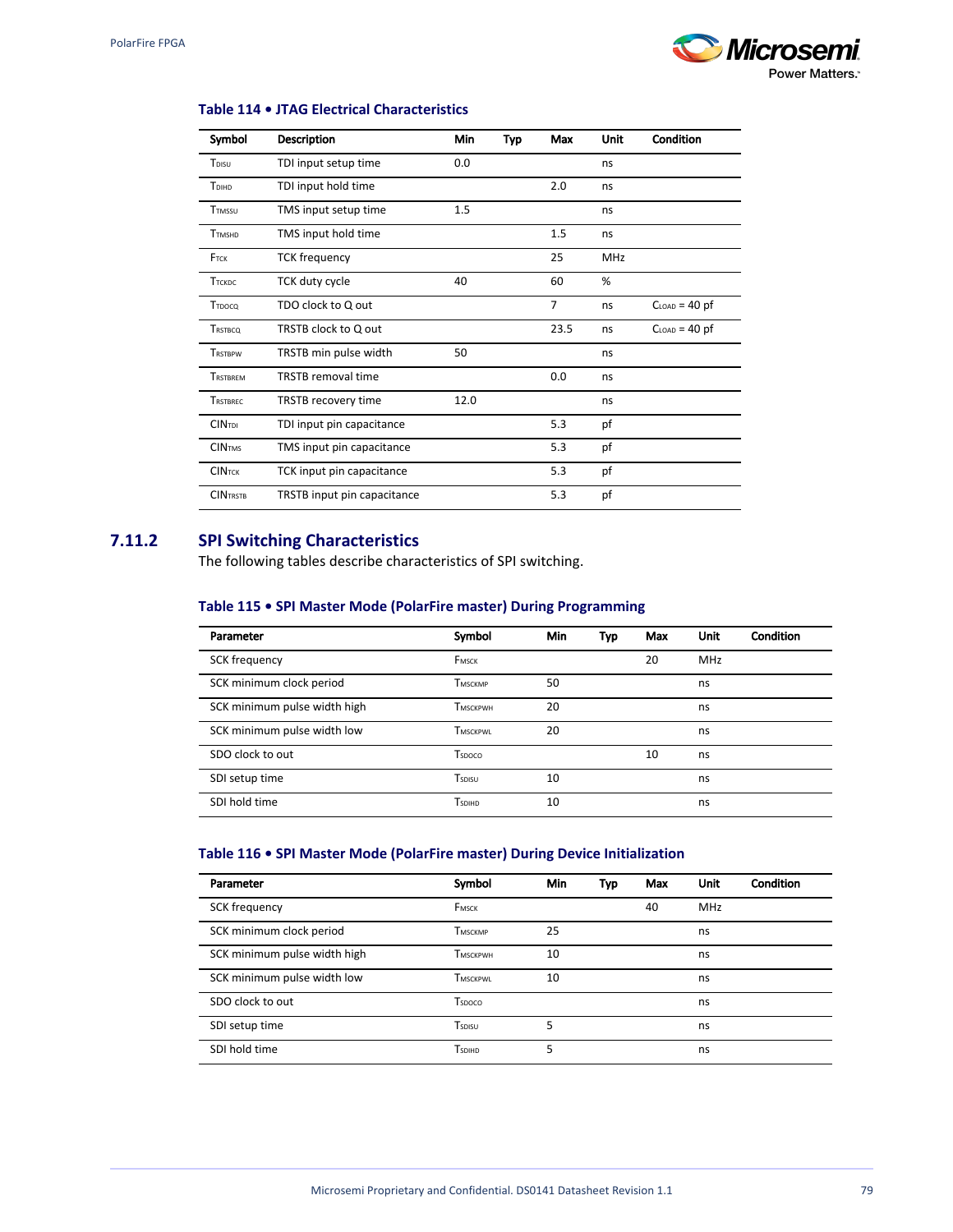

#### **Table 117 • SPI Slave Mode (PolarFire slave)**

| Parameter                    | Symbol          | <b>Min</b> | Typ | Max | Unit       | Condition |
|------------------------------|-----------------|------------|-----|-----|------------|-----------|
| SCK frequency                | FSSCK           |            |     | 80  | <b>MHz</b> |           |
| SCK minimum clock period     | <b>TSSCKMP</b>  | 13         |     |     | ns         |           |
| SCK minimum pulse width high | <b>TSSCKPWH</b> | 5          |     |     | ns         |           |
| SCK minimum pulse width low  | <b>TSSCKPWL</b> | 5          |     |     | ns         |           |
| SDO clock to out             | Tspoco          |            |     | 2.5 | ns         |           |
| SDI setup time               | Tspisu          | 2.5        |     |     | ns         |           |
| SDI hold time                | <b>TSDIHD</b>   | 2.5        |     |     | ns         |           |

## **7.11.3 SmartDebug Probe Switching Characteristics**

The following table describes characteristics of SmartDebug probe switching.

#### **Table 118 • SmartDebug Probe Performance Characteristics**

| Parameter                         | Symbol                 | $V_{DD} = 1.0 V$<br><b>STD</b> | $V_{DD} = 1.0 V$<br>-1 | $V_{DD} = 1.05 V$<br><b>STD</b> | $V_{DD} = 1.05 V$<br>-1 | Unit       |
|-----------------------------------|------------------------|--------------------------------|------------------------|---------------------------------|-------------------------|------------|
| Maximum frequency of probe signal | <b>F</b> MAX           | 250                            | 250                    | 250                             | 250                     | <b>MHz</b> |
| Minimum delay of probe signal     | TMin delay             | 13                             | 12                     | 13                              |                         | ns         |
| Maximum delay of probe signal     | T <sub>Max</sub> delay | 13                             | 12                     | 13                              |                         | ns         |

### **7.11.4 DEVRST\_N Switching Characteristics**

The following table describes characteristics of DEVRST\_N switching.

#### **Table 119 • DEVRST\_N Electrical Characteristics**

| Parameter                           | Symbol                | Min | Typ | Max | Unit      | <b>Condition</b>                                                              |
|-------------------------------------|-----------------------|-----|-----|-----|-----------|-------------------------------------------------------------------------------|
| DEVRST N ramp rate                  | <b>DRRAMP</b>         |     | 10  |     | us        | It must be a normal clean digital signal, with<br>typical rise and fall times |
| Minimum DEVRST N<br>assert time     | <b>DRASSERT</b>       |     |     |     | <b>US</b> | The minimum time for DEVRST N to be<br>recognized                             |
| Minimum DEVRST N de-<br>assert time | DR<br><b>DEASSERT</b> |     |     |     | <b>US</b> | The minimum time DEVRST N needs to be de-<br>asserted before assertion        |

## **7.11.5 FF\_EXIT Switching Characteristics**

The following table describes characteristics of FF\_EXIT switching.

#### **Table 120 • FF\_EXIT Electrical Characteristics**

| Parameter                           | Symbol          | <b>Min</b> | Typ | Max | Unit | <b>Condition</b>                                                       |
|-------------------------------------|-----------------|------------|-----|-----|------|------------------------------------------------------------------------|
| FF EXIT N ramp rate                 | <b>FFRAMP</b>   |            | 10  |     | μs   |                                                                        |
| Minimum FF EXIT N assert<br>time    | <b>FFASSERT</b> |            |     |     | μs   | The minimum time for FF EXIT N to be<br>recognized                     |
| Minimum FF EXIT N de-assert<br>time | FF<br>DEASSERT  |            |     |     | μs   | The minimum time FF EXIT N needs to be<br>de-asserted before assertion |

## **7.11.6 IO\_CFG Switching Characteristics**

The following table describes characteristics of IO\_CFG switching.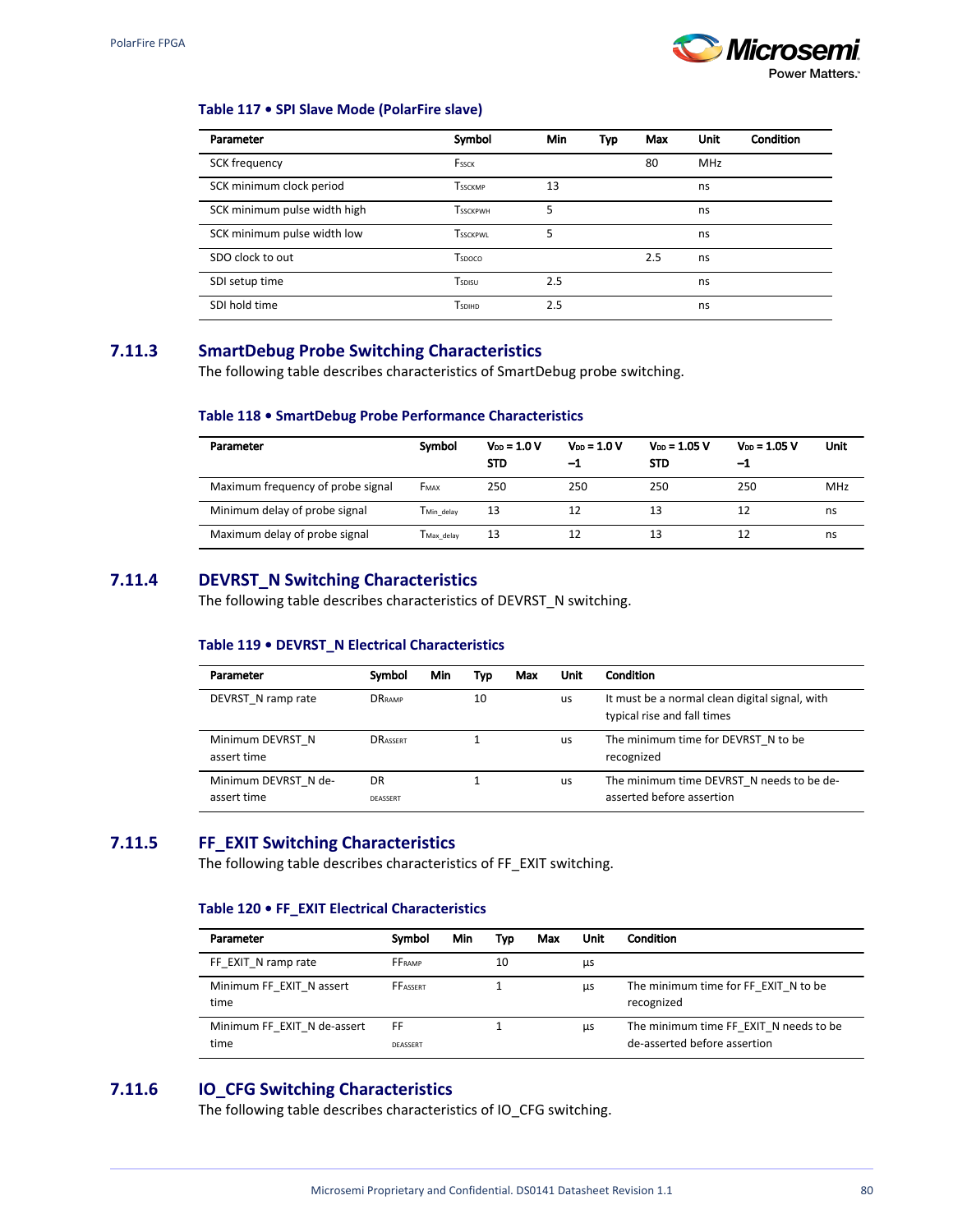

## **Table 121 • IO\_CFG Electrical Characteristics**

| Parameter                           | Symbol                   | Min | Typ | Max | Unit | <b>Condition</b>                                                      |
|-------------------------------------|--------------------------|-----|-----|-----|------|-----------------------------------------------------------------------|
| IO CFG N ramp rate                  | <b>IOCFGRAMP</b>         |     | 10  |     | μs   |                                                                       |
| Minimum IO CFG N<br>assert time     | <b>IOCFGASSERT</b>       |     |     |     | μs   | The minimum time for IO CFG N to be<br>recognized                     |
| Minimum IO CFG N de-<br>assert time | <b>IOCFG</b><br>DEASSERT |     |     |     | μs   | The minimum time IO CFG N needs to be<br>de-asserted before assertion |
| IO CFG N to SPI Tristate            | <b>IOCFGTRISTATF</b>     |     | 20  |     | ns   | The time from IO CFG N changing to SPI<br>pins going tri-state        |